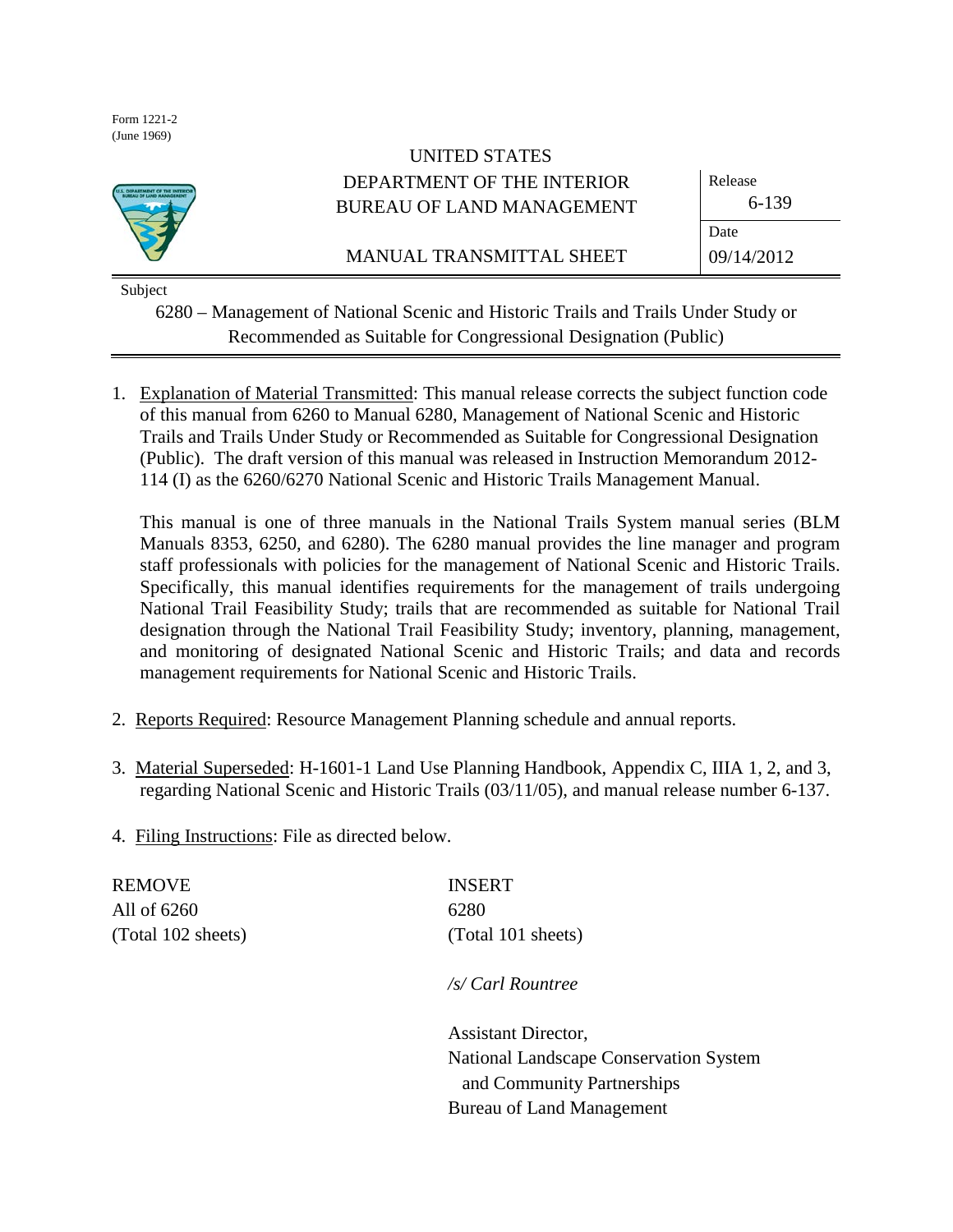Form 1221-2 (June 1969)



# UNITED STATES DEPARTMENT OF THE INTERIOR BUREAU OF LAND MANAGEMENT

MANUAL TRANSMITTAL SHEET

Release 6-137 Date 8/16/2012

Subject

6260/6270 – Management of National Scenic and Historic Trails and Trails Under Study or Recommended as Suitable for Congressional Designation (Public)

1. Explanation of Material Transmitted: This release transmits one of three manuals in the National Trails System manual series (BLM Manuals 8353, 6250, and 6260/6270). This manual provides the line manager and program staff professionals with policies for the management of National Scenic and Historic Trails. Specifically, this manual identifies requirements for the management of trails undergoing National Trail Feasibility Study; trails that are recommended as suitable for National Trail designation through the National Trail Feasibility Study; inventory, planning, management, and monitoring of designated National Scenic and Historic Trails; and data and records management requirements for National Scenic and Historic Trails.

2. Reports Required: Planning schedule and annual reports.

3. Material Superseded: H-1601-1 Land Use Planning Handbook, Appendix C, IIIA 1, 2, and 3, regarding National Scenic and Historic Trails (03/11/05).

4. Filing Instructions: File as directed below.

REMOVE INSERT

None 6260/6270 (Total 102 sheets)

*/s/ Mike Pool*

Acting Director, Bureau of Land Management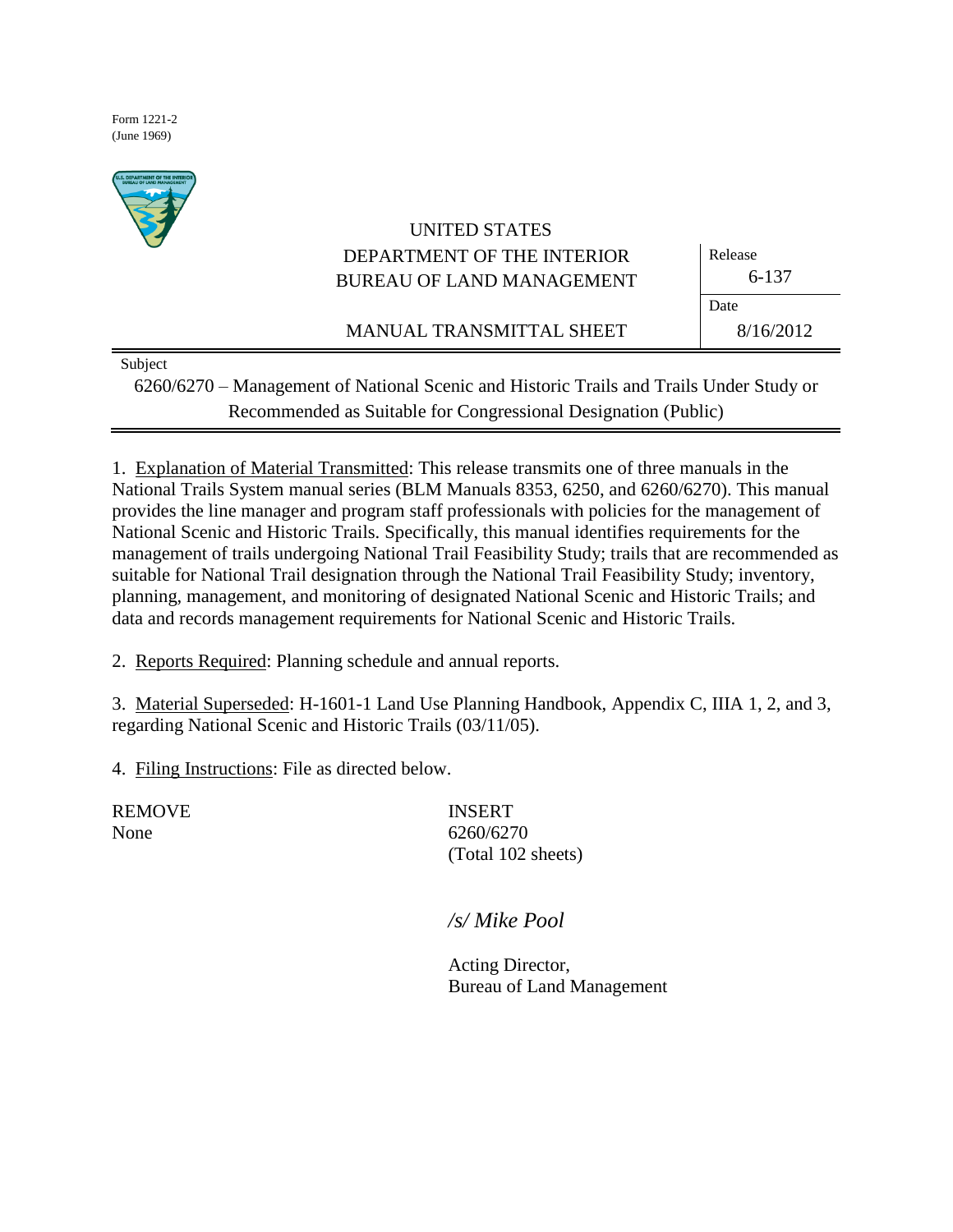# **Table of Contents**

| <b>CHAPTER 2. MANAGEMENT OF TRAILS UNDER NATIONAL TRAIL</b><br><b>FEASIBILITY STUDY AND TRAILS RECOMMENDED AS SUITABLE FOR</b><br>CONGRESSIONAL DESIGNATION, BUT NOT YET DESIGNATED 2-1<br>2.1 IDENTIFICATION AND DOCUMENTATION OF TRAILS UNDER NATIONAL TRAIL<br>FEASIBILITY STUDY AND TRAILS RECOMMENDED AS SUITABLE FOR |                |
|----------------------------------------------------------------------------------------------------------------------------------------------------------------------------------------------------------------------------------------------------------------------------------------------------------------------------|----------------|
|                                                                                                                                                                                                                                                                                                                            |                |
| 2.2 LAND USE PLANNING CONSIDERATIONS FOR TRAILS UNDER STUDY AND TRAILS                                                                                                                                                                                                                                                     |                |
| 2.3 SITE-SPECIFIC/IMPLEMENTATION-LEVEL MANAGEMENT OF TRAILS UNDER NATIONAL<br>TRAIL FEASIBILITY STUDY AND TRAILS RECOMMENDED AS SUITABLE FOR                                                                                                                                                                               |                |
| 2.4 PROTOCOL FOR PROPOSED ACTIONS WHICH MAY AFFECT TRAILS UNDER NATIONAL                                                                                                                                                                                                                                                   |                |
| TRAIL FEASIBILITY STUDY AND TRAILS RECOMMENDED AS SUITABLE FOR NATIONAL                                                                                                                                                                                                                                                    |                |
|                                                                                                                                                                                                                                                                                                                            |                |
| <b>CHAPTER 3. CONGRESSIONALLY DESIGNATED NATIONAL TRAILS -</b>                                                                                                                                                                                                                                                             |                |
|                                                                                                                                                                                                                                                                                                                            |                |
|                                                                                                                                                                                                                                                                                                                            |                |
|                                                                                                                                                                                                                                                                                                                            |                |
| 3.3 COORDINATION OF THE NATIONAL TRAIL INVENTORY AND DATA SHARING3-2                                                                                                                                                                                                                                                       |                |
| 2 4 INJELA TIME THE NATIONAL TRAIL INVENTORY PROGRES                                                                                                                                                                                                                                                                       | 2 <sub>2</sub> |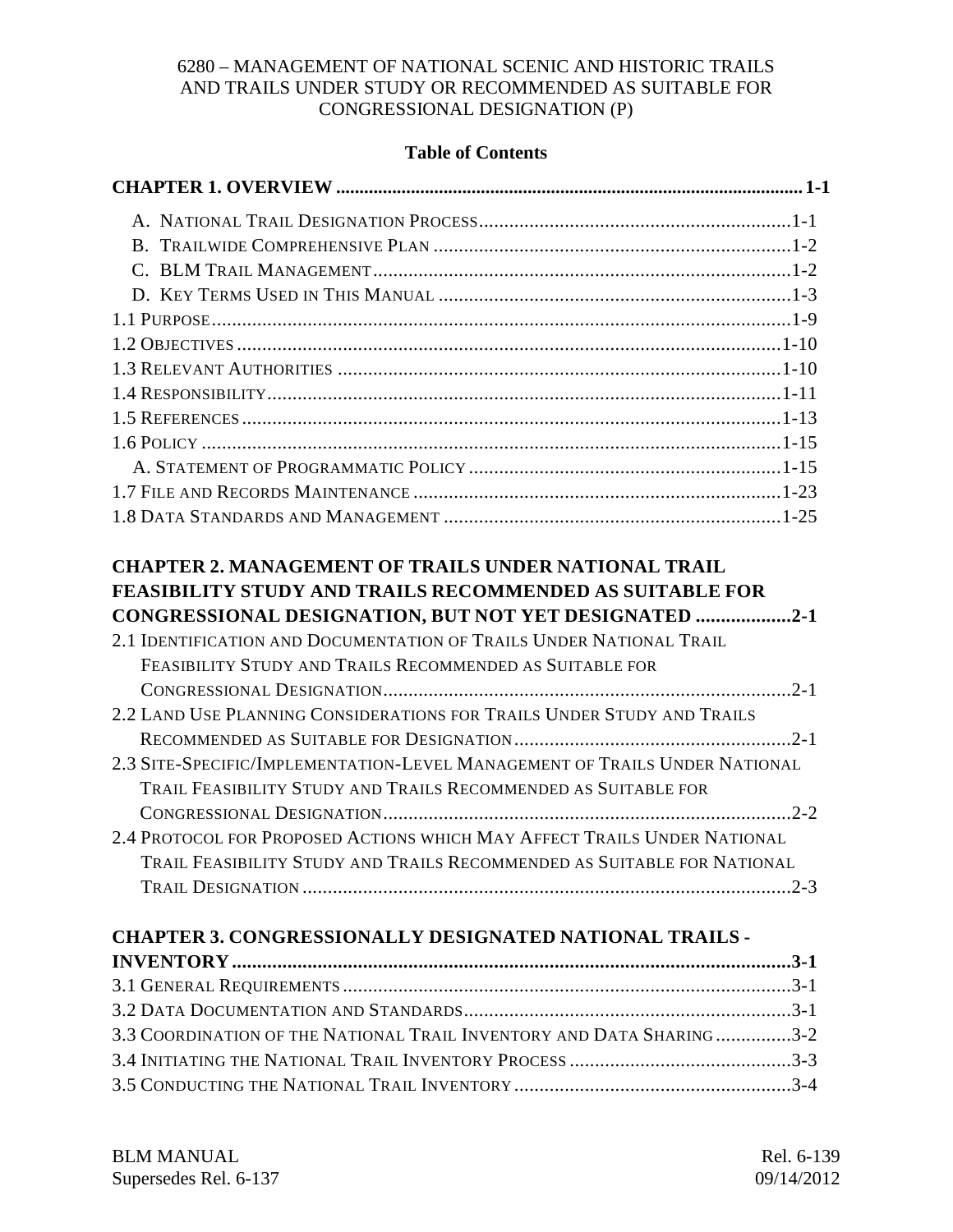| 3.6 ASSESSMENT AND USE OF THE NATIONAL TRAIL INVENTORY 3-10                 |
|-----------------------------------------------------------------------------|
| <b>CHAPTER 4. CONGRESSIONALLY DESIGNATED NATIONAL TRAILS - LAND</b>         |
|                                                                             |
|                                                                             |
| A. ADDRESSING DESIGNATED NATIONAL TRAILS THROUGH LAND USE PLANNING 4-1      |
| B. RELATIONSHIP BETWEEN THE NATIONAL TRAIL RIGHT-OF-WAY IN THE TRAILWIDE    |
| COMPREHENSIVE PLAN AND THE NATIONAL TRAIL MANAGEMENT CORRIDOR IN THE        |
| RESOURCE MANAGEMENT PLAN AND ASSOCIATED PROVISIONS 4-1                      |
| C. RESOURCE MANAGEMENT PLAN CONSISTENCY WITH OTHER CONGRESSIONALLY,         |
| PRESIDENTIALLY, OR ADMINISTRATIVELY DESIGNATED AREAS 4-2                    |
| D. COORDINATION REQUIREMENTS FOR DESIGNATED NATIONAL TRAILS 4-2             |
| 4.2 REQUIREMENTS FOR DESIGNATED NATIONAL TRAILS IN LAND USE PLANNING 4-3    |
|                                                                             |
|                                                                             |
| C. DEVELOPMENT OF DESIGNATED NATIONAL TRAIL GOALS AND OBJECTIVES4-4         |
| D. NATIONAL TRAIL MANAGEMENT CORRIDOR ALTERNATIVE FORMULATION AND           |
|                                                                             |
| E. TRAIL MANAGEMENT GUIDANCE BY RESOURCE PROGRAM 4-7                        |
|                                                                             |
|                                                                             |
|                                                                             |
|                                                                             |
|                                                                             |
|                                                                             |
|                                                                             |
|                                                                             |
|                                                                             |
| 4.3 ENVIRONMENTAL CONSEQUENCES OF PLANNING DECISIONS ON DESIGNATED NATIONAL |
| TRAILS AND THE APPROVED RESOURCE MANAGEMENT PLAN 4-19                       |
| <b>CHAPTER 5. CONGRESSIONALLY DESIGNATED NATIONAL TRAILS -</b>              |
|                                                                             |
|                                                                             |
|                                                                             |
| 5.3 PROTOCOL FOR PROPOSED ACTIONS WHICH MAY ADVERSELY IMPACT DESIGNATED     |
|                                                                             |
|                                                                             |
|                                                                             |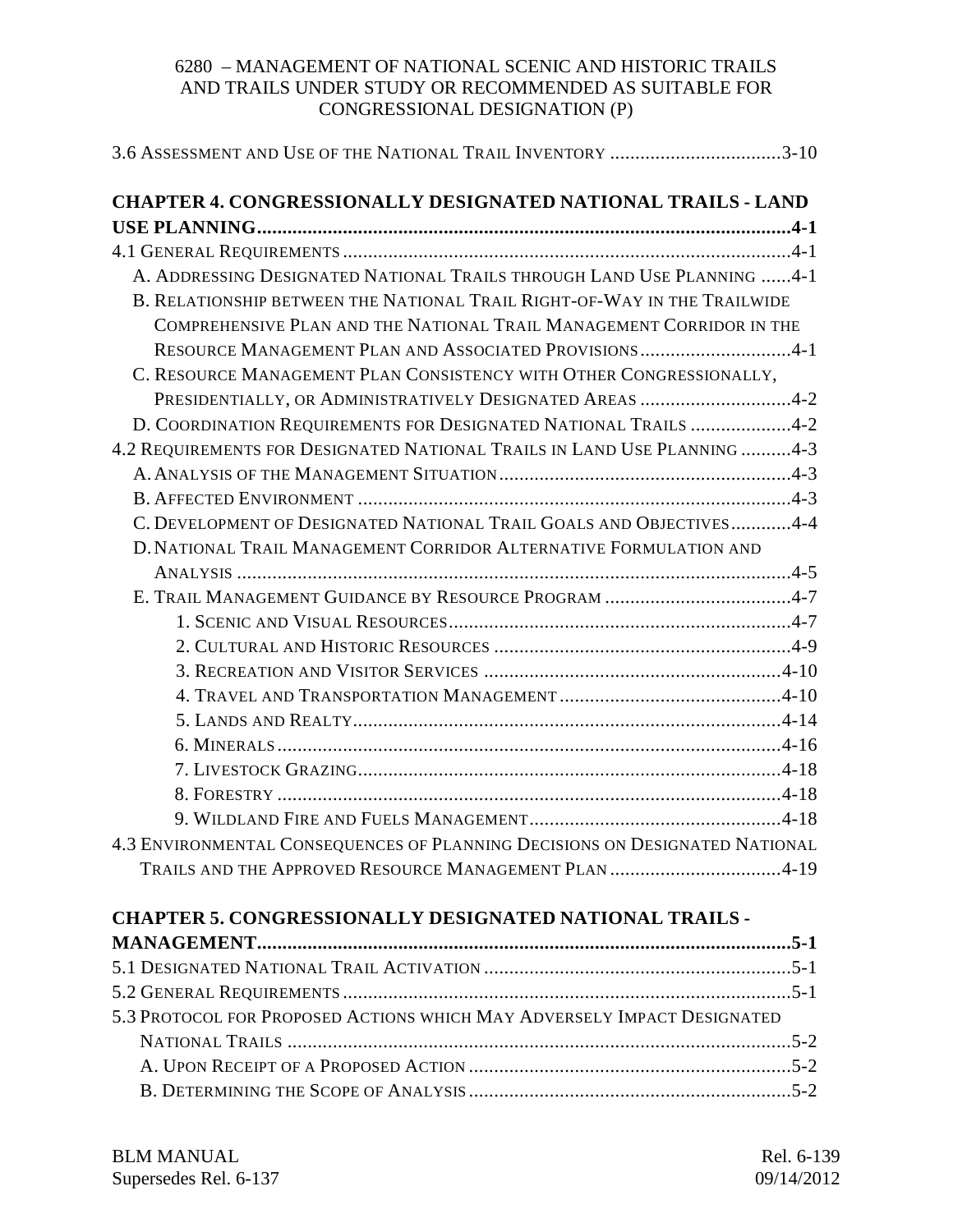| 5.4 IMPLEMENTATION-LEVEL PLANNING FOR DESIGNATED NATIONAL TRAILS 5-4      |  |
|---------------------------------------------------------------------------|--|
| 5.5 NATIONAL TRAIL SITE-SPECIFIC MANAGEMENT CONSIDERATIONS 5-8            |  |
| 5.6 NATIONAL TRAIL STEWARDSHIP PROGRAM FOR DESIGNATED NATIONAL TRAILS5-12 |  |
|                                                                           |  |

# **CHAPTER 6. CONGRESSIONALLY DESIGNATED NATIONAL TRAILS -**

| 6.2 DATA DOCUMENTATION STANDARDS AND COORDINATION OF MONITORING AND DATA       |
|--------------------------------------------------------------------------------|
|                                                                                |
|                                                                                |
| APPENDIX 1 - DESIGN FEATURES AND BEST MANAGEMENT PRACTICES FOR NATIONAL        |
|                                                                                |
|                                                                                |
| APPENDIX 3 - FEDERAL TRAIL DATA STANDARDS NATIONAL SCENIC AND HISTORIC TRAILS  |
|                                                                                |
| APPENDIX 4 - FEDERAL TRAIL DATA STANDARDS NATIONAL HISTORIC TRAIL              |
|                                                                                |
| APPENDIX 5 - FEDERAL TRAIL DATA STANDARDS NATIONAL TRAIL                       |
|                                                                                |
| ILLUSTRATION 1 - NATIONAL TRAIL ADMINISTRATION AND STATE MANAGEMENT            |
|                                                                                |
| ILLUSTRATION 2 - RECOMMENDED DATA DICTIONARY ATTRIBUTES FOR LINE FEATURES I-2  |
| ILLUSTRATION 3 - RECOMMENDED DATA DICTIONARY ATTRIBUTES FOR POINT FEATURES I-3 |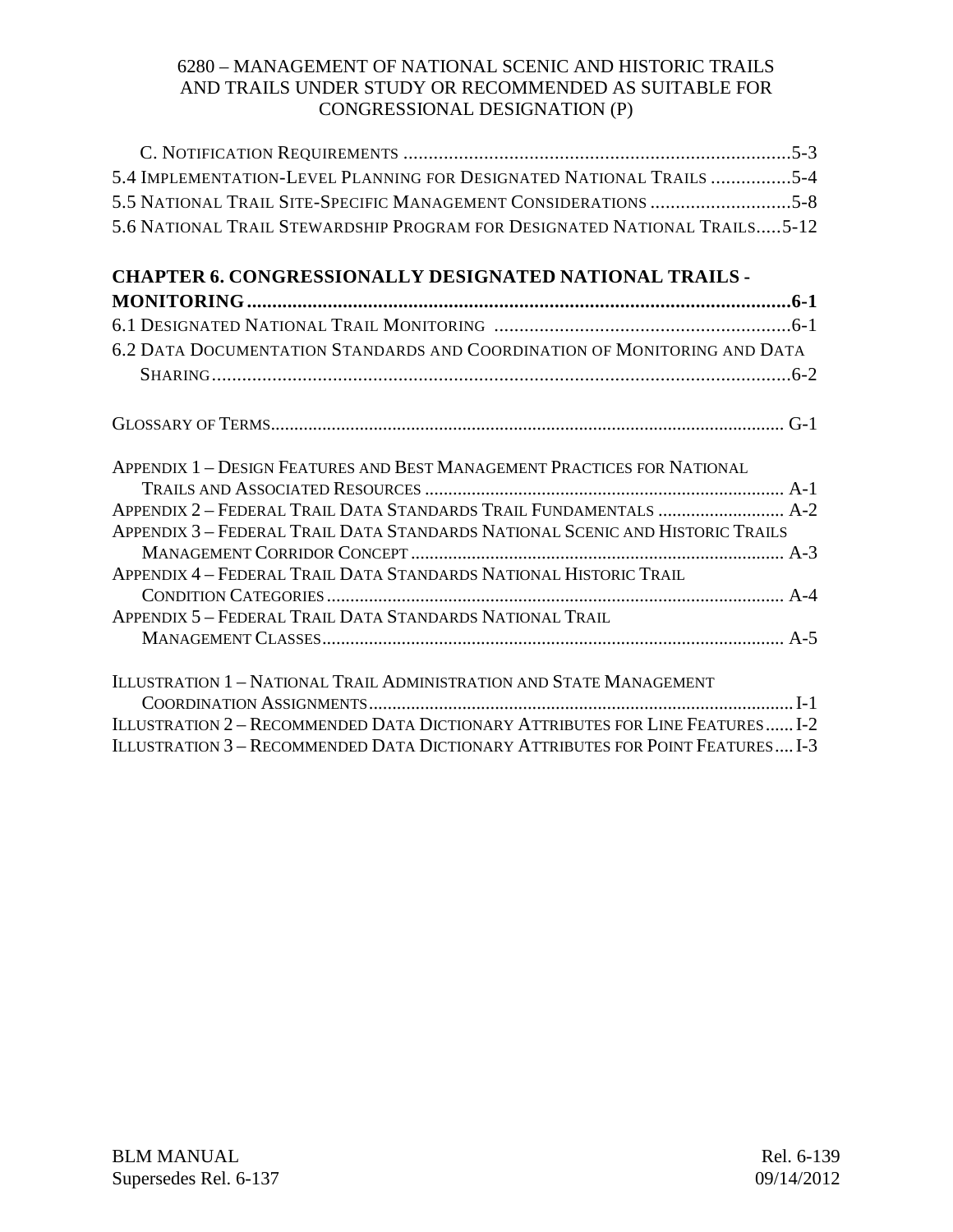# **Chapter 1. Overview**

A. National Trail Designation Process

Under the provisions of the National Trails System Act of 1968 (NTSA), two acts of Congress are normally required before a trail is designated as a National Scenic or National Historic Trail (National Trail). First, Congress acts to authorize a National Trail Feasibility Study (trail study), pursuant to the NTSA Section 5(b) and (c). This authorization includes assigning the responsibility for conducting the study to either the Secretary of Agriculture or the Interior. The authorized Secretary then assigns the study to the Federal agency most likely to administer the trail (interagency trailwide leadership – see National Trail administration under item D.5 of this chapter) in the event it is designated as a National Trail by Congress. Whether an agency is assigned to study or administer the trail is based on a preponderance of trail miles on lands managed by that agency. The study is then conducted by the assigned Federal agency in accordance with the direction in the NTSA Section 5(b), the trail study authorizing legislation, and other applicable laws and regulations, in consultation with interested tribes, affected agencies, willing landowners, partners, and interested parties. The National Trail Feasibility Study is transmitted to Congress as set forth in Section 5(b) of the NTSA.

If the study recommends the trail as "suitable" for congressional designation as a National Trail, Congress may act a second time to designate the trail. If designated by Congress, the NTSA Section 5(a) is amended, adding the trail as a component of the National Trails System.

There can be exceptions to this process. For example, the Arizona National Scenic Trail was designated without a National Trail Feasibility Study, and the Pacific Northwest National Scenic Trail was designated despite a non-suitable finding.

Following designation, the assigned Secretary issues an activation memorandum, assigning the trail administration responsibility to the agency with a preponderance of miles. Thus, when Congress designates a National Trail where the majority of Federal trail miles fall on BLMmanaged public lands, the Secretary will typically assign the National Trail administration responsibility to the BLM. As of 2012, the BLM is responsible for serving in the National Trail administration role (interagency trailwide leadership) for the Iditarod National Historic Trail in Alaska, and shares this role with the National Park Service for the Old Spanish and El Camino Real de Tierra Adentro National Historic Trails. Agency requirements related to the National Trail designation process and administration responsibilities are outlined in BLM Manual 6250, National Scenic and Historic Trail Administration (Manual 6250). Additional guidance is provided in Departmental Manual 710, National Rivers and Trails Systems.

BLM MANUAL Rel. 6-139 Supersedes Rel. 6-137 09/14/2012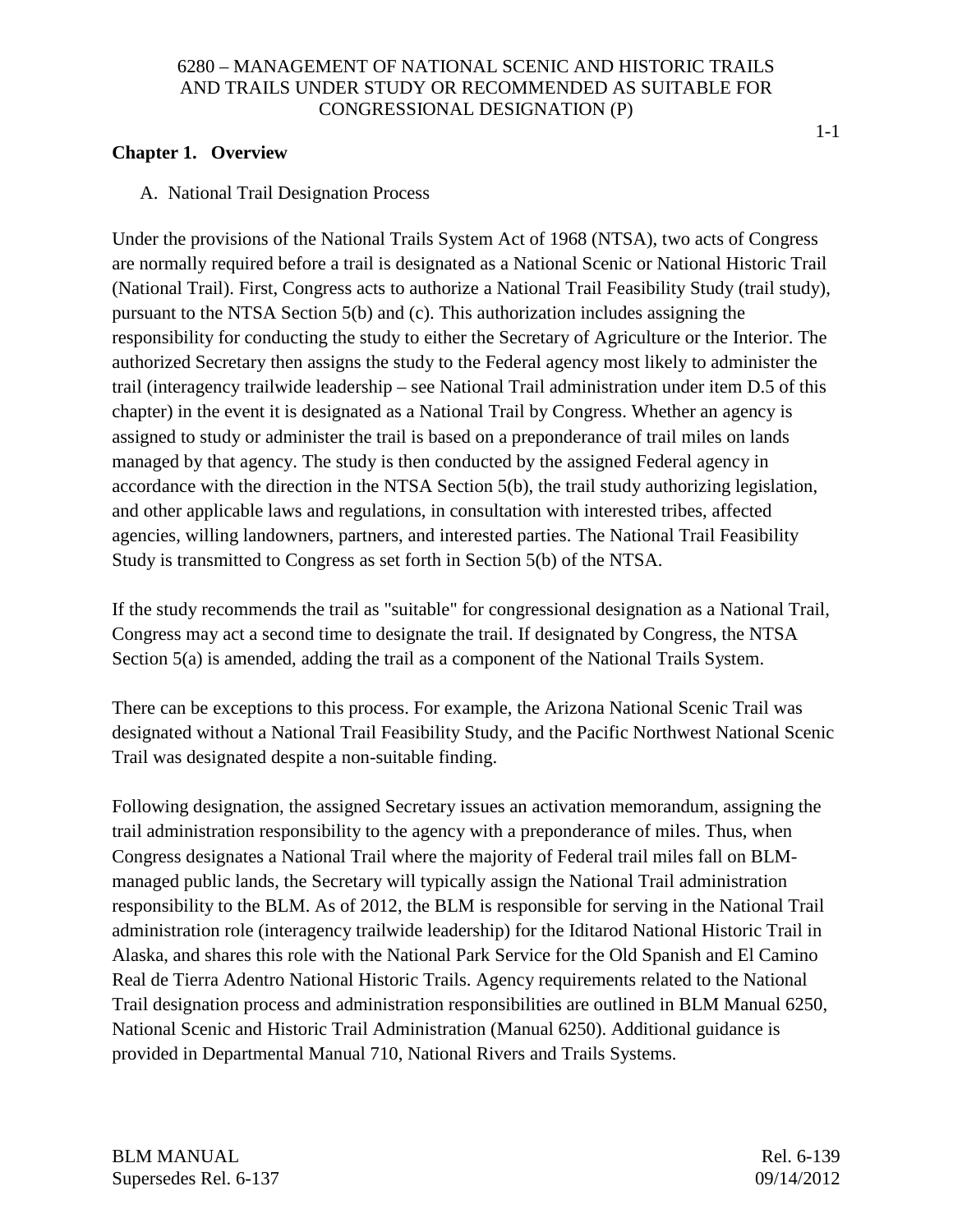When BLM public land miles are involved, regardless of whether the Secretary assigns National Trail administration to the BLM, the BLM Director transmits the appropriate Secretary's activation memorandum to the field as a BLM activation memorandum, notifying the BLM of the designation, the National Trail administration assignment (BLM, NPS, or USFS), and, if the BLM, the lead State Office assigned the National Trail administration role. The BLM activation memorandum includes a copy of the Secretary's activation memorandum, the enabling legislation, and references to the applicable National Trail policy(ies).

# B. Trailwide Comprehensive Plan

Once designated, a statutorily required trailwide Comprehensive Plan (NTSA Sec. 5(e)(f)) is developed by the assigned National Trail administering agency in coordination with local land managers, such as the BLM, referred in this manual as a National Trail managing agency. The trailwide Comprehensive Plan is required to provide a plan for the acquisition, management, development, and use of the trail, including but not limited to specific objectives and practices to be observed in the management of the trail; an acquisition or protection plan; and general and site-specific development plans. The Comprehensive Plan also includes selection of a National Trail Right-of-Way, and a description of the nature and purposes of the National Trail. Where applicable, the trailwide Comprehensive Plan will be used to guide the BLM's Resource Management Plan development and implementation level planning in accordance with this policy. For more guidance on preparation of a trailwide Comprehensive Plan, see Manual 6250.

# C. BLM Trail Management

While a trail is undergoing a National Trail Feasibility Study process or when a trail has been recommended as suitable for designation and Congress has not yet acted to designate the trail, the BLM manages the values, characteristics, and settings of the trail in accordance with Federal Land Policy Management Act of 1976, as amended (FLPMA). This policy provides guidance on management during this time, which can vary greatly in duration, before Congress acts.

After Congressional designation, the BLM conducts an inventory of designated trails under FLPMA and NTSA authorities; addresses the National Trail through the land use planning process, including the establishment of the National Trail Management Corridor; and manages and monitors the National Trail in coordination with the National Trail administering agency (which might be the BLM, if assigned), tribes, other agencies, partners, and interested parties. Note that the BLM is not directed or specifically authorized under the NTSA to identify potential National Trails for inclusion in the National Trails System through the land use planning process.

BLM MANUAL Rel. 6-139 Supersedes Rel. 6-137 09/14/2012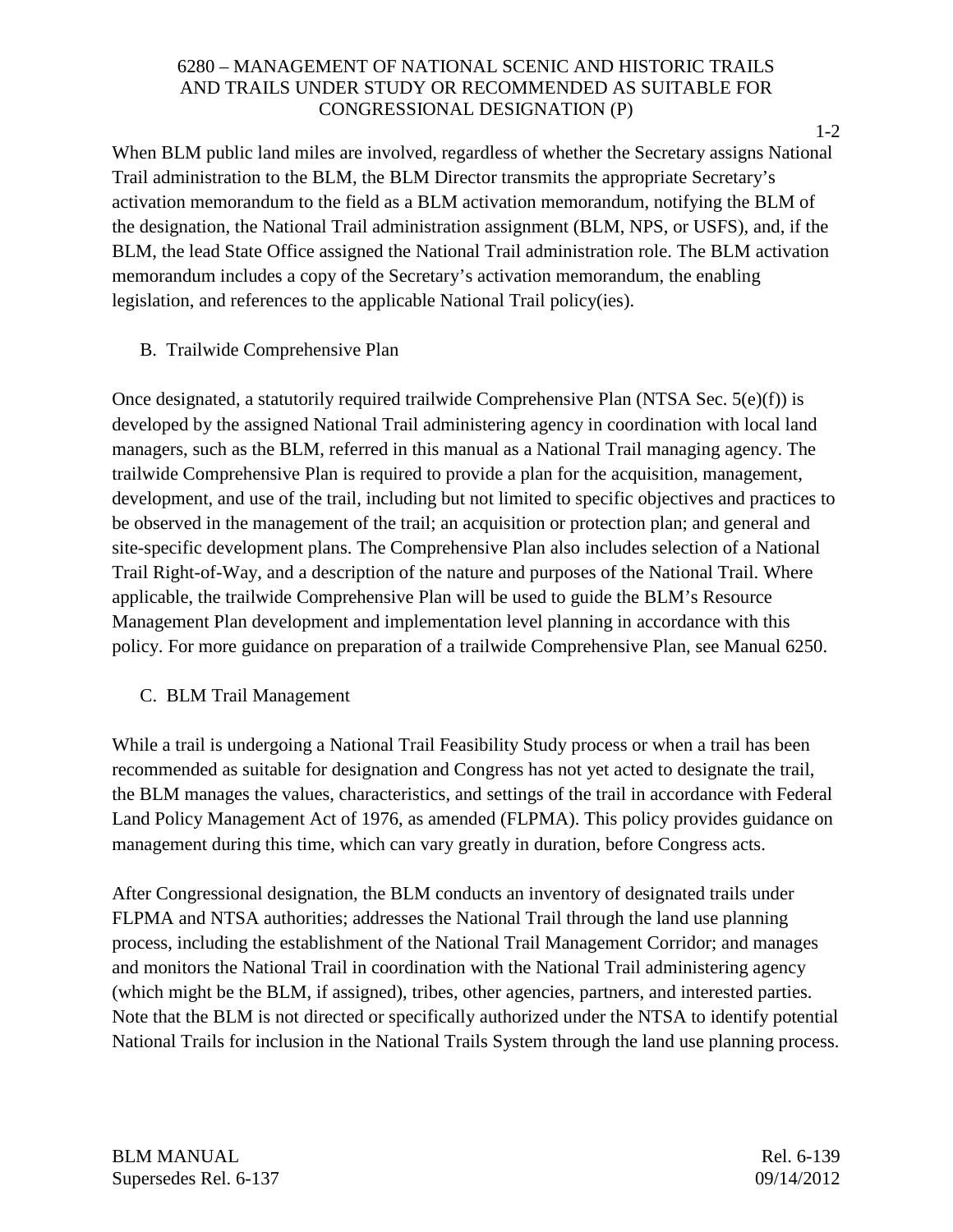Special provisions regarding the management of designated trails may be set forth in the enabling legislation, (e.g. the Continental Divide National Scenic Trail or the Old Spanish National Historic Trail), or subsequent congressionally authorized National Trail Feasibility Studies for trail segments associated with an existing Congressionally designated National Trail, and may result in the addition of designated trail miles.

The National Trail designation process takes anywhere from 6 to 15 years. In enacting the NTSA, Congress recognized "the valuable contributions that volunteers and private, nonprofit trail groups have made to the development and maintenance of the Nation's trails. In recognition of these contributions, it is further the purpose of …[the NTSA]… to encourage and assist volunteer citizen involvement in the planning, development, and management, where appropriate of trails" NTSA Sec. 2(c). As such, interested publics or grassroots organizations work on, help identify the location of, and assist in managing a subject trail along with the agencies responsible for management of the trail area.

Due to the length of time the designation process entails, clear policy direction is needed during the interim period between Congress's first action recommending study and Congress's second action of designating the trail.

In sum, this manual describes the statutory requirements and policy guidance for managing trails under study and trails recommended as suitable, including the requirements and goals for such trails during the land use planning process. This manual also describes the statutory requirements and policy guidance for the management of designated trails, including those related to inventory, land use planning, management, and monitoring. This manual is formatted to provide guidance to managers based on what stage the trail is in as it relates to the National Trail designation process, and for congressionally designated National Trails, in the order of the steps of the land use planning process.

D. Key Terms Used in This Manual

The following key terms and concepts are provided to ensure understanding of the policy described in this manual. Many of these terms are repeated in the glossary. See companion policy Manual 6250.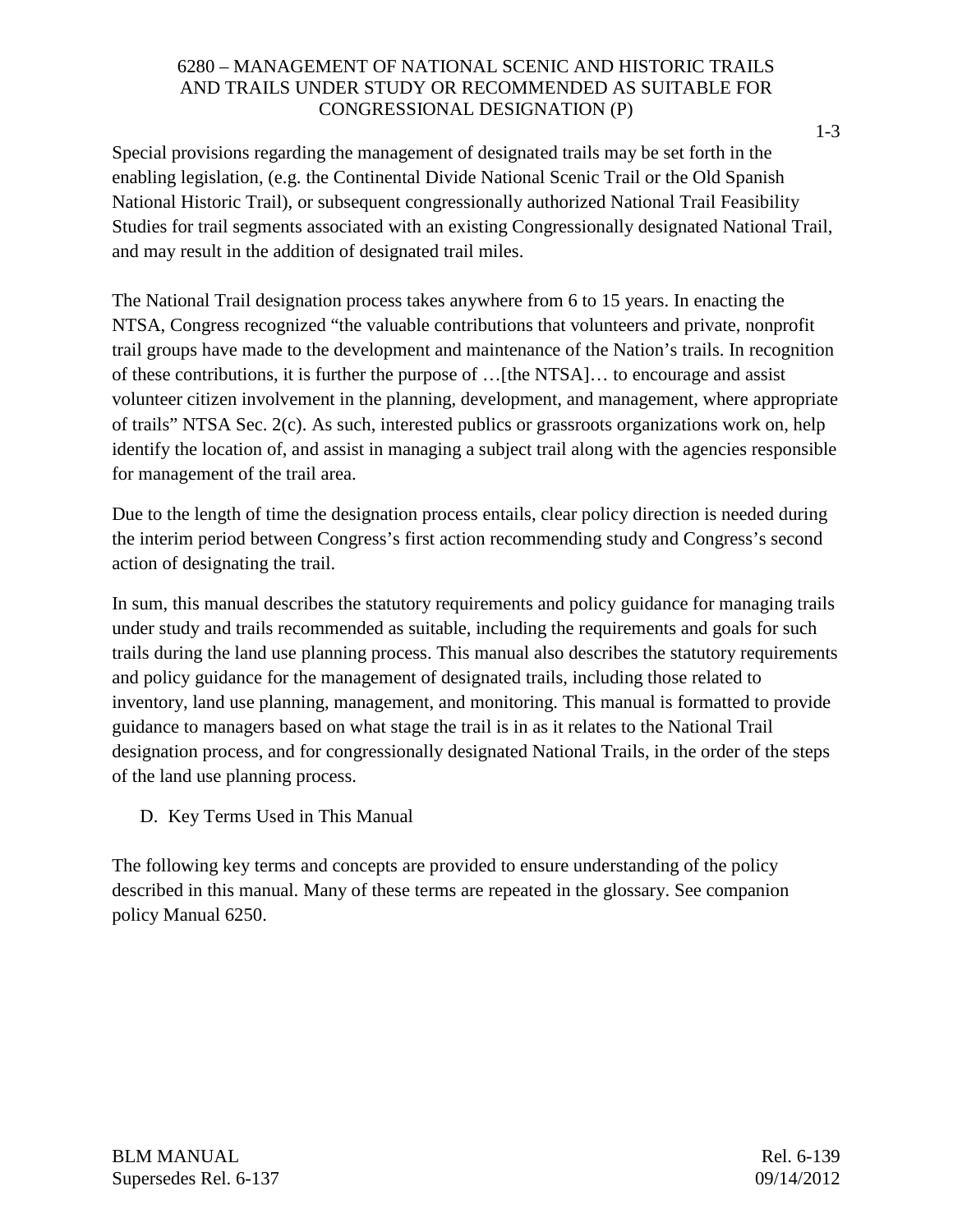- 1. National Scenic Trail. A continuous, long-distance trail located on the ground by the land-managing agency along the congressionally designated route, in coordination with the trail administering agency. A National Scenic Trail provides maximum compatible outdoor recreation opportunity and conservation and enjoyment of the nationally significant scenic, historic, natural, and cultural resources, qualities, values, and associated settings and the primary use or uses of the areas through which such trails may pass. National Scenic Trails represent desert, marsh, grassland, mountain, canyon, river, forest, and other areas, as well as landforms that exhibit significant characteristics of the physiographic regions of the Nation. National Scenic Trails include the tread, or the trail path, and the trail setting which is included within the National Trail Management Corridor. National Scenic Trails may contain water sources or structures which are designed to support and provide for the safety of travelers along the trail.
- 2. National Historic Trail. An extended, long-distance trail designated by Congress that is not necessarily managed as continuous but follows as closely as possible and practicable the original trails or routes of travel of national historic significance. The purpose of a National Historic Trail is the identification and protection of the historic route and the historic remnants and artifacts for public use and enjoyment. A National Historic Trail is managed to recognize the nationally significant resources, qualities, values, and associated settings of the areas through which such trails may pass, including the primary use or uses of the trail. Federal Protection Components associated with the National Historic Trail, including high potential historic sites, high potential route segments, and auto tour routes are identified by the National Trail administering agency through the trailwide Comprehensive Plan. Properties eligible for the National Register of Historic Places, which may also be Federal Protection Components, may be identified along the National Historic Trail, including segments of the National Historic Trail.
- 3. National Trail Segment. Individual sections of a National Trail which, in combination, comprise the entire National Trail. Each segment of a National Trail may contain unique features or landforms, and variable resources, qualities, values, or associated settings.
- 4. National Trail Feasibility Study. Study authorized through an Act of Congress to determine the feasibility and desirability of designating a trail route as a National Trail. The completed study, including recommendations as to the suitability of trail designation, is submitted to Congress.

BLM MANUAL Rel. 6-139 Supersedes Rel. 6-137 09/14/2012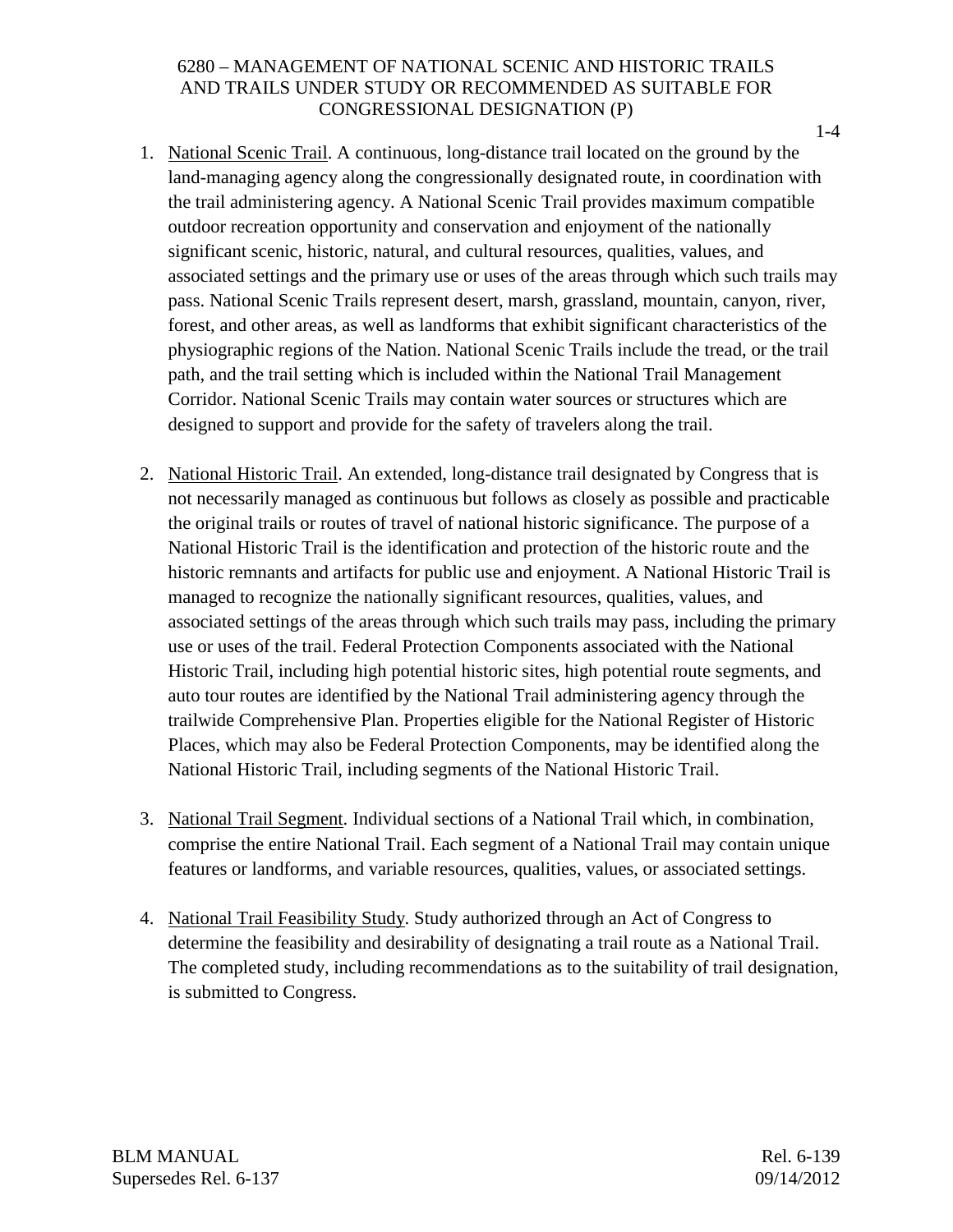- 5. National Trail Administration. Trailwide responsibility is assigned to the BLM or National Park Service by the Secretary of the Interior when the Department of the Interior (or USFS, Department of Agriculture) is named as the responsible lead in National Trailspecific legislation. The responsibility involves trailwide coordination, guidance, technical assistance, and consultation with the on-the-ground National Trail managers that have physical site management responsibility. National Trail administration responsibilities are fulfilled as directed in the NTSA in coordination with tribes; other National Trail administering agencies; National Trail managing agencies (including all BLM public land managers along the congressionally designated National Trail); other Federal, state, and local government agencies; private and nonprofit organizations; willing landowners; land users; and individuals (tribes, affected agencies, willing landowners, partners, and interested parties). National Trail administration includes leadership in the development of the statutorily required trailwide Comprehensive Plan, which provides strategic direction for National Trail administration and management, including identification of the nature and purposes of the National Trail and selection of the National Trail Right-of-Way.
- 6. National Trail Administrator. The National Trail administering agency assigns the National Trail administration role to an individual referred to as a "National Trail Administrator". Each National Trail is assigned a National Trail Administrator. The National Trail Administrator reports to the associated BLM State Director, USFS Regional Forester, or NPS Regional Director, or other line officer, as delegated.
- 7. National Trail Manager. The on-the-ground land managing agency, landowner, or interest with the authority and/or responsibility for decision making for lands under its jurisdiction. Also, the official responsible for land and water management of trail-related resources. The BLM, as National Trail manager, inventories the National Trail resources, qualities, values, and associated settings, and the primary use or use(s); establishes the National Trail Management Corridor through the land use planning process; manages resources and uses in a manner that will not substantially interfere with the nature and purposes of the National Trail; makes efforts to avoid incompatible activities; and monitors the National Trail.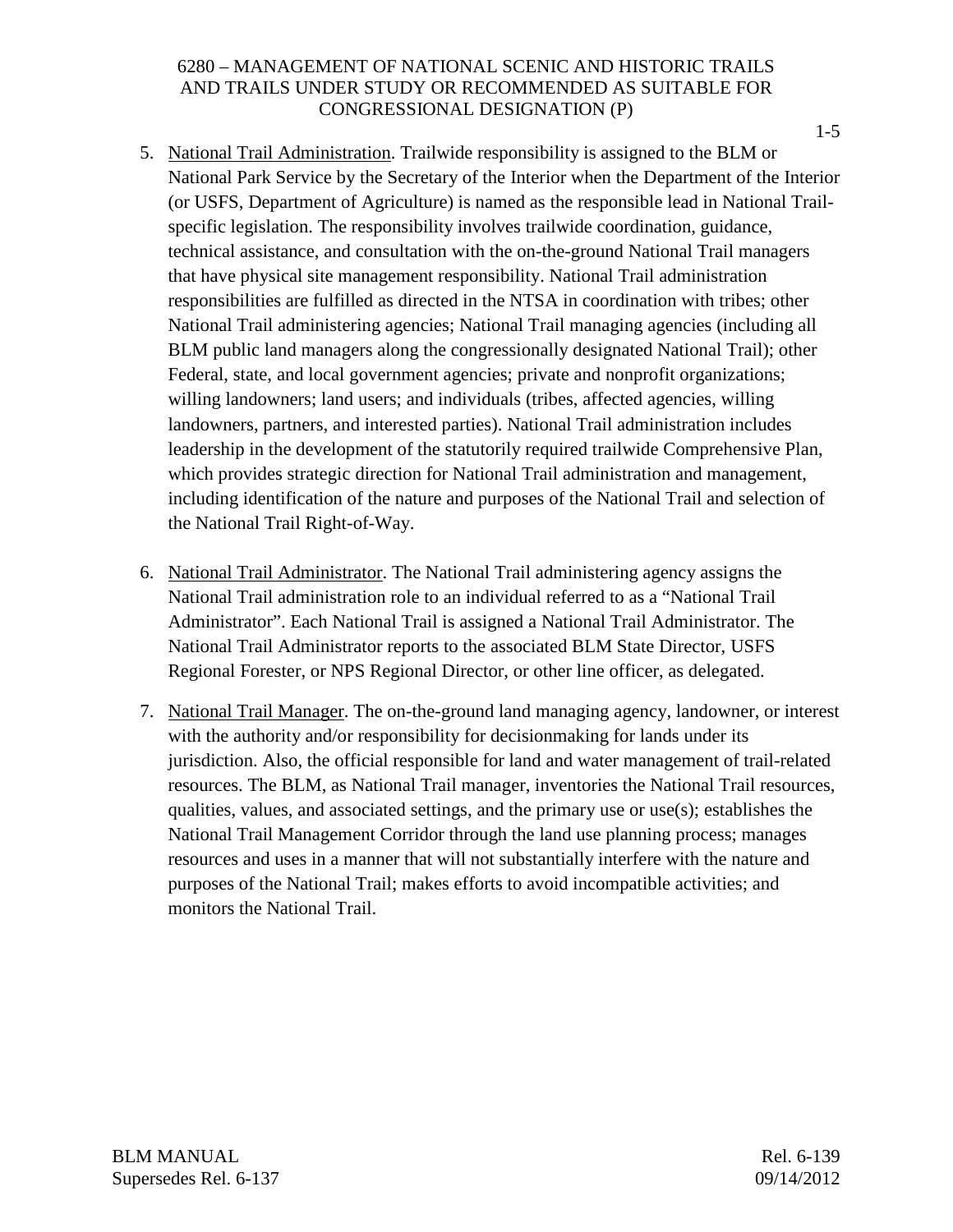- 8. Trailwide Comprehensive Plan. Plan required by NTSA providing strategic direction and guidance for the future administration and management of a congressionally designated National Trail. The plan includes identification of the nature and purposes, goals and objectives, high potential sites and high potential segments (historic trails), and the selection of the National Trail Right-of-Way. The trailwide Comprehensive Plan does not make land use allocations and does not direct the actions of National Trail managers. The National Trail administering agency encourages and assists, but does not direct, agencies and willing landowners to achieve the strategic direction outlined within the trailwide Comprehensive Plan.
- 9. Resource Management Plan. Land use plans which govern BLM administered public lands, as required by Section 202 of FLPMA, and developed through the planning and environmental review process outlined in 43 CFR 1600 and 40 CFR 1500. The BLM may consider the strategic direction, the nature and purposes, and the National Trail Right-of-Way described within the trailwide Comprehensive Plan within the Resource Management Plan through the NEPA process.
- 10. National Trail Right-of-Way. Term used in Section  $7(a)(2)$  of the NTSA to describe the area selected by the National Trail administering agency in the trailwide Comprehensive Plan and which includes the area of land that is of sufficient width to encompass National Trail resources, qualities, values, and associated settings, and the primary use or uses. National Trail Right-of-Ways identified in the trailwide Comprehensive Plan are not BLM land use allocations because the NTSA does not transfer management responsibility to the National Trail administering agency. The National Trail Right-of-Way becomes a key consideration in designating the National Trail Management Corridor in a Resource Management Plan. The National Trail Right-of-Way, in the context of the NTSA, differs from a Federal Land Policy and Management Act (FLPMA) Title V right-of-way, which the BLM is authorized to grant pursuant to FLPMA authorities.

BLM MANUAL Rel. 6-139 Supersedes Rel. 6-137 09/14/2012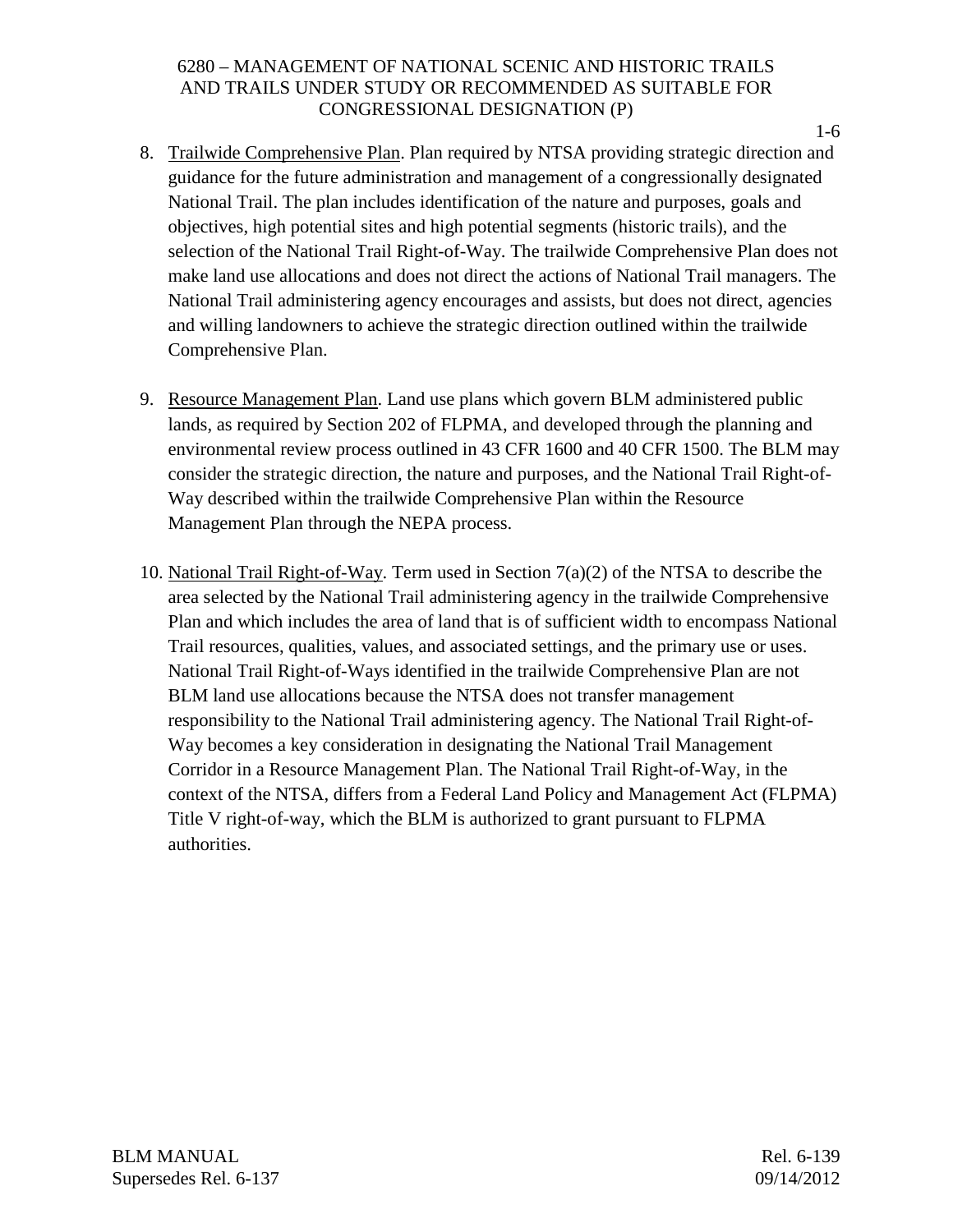- 11. National Trail Management Corridor. Allocation established through the land use planning process, pursuant to Section 202 of FLPMA and Section 7(a)(2) of the NTSA ("rights-of-way") for a public land area of sufficient width to encompass National Trail resources, qualities, values, and associated settings and the primary use or uses that are present or to be restored. To determine the width of the National Trail Management Corridor, the BLM conducts an inventory and analyzes the National Trail Right-of-Way as a key consideration. The location and management of the National Trail Management Corridor is governed by FLPMA. The BLM uses the term "corridor" to refer to the area of public land surrounding the National Trail "Right-of-Way" which is described in section  $7(a)(2)$  of the NTSA. The term "corridor" is used to reduce confusion between the National Trail Rights-of-Way and FLPMA Title V rights-of-way.
- 12. Relationship between the National Trail Right-of-Way and National Trail Management Corridor. The terms, National Trail Right-of-Way and National Trail Management Corridor, are both used to describe the area of land that encompasses the designated National Trail and the resources, qualities, values, and associated settings and the primary use or uses of the National Trail. The selection of the National Trail Right-of-Way for the entire trail is the responsibility of the National Trail administering agency in the trailwide Comprehensive Plan, but is not a land use decision. The establishment of the National Trail Management Corridor is a land use allocation decision made through the Resource Management Plan, which is the responsibility of the National Trail management agency by Field Office jurisdiction along segments of the trail. Selection of the National Trail Management Corridor is guided by the strategic direction provided in the trailwide Comprehensive Plan and the inventory of the resources, qualities, values, and associated settings and the primary use or uses.
- 13. High Potential Historic Site (NTSA Sec. 12(1)). The term "high potential historic sites" means those historic sites related to the route or sites in close proximity thereto, which provide opportunity to interpret the historic significance of the trail during the period of its major use. Criteria for consideration as high potential sites include historic significance, presence of visible historic remnants, scenic quality, and relative freedom from intrusion. Under the NTSA, high potential historic sites located on federally owned land are referred to as Federal Protection Components.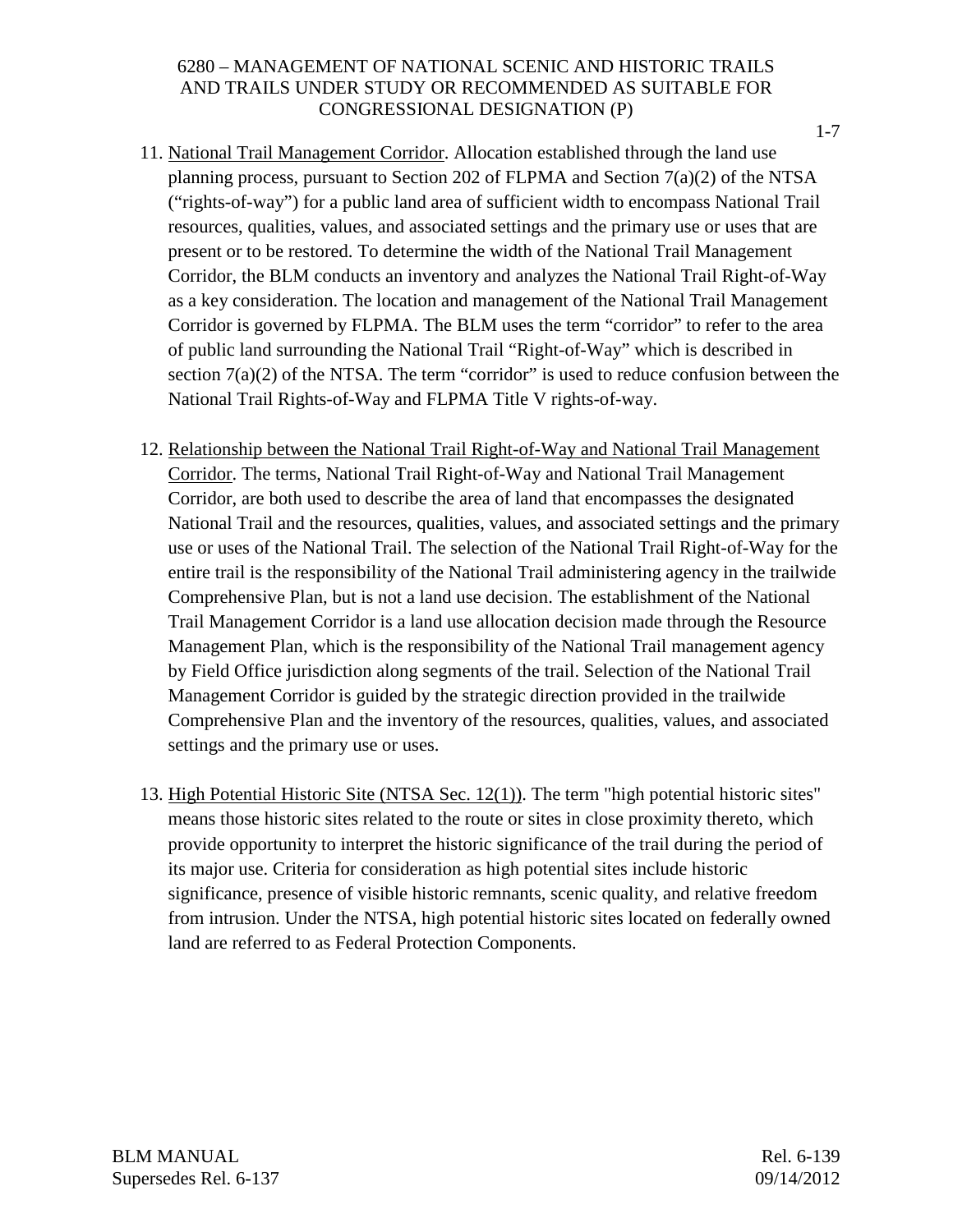- 14. High Potential Route Segment (NTSA Section 12(2)). The term "high potential route segments" includes those segments of a trail which would afford high quality recreation experience, such as in a portion of the route having greater than average scenic values or affording an opportunity to vicariously share the experience of the original users of a historic route. Under the NTSA, high potential route segments located on federally owned land are referred to as Federal Protection Components.
- 15. Federal Protection Component. As described in Section 3 and 12 of the NTSA, selected high potential historic sites and high potential route segments and other land- and waterbased components of a designated National Historic Trail located on federally owned land which meet the National Historic Trail criteria listed in the National Trails System Act and are identified in trailwide Comprehensive Plans, Resource Management Plans, and implementation plans.
- 16. National Register of Historic Places. The official Federal list of districts, sites, buildings, structures, and objects significant in American history, architecture, archeology, engineering, and culture. National Register properties have significance to the history of the communities, states, or the Nation.
- 17. National Register Eligible. Includes properties both formally determined as eligible for inclusion in the National Register by the Secretary of the Interior and all other significant properties that meet National Register listing criteria. This includes any prehistoric or historic district, site, building, structure, or object included in, or eligible for inclusion in, the National Register of Historic Places maintained by the Secretary of the Interior.
- 18. Auto Tour Route. Those roads that parallel the National Historic Trail and provide opportunities to commemorate the historic route as an alternate experience. These opportunities may occur inside or outside the National Trail Management Corridor. Auto tour route opportunities may include access to National Historic Trail high potential historic sites and high potential route segments located on BLM public and, other participating agency land, or lands of willing landowners. Auto tour routes are normally restricted to existing all-weather roads or paved highways and may be limited to specific use conditions.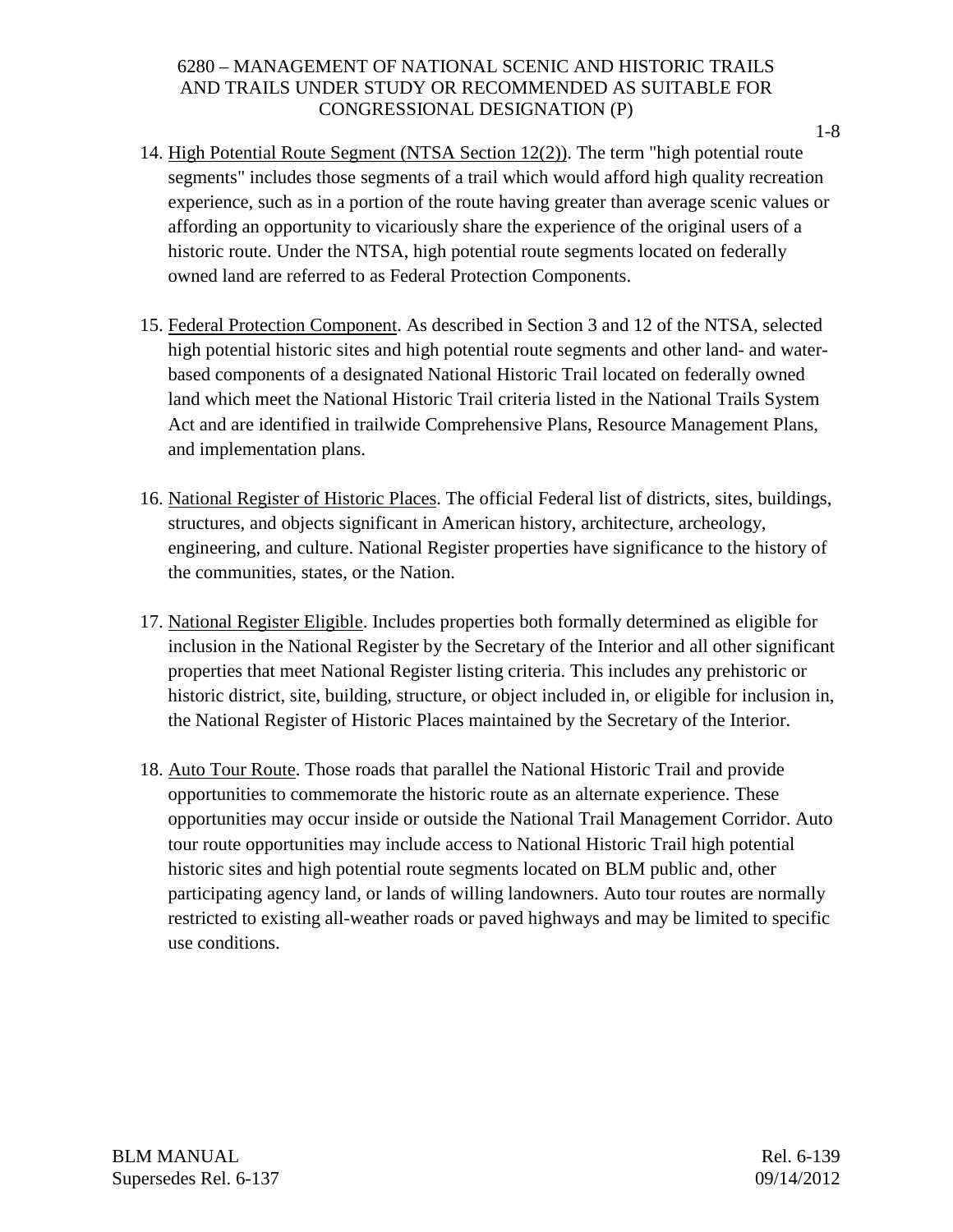- 19. Selecting a National Trail Right-of-Way. Pursuant to Section 7(a)(2) of the NTSA, the National Trail administering agency is responsible for selecting the National Trail Rightof-Way and publishing a Notice of Availability of maps and descriptions in the Federal Register. Selection of the National Trail Right-of-Way is conducted with consideration of minimizing adverse effects on adjacent landowners or users and operations. In selecting the National Trail Right-of-Way, the National Trail administering agency obtains the advice and assistance of the states, local governments, private organizations, and landowners and land users concerned. The selection of the location and width of the National Trail Right-of-Way on lands under the jurisdiction of another Federal agency is made by agreement between agencies. Then National Trail administering agency recommends the National Trail Right-of-Way to the National Trail managing agency. The BLM, as National Trail managing agency, considers the recommended National Trail Right-of-Way through the land use planning process, as appropriate.
- 20. Locating National Trails. After Congress designates a National Trail and identifies the general location or "route" of the National Trail based on the National Trail Feasibility Study, the National Trail administering and managing agencies conduct an inventory(ies) to obtain more complete data for planning and management purposes. For National Scenic Trails, it might include finding optimal or alternate trail locations, and for National Historic Trails, this includes the identification of the physical locations, remnants, and artifacts where history actually occurred. Based on inventory and the recommended National Trail Right-of-Way, the National Trail managing agency further identifies the physical location of the National Trail and the National Trail Management Corridor. Major relocation of the National Trail Right-of-Way requires an act of Congress.

# 1.1 Purpose

- 1. This manual is provided to fulfill the requirements of and achieve the policy and purposes set forth in the NTSA and FLPMA, and other applicable laws and policies.
- 2. This manual provides the Bureau of Land Management (BLM) policy and program guidance on managing trails under study, trails recommended as suitable, and Congressionally designated National Scenic and Historic Trails (National Trails) as part of the National Landscape Conservation System (NLCS). This manual describes the BLM's roles, responsibilities, agency interrelationships, and policy requirements as National Trail Manager.
- 3. This manual describes the BLM's inventory, planning, management, and monitoring policies for National Trails.

BLM MANUAL Rel. 6-139 Supersedes Rel. 6-137 09/14/2012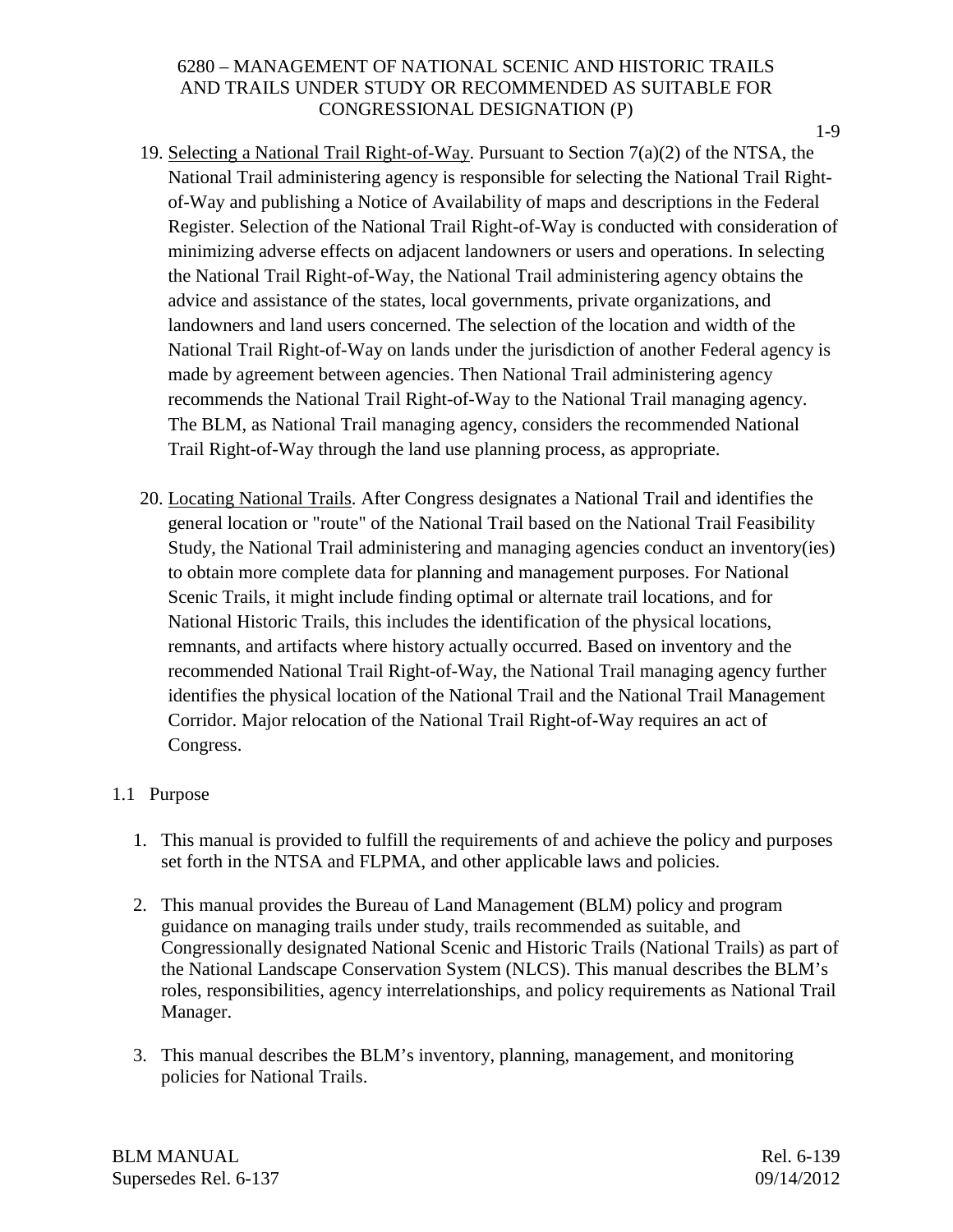1-10

4. This manual must be used in conjunction with the BLM Manual 6250, National Scenic and Historic Trail Administration and other related program policies. This manual does not restate those policies.

# 1.2 Objectives

- 1. Comply with the requirements of the NTSA; FLPMA; trail enabling legislation; and other laws, regulations, and policies.
- 2. Provide the methods, standards, and training for achieving National Trail purposes.
- 3. Manage trails that are under study and trails that are recommended as suitable through the National Trail Feasibility Study process, pursuant to FLPMA.
- 4. Manage designated National Trails as components of the National Trails System and the BLM's NLCS.
- 5. Manage the diverse network of designated trails and National Trail Management Corridors by encouraging and assisting volunteer citizen, community, and partnership involvement.
- 6. Manage the nationally significant scenic, historic, cultural, recreation, natural, and other landscape values (resources, qualities, values, and associated settings) and the primary use or uses (see glossary) for which the National Trails were designated.
- 7. Address the nature and purposes of designated National Trails through effective inventory, planning, management, and monitoring.
- 8. Develop and maintain relationships, and collaborate and coordinate with tribes; assigned National Trail Administrators; other Federal, state, and local agencies; private and nonprofit organizations; partners; landowners; land users; and individuals (tribes, affected agencies, partners, and interested parties) regarding management of National Trails.
- 1.3 Relevant Authorities
	- 1. National Trails System Act (NTSA) of 1968, as amended (16 U.S.C. 1241-1251)
	- 2. Federal Land Policy and Management Act (FLPMA) of 1976, as amended (43 U.S.C. *et seq.*)
	- 3. Omnibus Public Land Management Act of 2009 (16 U.S.C. 7201-7203)
	- 4. National Historic Preservation Act (NHPA) of 1966, as amended (16 U.S.C. 470)
	- 5. National Environmental Policy Act (NEPA) of 1969, as amended (42 U.S.C. 4321 *et seq.*)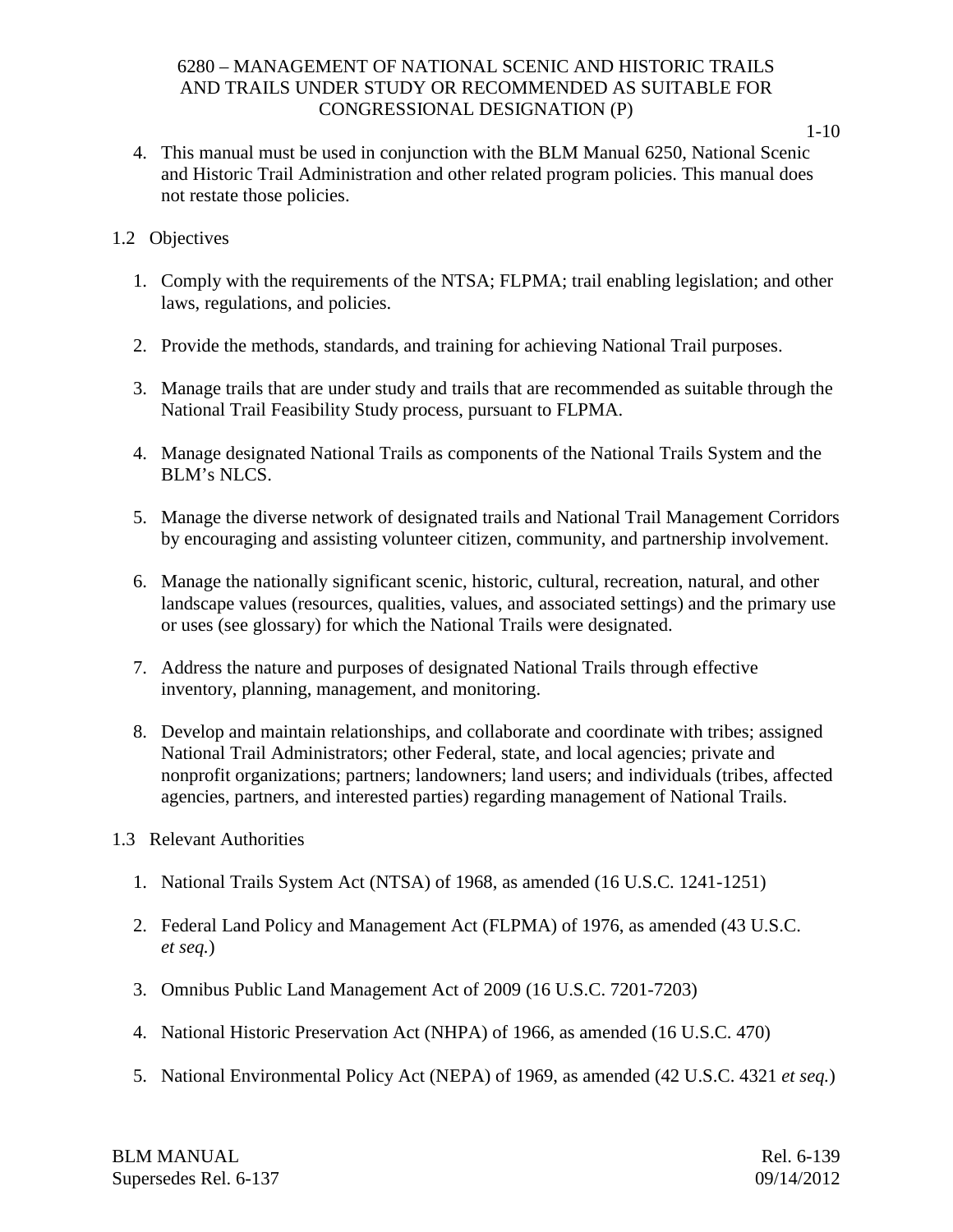- 6. Historic Sites Act of 1935, as amended (16 U.S.C. 461-467)
- 7. Archaeological Resources Protection Act of 1979, as amended (16 U.S.C. 470aa *et. seq.*)
- 8. Land and Water Conservation Fund Act of 1965, as amended (16 U.S.C. 460I-4 through 460I-11)
- 9. Federal Advisory Committee Act of 1972, as amended (5 U.S.C. Appendix 2 1-16)
- 10. Department of Transportation Act of 1966, as amended (49 U.S.C. 1653(f))

#### 1.4 Responsibility

A. *The Director, Bureau of Land Management,* through the Assistant Director, National Landscape Conservation System and Community Partnerships, is responsible for:

- 1. Developing the budget and establishing policy to support the management of National Trails and the enjoyment and appreciation of the resources, qualities, values, and associated settings and the primary use or uses for which the National Trails were designated.
- 2. Coordinating National Trails budget and policy development and implementation with other BLM programs.
- 3. Developing and maintaining relationships at the national level, including collaborating and coordinating with tribes, affected agencies, partners, and interested parties; and participating on the Federal Interagency Council on Trails regarding administration and management of National Trails.
- 4. Assigning a BLM lead state office the responsibility to coordinate management of designated trails across jurisdictional boundaries (see Illustration 1), maintaining an official National Trails Program Lead list, and upon designation, formally activating BLM National Trail management responsibilities through an instruction memorandum.
- 5. Directing review and data support of BLM-related National Trail Feasibility Studies, trailwide Comprehensive Plans, and land use plans addressing National Trails.
- 6. Setting funding priorities for the acquisition of lands or interests in lands for the protection of designated National Trail resources, qualities, values, and associated settings, as identified through the Bureau's standard prioritization process.
- 7. Establishing and maintaining National Trail case files.
- 8. Implementing the Federal Geographic Data Committee-approved Federal Trail Data Standards (FTDS) and providing geospatial and other database support.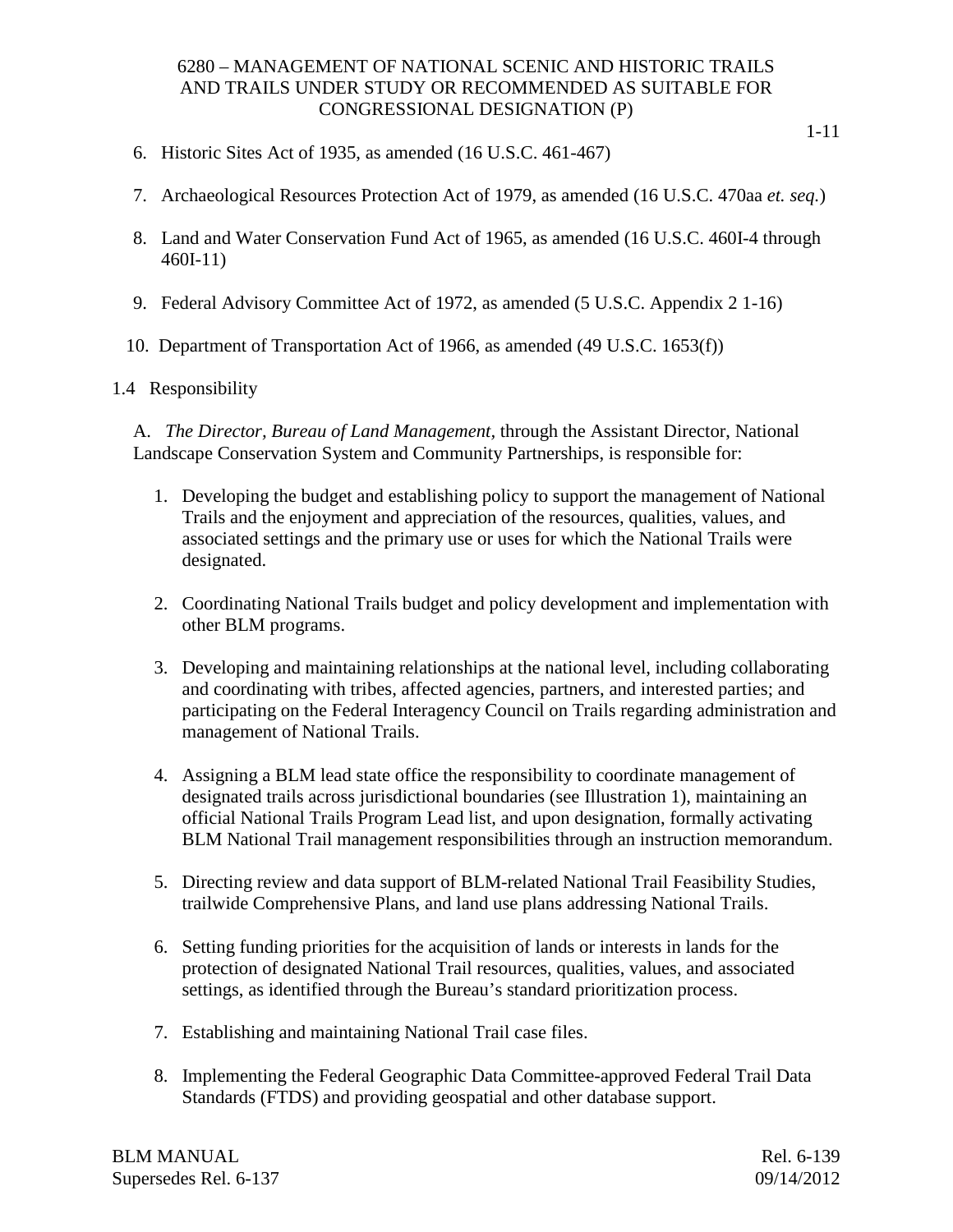- B. *State Directors* are responsible for:
	- 1. Implementing the budget; developing policy direction; and providing statewide program coordination for managing National Trails, including assigning National Trails Program Lead responsibilities and data steward responsibilities, maintaining trailwide management coordination responsibilities for assigned trails (see Illustration 1), including entering into formal state or interstate agreements, and maintaining an official statewide National Trails Program Lead list.
	- 2. Coordinating National Trails budget and policy development and implementation with other BLM programs.
	- 3. Developing and maintaining relationships, and collaborating and coordinating with the National Trail administering agency during environmental review of proposed actions affecting National Trails, and during the land use planning process, in accordance with this policy.
	- 4. Directing or conducting review and data support of National Trail Feasibility Studies and trailwide Comprehensive Plans, as appropriate, and recommending or approving trailwide Comprehensive Plans, where BLM lands are involved or when the BLM serves as the National Trail administering agency, in accordance with this policy.
	- 5. Ensuring that National Trails are addressed within BLM Resource Management Plans; National Trail Management Corridors are established through the land use planning process; National Trail Management Corridors are compatible across Field Office jurisdictions; and activities within the National Trail Management Corridors are conducted in accordance with the NTSA, FLPMA, national and state policies and guidance, and Resource Management Plans.
	- 6. Identifying priorities and requesting funding for acquisition of lands or interests in lands from willing sellers in order to further the purposes for which a National Trail is designated, consistent with other BLM resource programs, using the national prioritization process.
	- 7. Establishing and maintaining National Trail serialized case files in accordance with this policy.
	- 8. Implementing FTDS and maintaining the National Trail geospatial and other data and databases.
- C. *District and Field Managers* are responsible for:
	- 1. Implementing and coordinating National Trail budget and policy implementation, including coordination with other BLM programs.

BLM MANUAL Rel. 6-139 Supersedes Rel. 6-137 09/14/2012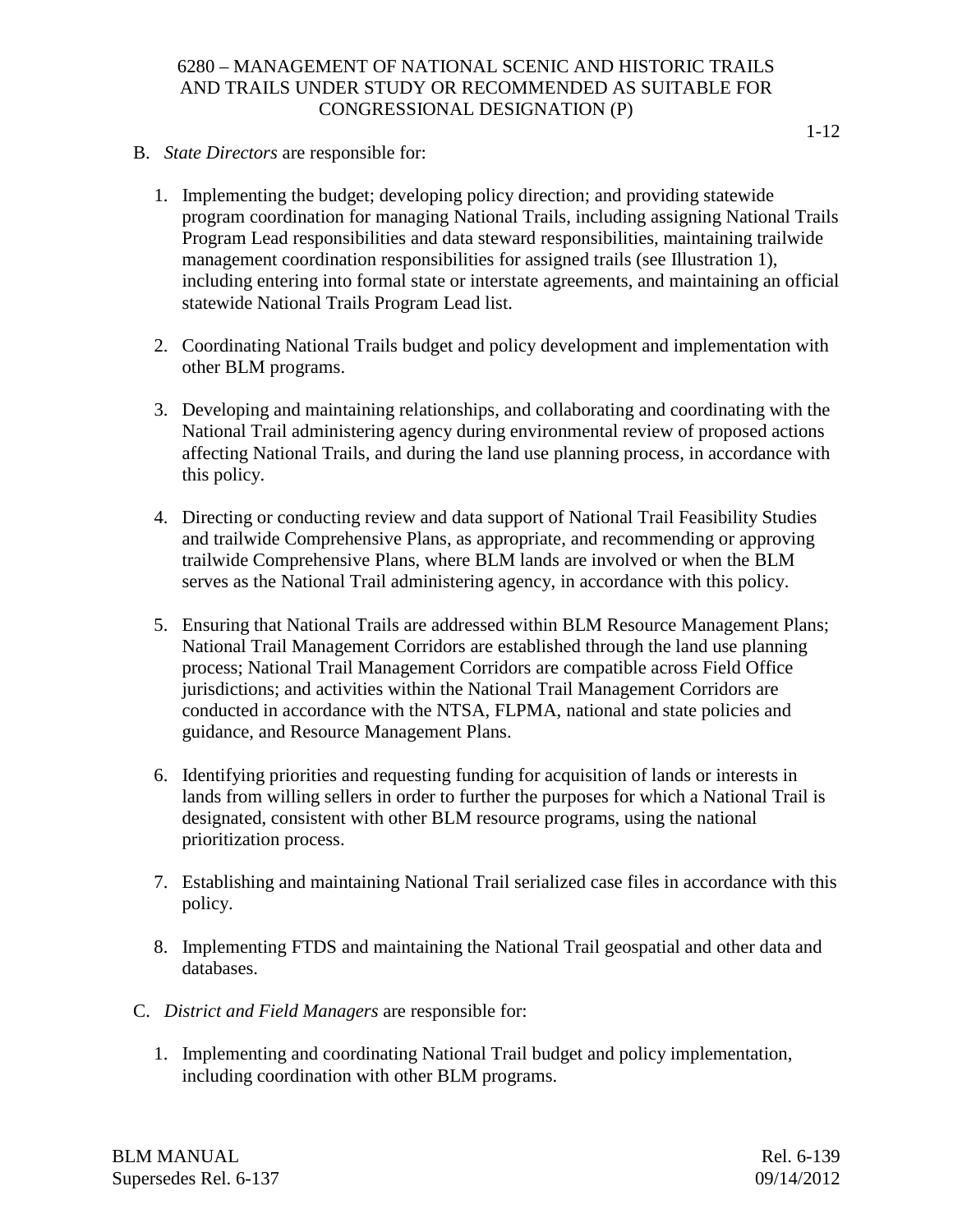- 2. Assigning and providing program coordination and management for National Trails, including National Trails Program Lead responsibilities and data steward responsibilities, and maintaining any trailwide management coordination responsibilities for assigned trails.
- 3. Developing and maintaining relationships and collaborating and coordinating with tribes, affected agencies, partners, and interested parties, regarding management of National Trails, and the National Trail administering agency (when requested).
- 4. Inventorying and monitoring National Trail resources, qualities, values, and associated settings and the primary use or uses of the trail.
- 5. Establishing National Trail Management Corridors through the land use planning process, and incorporating management actions for National Trails in accordance with applicable laws and policy.
- 6. Ensuring that activities within National Trail Management Corridors are conducted in accordance with FLPMA, the NTSA, the BLM budget and related policies, and Resource Management Plans, including the consideration of guidance contained in the trailwide Comprehensive Plan.
- 7. Ensuring efforts are made to manage National Trail resources on shared trail boundaries in accordance with applicable laws and in a manner compatible with the respective landowners and management entities and in coordination with tribes, affected agencies, partners, and interested parties.
- 8. Acquiring lands or interests in lands from willing sellers, as appropriate and consistent with policy direction established by the Director, to further the purposes for which a National Trail is designated, consistent with other BLM resource programs.
- 9. Establishing and maintaining National Trail serialized case files in accordance with this policy.
- 10. Implementing FTDS and providing geospatial and other database support.

#### 1.5 References

- 1. Executive Order 13195, Trails for America in the 21st Century
- 2. Secretarial Order 3308, Management of the National Landscape Conservation System
- 3. Secretarial Order 3319, Establishment of a National Water Trails System
- 4. Departmental Manual, Part 301, Chapter 5, Partnership Policy

BLM MANUAL Rel. 6-139 Supersedes Rel. 6-137 09/14/2012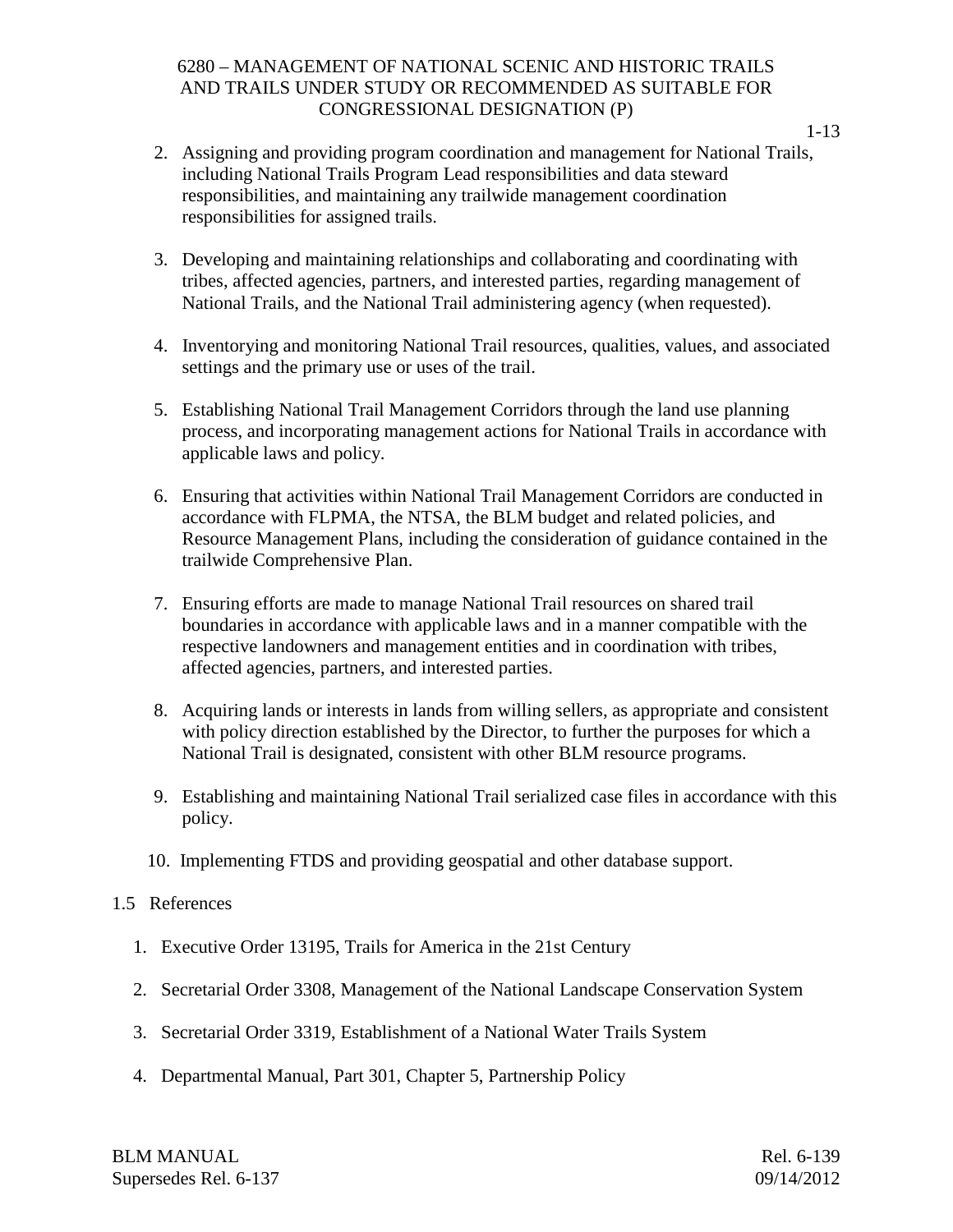- 5. Departmental Manual, Part 710, National Rivers and Trails Systems
- 6. BLM Manual 1203, Delegation of Authority
- 7. BLM Manual 1601, Land Use Planning
- 8. BLM Manual 1626, Travel and Transportation Management
- 9. BLM Manual 6120, Congressionally Required Maps and Legal Boundary Descriptions for National Landscape Conservation System Designations
- 10. BLM Manual 6250, National Scenic and Historic Trail Administration
- 11. BLM Manual 8100, The Foundations for Managing Cultural Resources
- 12. BLM Manual 8110, Identifying and Evaluating Cultural Resources
- 13. BLM Manual 8120, Tribal Consultation Under Cultural Resource Authorities
- 14. BLM Manual 8140, Protecting Cultural Resources
- 15. BLM Manual 8320, Planning for Recreation and Visitor Services
- 16. BLM Manual 8353, Trail Management Areas Secretarially Designated National Recreation, Water, and Connecting and Side Trails
- 17. BLM Manual 8400, Visual Resource Management
- 18. BLM Handbook, 1283-1, Data Administration and Management
- 19. BLM Handbook 1601-1, Land Use Planning
- 20. BLM Handbook 1790-1, National Environmental Policy Act
- 21. BLM Handbook 2100-1, Acquisition
- 22. BLM Handbook 8120-1, General Procedural Guidance for Native American Consultation
- 23. BLM Handbook 8342-1, Travel and Transportation Management
- 24. BLM Handbook 8410-1, Visual Resource Inventory
- 25. BLM Handbook 8431-1, Visual Resource Contrast Rating
- 26. BLM Handbook 9114-1, Trails

BLM MANUAL Rel. 6-139 Supersedes Rel. 6-137 09/14/2012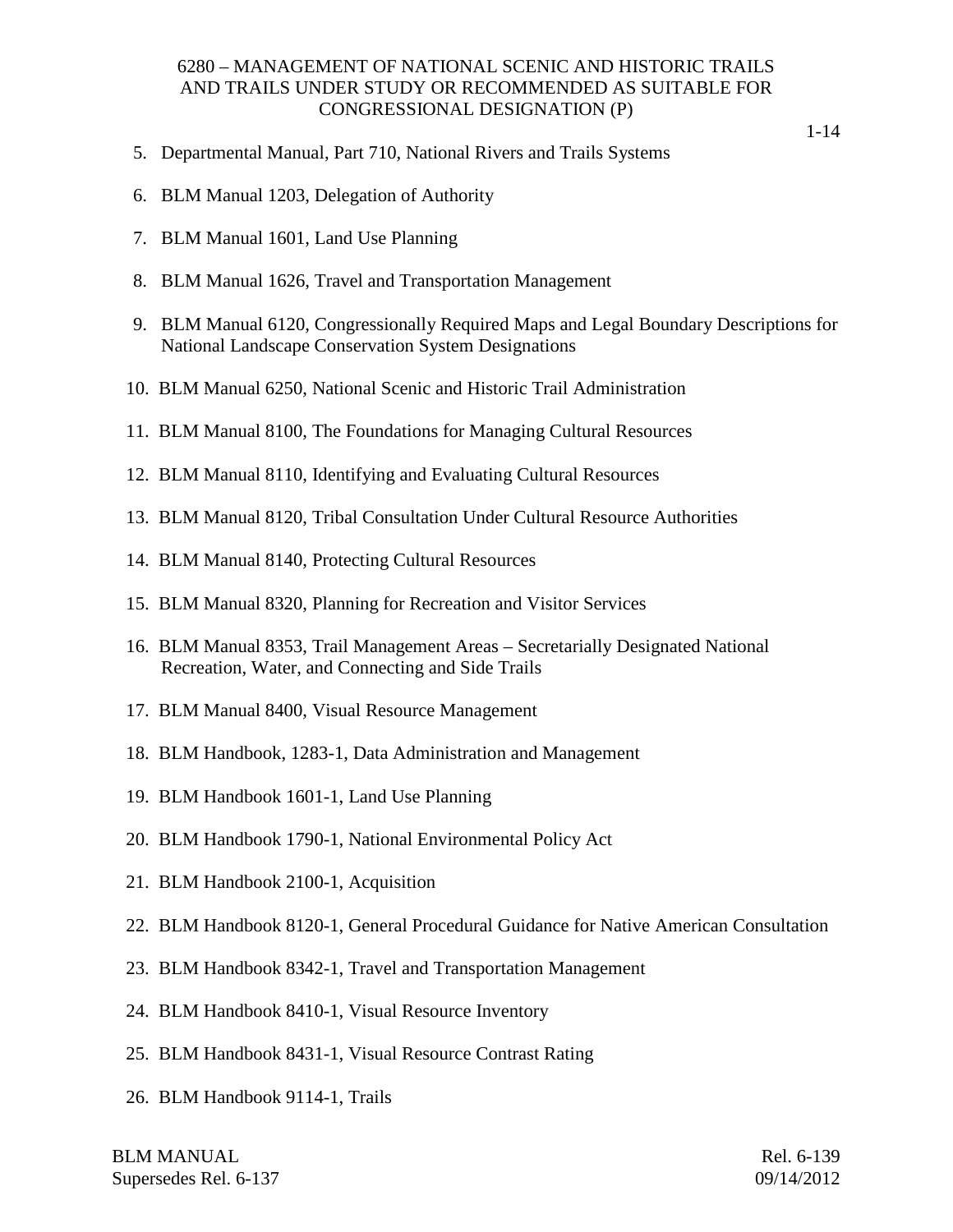- 27. BLM, Surface Operating Standards and Guidelines for Oil and Gas Exploration and Development, The Gold Book
- 28. BLM Technical Reference 9113-1, Travel and Transportation Management: Planning and Conducting Route Inventories
- 29. Bureau of Land Management 2007 Collaboration Desk Guide
- 30. BLM publication, Knowing Your Nonprofit Partners: A Desk Guide for Federal Employees
- 31. Federal Geographic Data Committee, Federal Trail Data Standards, FGDC-STD-017-2011
- 32. The National Landscape Conservation System 15-Year Strategy, 2010-2025: The Geography of Hope
- 33. National Scenic and Historic Trails Strategy and Work Plan, 2006
- 34. Trails for America: Report on the Nationwide Trails Study, 1966
- 35. The National Trails System Interagency Memorandum of Understanding, 06-SU-11132424-196
- 36. Applicable Trailwide Comprehensive Plans
- 1.6 Policy
	- A. Statement of Programmatic Policy
		- 1. *Principal Laws, Purposes, and Provisions.* 
			- i. Trails under study, and trails recommended as suitable, as well as congressionally designated National Trails, are managed as public lands under FLPMA and other applicable laws. Congress' Declaration of Policy provision in FLPMA states that "it is the policy of the United States that the public lands be managed in a manner that will protect the quality of scientific, scenic, historical, ecological, environmental, air and atmospheric, water resource, and archeological values; that, where appropriate, will preserve and protect certain public lands in their natural condition; that will provide food and habitat for fish and wildlife and domestic animals; and that will provide for outdoor recreation and human occupancy and use." FLPMA Sec. 102  $(a)(8)$ .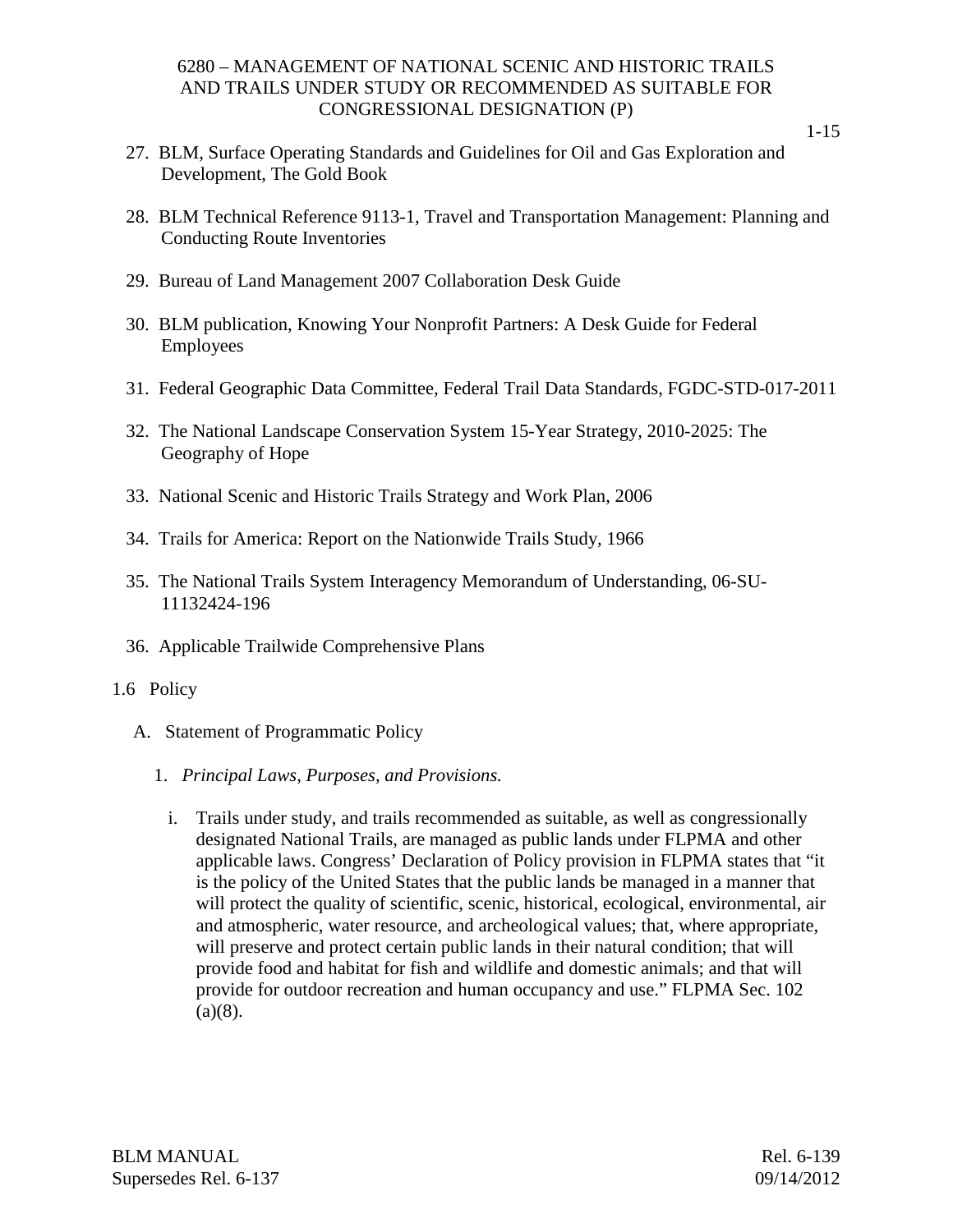1-16

FLPMA also provides that the BLM "shall manage the public lands under principles of multiple use and sustained yield, in accordance with the land use plans developed by him under Section 202 of this Act when they are available, except that where a tract of such public land has been dedicated to specific uses according to any other provisions of law it shall be managed in accordance with such law." FLPMA Sec. 302(a).

- ii. In 2009, the Omnibus Public Lands Management Act (OPLMA) was signed into law, and established the National Landscape Conservation System (NLCS or System) "[i]n order to conserve, protect, and restore nationally significant landscapes that have outstanding cultural, ecological, and scientific values for the benefit of current and future generations." OPLMA (Sec. 2002(a)). Areas including congressionally designated National Scenic and Historic Trails are components of the System. The BLM manages the System "(1) in accordance with any applicable law (including regulations) relating to any component of the system… and (2) in a manner that protects the values for which the components of the system were designated." OPLMA Sec. 2002(c).
- iii. Congress' Statement of Policy provision in the National Trails System Act of 1968 states that "[i]n order to provide for the ever-increasing outdoor recreation needs of an expanding population and in order to promote the preservation of, public access to, travel within, and enjoyment and appreciation of the open-air, outdoor areas and historic resources of the Nation, trails should be established (i) primarily, near the urban areas of the Nation, and (ii) secondarily, within scenic areas and along historic travel routes of the Nation which are often more remotely located." NTSA Sec. 2(a). A stated purpose of the NTSA "is to provides the means for attaining these objectives by instituting a national system of recreation, scenic and historic trails, by designating the Appalachian Trail and the Pacific Crest Trail as the initial components of that system, and by prescribing the methods by which, and standards according to which, additional components may be added to the system." NTSA Sec. 2(b).

The NTSA's Statement of Policy also provides that "the Congress recognizes the valuable contributions that volunteers and private, nonprofit trail groups have made to the development and maintenance of the Nation's trails. In recognition of these contributions, it is further the purpose of the NTSA to encourage and assist volunteer citizen involvement in the planning, development, maintenance, and management, where appropriate, of trails." NTSA Sec. 2(c).

2. *Management Standard for Trails not yet Congressionally Designated that are under National Trail Feasibility Study (trails under study) or that have been Recommended as Suitable for Congressional Designation through a National Trails Feasibility Study (trails recommended as suitable).*

BLM MANUAL Rel. 6-139 Supersedes Rel. 6-137 09/14/2012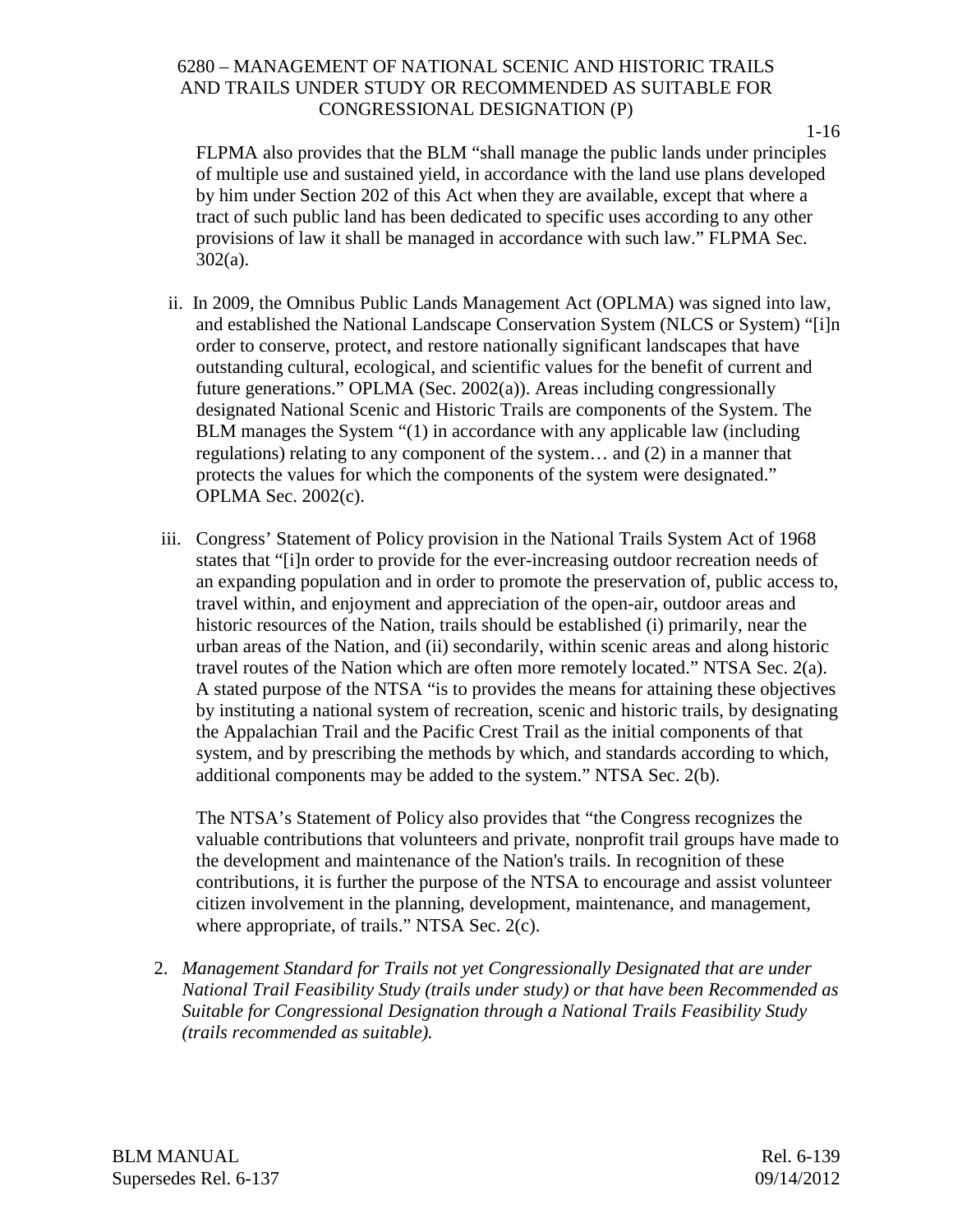- i. Through the land use planning and associated NEPA processes, for trails under study or for trails recommended as suitable, the BLM shall consider management actions and alternatives that maintain the values, characteristics, and settings of trails under study and trails recommended as suitable, pursuant to FLPMA (see Chapter 2 of this manual).
- ii. In evaluating a proposed action on or along a trail under study or along a trail recommended as suitable, the BLM shall consider alternatives to the proposed action that avoid adverse impacts to the values, characteristics, and settings of such trails (see Chapter 2 of this manual).
- 3. *Management Standard for Congressionally Designated National Scenic and Historic Trails (National Trails)*.
	- i. *Nature and Purposes.* To the greatest extent possible, the BLM shall manage National Trails so as to safeguard the nature and purposes of the trail and in a manner that protects the values for which the components of the System were designated, recognizing the nationally significant scenic, historic, cultural, recreation, natural, and other landscape values (hereinafter referred to as resources, qualities, values, and associated settings) of the public land areas through which such National Trails may pass, and the primary trail use or uses.

The BLM will effectively manage National Trails by conducting stewardship responsibilities which include inventory, planning, management, and monitoring, including land or easement acquisition, protection, development, maintenance, training, and operations.

ii. *Substantial Interference and Avoidance of Incompatible Activities*. As set forth in Section 7(c) of the NTSA, "National scenic or national historic trails may contain campsites, shelters, and related-public-use facilities. Other uses along the trail, which will not substantially interfere with the nature and purposes of the trail, may be permitted by the Secretary responsible for administration of the trail. Reasonable efforts shall be made to provide sufficient access opportunities to such trails and, to the extent practicable, efforts shall be made to avoid activities incompatible with the purpose for which such trails were established." NTSA Sec. 7(c).

Through the land use planning and NEPA processes for proposed actions on National Trails, the BLM may permit uses that will not substantially interfere with the nature and purposes of the National Trails. To the extent practicable, the BLM shall make efforts to avoid activities that are incompatible with the purposes for which such trails were established. NTSA Sec. 7(c). As such, subject to valid existing rights, the BLM may, through the appropriate NEPA analysis, approve, reject, deny, prohibit, minimize, and/or mitigate proposed actions.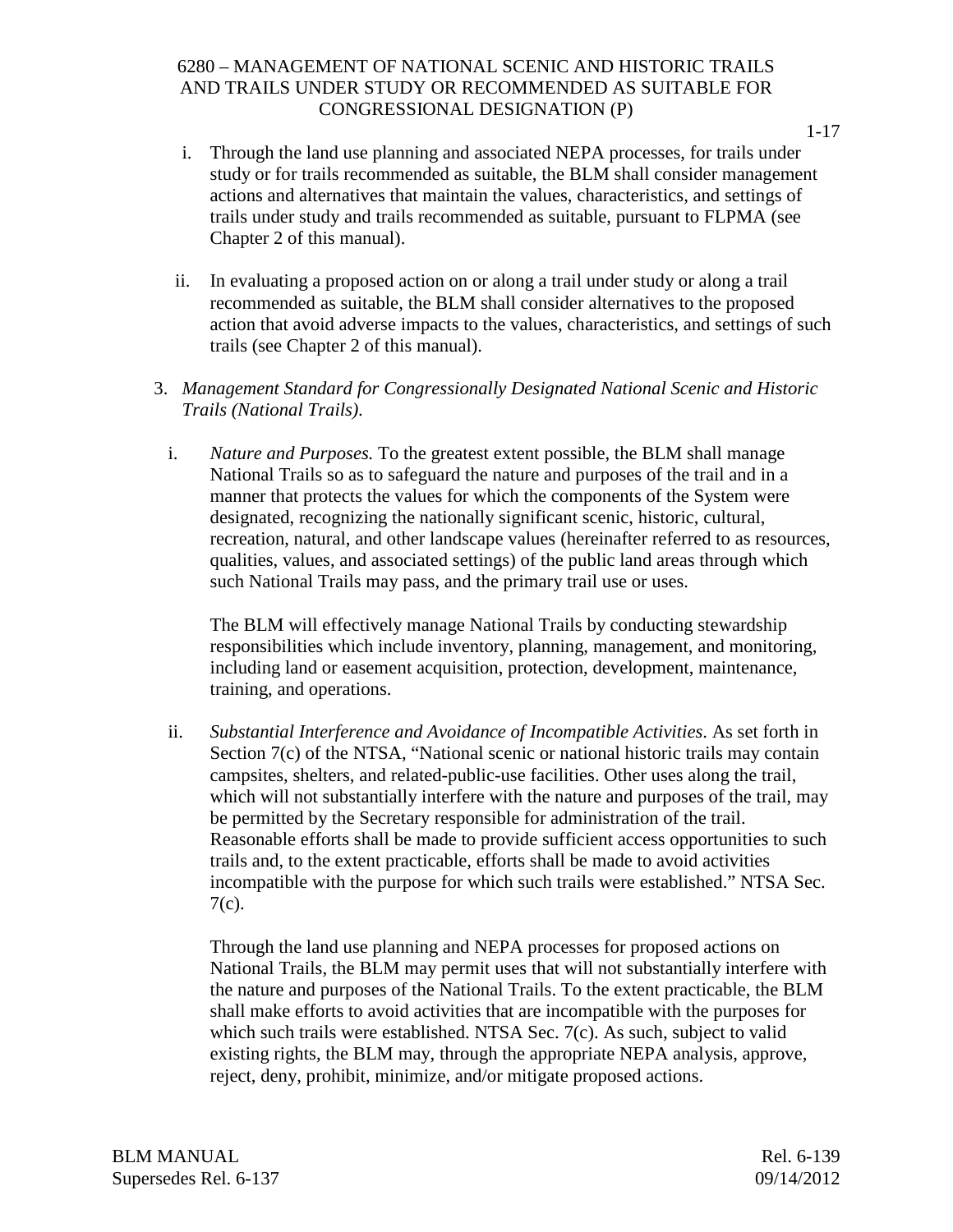- a. As part of the NEPA analysis for the proposed action, the BLM will evaluate whether the proposed action would substantially interfere with or be incompatible with the nature and purposes of a National Trail (hinders or obstructs), and will consider the following:
	- (1) *For all National Trails*:
		- (i) The extent to which the proposed action would affect the BLM's ability to effectively manage the nature and purposes of the trail, trail resources, qualities, values, uses (including public access and enjoyment) and associated settings.
		- (ii) The extent to which a proposed action would require a major relocation of the National Trail Management Corridor in order to provide for the conservation and enjoyment of the nationally significant resources, qualities, values, and associated settings of the areas through which such trails may pass, or the primary use or uses of the trail.
	- (2) *For National Scenic Trails*:
		- (i) The extent to which the proposed action would affect the purposes for which the trail was designated.
		- (ii) The extent to which the proposed action would result in long-term or permanent disruption to the continuous nature of the trail.
		- (iii) The extent to which the proposed action would affect opportunities for maximum outdoor recreation potential.
		- (iv) The extent to which the proposed action would affect the conservation or enjoyment of resources, qualities, values, and associated settings of the areas through which such trails may pass, including noteworthy characteristics or landforms of the region.
	- (3) *For National Historic Trails*:
		- (i) The extent to which the proposed action would affect the characteristics that made the trail worthy of designation.
		- (ii) The extent to which the proposed action would affect the Federal Protection Components, including high-potential historic sites or high potential route segments located on public land.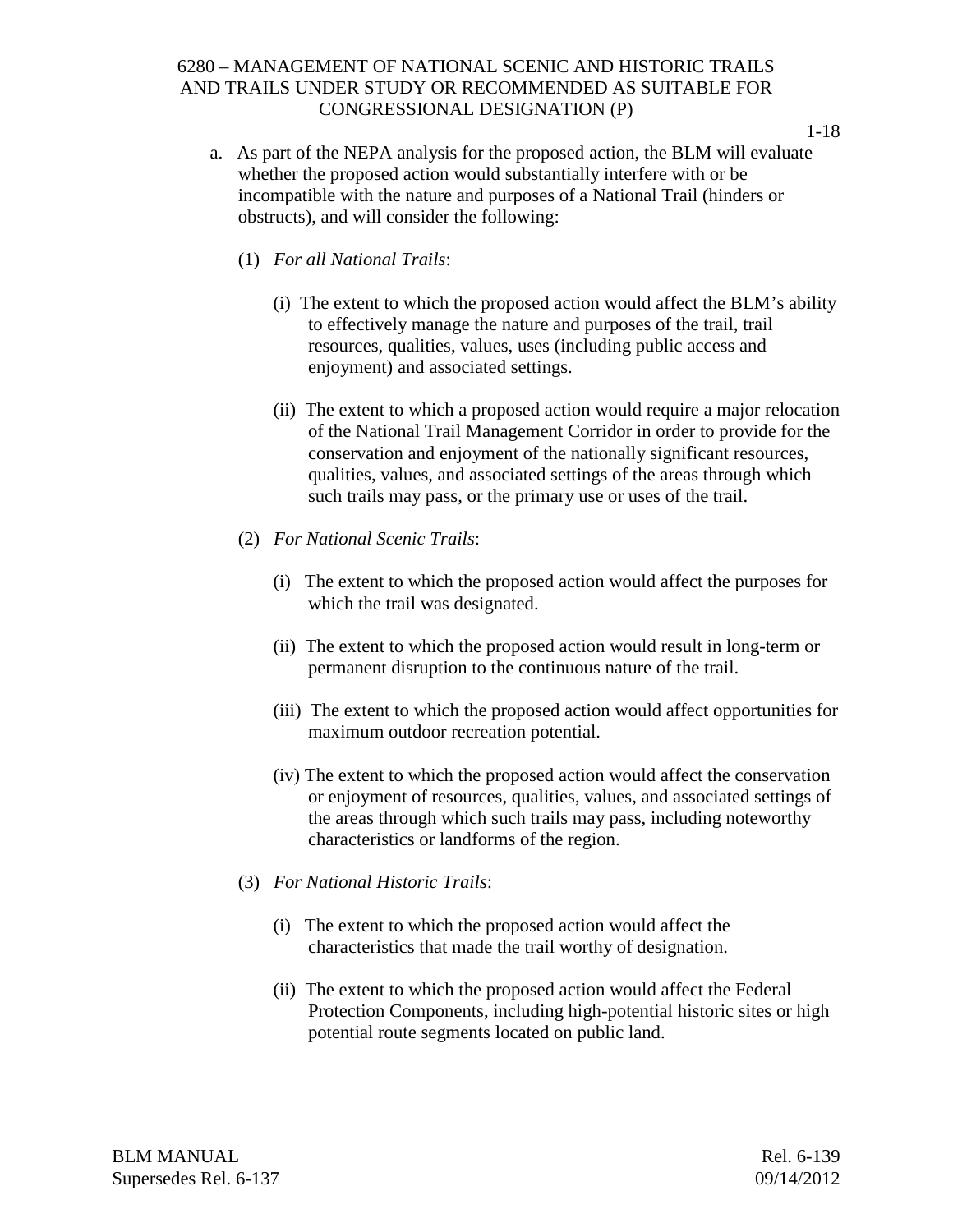- (iii) The extent to which the proposed action would affect designated National Historic Trail properties, including remnants and artifacts from the associated period of use that may be eligible or listed on the National Register and/or determined by the National Trail administering agency to qualify as possible high potential historic sites or high potential route segments.
- (iv) The extent to which the proposed action would limit the agency's ability to manage the trail for the purpose of identifying and protecting the historic route and its historic remnants and artifacts for public use and enjoyment, including interpretation, education, appreciation, and vicarious experiences.
- iii. *Inventory.* The BLM shall conduct and maintain a standardized inventory of the trail-related resources, qualities, values, and associated settings and the primary use or uses that support the nature and purposes of the National Trail. The inventory will be used in order to establish a National Trail Management Corridor through the land use planning process. Until such time as a National Trail Management Corridor is established through the Resource Management Plan in accordance with this policy, an inventory shall be conducted for proposed actions within the National Trail viewshed. Inventory results inform future NEPA analyses for land use plans and for proposed actions by identifying the area of potential adverse impact, including the resources, qualities, values and associated settings and the primary use or uses present in that area.
- iv. *Land Use Planning.* Through the land use planning process, the BLM shall establish a National Trail Management Corridor for a public land area of sufficient width to encompass National Trail resources, qualities, values, and associated settings and the primary use or uses that are present or to be restored. Through the land use planning process, the BLM shall establish allowable uses, management actions, and necessary restrictions for the National Trail Management Corridor; and coordinate with and consider all BLM resource programs and uses within the National Trail Management Corridor to achieve National Trail goals and objectives.
- v. *Management.* In the management and stewardship of National Trails and National Trail Management Corridors, the BLM will encourage, assist, and establish cooperative relationships, partnerships, and stakeholder involvement to increase efficiencies, improve awareness and communication, promote consistency, and expand participation in the management of the National Trails. The BLM will manage National Trails in coordination with tribes, the National Trail administering agency, affected agencies, willing landowners, partners, and interested parties.
	- a. The BLM will consider the following National Trail characteristics in National Trail management:

BLM MANUAL Rel. 6-139 Supersedes Rel. 6-137 09/14/2012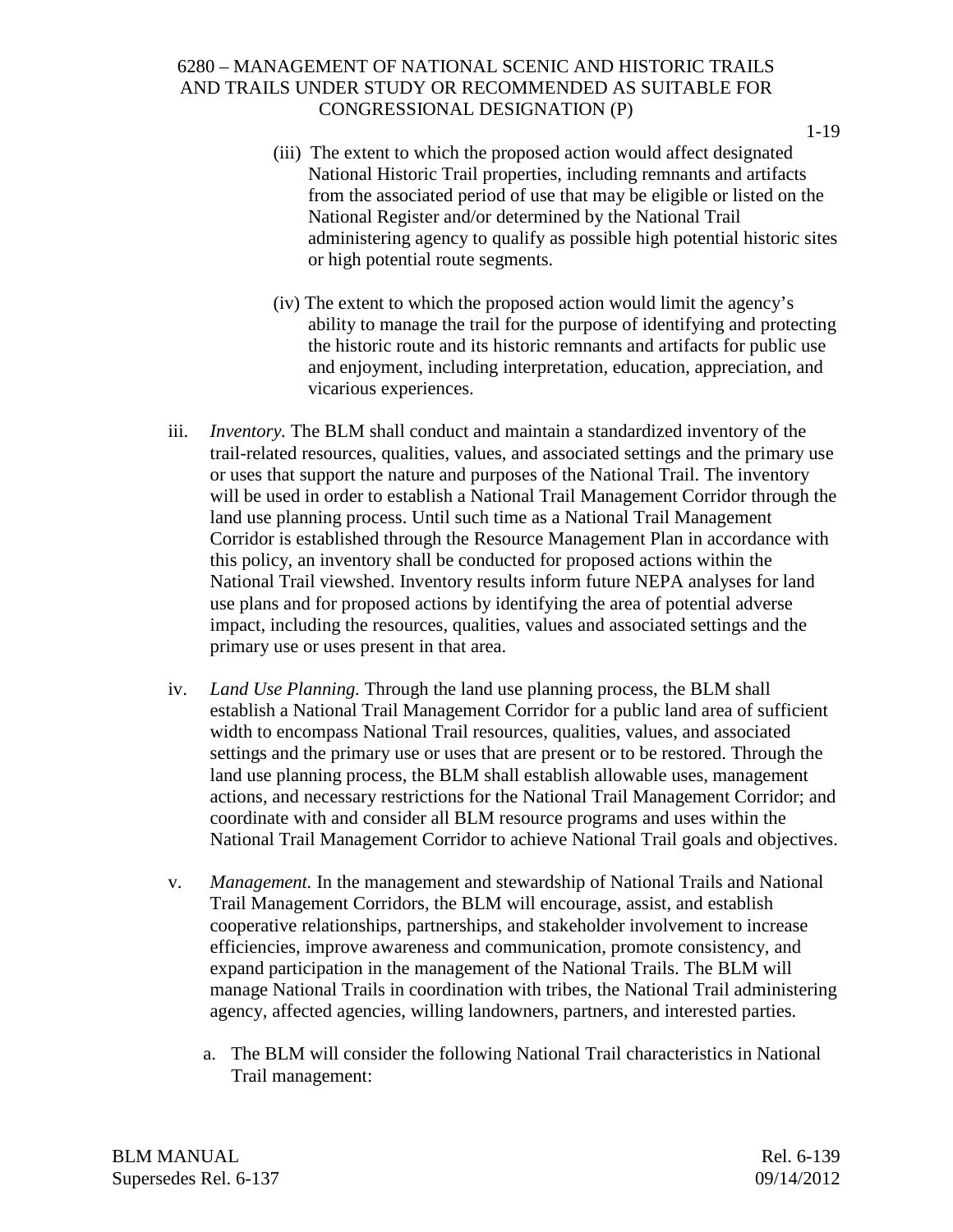- (1) *National Scenic Trails*
	- (i) Desert, marsh, grassland, mountain, canyon, river, forest, and other areas, as well as landforms that exhibit significant characteristics of the physiographic region.
	- (ii) Sustainable and premier trail-related opportunities.
	- (iii) The highest possible scenic value.
	- (iv) Relative freedom from intrusion.
	- (v) Natural conditions, scenic and historic features, and the primitive character of the trail area.
	- (vi) Sustainable trail and resource conditions.
	- (vii) Opportunities for high–quality, primitive nonmotorized recreation experiences, including providing, where appropriate, campsites, shelters, and related public use facilities and continuous and sufficient public access.
	- (viii) Avoidance, insofar as practicable, of highways, motor roads, mineral rich areas, energy transmission lines, commercial and industrial developments, range fences and improvements, private operations, and any other foreseeable activities that do not substantially interfere with the nature and purposes and are compatible with National Trail purposes.
	- (ix) Human health and safety.
- (2) *National Historic Trails*
	- (i) The original trails or routes of travel of national historic significance to maximize vicarious experiences and provide resource protection.
	- (ii) Historic route and its historic remnants and artifacts for public use and enjoyment.
	- (iii) Sustainable and premier trail-related opportunities.
	- (iv) Selected land and water-based components, not necessarily continuous on the ground.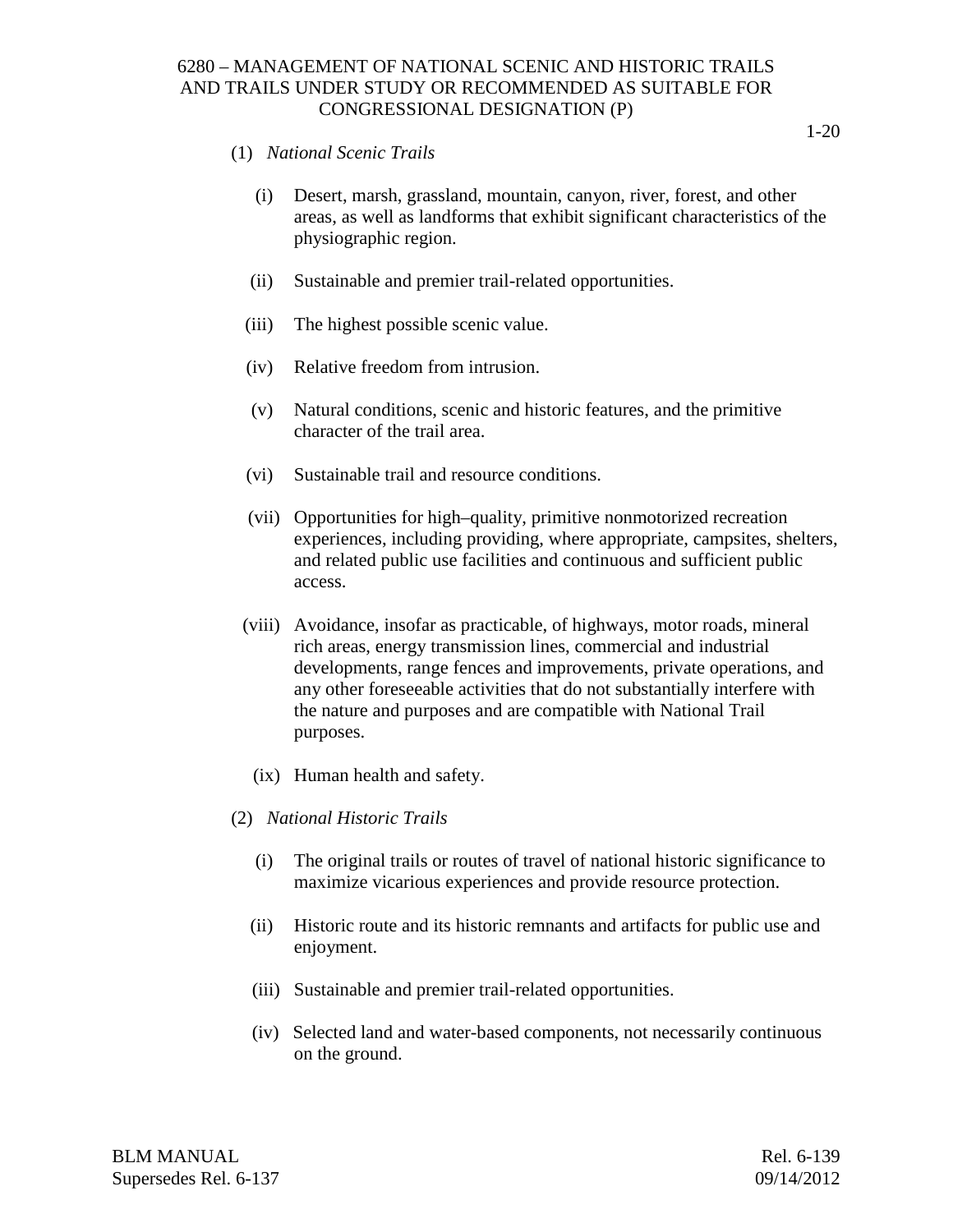- (v) Federal Protection Components (selected land and water based components of a historic trail on federally owned lands which meet national historic trail criteria established in the NTSA), including high potential historic sites and high potential route segments.
	- (a) *High potential historic sites:* opportunities to interpret the historic significance of the trail during its period of major use and to identify and protect (NTSA Section 3(a)(3)) the visible historic remnants and scenic quality and to provide relative freedom from intrusion (NTSA Sec. 12(1)).
	- (b) *High potential route segments:* opportunities for afford high-quality recreation experiences, identify, and protect (NTSA Sec. 3(a)(3)) the scenic integrity of the trail setting, and afford opportunities for vicarious experiences (NTSA Sec. 12(2)).
	- (c) Opportunities for a developed trail to meet objectives.
- (vi) Properties potentially eligible for the National Register of Historic Places.
- (vii) Human health and safety.
- b. *FLPMA Rights-of-Way.* The Secretary, through the BLM, "may grant easements and rights-of-way upon, over, under, across, or along any component of the National Trails System in accordance with the laws applicable to…[the BLM public lands]…[p]rovided [t]hat any conditions contained in such easements and rights-of-way shall be related to the policy and purposes of… [the National Trails Systems Act]." NTSA Sec. 9(a). To the greatest extent possible, for National Scenic and Historic Trails, the BLM shall consider locating proposed rights-of-way outside of Federal Protection Components, high potential historic sites, high potential route segments, and for National Scenic Trails, to areas of comparative disturbance, in accordance with this policy. The BLM may approve proposed rights-of-way, subject to terms and conditions that are related to the policy and purposes of the NTSA. Through the NEPA process for proposed rights-of-way, the BLM may permit rights-of-way that will not substantially interfere with National Trail purposes, and shall make efforts, to the extent practicable, to avoid rights-of-way that would be incompatible with the purposes for which the National Trail was established, in accordance with law and this policy.
- c. *Environmental Review Process*

BLM MANUAL Rel. 6-139 Supersedes Rel. 6-137 09/14/2012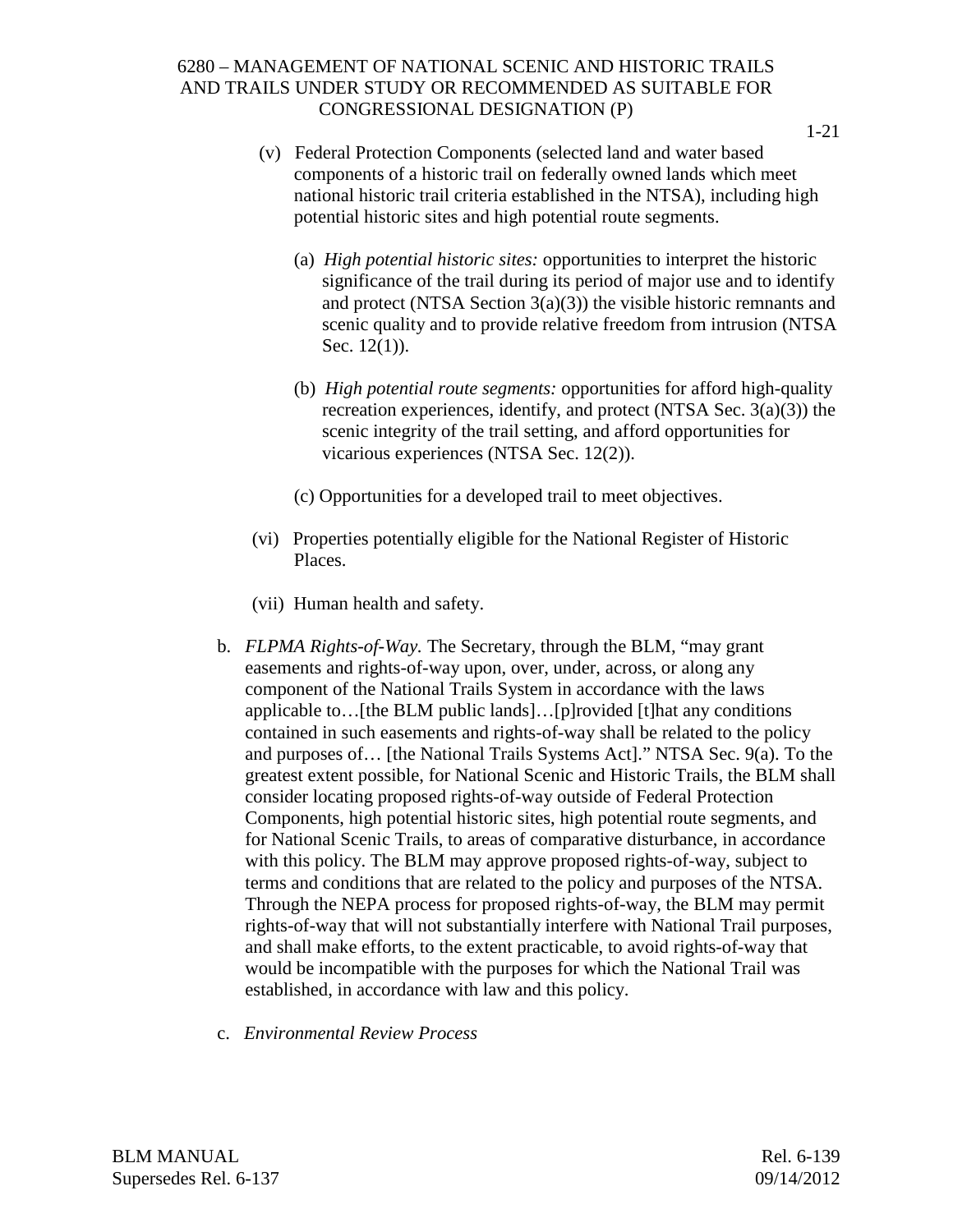(1) As congressionally designated components of the NLCS and National Trails System, a categorical exclusion may be used only when the proposed action serves the nature and purposes of the National Trail and it can be clearly demonstrated and documented that the proposed action has no adverse effect upon the resources, qualities, values, and associated settings and the primary use or uses, unless another provision of law applies (43 CFR 46.215).

- (2) As part of the NEPA analysis for a land use plan that includes a National Trail(s) within the planning area, and for any implementation-level activities proposed along a National Trail or within a National Trail Management Corridor, the BLM shall:
	- (i) For each alternative, describe and analyze the potential impacts to the nature and purposes of the National Trail, and the National Trail resources, qualities, values, and associated settings and the primary use or uses of the trail.
	- (ii) Describe the impacts to the national significance of National Trails, based on NHPA National Historic Landmark criteria and other NTSA criteria, as well as impacts to the significance of properties that are eligible or listed on the National Register, as applicable.
	- (iii) Ensure adequate public involvement in the BLM's management activities through the NEPA, land use planning, and/or other applicable processes. If the NEPA analysis includes an EA, the BLM will provide at least 30 days public notice prior to the decision.
	- (iv) Coordinate with the National Trail administering agency during the environmental review and land use planning processes, regarding the establishment of the National Trail Management Corridor.
	- (v) To the greatest extent possible, consider opportunities for mitigation to a level commensurate with the adverse impact to the nature and purposes; resources, qualities, values, and associated settings; and the primary use or uses of the National Trail.
	- (vi) Include the following in the Decision Record or Record of Decision:
		- (a) Whether the proposed action will substantially interfere or will be incompatible with the nature and purposes of the National Trail, including the resources, qualities, values or associated settings or the primary use or uses.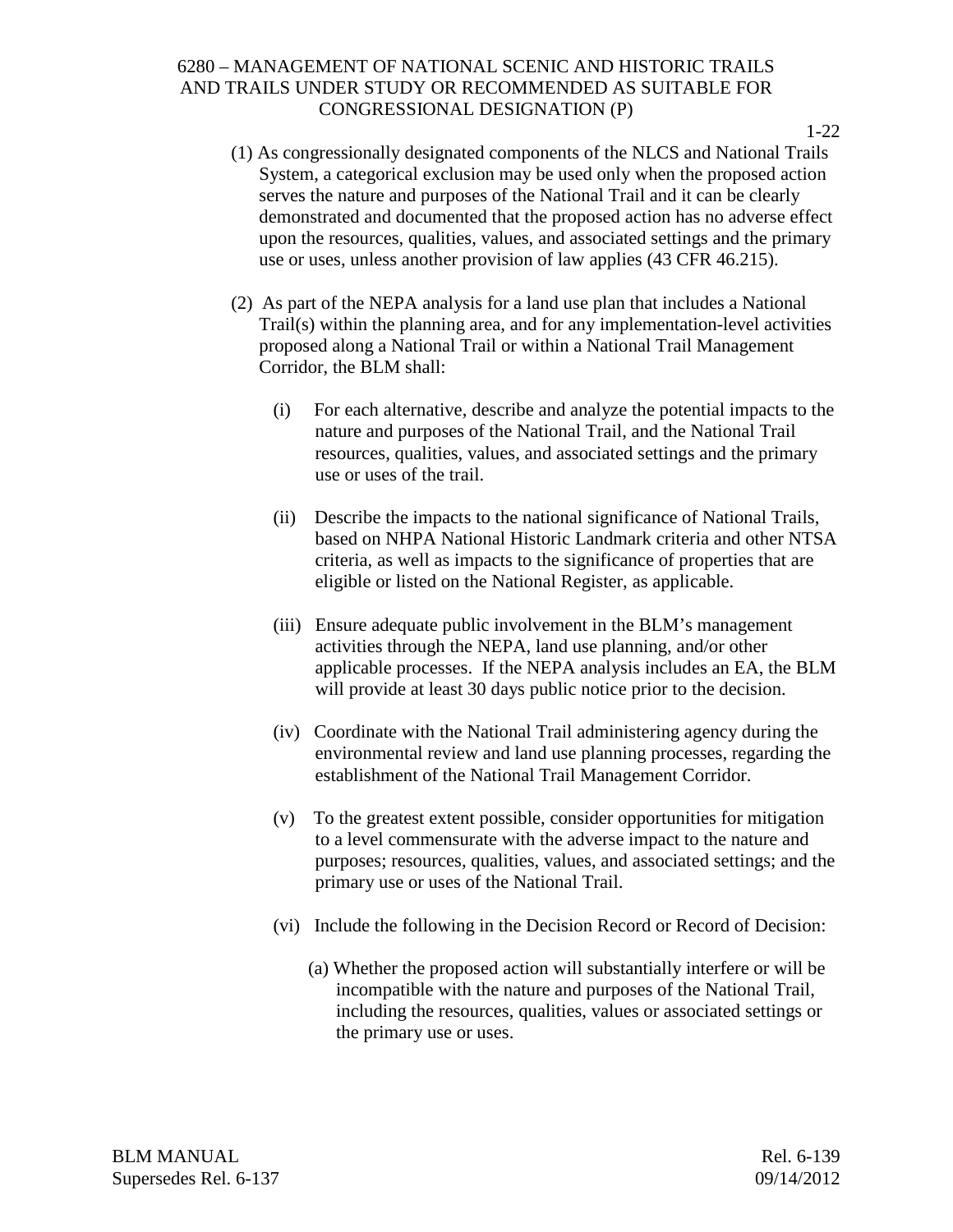- (b) A description of the action taken to authorize or deny an activity or the application of any best management practices or mitigation measures.
- d. *Mitigation*. For National Trails, mitigation means to eliminate or moderate, to the greatest extent possible, intensity and duration of the adverse impact to the nature and purposes; resources, qualities, values, and associated settings; and the primary use or uses of the National Trail from incompatible multiple-use activities.
	- (1) Mitigation includes rectifying, reducing, or eliminating the impact over time and/or compensating for the impact by replacing or providing substitute resources or environments.
	- (2) Onsite mitigation and design considerations can include moving the project location, minimizing the scale, camouflaging the proposed activity with visual screening techniques, or similar actions.
	- (3) Priority for mitigation should occur onsite first; secondly, in the general National Trail region; and lastly within the state (for multi-state National Trails) where the project is being proposed. Regardless of physical location, mitigation of project impacts must benefit the National Trail and should remain within the National Trail Management Corridor. Where onsite mitigation (along the National Trail) cannot adequately compensate for the adverse impact, offsite mitigation may include consideration of monetary compensation for public lands along the National Trail, and should be analyzed, incorporated, and carried out in accordance with all applicable laws and policies.
- e. *Monitoring.* The BLM shall monitor the conditions of National Trail resources, qualities, values, and associated settings and the primary use or uses of the trail on public lands or interests in lands; the effects of decision implementation; and in order to identify new and emerging issues.

#### 1.7 File and Records Maintenance

A. Offices managing National Trails must establish and maintain National Trail serialized case files in accordance with this manual and BLM Manual Section 6120. Recordkeeping requirements are mandated by Executive Orders 12866 and 13353, the Paperwork Reduction Act (44 U.S.C. 3501), and the guidelines of the BLM Paperwork Schedule program. The serialized case file shall, as practicable, contain:

BLM MANUAL Rel. 6-139 Supersedes Rel. 6-137 09/14/2012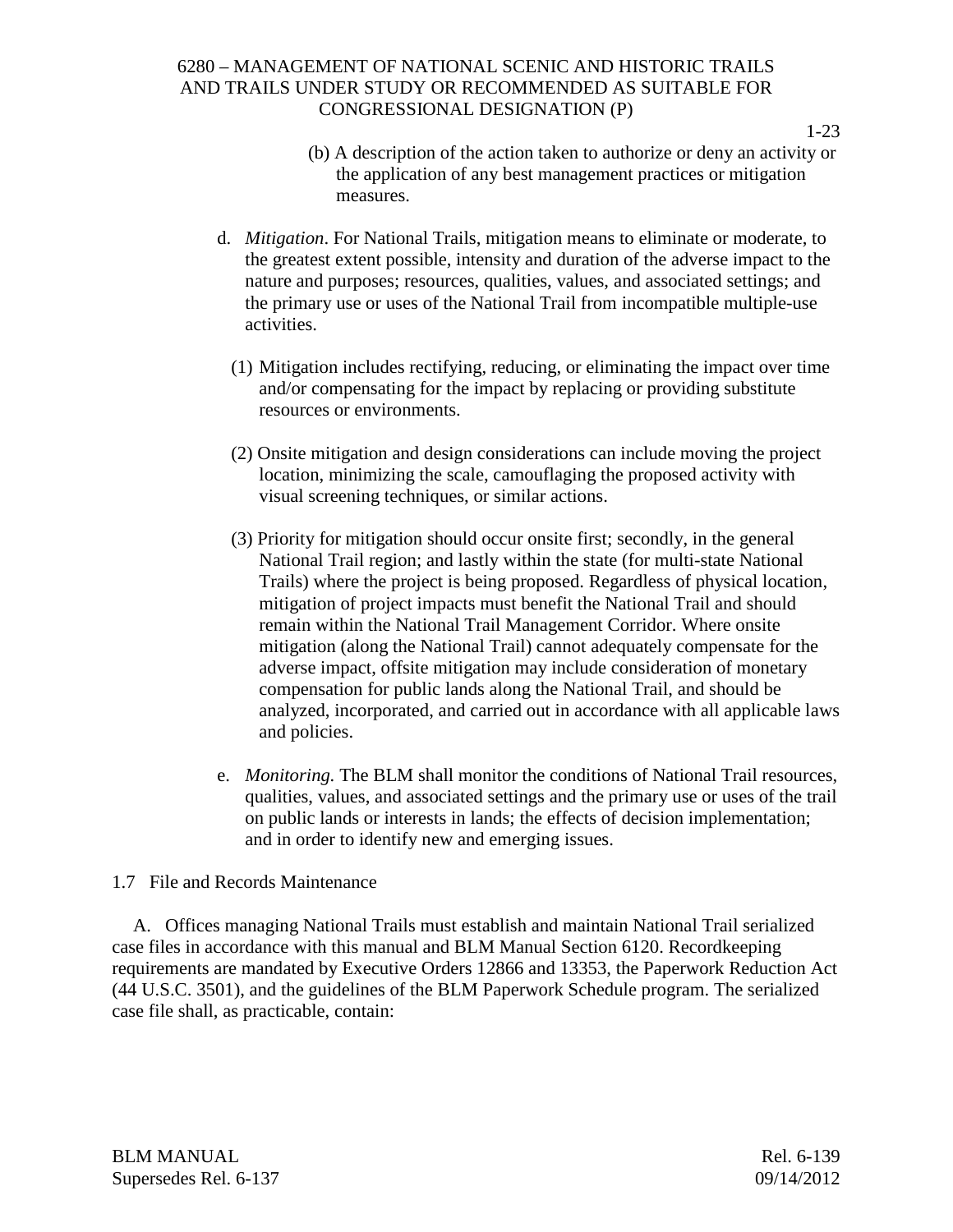- 1. The official map depicting the congressionally designated trail, the National Trail Right-of-Way, the National Trail Management Corridor, including boundaries and descriptions, and any subsequent amendments to the National Trail Right-of-Way or National Trail Management Corridor, portraying, at a minimum, the responsible office area of jurisdiction.
- 2. For the National Trail Management Corridor, either a determination that a boundary evidence review is not required signed by the Authorized Officer, or the appropriate Standards for Boundary Evidence Certificate(s) signed by the State Office Chief Cadastral Surveyor.
- 3. A copy of the NTSA; National Trail-specific enabling legislation; legislative history; National Trail Feasibility Study; any Historic Context Study and Report; National Register eligible and listed property information including completed Multiple Property Documentation Forms; Federal Protection Component information, including high potential historic sites and high potential route segments; the trailwide Comprehensive Plan, Resource Management Plan, and subsequent implementation plans; all trail inventory and monitoring data; relevant activation memorandums; and memorandums of understanding or agreements.
- 4. Detailed information related to the designation and stewardship responsibilities of the National Trail.
- 5. Documentation regarding management issues associated with the National Trail or the National Trail Management Corridor.
- 6. Documentation regarding the rationale for recommending National Trail relocation within the corridor, including applicable plan amendments.

B. After the National Trail Management Corridor is established through the planning process, the National Trail Management Corridor shall be portrayed on the Master Title Plats and on the Geographic Coordinate Database.

C. The following maps shall be available for public inspection in the affected BLM offices: the official map depicting the congressionally designated trail, maps of the National Trail Management Corridor established in the Resource Management Plan, and any subsequent National Trail Management Corridor amendments, portraying, at a minimum, the responsible office area of jurisdiction.

D. Public Land Statistics, stewardship asset reports, Department of the Interior strategic plan performance measures, program elements and workload measures, other trail reports, and lists maintained by National Trail Program Leads may be used to report designated National Trails program and planning status, issues, opportunities, and accomplishments.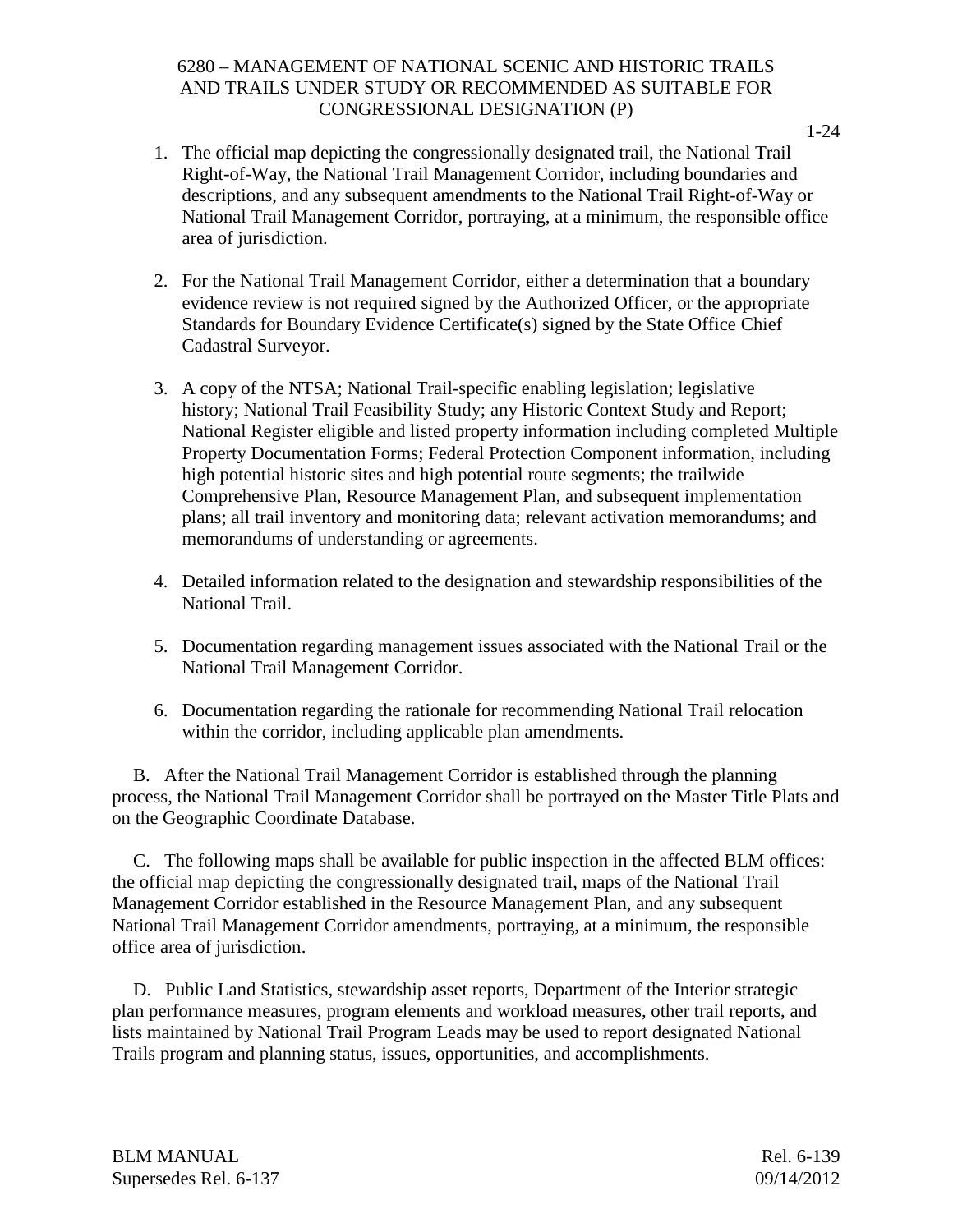1.8 Data Standards and Management

A. National Trail Program Leads, staff, and data stewards should coordinate data collection, ensure National Trail data are documented in BLM corporate databases, including geospatial standards and LR2000, compile and maintain the National Trail case file, and ensure the National Trail is portrayed on the Master Title Plats.

B. Trail data and data collection, including maps, must comply with the Department of the Interior data management systems, FTDS, related national BLM geospatial standards, NLCS data standards, and other data standards and management policies, including those addressing sensitive cultural resources data. Data management will be consistent with standards outlined in national programmatic agreements, state protocol agreements, and state data sharing agreements, including BLM-State Historic Preservation Officer (SHPO) cultural resources data sharing partnerships and agreements to share SHPO digital data of inventory and resources, consistent with SHPO standards and BLM-SHPO protocols.

C. The BLM should establish uniform mapping through an associated database or system to manage and track National Trail information related to the management corridor, inventory, planning, monitoring, land status, acquisition of lands or interests in lands, and similar information. The mapping and database should document National Trail resources, qualities, values, and associated settings as required by this policy, by other BLM programs, and by interagency applications developed through the Federal Interagency Council on Trails. The BLM will manage and analyze data, including maps, property records, historic research, and maintenance schedules.

D. The BLM will share data with various agencies, organizations, partners, and the public in accordance with policy standards, data sharing agreements, and established protocol.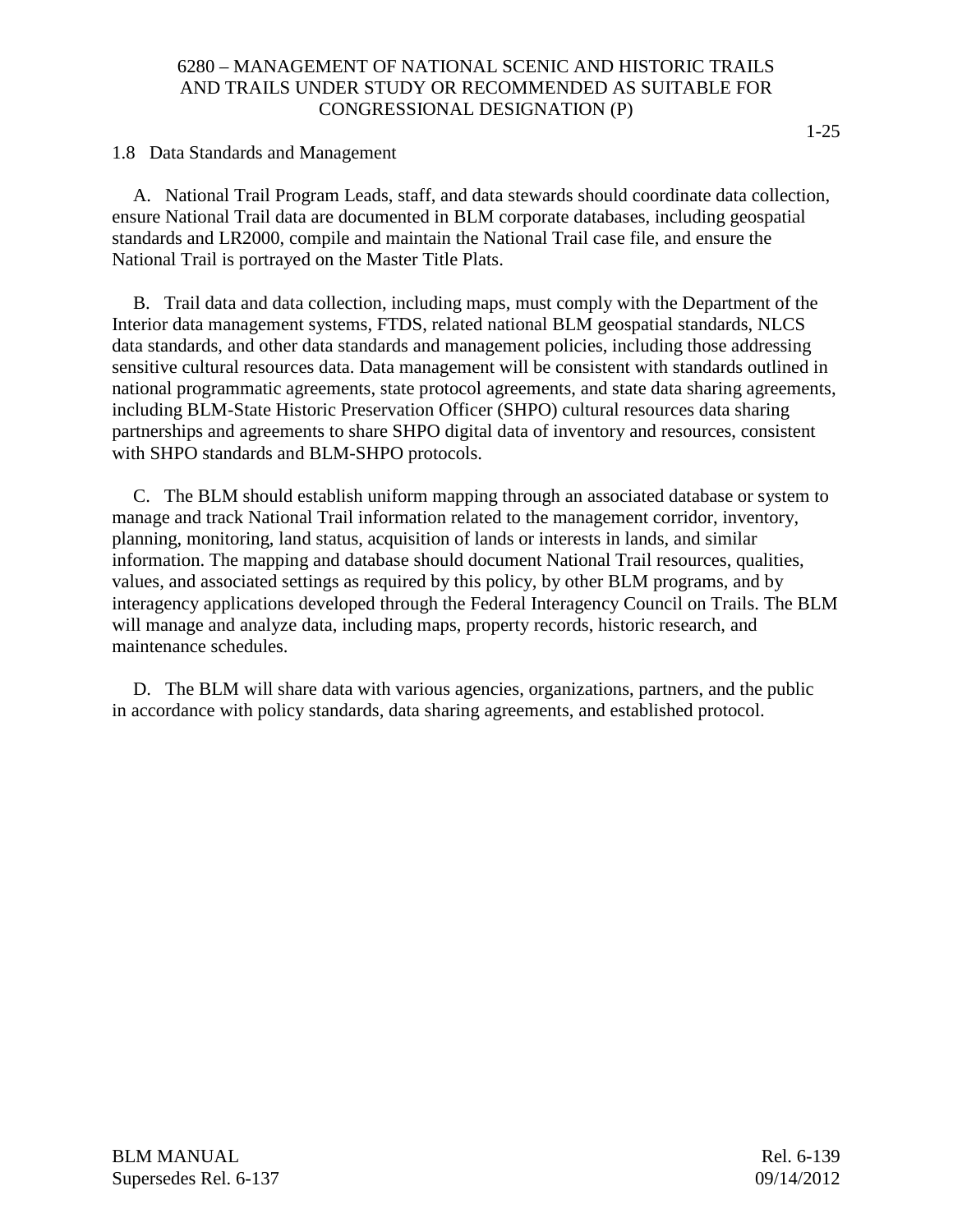2-1

# **Chapter 2. Management of Trails Under National Trail Feasibility Study and Trails Recommended as Suitable for Congressional Designation, but Not Yet Designated**

This chapter outlines BLM inventory, land use planning considerations, management provisions, and protocol for proposed actions which may affect trails under National Trail Feasibility Study (trails under study) and trails recommended as suitable for National Trail designation (trails recommended as suitable) through the National Trail Feasibility Study. Policy for conducting National Trail Feasibility Studies is found in BLM Manual 6250, National Scenic and Historic Trail Administration.

2.1 Identification and Documentation of Trails Under National Trail Feasibility Study and Trails Recommended as Suitable for Congressional Designation

A. The BLM will maintain a list of trails that have been authorized by Congress which are under study and trails that have undergone the study process and are either recommended as suitable or not suitable.

B. The BLM is encouraged to identify and document trails under study and trails recommended as suitable using the protocols outlined in Chapter 3 of this manual (Congressionally Designated National Trails-Inventory). The information will be maintained and updated in a case file and data management systems. This information may be collected or analyzed for management purposes as the BLM makes land use planning and implementationlevel decisions.

2.2 Land Use Planning Considerations for Trails Under Study and Trails Recommended as Suitable for Designation

A. Field Offices shall conduct a land use plan evaluation (see BLM Handbook H-1601-1) to determine if significant trail values, characteristics, and settings for which the trail was identified for study, are appropriately managed.

B. Land use planning decisions for trails under study and trails recommended as suitable should take into account the significant trail values, characteristics, and settings so as to not compromise potential future congressional action to designate these trails as National Trails. The land use plan that includes such trails within the planning area will:

- 1. Identify and document the trail under study and the study trail route(s) and the trail and trail route(s) recommended as suitable, using the protocols outlined in the inventory chapter of this manual (Chapter 3).
- 2. Identify goals and objectives for trails under study and for trails recommended as suitable.
- 3. Consider the following in the formulation and analysis of alternatives: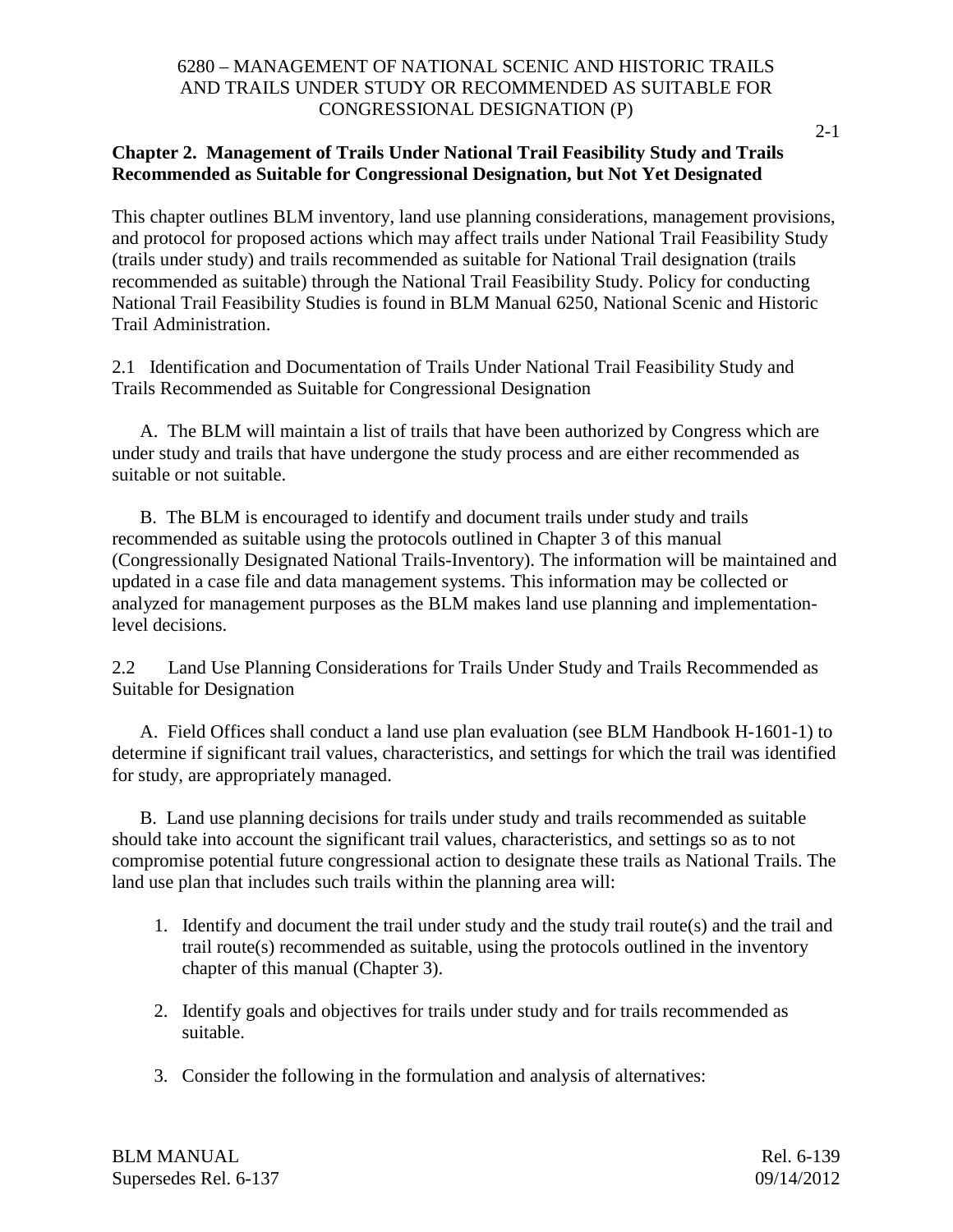- i. Management of the values, characteristics, and settings and the purposes for which a trail is being studied or has been recommended as suitable.
- ii. Retention of public lands under study or recommended as suitable in public land ownership.
- iii. Methods to avoid adverse impacts to the trail tread or trace and setting, including minimizing or mitigating techniques and the development and application of best management practices.
- iv. Closure or restriction of areas to maintain the trail under study or the recommended trail.
- 4. Consider appropriate management actions in accordance with BLM's multiple use mandate for the trail in the event it is found unsuitable or in the event it is not designated as a National Trail, including potential management of the area as a different special management area, or for uses other than trail purposes.
- 5. Identification of the need for future planning should designation occur.

2.3 Site-Specific/Implementation-Level Management of Trails Under National Trail Feasibility Study and Trails Recommended as Suitable for Congressional Designation

A. For site specific implementation level decisions, the BLM may consider, as part of the authorization of a proposed activity along a trail under study or recommended as suitable, imposing best management practices (BMPs) (see examples in Appendix 1) for specific uses in order to maintain the values, characteristics, and settings for which the trail is being studied or for which the trail was recommended as suitable. The BLM may consider including monitoring, proactive trail conservation and/or protection project work, and use of design features that minimize adverse impacts from proposed activities. The BMPs will be analyzed through the NEPA analysis that accompanies the decision on the proposed activity.

B. The BLM should consider, where appropriate and pursuant to the applicable laws and regulations and policies that apply, use of temporary closures to restrict the use of public lands and resources to maintain the values, characteristics, and settings of the trail under study or the trail recommended as suitable. Closures shall follow all BLM regulatory requirements, including environmental review, timeframe and extent of closure, approval, and public notification (e.g. 43 CFR 8341.2 and 43 CFR 8364.1).

C. The BLM may encourage and assist partners, volunteers, and volunteer organizations in planning, developing, maintaining, and managing trails under study and trails recommended as suitable. Volunteer project work may occur after the partners or volunteers have received any required training, after approval of any necessary agreements between the BLM and the partner or volunteer(s), and after project work has been analyzed and approved by the BLM. Volunteer projects should:

BLM MANUAL Rel. 6-139 Supersedes Rel. 6-137 09/14/2012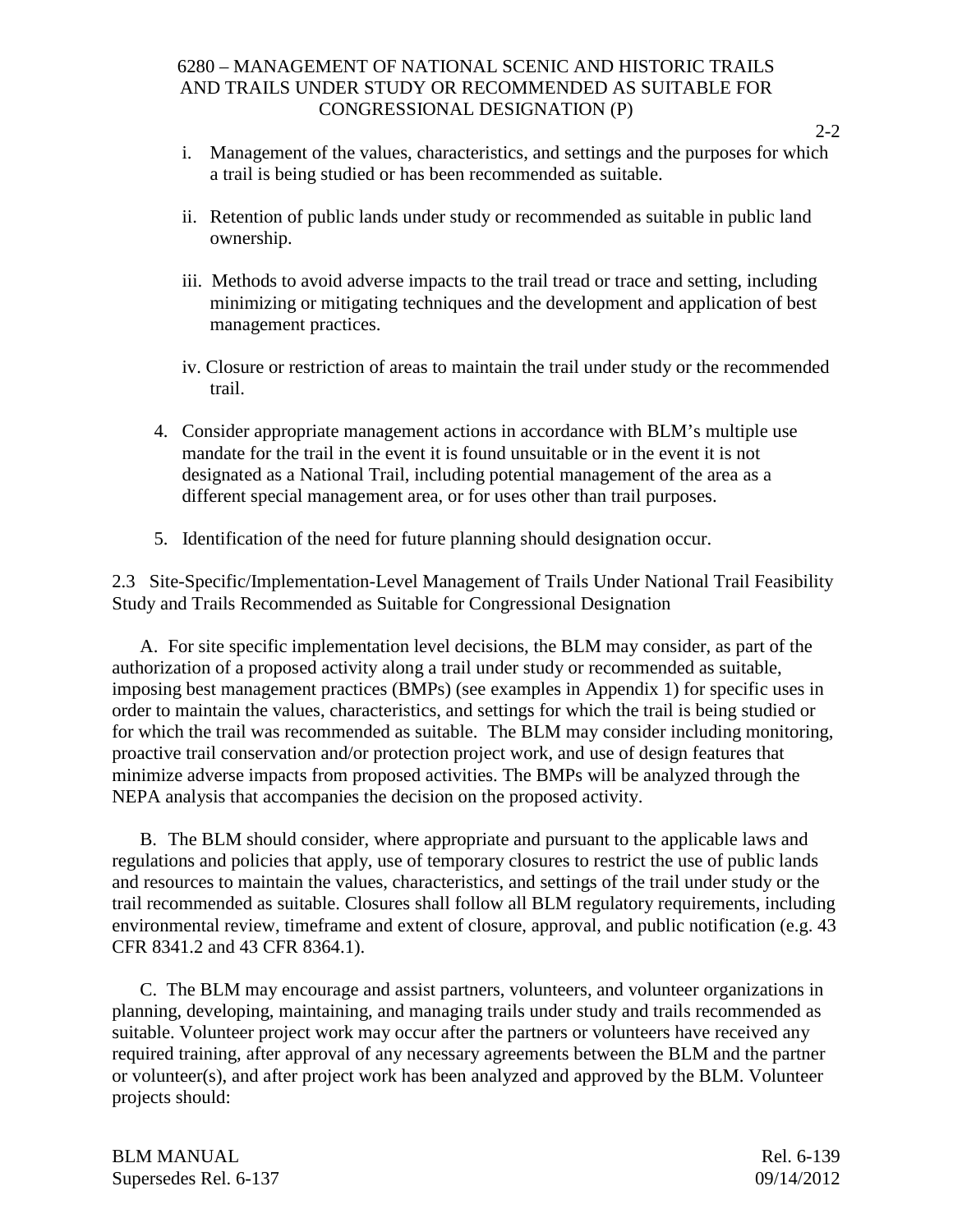- 1. Be coordinated across offices and jurisdictions to ensure compatibility.
- 2. Be in conformance with the Resource Management Plan.
- 3. Serve an identified resource need.
- 4. Not detract from the values, characteristics, and settings for which the trail is being studied or has been identified as suitable.

D. While the BLM does not identify trails that may qualify for designation, the BLM may provide information and technical assistance to partners (NTSA Sec. 11(b)(1)) on trails. Any such information or assistance shall occur according to agency policies and processes. The BLM does not advocate for or against either directly or through partners any proposed legislative designations. The BLM State Public Affairs Office and WO Legislative Affairs should be informed of any potential Congressional designations.

E. Requests for reporting will be followed in accordance with the standards outlined in section 1.7 File and Records Maintenance of this manual.

2.4 Protocol for Proposed Actions which May Affect Trails Under National Trail Feasibility Study and Trails Recommended as Suitable for National Trail Designation

A. The BLM Field and/or State Office National Trail Program Lead shall coordinate with the assigned National Trail Feasibility Study agency to request information that may be used during the environmental review process for proposed actions along trails under study or trails recommended as suitable.

B. The BLM Field and/or State Office National Trail Program Lead shall coordinate with the proposed project lead and affected BLM resource programs to identify National Trail and other resource program requirements, such as cultural resource inventory and consultation requirements.

C. The NEPA analysis for the proposed action will consider existing data, including data from the completed National Trail Feasibility Study, data provided to the BLM by the agency conducting the National Trail Feasibility Study, or additional data collected as necessary for alternative formulation and analysis. In evaluating whether to approve the proposed action, the NEPA analysis, will:

- 1. Describe the values, characteristics, and settings of trails under study and trails recommended as suitable in the affected environment section of the NEPA document.
- 2. Analyze and describe any impacts of the proposed action on the values, characteristics, and settings of trails under study or trails recommended as suitable.

BLM MANUAL Rel. 6-139 Supersedes Rel. 6-137 09/14/2012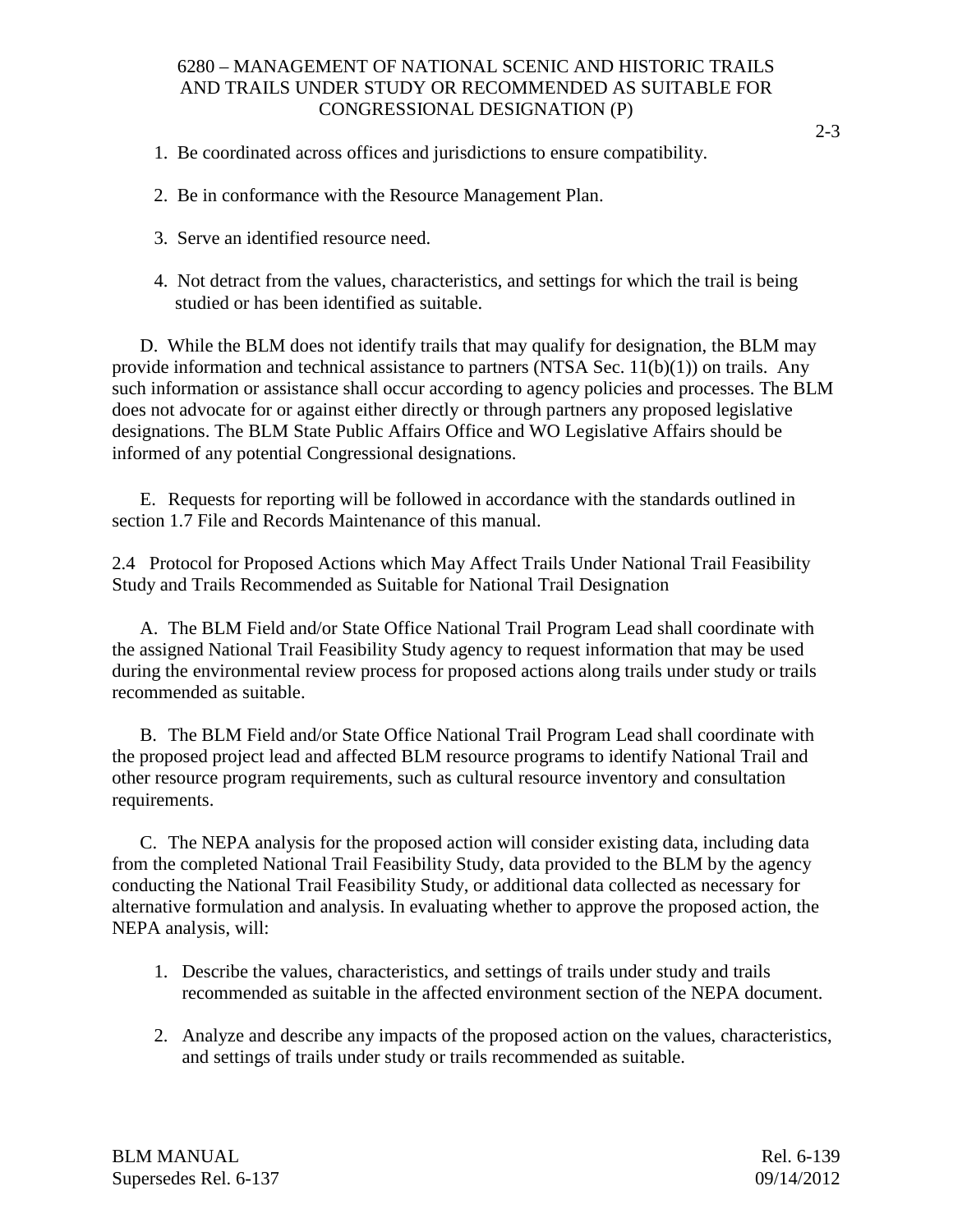3. Consider an alternative that would avoid adverse impacts to the values, characteristics, and settings of the trail under study or recommended as suitable and/or incorporate and consider applying design features (see examples in Appendix 1) to avoid adverse impacts.

D. When the proposed action is anticipated to have a significant adverse impact, there must be coordination between the BLM State Office and the assigned National Trail Feasibility Study agency office. If the anticipated significant adverse impact cannot be avoided, the BLM State Office must contact the BLM Washington Office so that coordination with the study agency headquarters office can be initiated.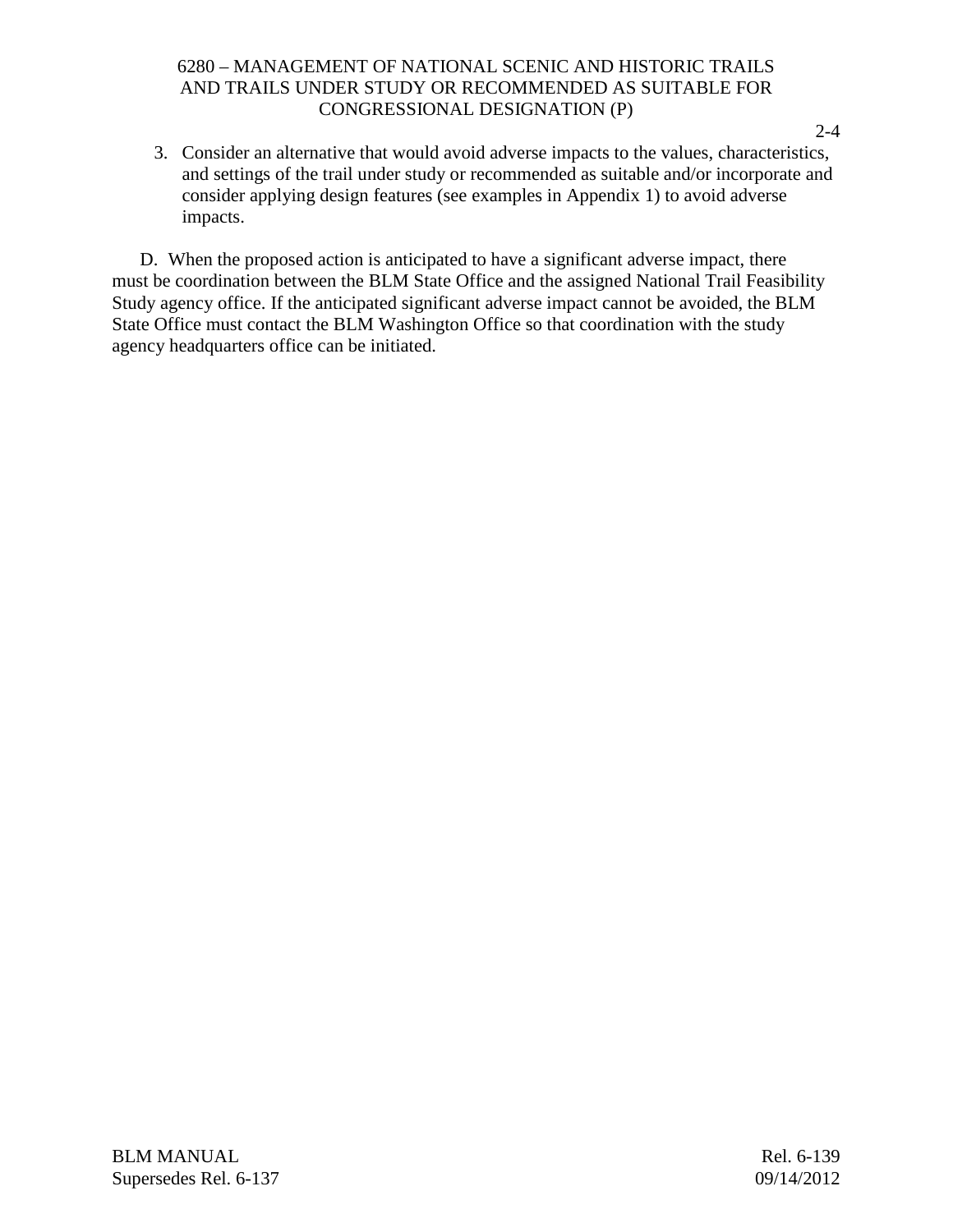# **Chapter 3. Congressionally Designated National Trails - Inventory**

This chapter outlines BLM requirements for inventory and assessment of designated National Trails. The affected BLM Field Offices, upon designation of a National Trail by Congress, conducts and assesses a field inventory of the National Trail resources, qualities, values, and associated settings and the primary use or uses of the trail for the public land areas through which such trails may pass. This chapter outlines inventory by individual landscape element, including scenic, historic, cultural, recreation, natural, and other landscape elements, and the assessment of that inventory for National Trail purposes.

3.1 General Requirements

The BLM shall:

A. Conduct an inventory in accordance with FLPMA Section 201 and the NTSA, National Trail policy, resource program policy, Federal Trail Data Standards (FTDS), related national geospatial standards, and route inventory standards.

B. Use the inventory to make informed decisions regarding proposed uses within National Trail areas, to identify opportunities to safeguard the nature and purposes of National Trails, and to allocate the resources, qualities, values, and associated settings and the primary use or uses of the trail during land use planning (NTSA and FLPMA).

C. Use the inventory to establish a National Trail Management Corridor through the land use planning process.

D. Conduct inventory within the National Trail viewshed to identify the area of potential adverse impact for proposed actions, until such time as a National Trail Management Corridor is established.

E. Recommend to the National Trail administering agency for inclusion in the trailwide Comprehensive Plan, data regarding Federal Protection Components (land and water based components of a historic trail), including high potential historic sites and high potential route segments, identified or discovered through the inventory process.

3.2 Data Documentation and Standards

To the greatest extent practicable, the BLM shall:

A. Document the inventory in accordance with National Trail policy; resource program policy, requirements, and standards; Federal Trail Data Standards (FTDS); related national geospatial standards; route inventory standards; and other formally established Department and BLM data standards.

BLM MANUAL Rel. 6-139 Supersedes Rel. 6-137 09/14/2012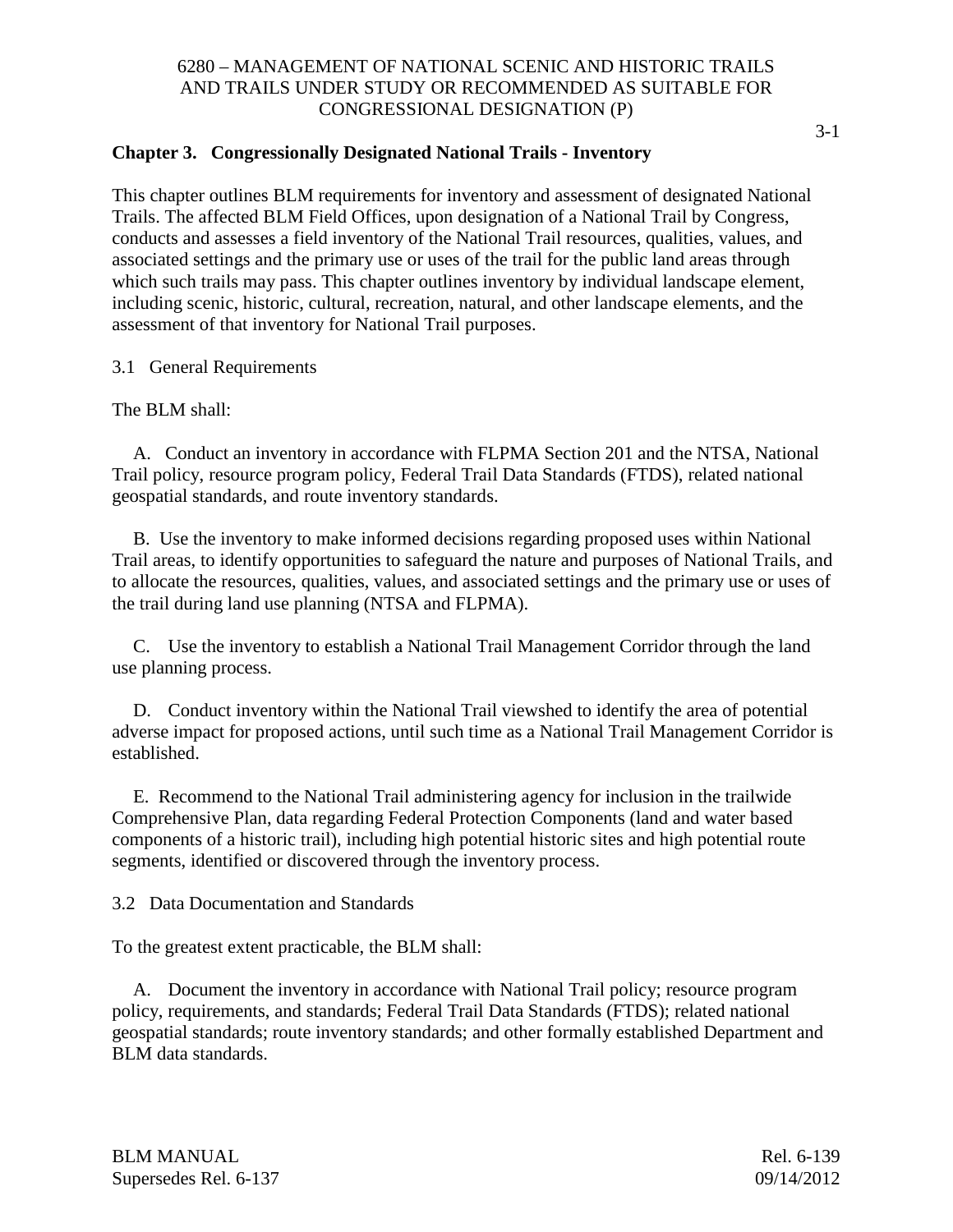B. Map the inventory for each landscape element, using geographic information system (GIS) technology at a consistent scale. Include maps and descriptions of the inventory findings in the serialized National Trail case files.

- C. Collect the data using the following standards:
	- 1. Metadata collected for all inventory data, including photographs.
	- 2. Data collected in formats that are compatible with BLM nationally approved GIS configurations.
	- 3. Data formats consistent across resource programs, including scale and horizontal accuracy levels, to the greatest extent practicable.
	- 4. Geospatial data including attribute information and metadata.
	- 5. Global Positioning System (GPS) data including data dictionary attributes for line and point features found in Illustration 2 and 3. In addition, for significant historic properties that may be eligible for the National Register, include:
		- i. GIS data from previously recorded sites found through a records search.
		- ii. Data from archival and data searches, including previously inventoried areas and areas with a high probability of containing trail-related resources that have retained historic integrity.
- 3.3 Coordination of the National Trail Inventory and Data Sharing

The BLM will coordinate the trail inventory on an ongoing basis across offices and states to ensure consistency and information sharing. The National Trail inventory will be conducted in coordination with the National Trail administering agency and in cooperation with tribes, affected agencies, partners, and interested parties in accordance with policy, agreements, and protocol. To the greatest extent practicable, the BLM:

A. Should establish a system or database to share National Trail inventory data across BLM offices and states, as practicable. The information shared will, in part, help inform the BLM of extent of aggregate trailwide influences, both protective and surface disturbing, to the National Trail and the nature and purposes; resources, qualities, values, and associated settings; and the primary use or uses.

B. Will coordinate, as practicable, inventory efforts with tribes, affected agencies, partners and interests, SHPOs, and the Advisory Council on Historic Preservation to maximize efficiencies. The inventory shall be conducted in accordance with protocol agreements, and in a manner that is compatible with confidentiality provisions in the National Historic Preservation Act and Archaeological Resources Protection Act.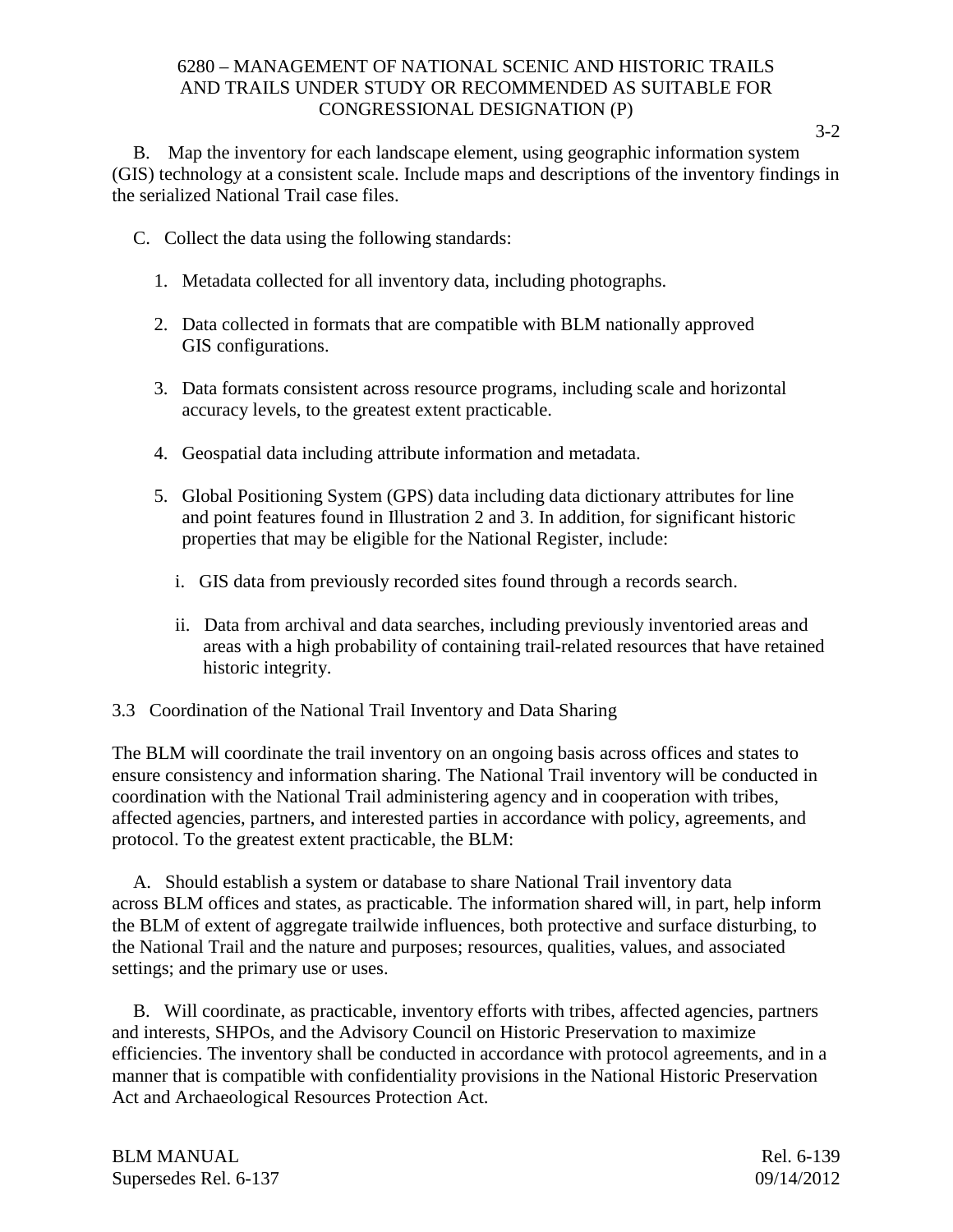C. Should report National Trail inventory results relating to identification of potential National Register-eligible resources in a digital format consistent with the BLM-SHPO cultural resources data sharing partnership for the relevant state.

D. May offer technical training and/or limited financial support to improve capacity, in accordance with applicable law, to tribes, affected agencies, partners, or interested parties who are interested in participating in National Trail inventory (NTSA Sec. 7(a)(1)(B), 11(b)(1), and  $11(c)$ ).

3.4 Initiating the National Trail Inventory Process

To the greatest extent practicable, the BLM shall:

A. Divide public land areas undergoing a National Trail inventory into inventory analysis units by National Trail segment, and depict on a map. An inventory analysis unit is a polygon encompassing discrete segments of the National Trail, and the associated viewshed, based on similar conditions. National Trail segments are individual sections of a National Trail which, in combination, comprise the entire National Trail. The boundaries should follow natural or manmade landscape features.

- 1. For National Scenic Trails, inventory analysis unit boundaries should be based on distinct trail segments, breaks in landform, jurisdictional boundaries, or manmade features such as roads.
- 2. For National Historic Trails, inventory analysis unit boundaries should be based on distinct high potential historic sites and high potential route segments or groupings of sites and segments, jurisdictional boundaries, distinct trail segments, breaks in landform, or manmade features such as roads.

B. Conduct a viewshed analysis for each inventory analysis unit to determine landscape features that are seen, seldom seen, and not seen from the National Trail. The extent of the viewshed analyzed may be limited by site-specific conditions, including cultural and landscape modifications, land status, and topography. The foreground, middle ground, and background of the viewshed from the National Trail must be identified. The viewshed will be determined through the aid of a computer-based visibility analysis from specific inventory observation points (IOP). Inventory observation points will be located:

- 1. At existing recreation and interpretive developments and at critical points that reflect how a trail visitor interacts with the trail, including developed areas and natural features such as overlook points, access points, trailheads, switchbacks and resting places, pullouts, natural topographic breaks, major landforms, and changes in landscape form.
- 2. At areas with sensitive resources, qualities, values, and associated settings.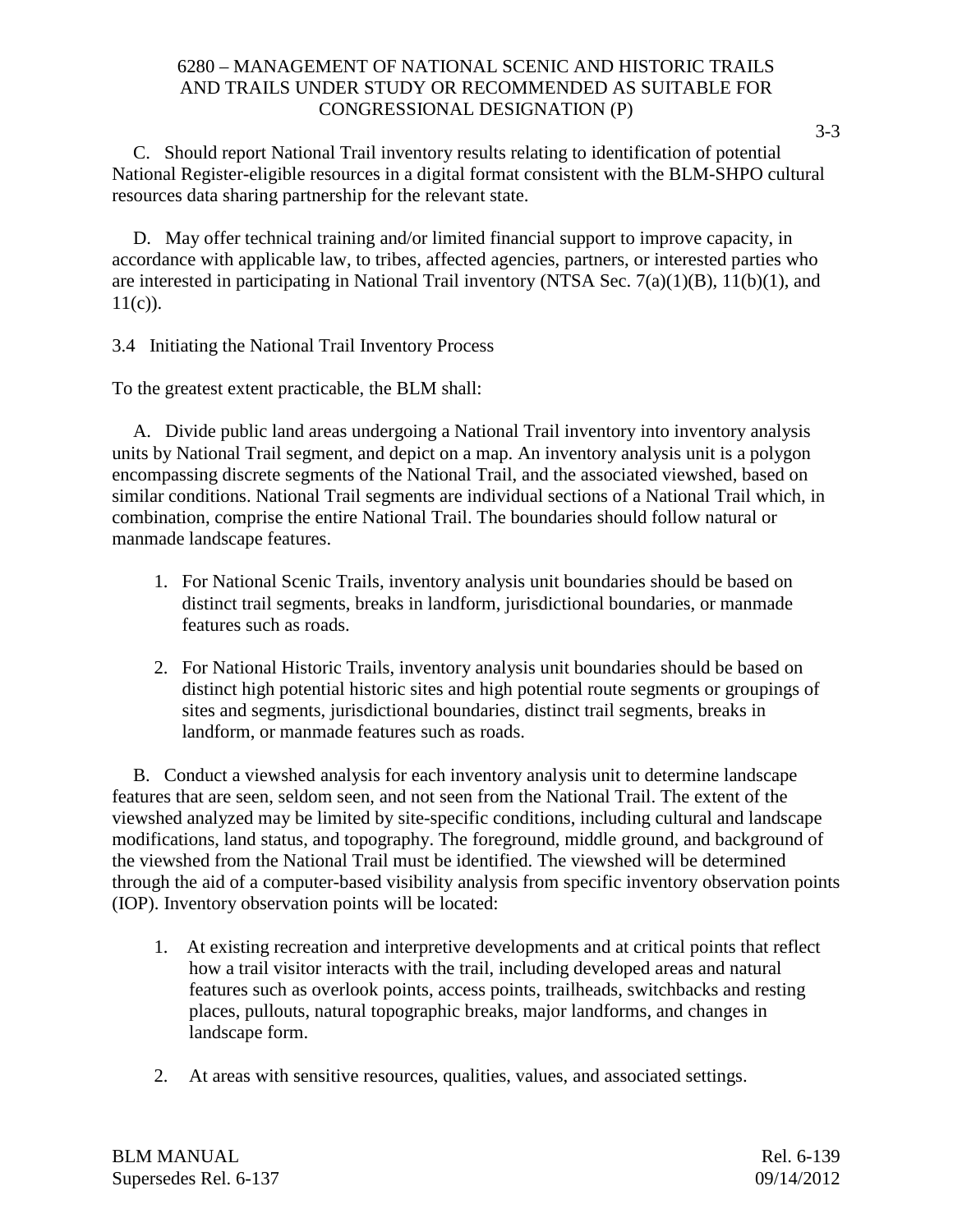- 3. At regularly spaced intervals along the National Trail tread, trace, and/or management corridor to ensure no gaps in the viewshed analysis.
- 4. For National Historic Trails, inventory observation points will be identified for National Trail-related National Register eligible and listed properties; other significant historic trail-related features such as river crossings, graves, and inscription sites; high potential historic sites and high potential route segments; auto tour routes; and trails that facilitate public access and opportunities for vicarious experiences (potential connecting or side trails. See BLM Manual 8353).

C. Baseline information should be compiled from, but not limited to, the National Trail Feasibility Study, trailwide Comprehensive Plan, Resource Management Plan, historic context study and reports, and Field Office resource program data to determine what information is known about the National Trail conditions; trail resources, qualities, values, and associated settings; and the primary use or uses of the trail and to determine what gaps in data remain. Inventory should be conducted to obtain additional data to supplement existing baseline data and to obtain an accurate depiction of National Trail resources, qualities, values, and associated settings and the primary use or uses of the trail in the trail area.

D. The inventory should capture data about developments, facilities, and landscape or cultural modifications, within the National Trail area that may support or adversely impact National Trail resources, qualities, values, and associated settings and the primary use or uses of the trail.

# 3.5 Conducting the National Trail Inventory

A. All National Trail landscape elements for each National Trail segment within the National Trail inventory analysis unit must be inventoried, and the baseline condition of individual resources, qualities, and values and associated settings should be recorded. The associated settings are determined for each inventory analysis unit, based on the resources, qualities, and values present.

B. The inventory record will include the inventory analysis unit boundary, location of high potential historic sites, high potential route segments, cutoffs, variants, braided routes, the trail tread or trace, distance zones, viewsheds, resource settings, setting variables, landscape-defining characteristics, landscape features, other applicable resources associated with the trail or that support National Trail purposes, and a record of negative findings, as applicable. The inventory also identifies existing compatible and incompatible land uses and valid existing rights on public lands.

C. Inventory will be conducted and documented in a manner sufficient to determine potential National Register eligibility, to support statements of eligibility for listing on the National Register, to nominate properties for listing on the National Register, as practicable, and to consider other resource program-specific designations through the land use planning process, such as areas of critical environmental concern or recreation management areas, as warranted.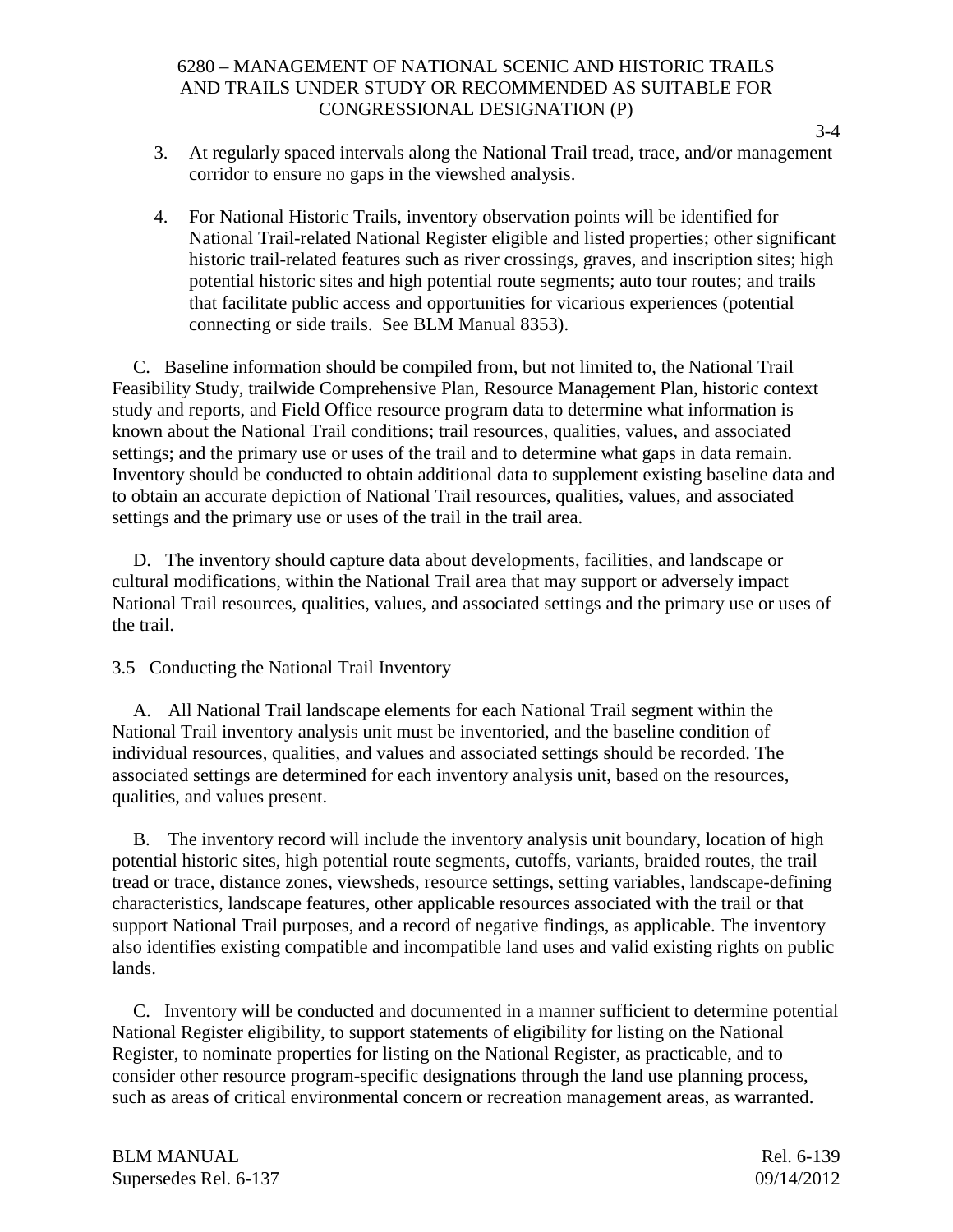D. The BLM will inventory each National Scenic and Historic Trail in accordance with the FTDS National Trail fundamentals (see Appendix 2). In addition, the BLM will inventory each National Historic Trail in accordance with the FTDS National Historic Trail condition categories (see Appendix 4 and 5).

- 1. The FTDS National Trail fundamentals addresses the physical condition and any existing uses of the National Trail area, including the four trail fundamentals of trail type, trail class, managed use, and designed use (see Appendix 2).
- 2. The FTDS National Historic Trail condition categories include documentation of the historic location and the presence or lack of visible trail remnants and/or artifacts that provide evidence of the historic route (see Appendices 4 and 5).

E. To the greatest extent practicable, the inventory shall be conducted for each of the following landscape elements. National Trail resources, qualities, and values, and the primary use or uses for each landscape element must be inventoried and assessed prior to determining the extent of the associated settings. The inventory of the associated settings is based on the documentation of resources, qualities, and values, and the primary use or uses.

- 1. *Scenic Resources, Qualities, and Values, and the Primary Use or Uses*. The scenic resources, qualities, and values, and the primary use or uses inventory includes:
	- i. A viewshed analysis (computer based-modeling), including a scenic quality analysis, a sensitivity-level analysis, and a delineation of distance zones for scenic values, and documentation of the elements of the landscape that are seen, seldom seen, and not seen from the National Trail, including the foreground, middle ground, and background of the viewshed of the National Trail.
	- ii. Documentation of the primary use or uses within the viewshed that support the nature and purposes of the National Trail and characteristic landscape.
- 2. *Scenic Setting*. The scenic settings are the geographic extent of the visual landscape elements that influence the trail experience and contribute to resource protection. The scenic inventory includes:
	- i. A description of the overall landscape character, existing visual conditions, and a scenic quality analysis using the BLM's visual resource management program policy.
	- ii. For National Scenic Trails only, identify significant scenic or high visual qualities of the area through which such trails may pass.
	- iii. For National Historic Trails only, identify areas with high scenic quality that support the nature and purposes and/or relative freedom from intrusion within and adjacent to high potential historic sites and high potential route segments.

BLM MANUAL Rel. 6-139 Supersedes Rel. 6-137 09/14/2012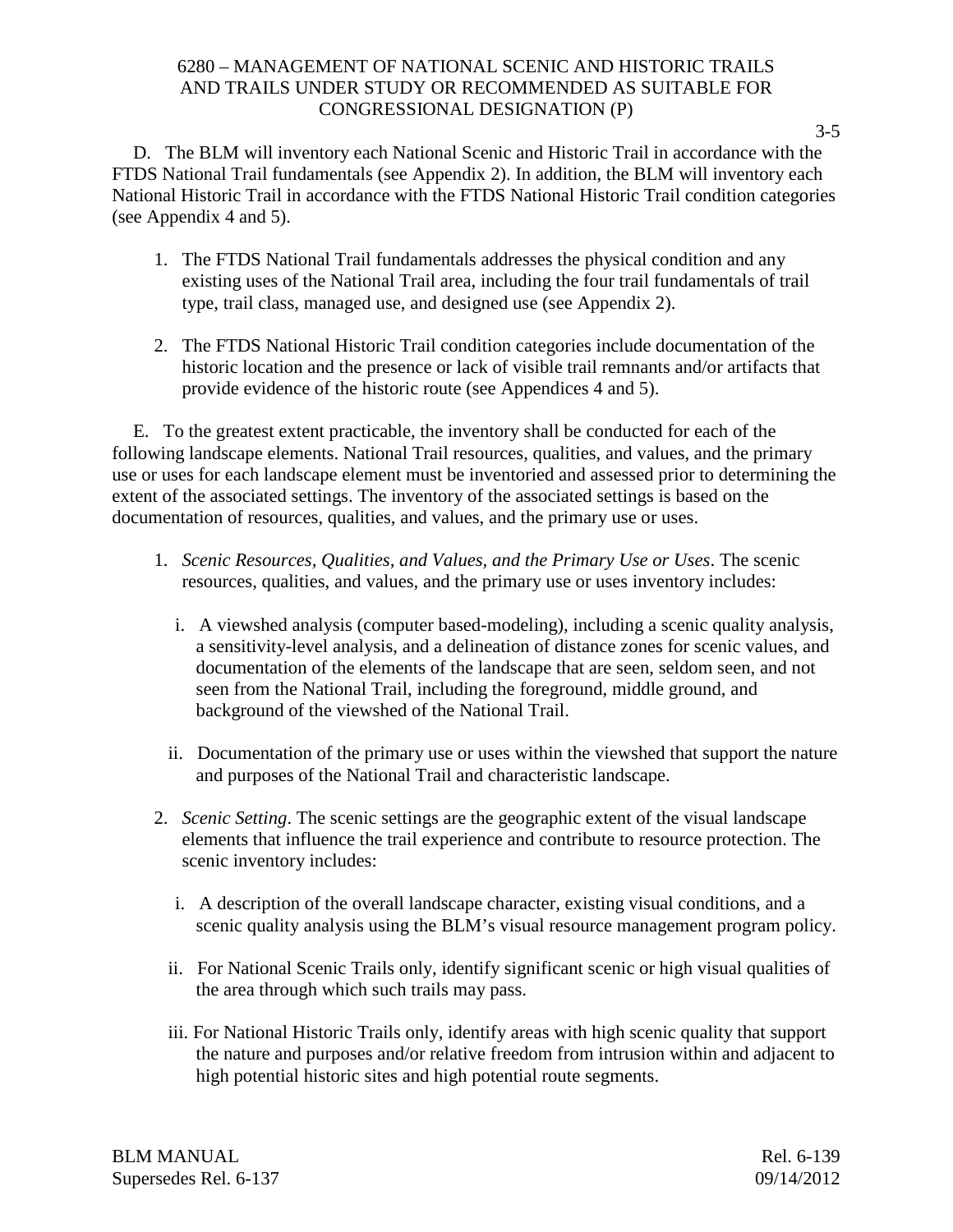- 3. *Historic and Cultural Resources, Qualities, and Values, and the Primary Use or Uses*. The historic and cultural resources, qualities, and values, and primary use or uses inventory includes (see BLM Manual Section 8110):
	- i. Minimum standard cultural resources program and specific state-required historic and cultural resource inventory, including consultation with tribes to obtain data regarding properties of traditional cultural or religious importance. Determinations should be made for National Trail-related historic properties regarding eligibility for nomination to the National Register or possible high potential historic sites or high potential route segments.
	- ii. For all National Trails, the historic and cultural resource inventory should include a cultural resource program Class I existing information inventory to determine presence of nationally, regionally, and locally significant National Trail-related historic resources and to determine the quality of existing inventory data. For significant properties identified through the Class I inventory, the BLM should conduct a cultural resource program Class III intensive field inventory to locate and verify nationally, regionally, and locally significant National Trail-related cultural properties that may be eligible for the National Register. For vast unsurveyed areas, the BLM may conduct a cultural resources Class II probabilistic field survey to characterize the probable density, diversity, and distribution of significant cultural properties, followed by a Class III inventory in selected locations. The need for and nature of additional research to identify resources should be determined in consultation with the SHPO.
	- iii. For National Historic Trails only, a comprehensive field inventory should be conducted to identify, locate, and verify high potential historic sites and high potential route segments. The inventory may include the location of high potential historic sites or high potential route segments. In addition to these minimum requirements, Field Offices may employ additional information gathering techniques, including:
		- a. Reconnaissance survey.
		- b. Subsurface probing.
		- c. Test excavation.
		- d. Predictive modeling.
		- e. Remote sensing, such as radar or light detection and ranging (LiDAR), or use of other technology.
	- iv. Information from the National Trail administering agency or trail groups, associations, and other interested parties.

BLM MANUAL Rel. 6-139 Supersedes Rel. 6-137 09/14/2012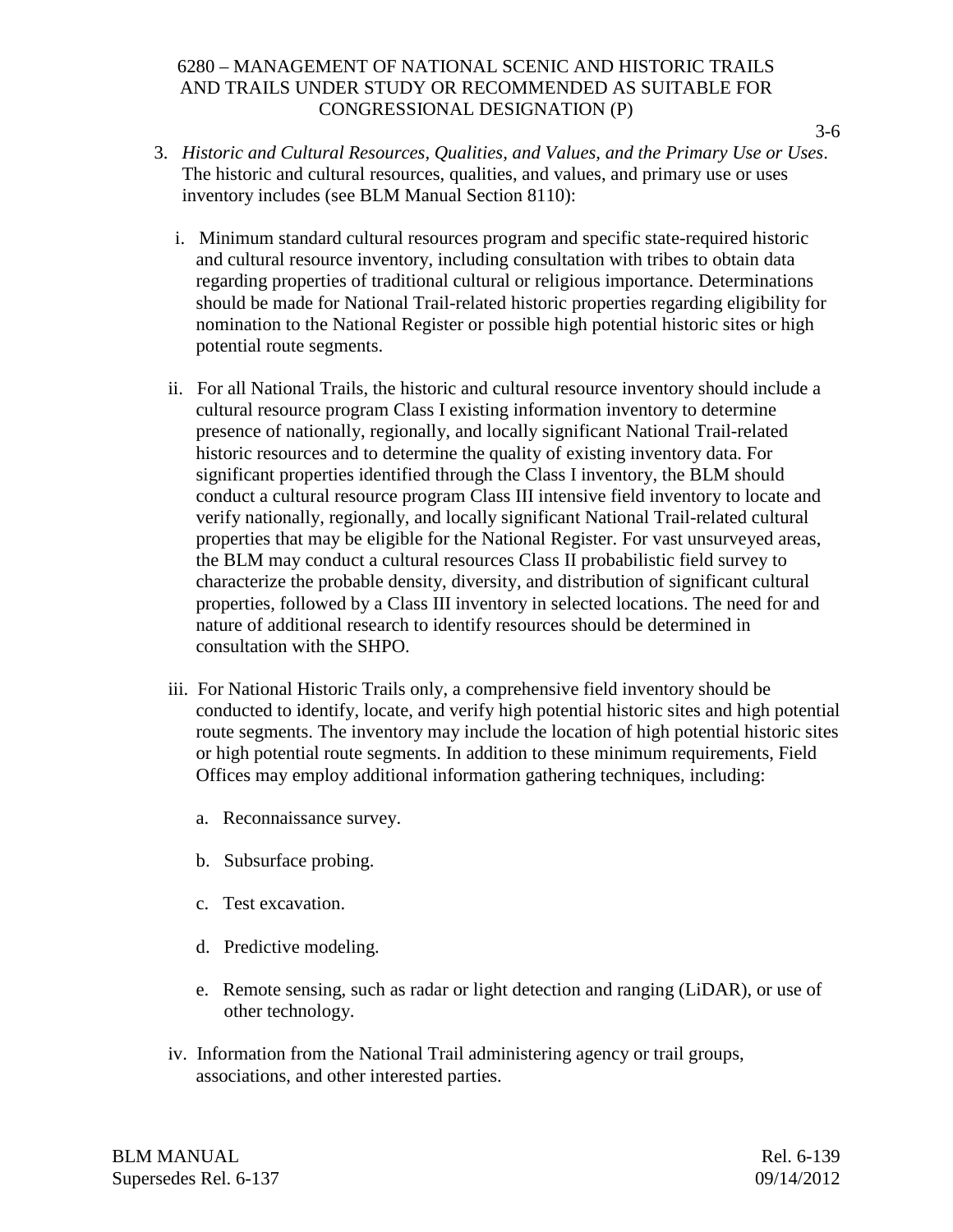- v. Historic context studies or reports, including cultural and historic resource data of the National Scenic Trail area, and National Historic Trail-related cultural and historic resource data.
- vi. Documentation of the historic and cultural primary use or uses that occur within the viewshed, including National Trail-related scientific uses, historic interpretation, protection, and recovery.
- 4. *Historic and Cultural Settings*. The historic and cultural settings are the geographic extent of the historic and/or cultural landscape elements that influence the actual and vicarious trail experiences. The historic and cultural settings inventory includes:
	- i. *For all National Trails*:
		- a. The historic character or character-defining qualities of the trail, including the sum of all visual aspects, features, materials, and spaces associated with the history of the cultural landscape.
	- ii. *For National Historic Trails*:
		- a. The surroundings and viewsheds of the high potential historic sites and segments, including elements that complement, support, or otherwise corroborate the period of historic significance for the trail and those elements that do not fit the period of trail significance or are otherwise visually intrusive.
		- b. The existing condition of the historic landscape, including descriptions of elements that support or contribute to the historic character; and those that detract from or do not contribute to the historic landscape because they are not compatible in look and feel with the historic use, or because they do not date to the period of historic significance, or both.
		- c. Contributing landscape features may include historic trail modifications or engineering features constructed by the original trail users.
- 5. *Recreation, including Travel Management Opportunities, Resources, Qualities, and Values, and the Primary Use or Uses*. The recreation resources, qualities, and values, and the primary use or uses recreation inventory includes:
	- i. Identification of current recreation demand and visitor data, such as:
		- a. Visitor use trends and/or the amount of visitors/visits.
		- b. The types of visitors.
		- c. Where visitors are coming from.

BLM MANUAL Rel. 6-139 Supersedes Rel. 6-137 09/14/2012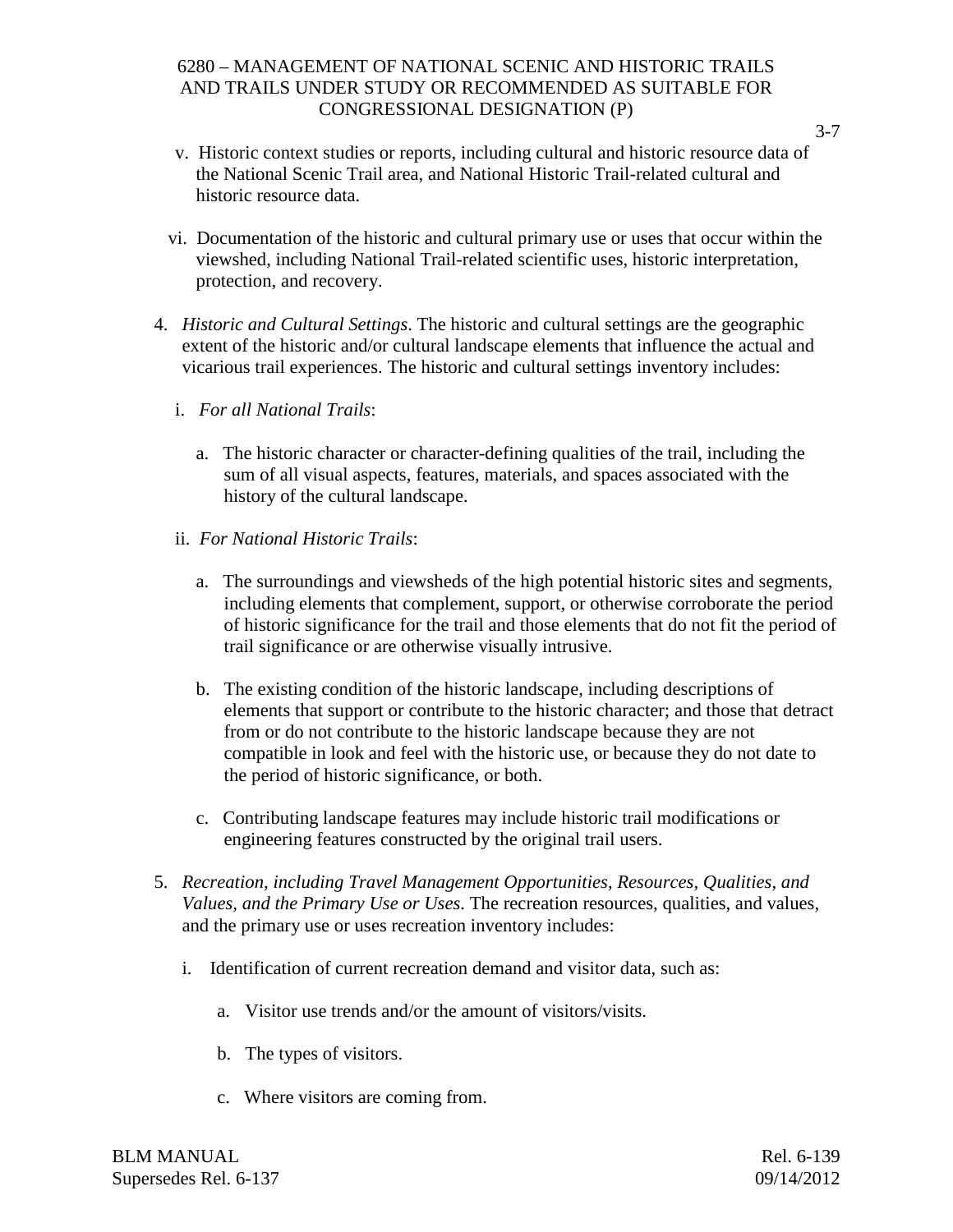- d. The types of activities in which visitors participate.
- e. The National Trail-related primary use or uses.
- f. What the participants and affected communities want from National Trail resources.
- g. The existing economic benefits of tourism.
- ii. Identification of current supply, including what other service providers (to include business and nonprofit organizations) are currently doing to achieve National Trail objectives and what management practices are employed by other agencies to achieve National Trail purposes.
- iii. Existing National Trail-related recreation infrastructure, including education and interpretive developments, and other recreation developments.
- iv. For National Scenic Trails only, opportunities for maximum outdoor recreation potential, consistent with the nature and purposes of the National Trail.
- v. For National Historic Trails only, identification of recreation use or interpretive or educational opportunities includes:
	- a. High potential historic sites and high potential route segments.
	- b. Opportunities for public use and enjoyment.
	- c. Opportunities for vicarious experiences.
	- d. FTDS category NHT3 (see appendices 4 and 5) recreation and/or interpretive trails, roads, or sites, including those assisting with potential auto tour routes and connections to specific trail sites and segments.
- vi. Cultural modifications, including those that are National Trail related, and other developments and facilities inventoried to a level of detail sufficient to determine potential effect within the inventory analysis unit.
- vii. Travel systems inventoried in accordance with BLM route inventory standards and include classification of routes as roads, primitive roads or routes, or trails.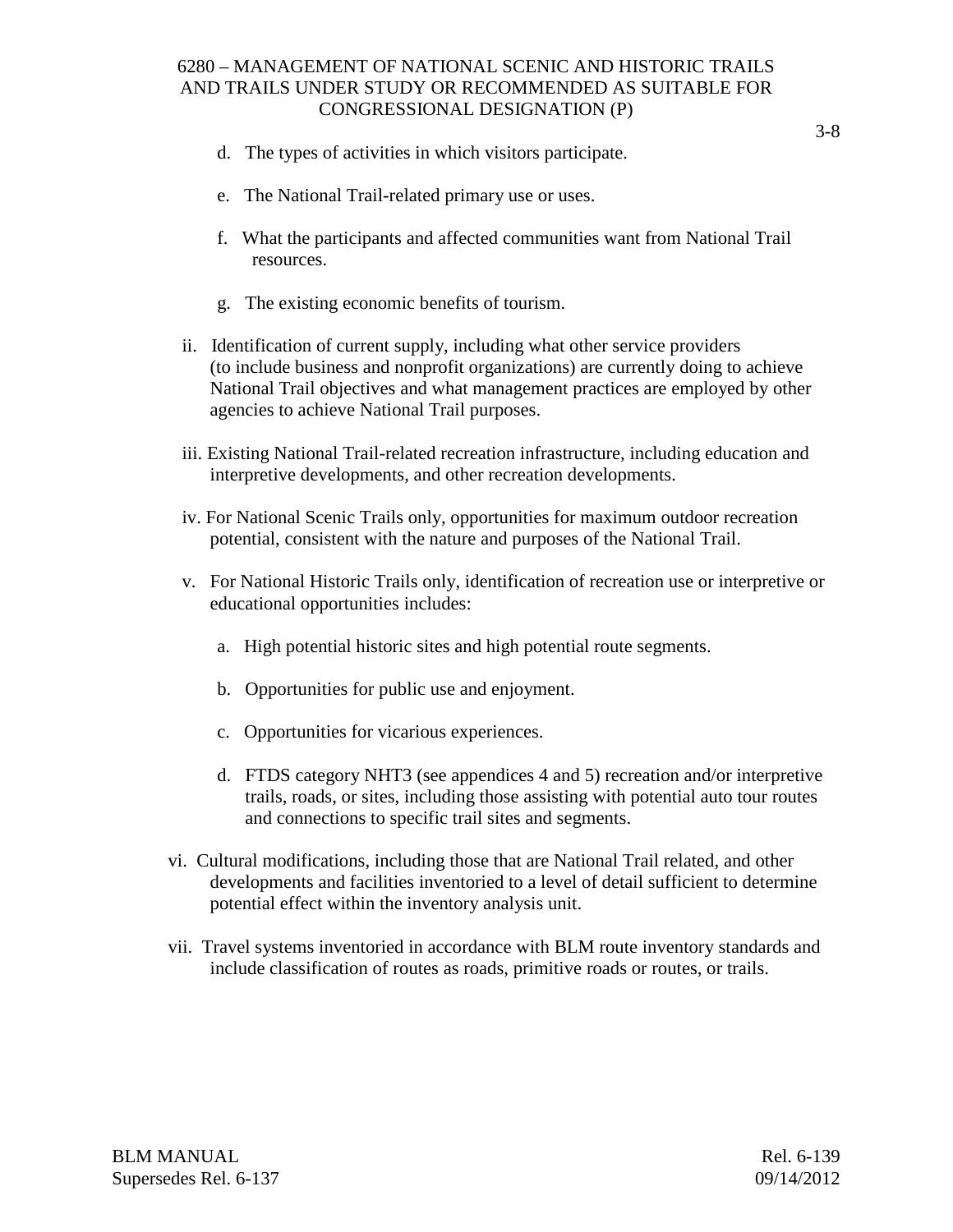- viii. Access, connectivity, and manageability opportunities, including potential Connecting and Side Trails (see BLM Manual 8353). Each identified access, connectivity, and manageability opportunity will include a map and description of the opportunity, the National Trail purposes served if the opportunity is pursued, constraints, and any other pertinent conditions. Sufficient access for private landowners will be identified, as warranted.
- 6. *Recreation Settings*. The recreation settings are the geographic extent of the recreation landscape elements that influence the trail experience. The recreation settings inventory includes:
	- i. Identification of physical, social, and operational recreation settings in accordance with the Recreation Opportunity Spectrum and recreation setting characteristics (see BLM Manual 8320, Planning for Recreation and Visitor Services).
- 7. *Natural (including Biological, Geological, and Scientific) Resources, Qualities, and Values, and the Primary Use or Uses*. The natural resources, qualities, and values, and the primary use or uses inventory includes:
	- i. Resource program inventory for those resources identified as supporting or promoting the National Trail nature and purposes or recreation experiences, including vicarious experiences for National Historic Trails. Inventory follows the minimum inventory requirements for each BLM resource program to the greatest extent practicable, and may include:
		- a. Forest or rangeland health inventory.
		- b. Noxious or invasive species inventory.
		- c. Threatened and endangered species inventory.
		- d. Habitat inventory.
		- e. Soil, vegetation, water, air, or riparian resource inventory.
	- ii. *For National Scenic Trails only*:
		- a. The physical representation of desert, marsh, grassland, mountain, canyon, river, forest or other areas.
		- b. Landforms that exhibit significant characteristics of the physiographic regions of the area.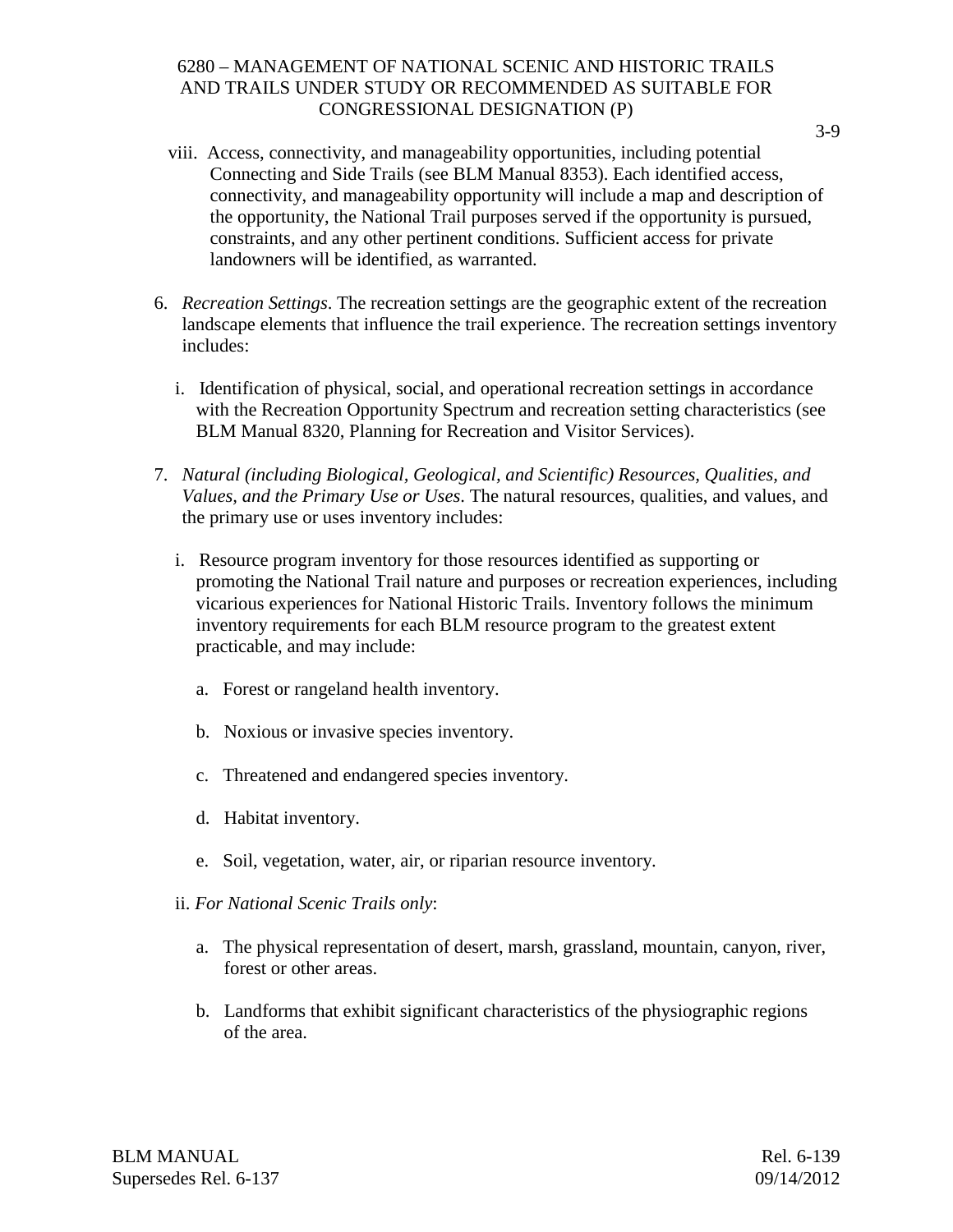- iii. For National Historic Trails only, landscape-defining National Trail-related characteristics immediately surrounding and within the viewshed of high potential historic sites and high potential route segments or satellite areas, such as landmarks or landscape features identified by the original trail users.
- iv. Other natural resource qualities or National Trail-related primary use or uses.
- 8. *Natural (including Biological, Geological, and Scientific) Settings*. The natural settings are the geographic extent of the natural landscape elements that influence the trail experience and contribute to resource protection. The natural settings inventory includes:
	- i. Landscape-defining characteristics, including prominent or distinctive aspects, qualities, and characteristics of the landscape.
	- ii. For National Scenic Trails only, the extent of the landscape settings that represent desert, marsh, grassland, mountain, canyon, river, and forest areas.
- 9. *Other Landscape Elements*. Other landscape elements are considered within the viewshed of the National Trail that support or detract from the trail experience. The inventory of other uses and the features or settings of other landscape elements in the trail area includes:
	- i. Developments, facilities, and landscape modifications (cultural modifications) within the National Trail area, such as a seeding project, wind farm, campground, or communication site, including the purpose and uses of and extent of the cultural modification.
	- ii. Existing land uses and valid existing rights. The uses and rights should be documented, including case file or reference numbers and a description of the right or use (e.g., its term and extent), and the right or use depicted on a georeferenced map.
	- iii. Surface, subsurface, and other interests in land ownership identified within each inventory analysis unit. The interests in land ownership type noted, and the land ownership portrayed on a map.
	- iv. Other setting variables within the viewshed, including sights, sounds, smells, and other experiences that may impact trail experiences.
- 3.6 Assessment and Use of the National Trail Inventory

A. Upon completion and to the greatest extent practicable, the results of the National Trail inventory are combined and assessed to describe and portray the overall condition, presence, and extent of the National Trail resources, qualities, values, and associated settings by the BLM at the Field Office, including:

| BLM MANUAL            | Rel. 6-139 |
|-----------------------|------------|
| Supersedes Rel. 6-137 | 09/14/2012 |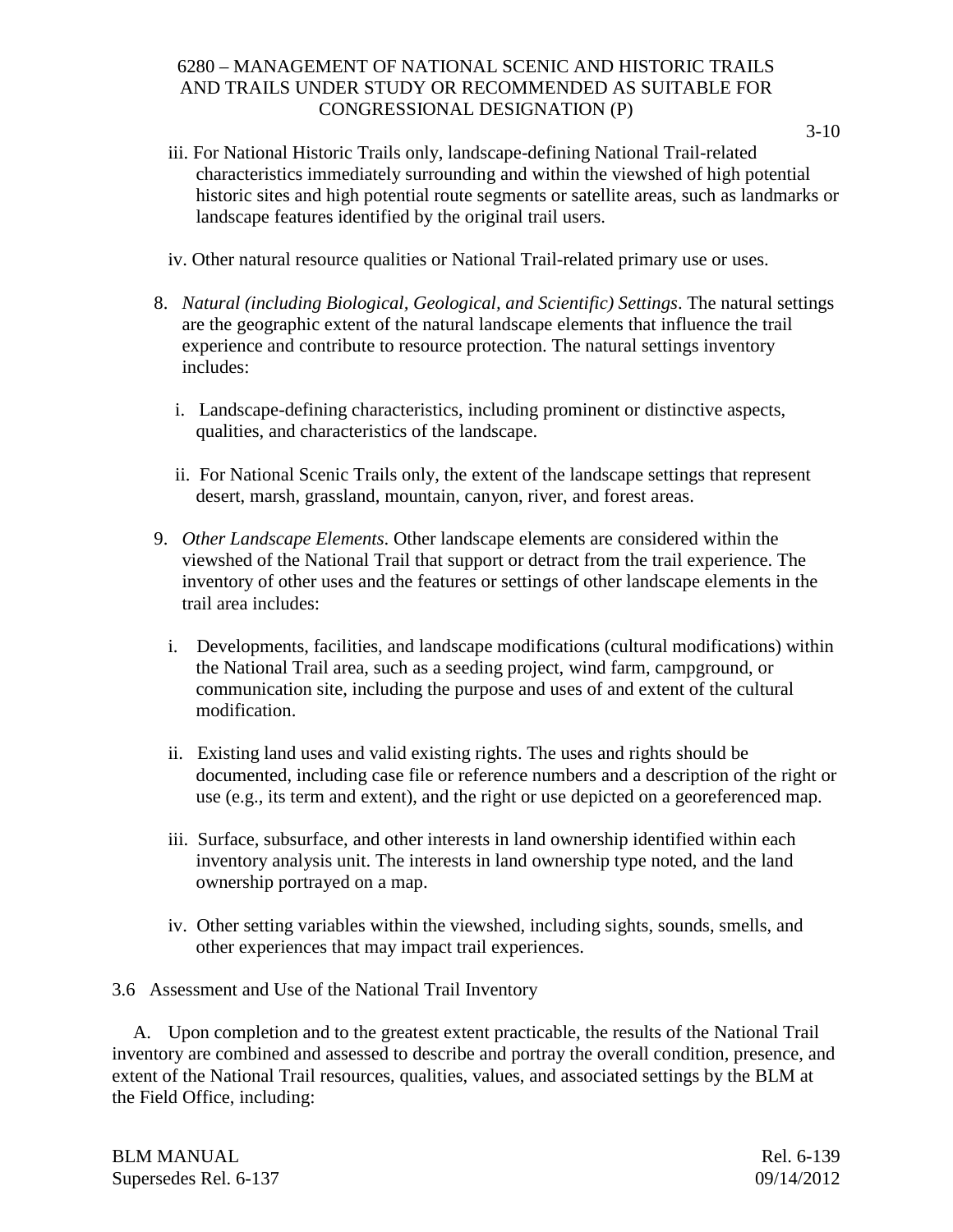- 1. Evaluation of the quality and extent of the identified resources, both individually and cumulatively, and the level to which the resources support the nature and purposes of the National Trail.
- 2. Evaluation of the quality and extent of the identified resources, both individually and cumulatively, to the level which supports National Trail characteristics:
	- i. For National Scenic Trails, each landscape element, or resource, quality, value, and associated setting, identified through the inventory will be assessed to determine how the landscape element supports or detracts from the characteristics of the National Scenic Trail, including:
		- a. The presence of unique landforms and the degree to which the landform exhibits significant characteristics of the physiographic region.
		- b. Sustainable and premier trail-related opportunities.
		- c. High scenic values.
		- d. Relative freedom from intrusion.
		- e. Natural conditions, scenic and historic features, and primitive character of the trail area.
		- f. Sustainable trail and resource conditions.
		- g. Opportunities for high–quality, primitive nonmotorized recreation experiences, including capability to provide campsites, shelters, and related public use facilities and continuous and sufficient public access.
		- h. Absence of highways, motor roads, mineral rich areas, energy transmission lines, commercial and industrial developments, range fences and improvements, private operations, and any other foreseeable activities.
		- i. Human health and safety.
	- ii. For National Historic Trails, each landscape element identified through the inventory will be assessed to determine how the landscape element supports or detracts from the characteristics of the National Historic Trail, including:
		- a. The presence and intactness of the original trails or routes of travel of national historic significance.
		- b. The presence and intactness of the historic route and historic remnants and artifacts.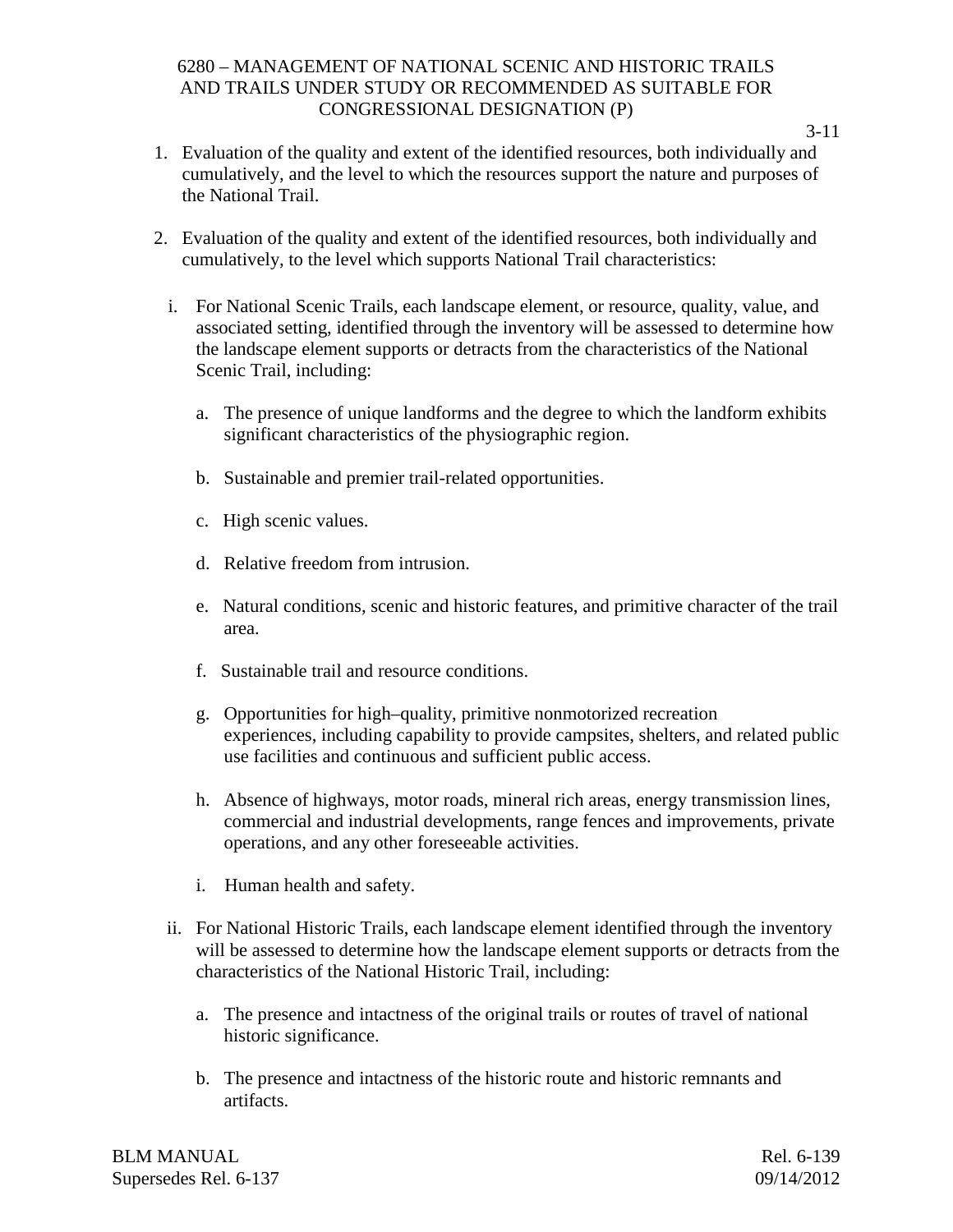- c. Sustainable and premier trail-related opportunities.
- d. Selected land and water-based components.
- e. Opportunities to maximize vicarious experiences and resource protection.
- f. Presence of Federal Protection Components, including high potential historic sites and high potential route segments.
	- (1) *High potential historic sites:* opportunities to interpret the historic significance of the trail during its period of major use and to identify and protect (NTSA Section  $3(a)(3)$ ) the visible historic remnants and scenic quality and to provide relative freedom from intrusion (NTSA Sec. 12(1)).
	- (2) *High potential route segments:* opportunities for afford high-quality recreation experiences, identify, and protect (NTSA Section  $3(a)(3)$ ) the scenic integrity of the trail setting, and afford opportunities for vicarious experiences (NTSA Section 12(2)).
- g. Opportunities for a developed trail to meet objectives.
- h. Properties potentially eligible for the National Register of Historic Places.
- i. Human health and safety.
- 3. The Field Office will brief the State Office regarding inventory findings, and the State Office should brief the BLM Washington Office on general findings.
- 4. Data regarding possible Federal Protection Components, including high potential historic sites and high potential route segments identified through the inventory process, after assessment, will be recommended to the National Trail administering agency for inclusion within updates to the trailwide Comprehensive Plan.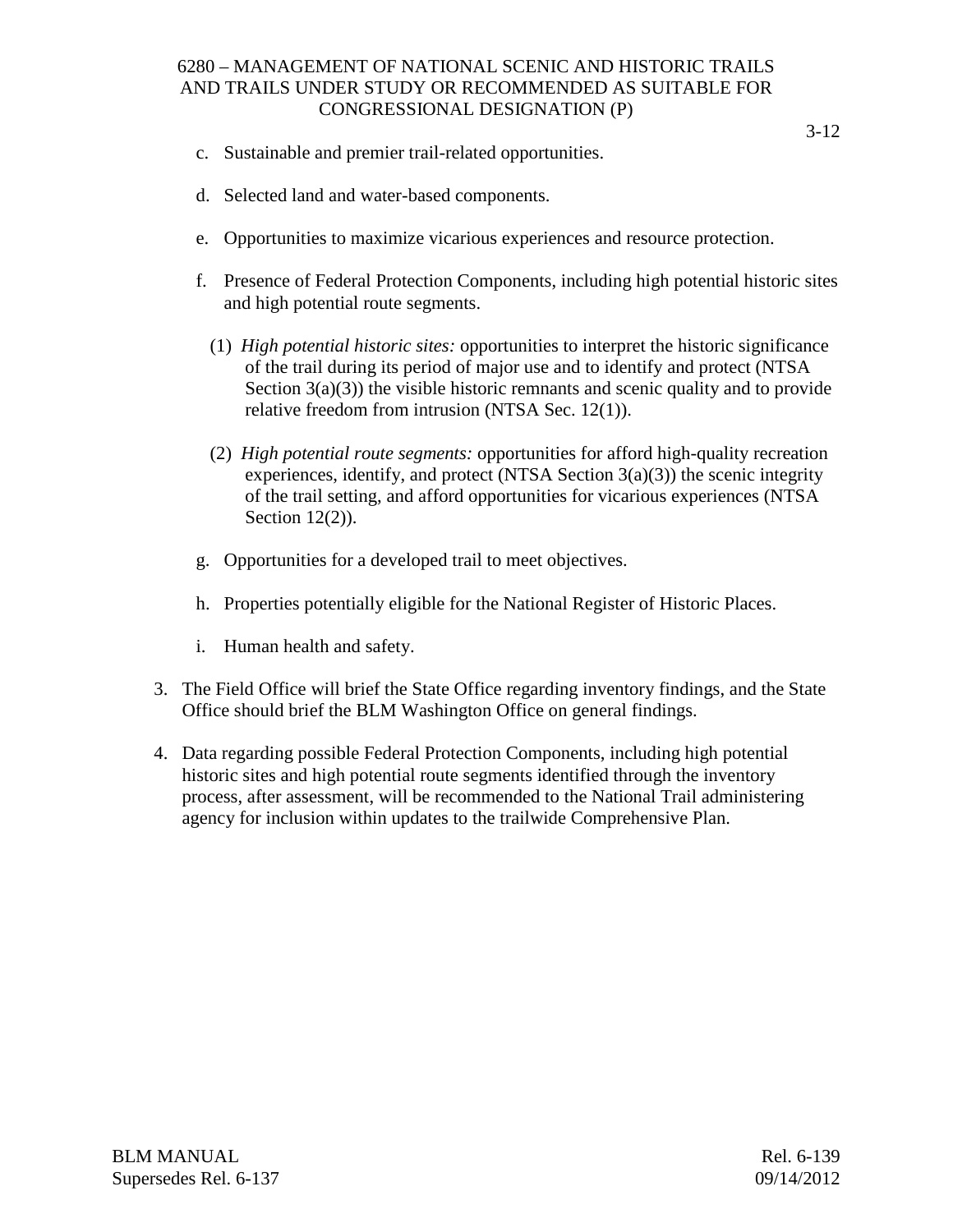# **Chapter 4. Congressionally Designated National Trails - Land Use Planning**

This chapter outlines BLM land use planning requirements for congressionally designated National Trails and the National Trail Management Corridor. Through the land use planning process, where a designated trail is within the planning area, the BLM establishes National Trail Management Corridor, and will set forth allocation decisions, management actions, and necessary restrictions for resources and resource uses within that National Trail Management Corridor in order to effectively manage the nature and purposes of National Trail and the resources, qualities, values, and associated settings and the primary use or uses.

- 4.1 General Requirements
	- A. *Addressing Designated National Trails through Land Use Planning*
		- 1. As soon as practical after activation, the BLM must address designated National Trails through the land use planning process.
		- 2. Designated National Trails may be addressed through a land use plan amendment, or a Statewide Trail Management Plan or a programmatic multi-state effort which amends applicable Resource Management Plans.
		- 3. Regardless of the type of land use planning process undertaken, the BLM shall establish a National Trail Management Corridor(s) and identify management goals, objectives, and actions for each designated National Trail.
		- 4. National Trails shall be clearly identified as a specific resource or discipline, in its own unique section throughout the various chapters of the Resource Management Plan - not contained within and across multiple disciplines.
		- 5. Resource Management Plan decisions should be compatible across BLM jurisdictions, as applicable, to provide for trailwide management consistency.

B. *Relationship between the National Trail Right-of-Way in the Trailwide Comprehensive Plan and the National Trail Management Corridor in the Resource Management Plan and Associated Provisions*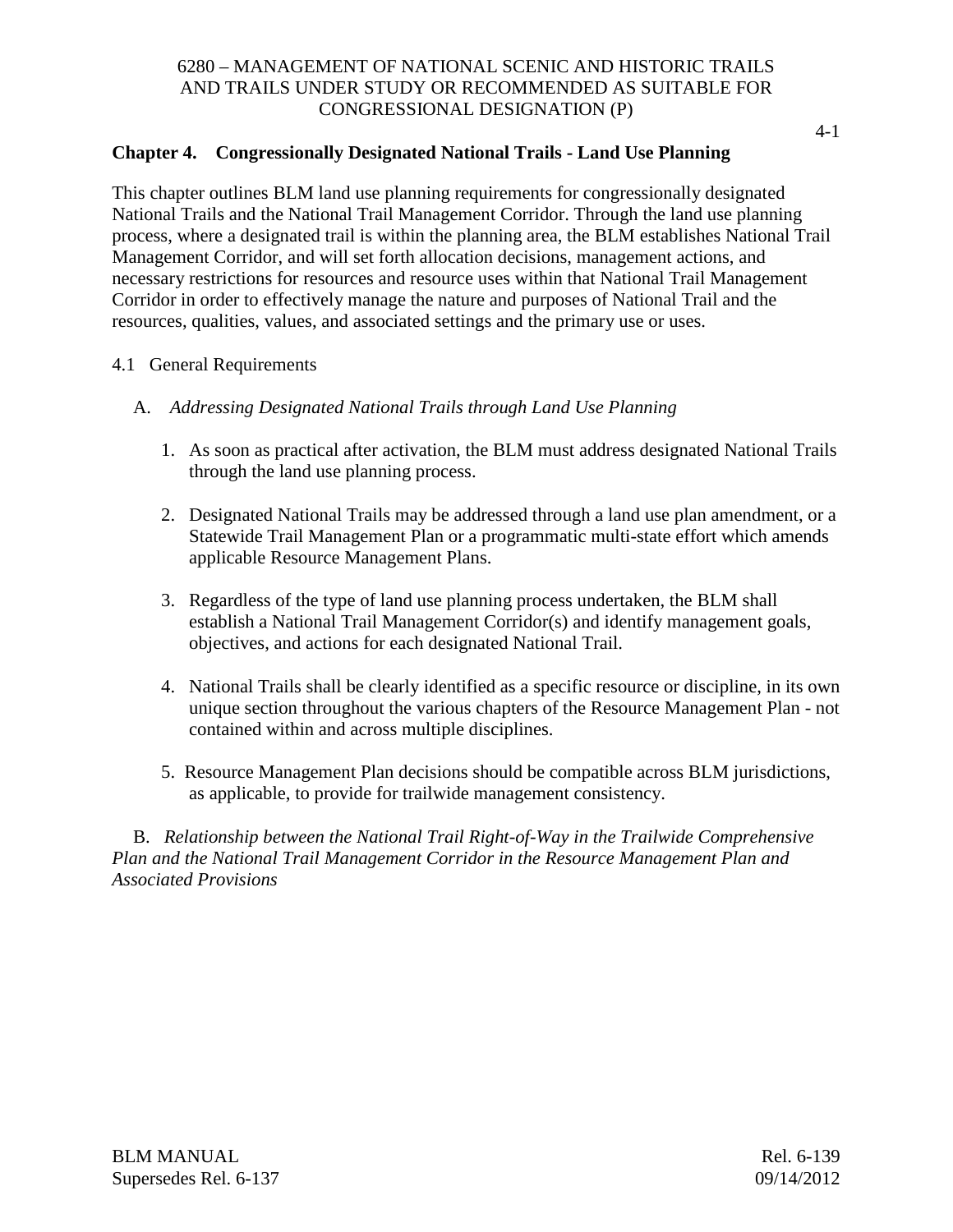- 1. As set forth in Section 5(e) of the NTSA, the trailwide Comprehensive Plan addresses the nature and purposes and the plan for the acquisition, management, development, and use of the trail. The National Trail Right-of-Way is addressed in the trailwide Comprehensive Plan, and/or Federal Register notice (see Manual 6250, National Scenic and Historic Trail Administration). The National Trail Right-of-Way includes the area of land that is of sufficient width to encompass National Trail resources, qualities, values, and associated settings and the primary use or uses. The National Trail nature and purposes and the National Trail Right-of-Way are key considerations in establishing the National Trail Management Corridor in a Resource Management Plan.
- 2. The BLM shall include consideration of, as appropriate, the following from the Trailwide Comprehensive Plan into the land use plan that addresses the National Trail: the nature and purposes of the National Trail; the National Trail Right of Way; the Federal Protection Components, including high potential historic sites and high potential route segments; and other key provisions. See the special provision for the Continental Divide National Scenic Trail in the NTSA Sections 5(e) and 5(f) regarding high potential historic sites and high potential route segments.

# C. *Resource Management Plan Consistency with Other Congressionally, Presidentially, or Administratively Designated Areas*

- 1. Where multiple NLCS designations overlap, the BLM must comply with all applicable statutes. The more protective management requirements will likely apply, subject to evaluation on a case by case basis. For example, where designated Wilderness overlaps with a designated National Historic Trail, no motorized vehicles or equipment may be used in the area of overlap unless they are the minimum necessary to administer the area for the purpose of the Wilderness Act.
- 2. Within these areas, the BLM shall support the nature and purposes of the designated National Trail pursuant to the NTSA and as a unit of the National Landscape Conservation System.

# D. *Coordination Requirements for Designated National Trails*

- 1. Under Section 2(c) of the NTSA, the BLM shall proactively encourage and assist involvement by tribes, affected agencies, partners, and interested parties.
- 2. The BLM, as the trail managing agency, shall coordinate with the National Trail administering agency. The National Trail administering agency or other affected Federal agencies may serve as cooperating agencies in the land use planning/NEPA processes.

BLM MANUAL Rel. 6-139 Supersedes Rel. 6-137 09/14/2012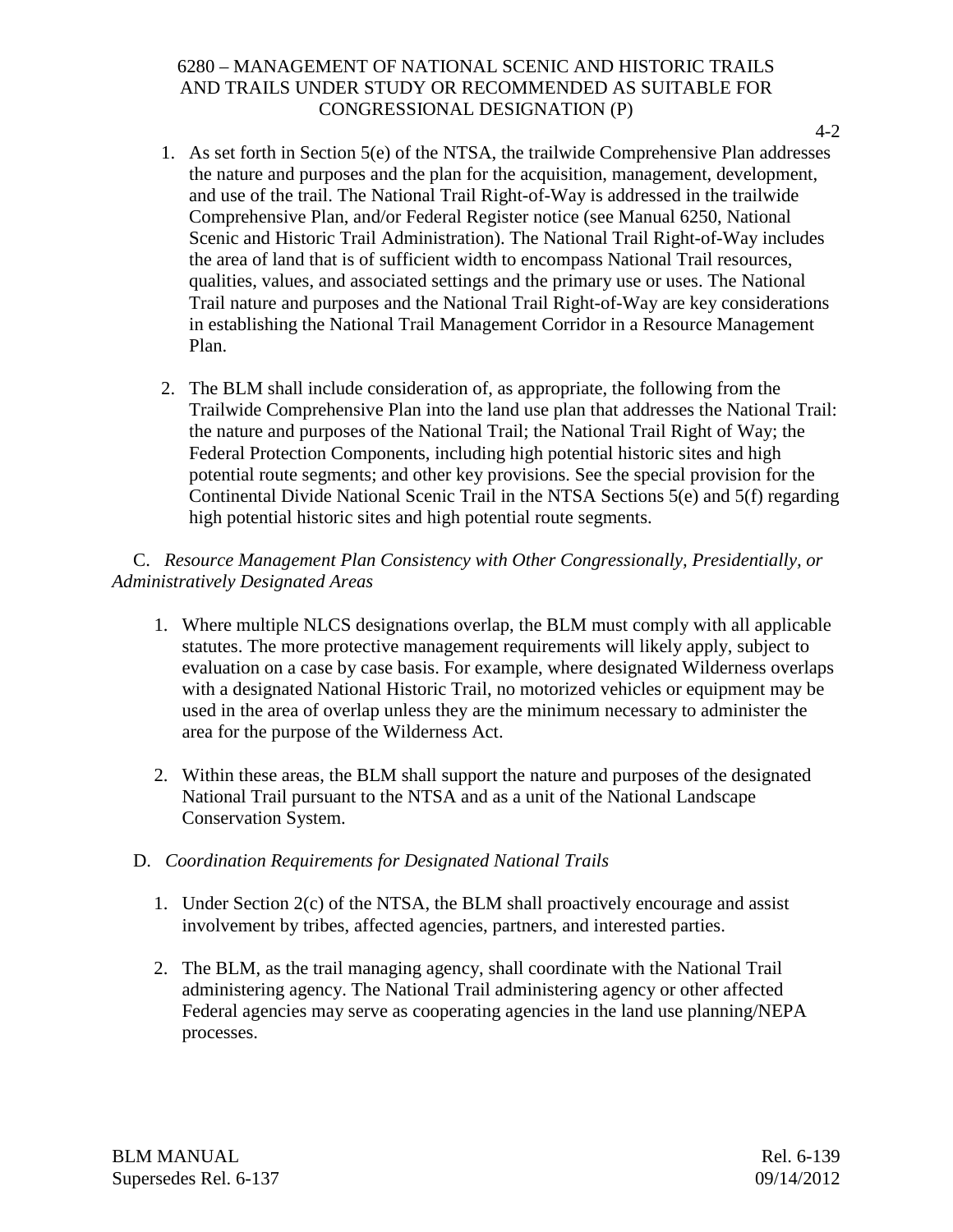- 3. When National Trails cross state or Field Office boundaries, the BLM shall coordinate with other BLM offices and jurisdictions to ensure compatible land use planning decisions.
- 4.2 Requirements for Designated National Trails in Land Use Planning

A. *Analysis of the Management Situation.* As part of the "analysis of the management situation" (see 43 CFR § 1610.4-4) the BLM shall:

- 1. Review and summarize management direction from the National Trail enabling legislation, and should consider any relevant legislative history provisions (in consultation with the Office of the Solicitor), and applicable direction contained in the trailwide Comprehensive Plan.
- 2. Conduct a National Trails program review and evaluation of Resource Management Plan decisions to determine:
	- i. To what extent National Trails are addressed in support of the nature and purposes; resources, qualities, values, and associated settings; and the primary use or uses in the trail area.
	- ii. To what extent authorized actions have adversely affected the nature and purposes; resources, qualities, values, and associated settings; and the primary use or uses of the National Trail.

#### B. *Affected Environment*

- 1. The BLM shall include a description of the nature and purposes; resources, qualities, values, and associated settings; and the primary use or uses. This information may be found within the National Trail-enabling legislation, National Trail Feasibility Study, the trailwide Comprehensive Plan, and the National Trail inventory.
- 2. If the trailwide Comprehensive Plan is silent on the nature and purposes, the affected State Office(s) shall coordinate with the National Trail administering agency to identify, establish, and describe the National Trail nature and purposes for the Resource Management Plan.
- 3. The BLM shall include information and data regarding the National Trail Right-of-Way selected by the trail administering agency. This also includes, for National Historic Trails, high potential historic sites, high potential route segments, auto tour route, National Register eligible properties that support the significance of the trail, and other potential Federal Protection Components.

BLM MANUAL Rel. 6-139 Supersedes Rel. 6-137 09/14/2012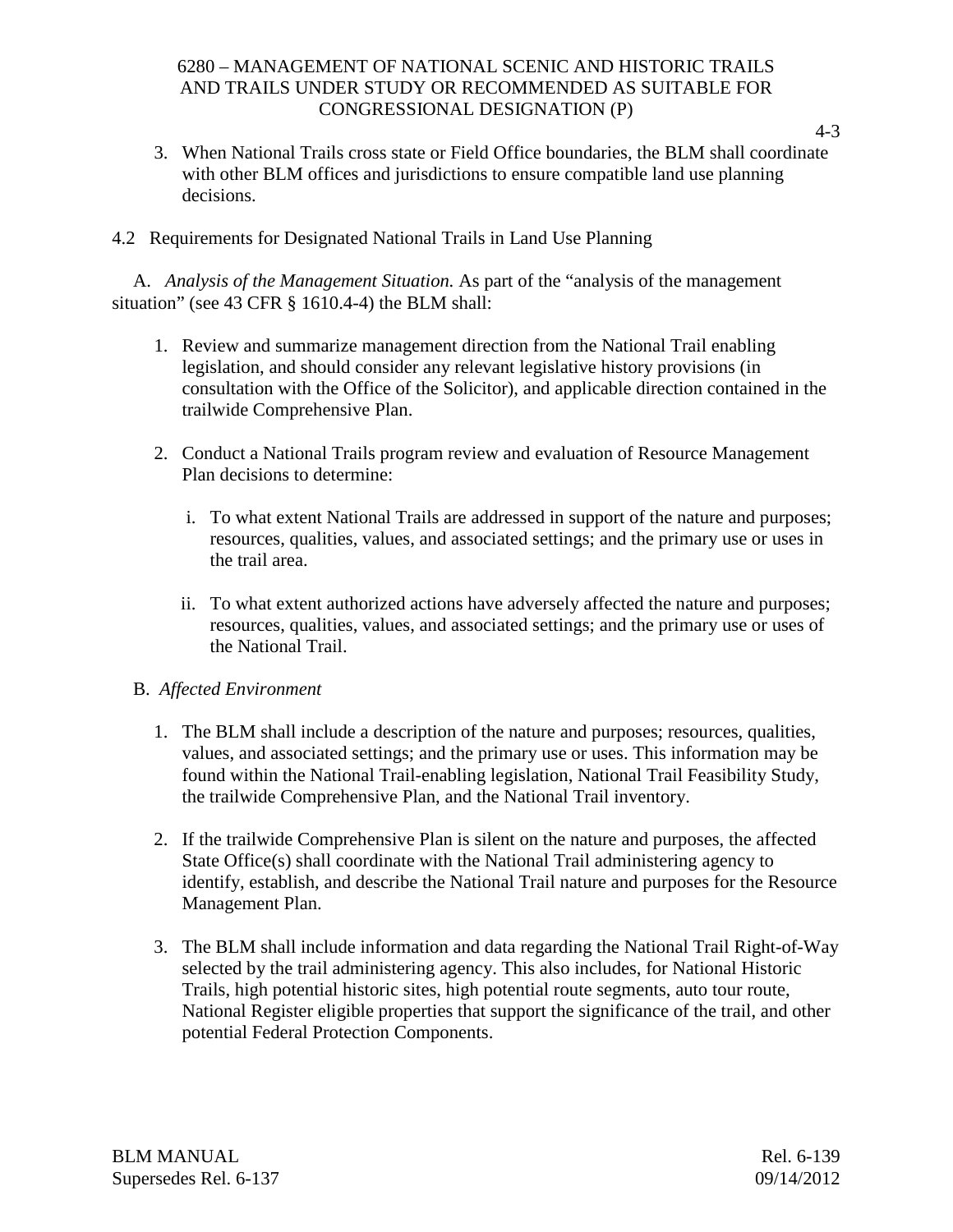4-4

C. *Development of Designated National Trail Goals and Objectives*. Goals and objectives for the National Trail shall be identified based on the NTSA, enabling legislation, legislative history (in consultation with the Office of the Solicitor), the nature and purposes of the trail, supporting information from the National Trail Feasibility Study, trailwide Comprehensive Plan, and National Trail inventory. The nature and purposes; resources, qualities, values, and associated settings; and the primary use or uses will be clearly described. At a minimum, the following goals and objectives should be considered for National Trails:

- 1. *For all National Trails*
	- i. Safeguard the nature and purposes; and conserve, protect, and restore the National Trail resources, qualities, values, and associated settings and the primary use or uses.
	- ii. Provide premier trail visitor experiences for public benefit.
	- iii. Maximize opportunities for shared National Trail stewardship.
	- iv. Reduce the potential for uses that substantially interfere with the nature and purposes of the National Trail (see Chapter 1, 1.6 Statement of Programmatic Policy).
	- v. Avoidance of activities that are incompatible with the purposes for which the National Trail was established (see Chapter 1, 1.6 Statement of Programmatic Policy).
- 2. *For National Scenic Trails*
	- i. Provide for maximum compatible outdoor recreation potential.
	- ii. Maintain the continuous nature of the National Scenic Trails.
	- iii. Maintain the special environments and landforms that support trail visitor experiences.
- 3. *For National Historic Trails*
	- i. Identify and manage the historic route and historic remnants and artifacts for public use, enjoyment, and vicarious trail experiences.
	- ii. Identify and manage high potential historic sites or high potential route segments, including the recommendation of additional Federal Protection Components.
	- iii. Other goals and objectives may include:
		- a. To restore altered landscapes to an identified trail-era condition.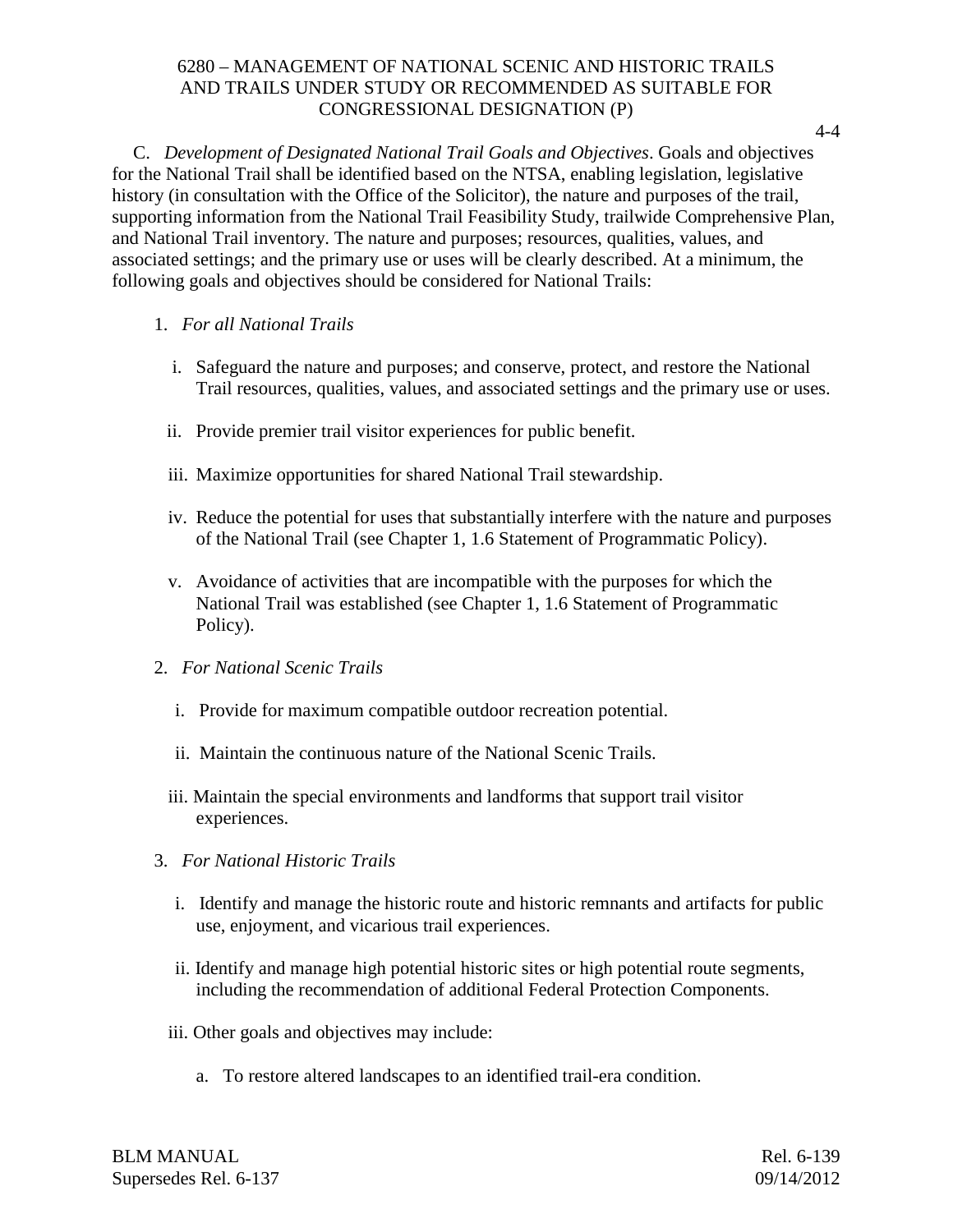- b. To conserve, protect, and restore landscape elements that are evocative of the period of use to the extent allowed by law.
- 4. National Trail management objectives will be established for each trail segment. National Trail management objectives should describe the desired future condition for that segment, with consideration for how that segment relates to the entire National Trail.

#### D. *National Trail Management Corridor Alternative Formulation and Analysis*

- 1. A National Trail Management Corridor is a land use plan allocation which is based on the Section 7(a)(2) of the National Trails System Act "rights-of-way" selected in the trailwide Comprehensive Plan. The National Trail Management Corridor for the trail includes a public land area of sufficient width within which to encompass National Trail resources, qualities, values, and associated settings and the primary use or uses that are present or to be restored.
- 2. The National Trail Management Corridor shall be of sufficient width to constitute a manageable administrative unit that is identifiable on the ground, in consideration of the following:
	- i. Congressionally designated National Trail route; the nature and purposes of the National Trail; the selected National Trail Right-of-Way recommended by the trail administering agency in the trailwide Comprehensive Plan; the inventory of National Trail resources, qualities, values, and associated settings and the primary use or uses; proposed or existing land uses; valid existing rights; surface, subsurface, and other interests in land; land tenure; and relevant resource assessments or information.
	- ii. For all National Trails, the National Trail Management Corridor alternatives should consider:
		- a. Including all public lands and interests in lands containing resources, qualities, values, and associated settings and the primary use or uses that support the nature and purposes of the National Trail.
		- b. Including other Federal lands, state trust lands, private lands, and/or other interests in lands, including split estate, that contain National Trail resources, qualities, values, and associated settings and the primary use or uses. Although these lands may be included within the management corridor, they are not and shall not be subject to BLM management. Interested landowners may voluntarily elect to participate in National Trail management on private or state lands through a cooperative agreement or other instrument with the BLM.

BLM MANUAL Rel. 6-139 Supersedes Rel. 6-137 09/14/2012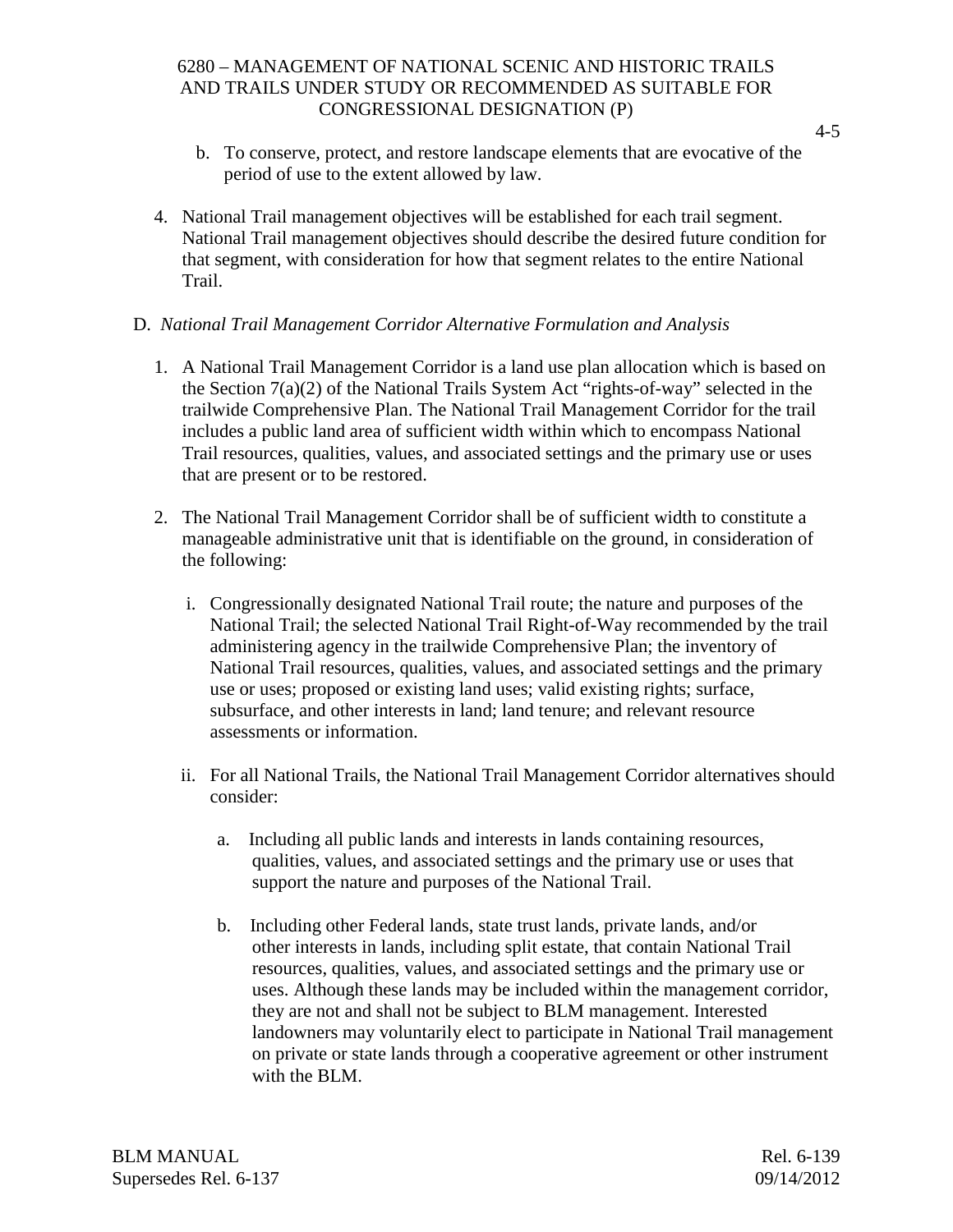- c. Minimizing the adverse impacts, to the extent practicable, on adjacent landowners, users, and operations.
- d. Opportunities to harmonize with and complement any established multiple-use plans for that specific area in order to insure continued maximum benefits from the land, while minimizing conflict.
- e. The potential of reasonably foreseeable development for multiple-use activities within the National Trail Management Corridor including scale, visibility, and duration with regard to National Trail resources, qualities, values, and associated settings and the primary use or uses of the trail.
- f. Including recommendations for National Recreation Trails, including National Water Trails, and Connecting and/or Side Trails (see BLM Manual 8353) within the National Trail Management Corridor.
- g. Compatibility across Field Office and state jurisdictional boundaries.
- iii. A National Scenic Trail Management Corridor should be located to avoid, insofar as practicable, highways, motor roads, mineral rich areas, power transmission lines, commercial and industrial developments, range fences and improvements, private operations, and any other foreseeable activities that would be incompatible with the purposes of the trail, the natural condition, and use for outdoor recreation. Width or location may vary across alternatives to avoid these cultural modifications and include the consideration of the National Trail criteria listed in 1.6.
- iv. For National Historic Trails, the management corridor need not be continuous through the planning area. A National Historic Trail Management Corridor will include Federal Protection Components, including the high potential historic sites and high potential route segments identified in the trailwide Comprehensive Plan. The corridor will include those areas that meet the criteria established in the NTSA; the designated route that contains evidence of history, including artifacts and remnants; National Register eligible and/or listed properties; and proposed supporting development actions or uses, such as access trails, overlooks, and interpretive sites. As a special provision, National Register eligible properties inventoried but not yet assessed may be included as part of the National Historic Trail Management Corridor if determined likely to contain significant cultural resources from the period of use. The National Historic Trail Management Corridor need not be continuous and may encompass high potential historic sites and high potential route segments as satellite areas for landmark features observed by early travelers or similar circumstances that clearly warrant separation.
- 3. In establishing the boundaries of the National Trail Management Corridor, the BLM field offices must consider the following:

BLM MANUAL Rel. 6-139 Supersedes Rel. 6-137 09/14/2012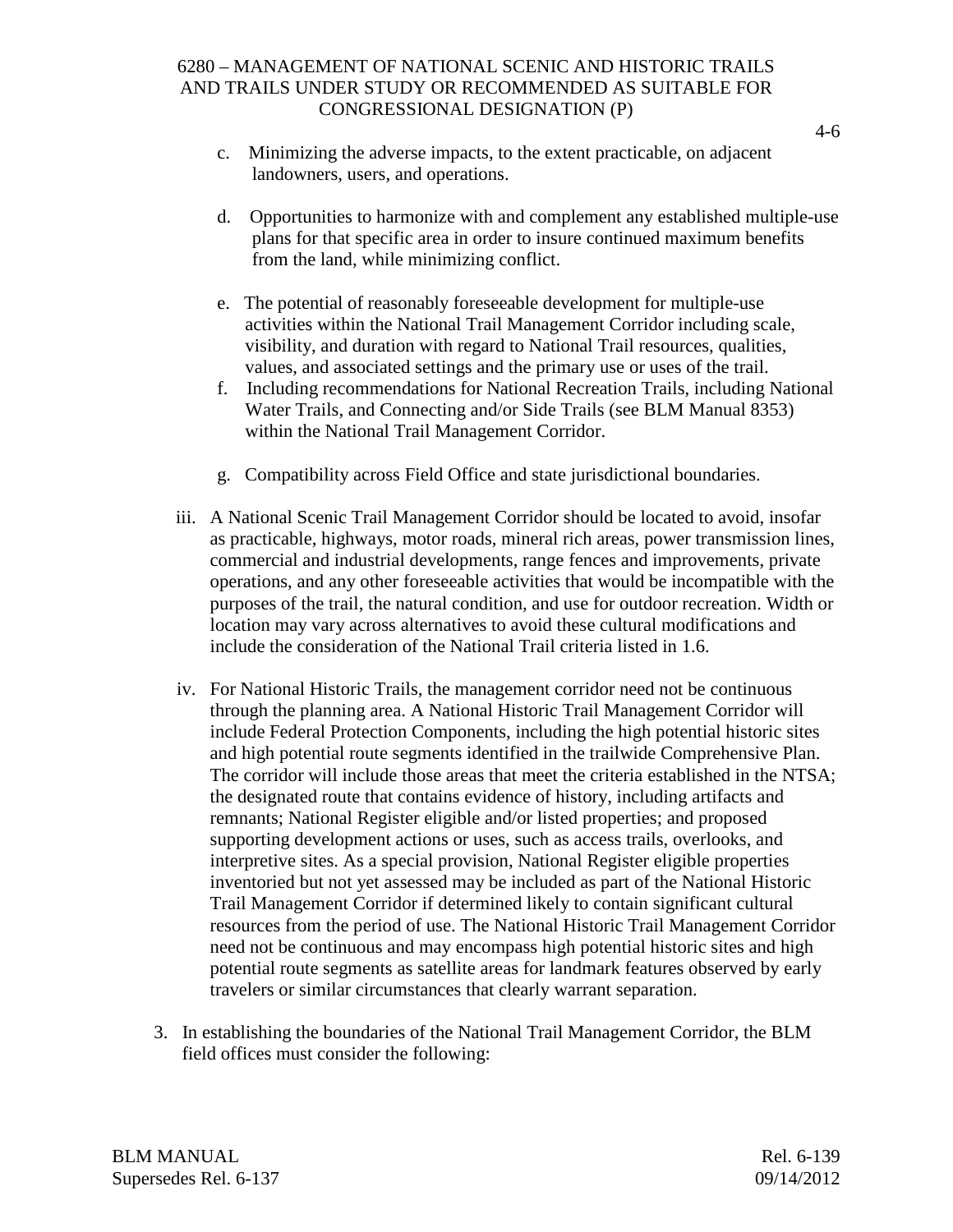- i. The width of the National Trail Management Corridor, based on the presence of the resources, qualities, values, and associated settings and the primary use or uses. The BLM may consider different sizes or configurations of land within the National Trail Management Corridor through the alternative development and analysis process; however, all National Trail resources, qualities, values, and associated settings must be contained within the National Trail Management Corridor.
- ii. The National Trail Management Corridor boundary should be based on the associated natural or manmade physical landscape features in the following order of precedence: ridgelines, rivers, washes, and toe-of-the-slope (where well-defined as in desert environments); turning points, such as peaks, buttes, and geologic features; roads, primitive roads or routes, and railroads; and lines of the Public Land Survey System. Measures, such as footage, mileage, and contour intervals, shall be discouraged. If certainty in location of a corridor boundary may become an issue (e.g., in a case of a flat or ill-defined ridgeline bordering an incompatible land status or usage), then lines of the Public Land Survey System should be considered.
- iii. National Trail management corridor boundaries should be compatible with neighboring BLM Field Offices and other National Trail land managers and should edge-match, where possible.
- iv. The National Trail Management Corridor boundary shall be described and delineated in accordance with BLM mapping policies, and prepared for referencing as the proposed and final National Trail Management Corridor(s) in the Federal Register notices required for the draft and final Resource Management Plan.
- 4. To the greatest extent possible, during the land use planning process, utility corridors, energy development zones, and exclusion areas for solar, wind, oil and gas, and similar types of uses should be considered simultaneously with the establishment of the National Trail Management Corridor to ensure National Trail protections and energy development objectives are compatible.

E. *Trail Management Guidance by Resource Program*. To the greatest extent possible, the BLM will consider the following guidance when making resource-specific decisions, subject to valid existing rights, within the National Trail Management Corridor allocation:

1. *Scenic and Visual Resources.* The land use plan and associated NEPA analysis should consider the following management decisions for scenic and visual resources for National Trails: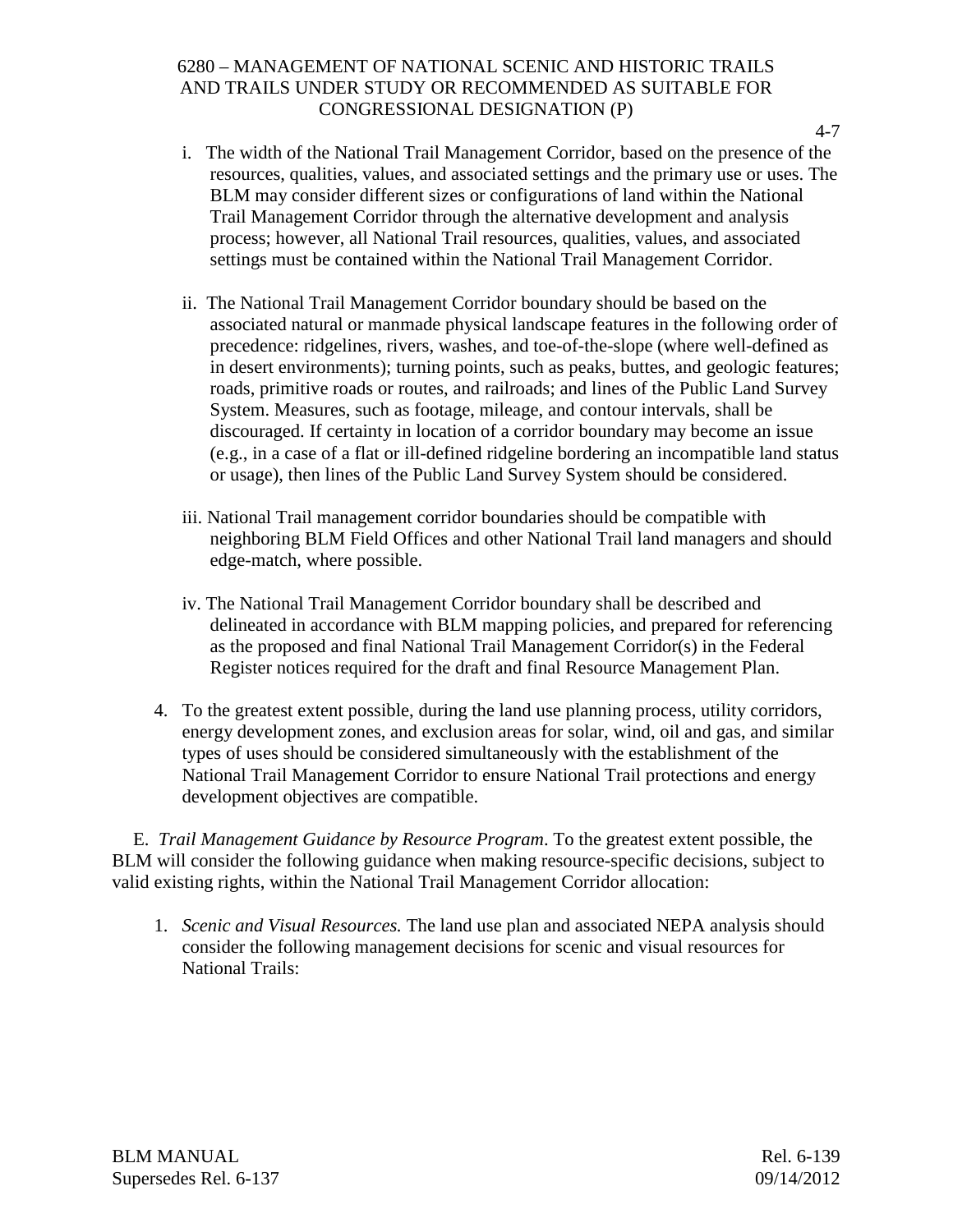- i. Designating visual resource management (VRM) classes based on the National Trail visual resource inventory and based on the desired future condition of National Trail resources, qualities, values, and associated settings and the primary use or uses of the areas through which such trails may pass. To retain or improve the integrity of the associated settings and scenic values for which the National Trail was designated, the BLM should consider establishing VRM classes at the most protective level practicable to meet National Trail scenery management objectives. As stated in M8400 Visual Resource Management, .06 A.2. "Visual management objectives (classes) are developed through the RMP process for all Bureau lands. The approved VRM objectives shall result from, and conform with, the resource allocation decisions made in RMP's."
	- a. VRM Class I or II designation for National Scenic Trails, where not adversely impacted by existing cultural modifications; and National Historic Trail Federal Protection Components, including high potential historic sites; high potential route segments; and other qualifying areas.
	- b. Designating other significant National Historic Trail properties that may be eligible or listed on the National Register from the period of use as VRM Class I and II within the management corridor. These properties may include the National Historic Trail tread or trace, areas that support the nature and purposes, associated settings, sites developed for National Trail interpretation, and National Trail-related recreation access trails or sites.
- ii. Whether the National Trail Management Corridor should be classified as VRM Class III or classes which are more visually protective, to retain or improve the existing visual setting of the areas along a National Trail where permanent cultural modifications currently exist.

In assigning VRM classifications, describe how activities managed to this scenic level support the nature and purposes of the National Trail and how uses are managed to avoid visual conflict. This requirement also applies to areas where a proposed VRM Class III may extend beyond the boundary of the National Trail Management Corridor, so as not to diminish the National Trail visual setting. The influence that the visual setting has on the National Trail is not to be undervalued.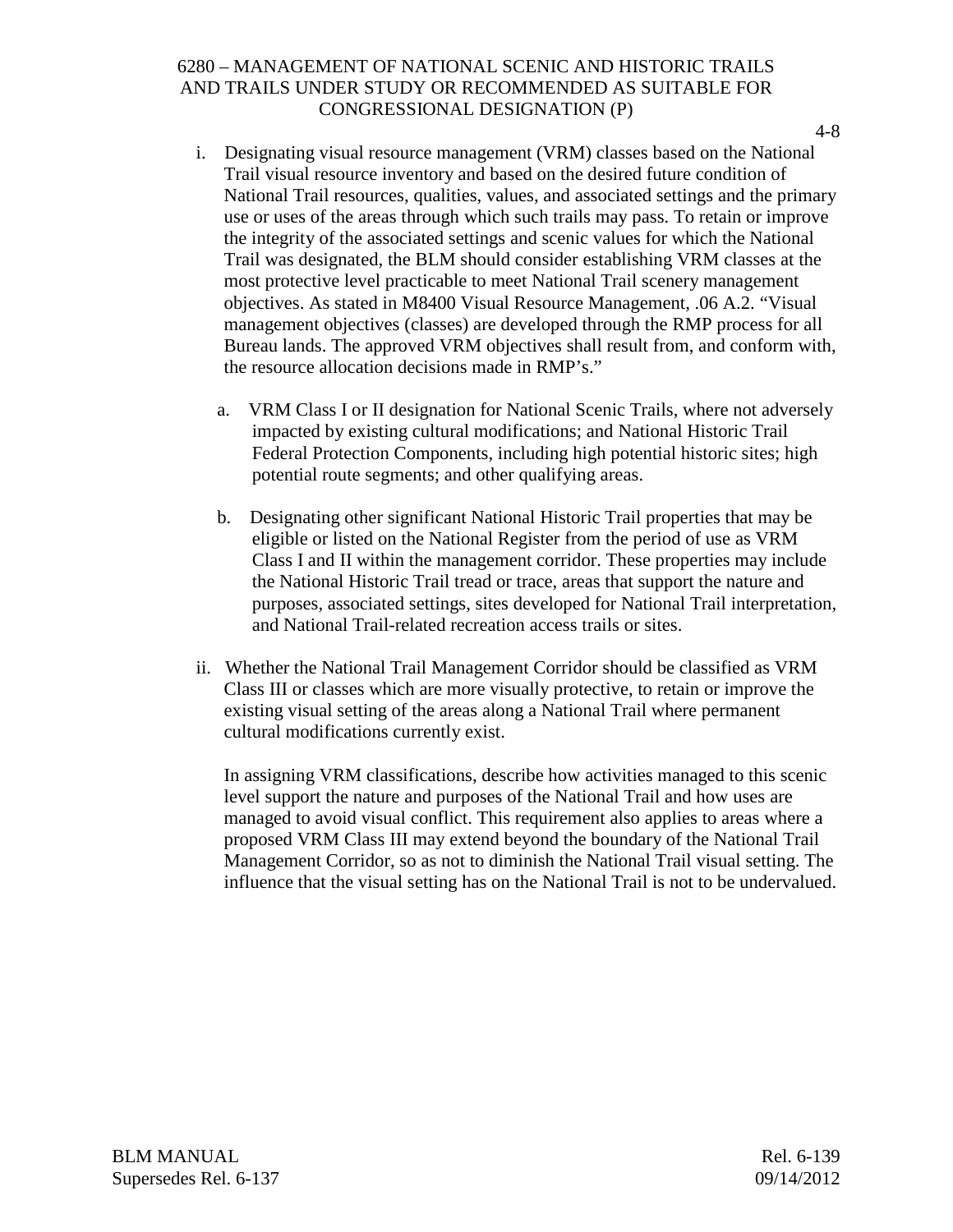4-9

For those areas along a National Trail that inventory at a VRI Class IV but are devoid of permanent cultural modifications, alternatives should consider classification as VRM Class III or classes which are more visually protective, to retain or improve the existing visual setting. VRM Class IV should not be considered for use within National Trail Management Corridor as "The objective of Class IV is to provide for management activities which require major modifications of the existing character of the landscape. The level of change to the characteristic landscape can be high. These management activities may dominate the view and be the major focus of viewer attention" (BLM Manual 8400, Visual Resource Management, and BLM Manual H-8410-1, Visual Resource Inventory).

- iii. The maintenance of naturally appearing landscapes that are associated with the National Scenic or Historic Trail, regardless of scenic quality rating, to provide premier recreation experience opportunities.
- 2. *Cultural and Historic Resources.* The land use plan and associated NEPA analysis should consider the following management decisions for cultural and historic resources for National Trails:
	- i. The identification, preservation, and protection of significant cultural resources and significant historic properties that support the nature and purposes of the National Trail.
	- ii. The significant National Historic Trail properties from the period of use that may be eligible or listed on the National Register within the management corridor.
	- iii. Where cultural use allocations are made for cultural properties, sites, and settings along a National Trail, the "discharged from use" management allocation should not be considered when the property supports the nature and purposes of the National Trail.
	- iv. How historic settings, and those characteristics which support the historic setting, can be managed in a manner that supports the nature and purposes of the National Trail.
	- v. The establishment of priorities for identified, specific geographic areas within the National Trail corridor for additional National Trail-related cultural and historic resource inventory and evaluation.
	- vi. The nomination of significant National Trail-related properties that qualify for listing on the National Register in accordance with National Register criteria, and, where appropriate, National Historic Landmarks.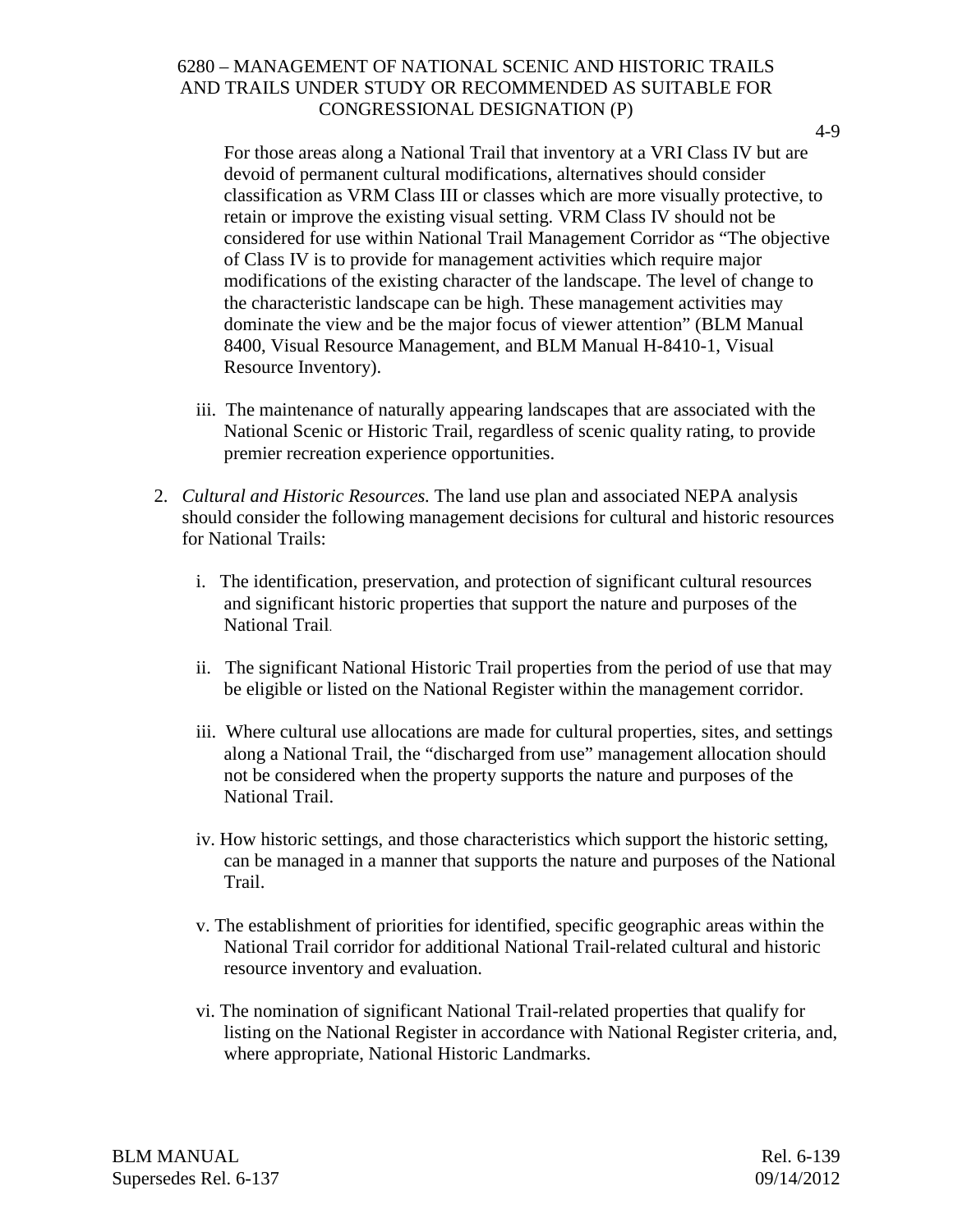- 3. *Recreation and Visitor Services.* The land use plan and associated NEPA analysis should consider the following management decisions for recreation and visitor services for National Trails:
	- i. Designating recreation management areas within the National Trail Management Corridor where needed to effectively manage the National Trail. Each recreation management area should be of sufficient size to provide for effective National Trail-related recreation management. Recreation management area boundaries may differ from the National Trail Management Corridor boundaries. Recreation management areas should be designated for areas within the National Trail Management Corridor to:
		- a. Delineate visitor use areas and to direct use to areas within the National Trail Management Corridor and to provide for National Trail-specific recreation activities, experiences, benefits, and recreation setting characteristics.
		- b. Maintain National Trail-related activities and associated qualities and conditions and provide recreation management commensurate with other resource programs and uses.
	- ii. Emphasizing high-quality recreation opportunities; relative freedom from intrusion; opportunities for vicarious experiences; and conservation, protection, and restoration of National Trail resources, qualities, values, and associated settings.
	- iii. Establishing the desired recreation setting characteristics for the National Trail Management Corridor based on the Recreation Opportunity Spectrum/recreation setting characteristics inventory (see BLM Manual 8320, Planning for Recreation and Visitor Services), regardless of designation as recreation management area(s).
	- iv. Establishing the process and guiding principles for determining visitor capacity for sites, areas, and/or certain activities within the National Trail Management Corridor. The actual establishment of visitor capacity will occur at the implementation planning level.
- 4. *Travel and Transportation Management.* The land use plan and associated NEPA analysis should consider the following management decisions for travel and transportation management for National Trails:
	- i. Designating areas as open, limited, and closed in accordance with the provisions of the NTSA and the policy provided within this manual for National Scenic and/or Historic Trails.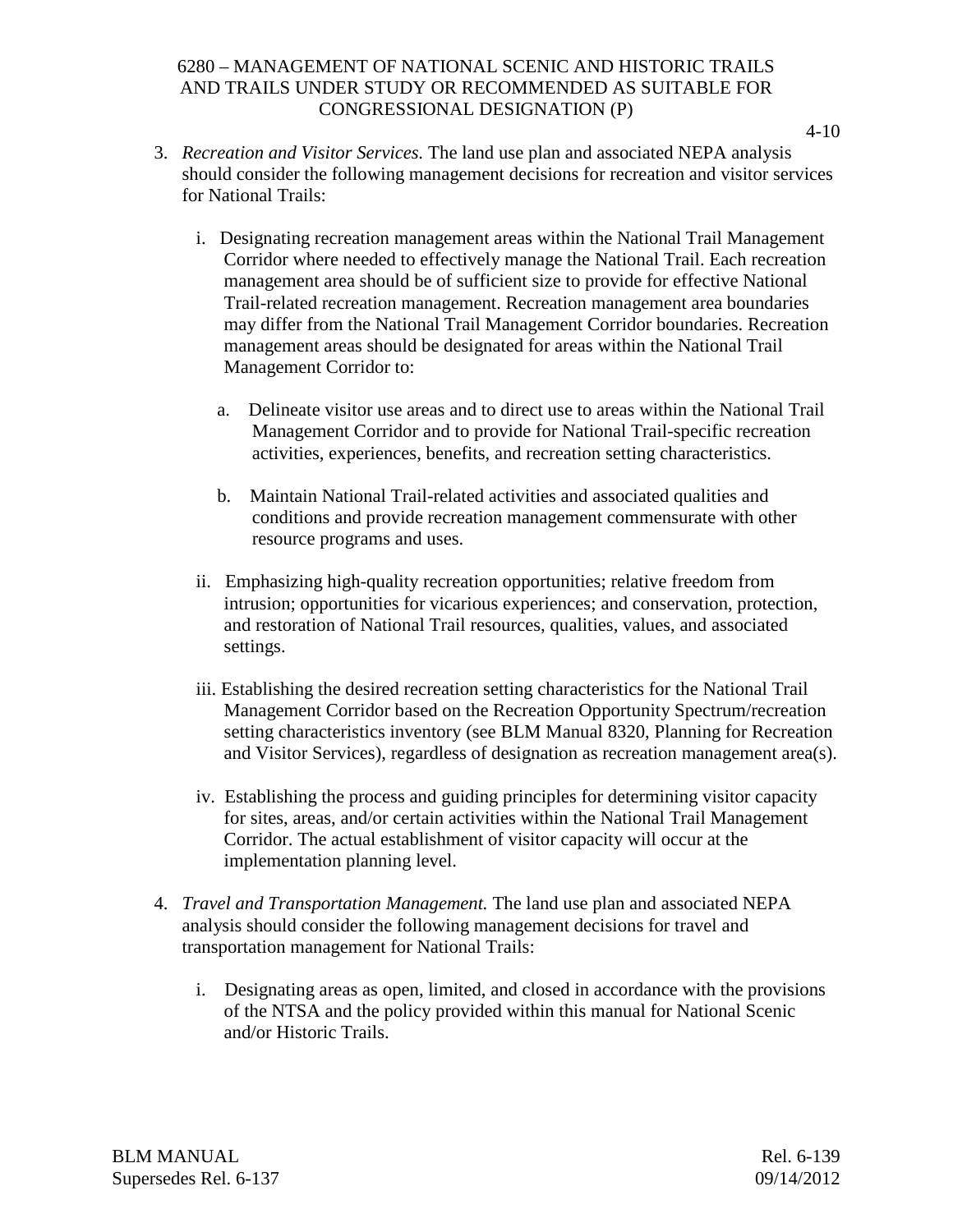- ii. Establishing travel management area(s) for the National Trail Management Corridor based on site-specific resource conditions and land use plan goals and objectives and to ensure continuity of travel systems. Travel management areas may extend to adjacent public lands beyond the National Trail Management Corridor.
- iii. Establishing route designations, where feasible, including identification of specific roads, primitive roads, and trails, consistent with BLM travel and transportation management policies. If route designation is deferred to the implementation-level plan, then the Resource Management Plan shall prioritize travel management area(s) that encompass the National Trail Management Corridor to be the first travel management area(s) to complete a travel management plan within the planning area.
- iv. BLM should consider closing, re-routing, and/or rehabilitating routes that do not meet National Trail goals and objectives.
- v. The National Trail primary use or uses will be identified within each travel management area.
- vi. *National Scenic Trails*. The BLM must consider closure of National Scenic Trails to motorized use through the land use planning process, following Section 7 (c) of the NTSA, the regulations at 43 CFR 8351.1-1), and the enabling legislation for specific trails, such as the Continental Divide National Scenic Trail. Motorized use on roads may be allowed only if certain regulatory exceptions are met. The BLM shall address the following within the Resource Management Plan when designating areas as open, limited, and closed, or establishing route designations, as applicable:
	- a. National Scenic Trails should be managed primarily for foot travel. Other forms of travel may be allowed in accordance with applicable law, policy, and guidance in the trailwide Comprehensive Plan.
	- b. National Scenic Trails are normally closed to motorized vehicle use. No one shall operate a motorized vehicle along a National Scenic Trail except when necessary to meet emergencies; where the authorized officer determines that the adjacent landowners and land users have a need for reasonable access; or on roads that are designated segment of the trails and are posted as open to motorized vehicles (see NTSA Section 7(c) and 43 CFR 8351.1-1).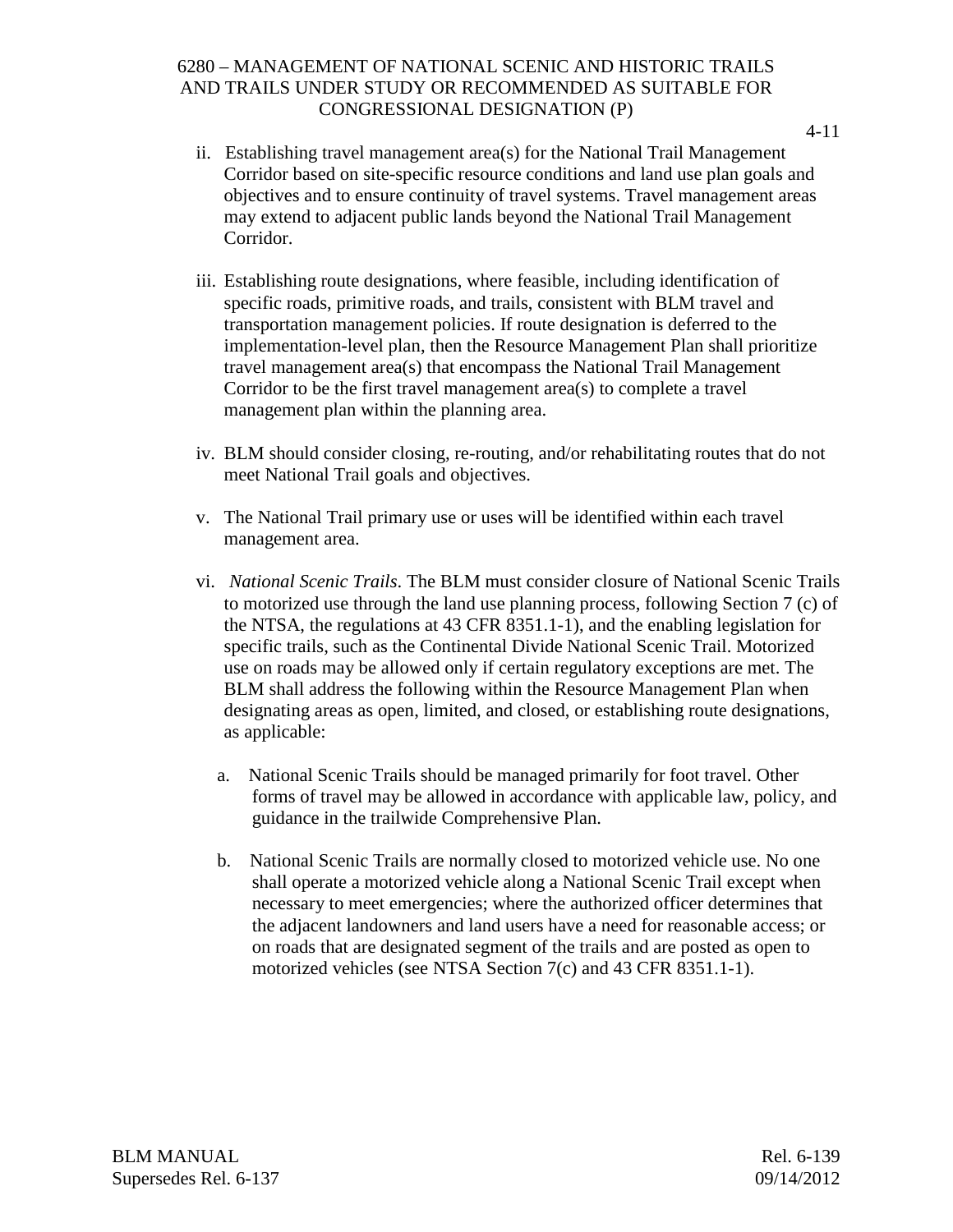- c. To the greatest extent possible, roads under the BLM's jurisdiction (BLM Manual 1626 travel management definition) will not be used as segments of National Scenic Trails. Coordination with the National Trail administering agency must occur prior to any decision to use a road for National Scenic Trail purposes. For places where roads must be used as designated segments, they must be posted as "open to motorized use" to the applicable standard (see 43 CFR 8351.1-1) and "measures taken to ensure visitor safety." This measure is emphasized for the Continental Divide National Scenic Trail per the regulations promulgated at 43 CFR 8351.1-1 by the Secretary based on the enabling legislation for this trail.
- d. If necessary, through the land use planning process, primitive roads (BLM Manual 1626 transportation linear features definition) may serve as National Scenic Trail segments for safety or resource protection, after consultation with the National Trail administering agency, on an interim basis until a nonmotorized trail segment is either available or constructed and if the motorized use does not cause adverse impacts. Primitive roads may not be used as National Scenic Trail segments for the purposes of convenience in satisfying the requirement for a continuous trail or regarding funding concerns. A quality visitor experience must remain a primary objective. Plan decisions using primitive roads must state the reason, timeframe for use, measures the agency will take to assure a quality experience, and plans for future construction. For places where roads must be used as National Scenic Trail segments, they must be posted as "open to motorized use" (43 CFR 8351.1-1).
- e. For roads and primitive roads under the BLM's jurisdiction (BLM Manual 1626 travel management policy definition) that are designated segments of the Continental Divide National Scenic Trail, motorized use may continue where it was allowed on designated segments at the time of designation, as long as it was authorized through the land use planning process. If a proposed use will substantially interfere with the nature and purposes of the trail, it may not be permitted.
- f. Because National Scenic Trails are designated and managed primarily for non-motorized uses and because BLM Backcountry Byways are designated and managed for motorized vehicle use, National Scenic Trails should not be designated as BLM Backcountry Byways.
- g. The Resource Management Plan should establish considerations for the relocation of National Scenic Trail segments. A substantial relocation of the National Trail Right-of-Way shall be by Act of Congress accordance with section 7(b) of the NTSA. Considerations may include:
	- (1) Maintaining the nature and purposes of the National Trail.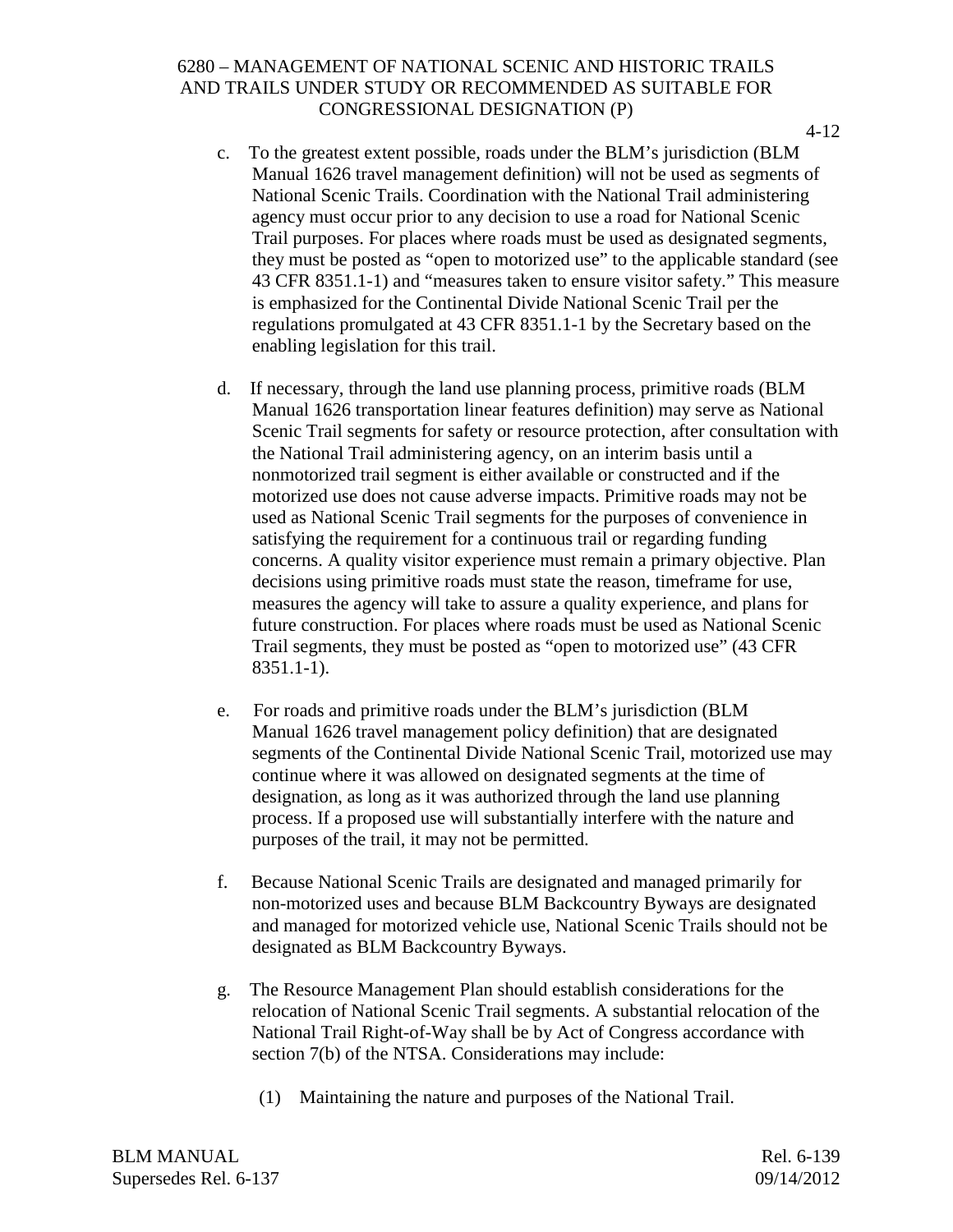- (2) Improved public access.
- (3) Addressing or improving public health and safety.
- (4) Achieving resource conservation or protection requirements or needs.
- (5) Improved setting quality, including scenic, recreation, and natural areas.
- (6) Improved sustainability of the trail.
- (7) Suitable water sources.
- (8) Reduced conflict with motorized use.
- (9) Reasonable separation from residential, commercial, and industrial development that could impair the desired experience of the trail visitor.
- (10) Improved manageability based on land status.
- vii. *National Historic Trails*. BLM should consider limiting motorized use on National Historic Trails through the land use planning process. The Resource Management Plan will also include monitoring requirements and should consider the following:
	- a. Whether motorized use on roads or primitive roads or routes under the BLM's jurisdiction (BLM travel management policy definition) was allowed on the National Trail at the time of designation.
	- b. Whether to incorporate auto tour routes from the trailwide Comprehensive Plan. The BLM may recommend alterations or additional routes to the National Trail administering agency as a result of planning.
	- c. Consider whether Backcountry Byway Type I and II designations may be used to direct visitor use and to support auto route identification and management for National Historic Trails. Any proposed Backcountry Byway designation must be similar in nature to the designated National Trail, must support the nature and purposes, and not promote or introduce incompatible uses.
- viii. The BLM, in coordination with the National Trail administering agency, may identify and recommend Connecting and Side Trail designations for routes that would adjoin two points along a National Trail, or that provide additional points of public access between National Trails. Proposed Connecting and Side Trails may be located within or outside the National Trail Management Corridor (see BLM Manual 8353).

BLM MANUAL Rel. 6-139 Supersedes Rel. 6-137 09/14/2012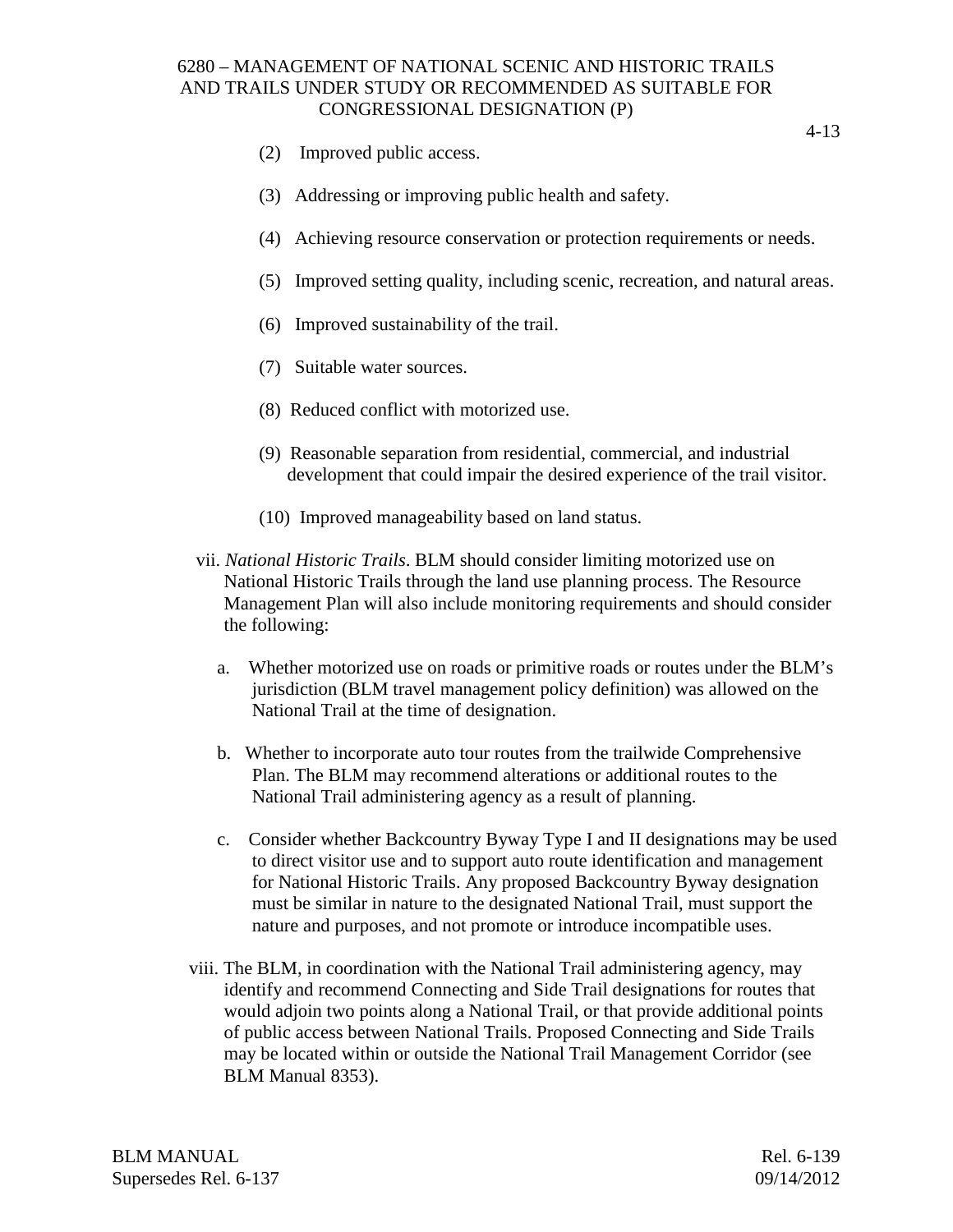- ix. Consider appropriateness of transportation infrastructure for commodity programs within the National Trail Management Corridor.
- 5. *Lands and Realty.* The land use plan and associated NEPA analysis should consider the following management decisions for lands and realty decisions for National Trails:
	- i. Including only those actions necessary to achieve National Trail purposes and objectives, such as:
		- a. Identifying sufficient access needs to and/or along the National Trail and the National Trail Management Corridor, including:
			- (1) lands needed to connect National Scenic Trail segments or complete the National Scenic Trail Management Corridor, and
			- (2) lands needed to access to high potential historic sites and high potential route segments.
		- b. Identifying acquisition needs for lands and/or interests in lands, through purchase, easements acquisition, and exchange. Priorities for acquisition include those private lands offered by willing sellers within the National Trail Management Corridor and lands needed to connect National Trails.
			- (1) Pursuant to NTSA Section 7(g), direct Federal acquisition for National Historic Trail purposes is limited to those areas indicated by the National Trail Feasibility Study report or the trailwide Comprehensive Plan as high potential historic sites and high potential route segments.
			- (2) If there is a willing seller, the legal description of lands identified for acquisition should be included within the Resource Management Plan.
		- c. Identifying lands that contain National Trail resources, qualities, values, or associated settings that should be prioritized for withdrawal, subject to valid existing rights.
			- (1) The Resource Management Plan should identify recommended withdrawal areas, including the legal description and a map of such lands.
			- (2) Non-Federal lands which would be petitioned for withdrawal, if acquired, should be identified.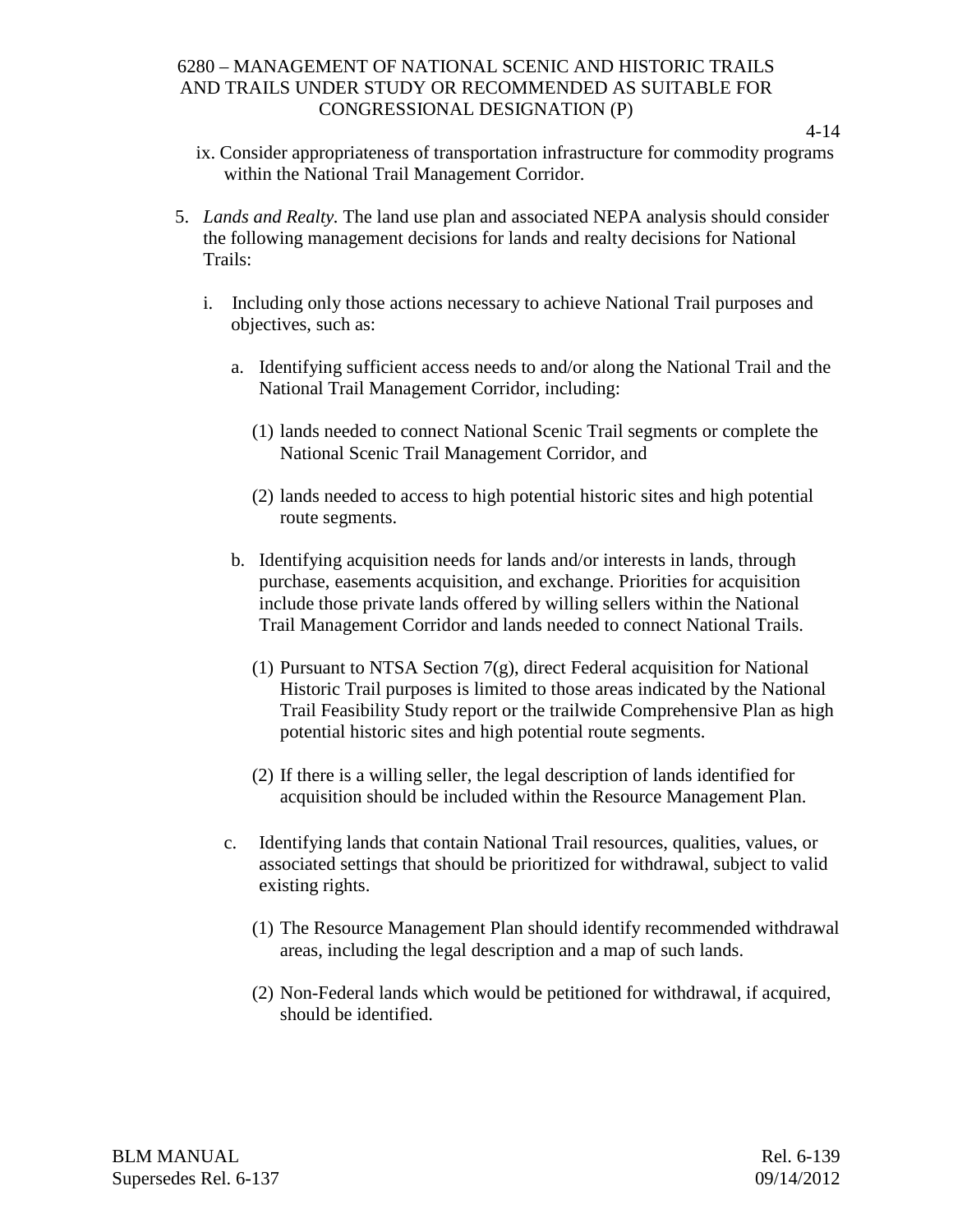- d. Reviewing areas currently withdrawn to determine compatibility with the goals and objectives of the National Trail. Based on the review, the BLM may propose to extend or relinquish the area withdrawals. The Resource Management Plan should identify how lands would be managed if any withdrawal is relinquished for areas within the National Trail Management Corridor in accordance with 43 CFR 2300 and BLM land use planning policies.
- e. Retention of public lands within a National Trail Management Corridor in accordance with Section 203 of FLPMA, as classified in accordance with 43 CFR 2420, and ensure public lands within the National Trail Management Corridor are not contained on Resource Management Plan disposal lists.
- f. Identifying whether to make lands within the National Trail Management Corridor available for Recreation and Public Purposes Act sales or leases in accordance with Section 212 of FLPMA.
- g. Identifying and prioritizing public lands within the National Trail Management Corridor which require a cadastral survey.
- ii. The BLM will identify and prioritize National Trail Management Corridor lands actions. Prioritization will occur in a manner commensurate with other resource programs. The BLM should identify:
	- a. Circumstances under which use or development of lands within the National Trail Management Corridor may be granted.
	- b. Stipulations, and terms and conditions for uses within the National Trail Management Corridor, including best management practices identified in Appendix 1.
	- c. Considerations for evaluating proposals and granting authorization for foreseeable or temporary use and development, including those for removal and site restoration once the use terminates. Siting of support infrastructure such as access roads or routes, monitoring facilities, communications sites, testing equipment and staging areas for commodity programs is discouraged within the National Trail Management Corridor.
	- d. The BLM should identify FLPMA Title V right-of-way avoidance and exclusion areas within the National Trail Management Corridor. Locations for right-of-way crossings, terms and conditions for construction and maintenance, revegetation requirements, and locations of ancillary facilities should be identified within the National Trail Management Corridor through the land use planning process.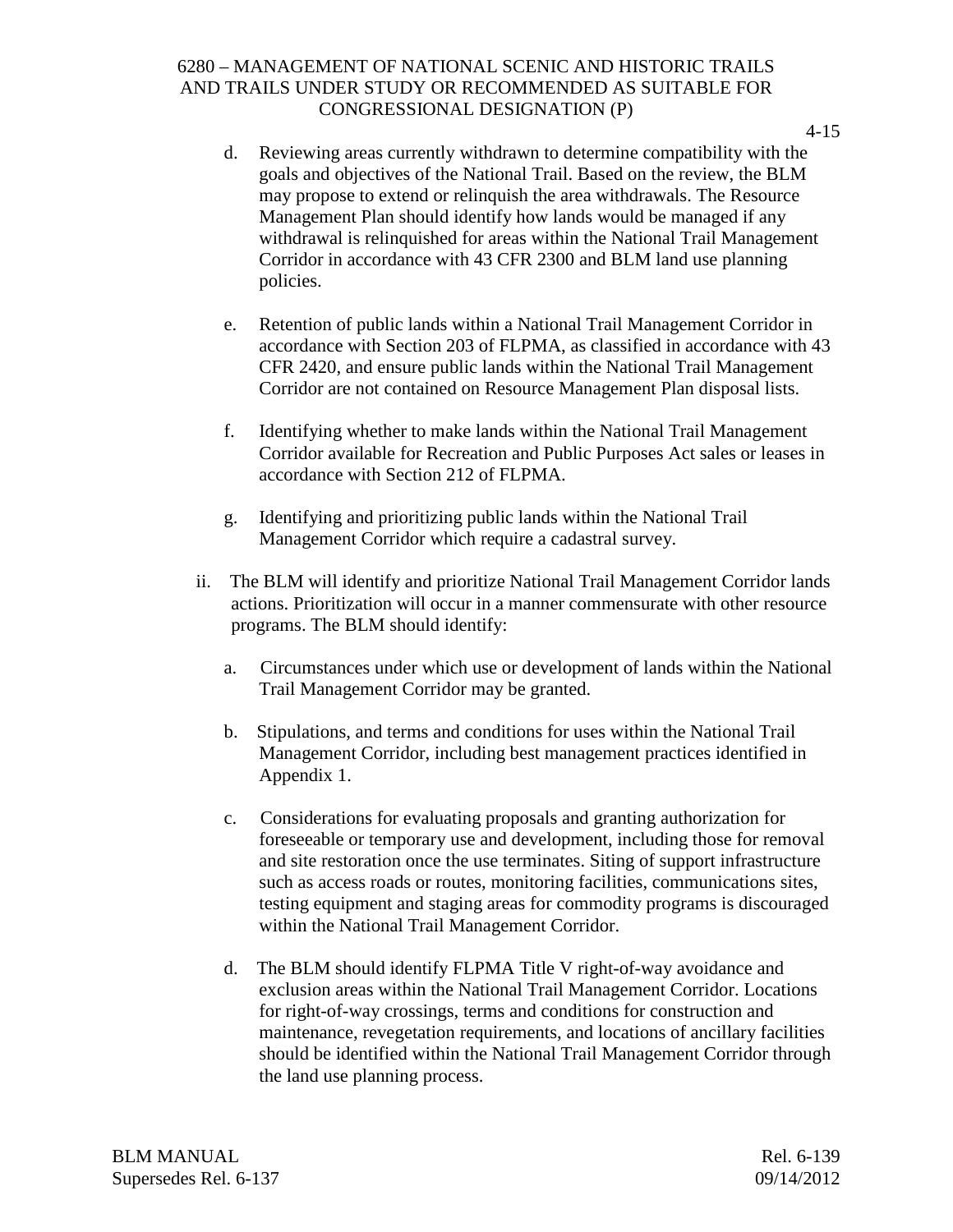- (1) The Secretary, through the BLM, "may grant easements and rights-of-way upon, over, under, across, or along any component of the national trails system in accordance with the laws applicable to…[the BLM public lands]…[p]rovided, [t]hat any conditions contained in such easements and rights-of-way shall be related to the policy and purposes of" the NTSA. NTSA Sec. 9(a).
- (2) Through the land use planning process, and in order to further the purposes of the National Trails, when the BLM determines which lands may be suitable for transportation, utility, or other FLPMA Title V rights-of-way corridors in an area that includes a National Trail, the BLM should consider designating such corridors in areas where existing transmission lines, pipelines, highways, and improved areas are located; comparably disturbed areas; or the area of least potential adverse impact.
- (3) The BLM should consider locating transportation, utility, or other FLPMA Title V rights-of-way locations in a manner which avoids Federal Protection Components, including high potential historic sites and high potential route segments.
- (4) The BLM should consider establishing areas that contain Federal Protection Components, including high potential historic sites and high potential route segments, as exclusion areas or closed to development.
- 6. *Minerals.* The land use plan and associated NEPA analysis should consider the following for minerals management decisions for National Trails:
	- i. In accordance with 43 CFR 3400.2, coal leases shall not be issued on Federal lands within the National System of Trails. Lands within the National System of Trails are unsuitable, subject to valid existing rights, for all or certain stipulated methods of coal mining involving surface coal mining operations. 43 CFR 3461.0-7; 43 CFR 3461.5; 43 CFR 3461.1. BLM should assess whether lands within the National System of Trails are unsuitable for coal mining pursuant to 43 CFR 3461.5(a). In accordance with 43 CFR 3461.1, Federal lands with coal deposits that would be mined by underground mining methods shall not be assessed as unsuitable where there would be no surface coal mining operations.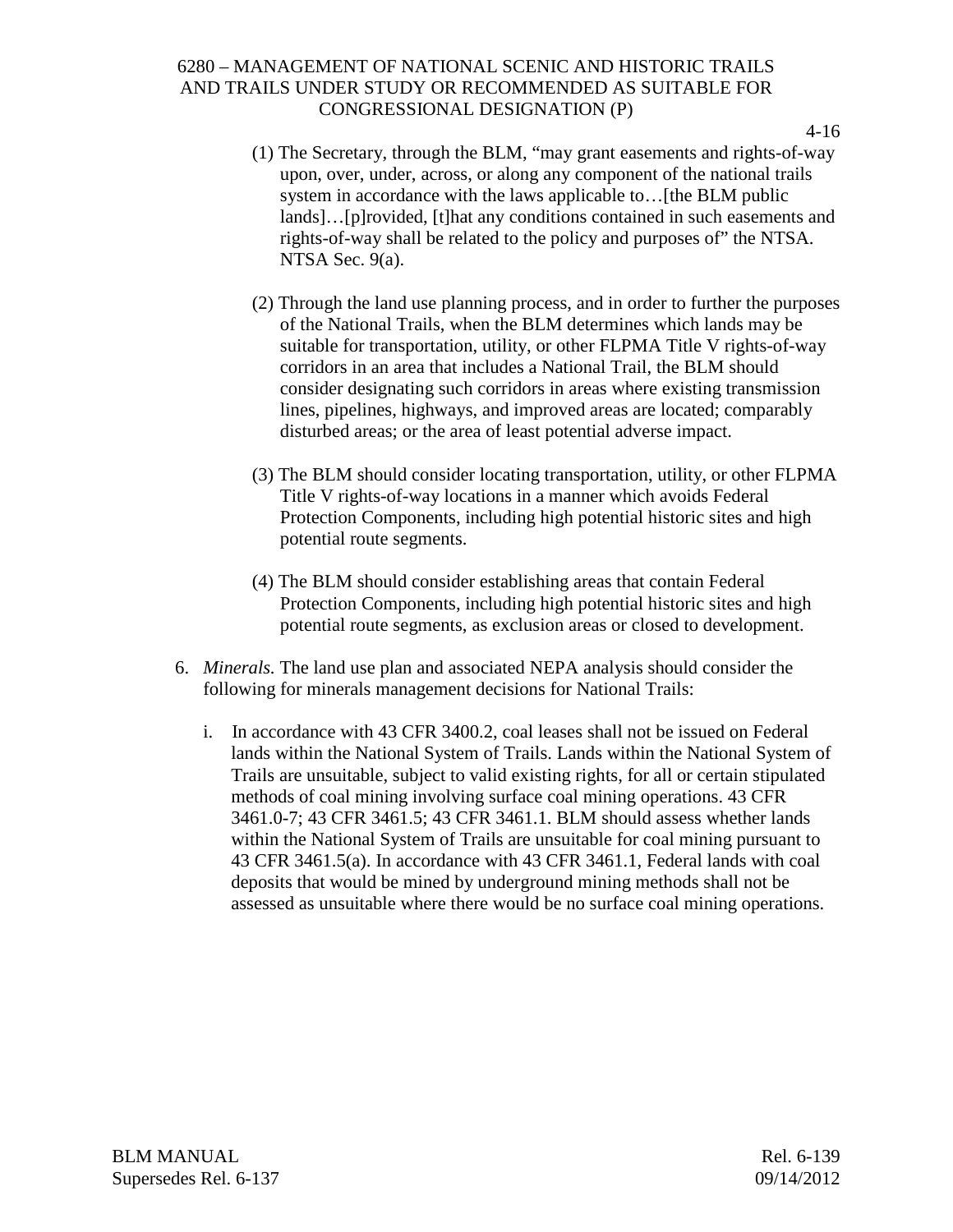- 4-17
- ii. In accordance with BLM Handbook 1601-1, Appendix C., Section II, part G, H, I, J, and K; and Section 204 of FLPMA, in the land use plan the BLM should consider whether to identify the following areas to be recommended for closure (through a withdrawal) to mineral entry, leasing, and mineral material sales: the National Trail tread or trace; National Historic Trail high potential historic sites and high potential route segments; sites developed for National Trail-related interpretation; National Trail-related recreation sites; and other areas where it has been determined that National Trail-related resources, qualities, values, and associated settings and the primary use or uses would be lost due to mineral exploration and development or cannot be adequately protected with even the most restrictive plans of operations.
- iii. The BLM should consider whether other areas within the National Trail Management Corridor may be designated closed to leasing, or open to leasing subject to constraints required to achieve National Trail purposes, goals, and objectives. These constraints may include timing limitations, seasonal and controlled surface use restrictions, and no-surface-occupancy stipulations. In evaluating potential leasing constraints, consider the following:
	- a. Lease stipulations necessary to achieve National Trail objectives should be established for areas identified as open to leasing.
	- b. Circumstances for granting exceptions, waivers, or modifications to lease stipulations, and associated documentation and public notification requirements, should be identified in the Resource Management Plan.
- iv. The Resource Management Plan will identify if and to what extent constraints for new leases identified within the Resource Management Plan will apply to areas currently under lease within the National Trail Management Corridor (BLM H-1601-1, Appendix C, section H), subject to valid existing rights.
- v. The Resource Management Plan will identify the long-term objectives for reclamation of areas within the National Trail Management Corridor which are currently under development. These long-term objectives will guide reclamation prior to abandonment, subject to valid existing rights.
- vi. The BLM will identify terms required to maintain the nature and purposes of the National Trails and to manage National Trails and the National Trail Management Corridor resources, qualities, values, and associated settings and the primary use or uses.
- vii. The BLM will identify locations within the National Trail Management Corridor that are closed to mineral materials sale and disposal.

BLM MANUAL Rel. 6-139 Supersedes Rel. 6-137 09/14/2012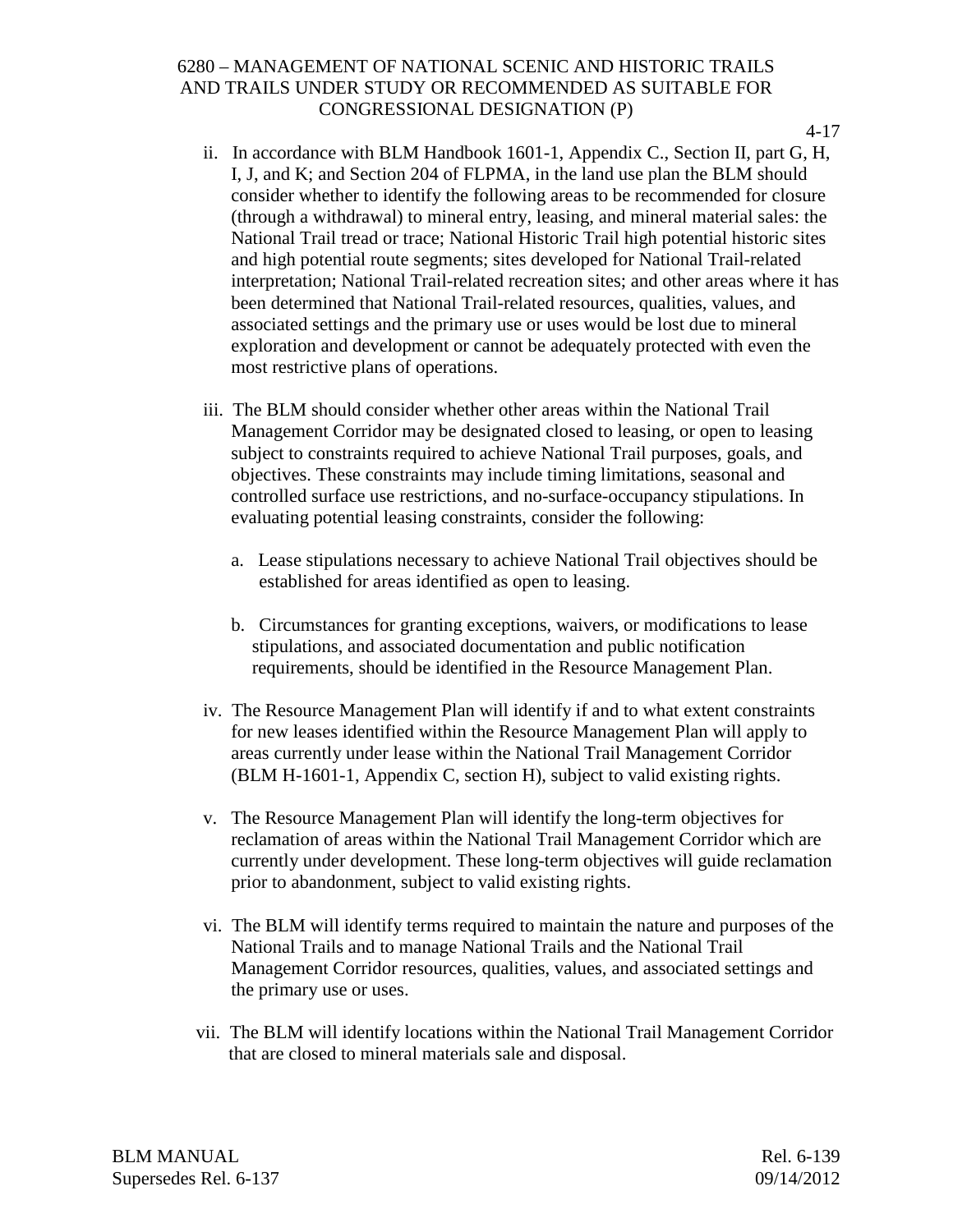- 7. *Livestock Grazing.* Livestock management decisions on National Trails or within the National Trail Management Corridor including determination of forage allocations, grazing systems, range improvements, season of use, and stocking rates, will be designed to ensure compatibility with National Trail objectives and should consider:
	- i. Design of range improvements to ensure a low level of contrast with the characteristic landscape.
	- ii. Design of range improvements to prevent adverse impact to the recreation experience and trail conservation, including water sources, fencing, stock driveways, and salting areas.
	- iii. Placement of range improvements outside the National Trail Management Corridor.
- 8. *Forestry*. Any harvest, reforestation, and forest development allocation decisions on National Trails or within the National Trail Management Corridor should consider National Trail management objectives; and design criteria to ensure compatibility with resources, qualities, values, and associated setting and the primary use or uses, including addressing the characteristic landscape, mimicking landscape-level patterns and features, and minimizing potential impacts to the recreation experience.
- 9. *Wildland Fire and Fuels Management*. Decisions regarding fire and fuels management on Trails should consider the National Trail resources, qualities, values, and associated settings and the primary use or uses of the trail.
	- i. Fire management allocation decisions will include consideration of avoiding the following priority areas:
		- a. The National Trail tread or trace.
		- b. National Historic Trail high potential historic sites and high potential route segments.
		- c. National Register eligible and listed sites.
		- d. Sites developed for National Trail-related interpretation.
		- e. National Trail-related recreation sites and built environment.
	- ii. The Resource Management Plan should identify areas within the National Trail Management Corridor where wildland fire management uses may be allowed, under what conditions, and in what locations. Suppression tactics and fuels management decisions should avoid impacts to National Trail resources, qualities, values, and associated settings and the primary use or uses of the trail.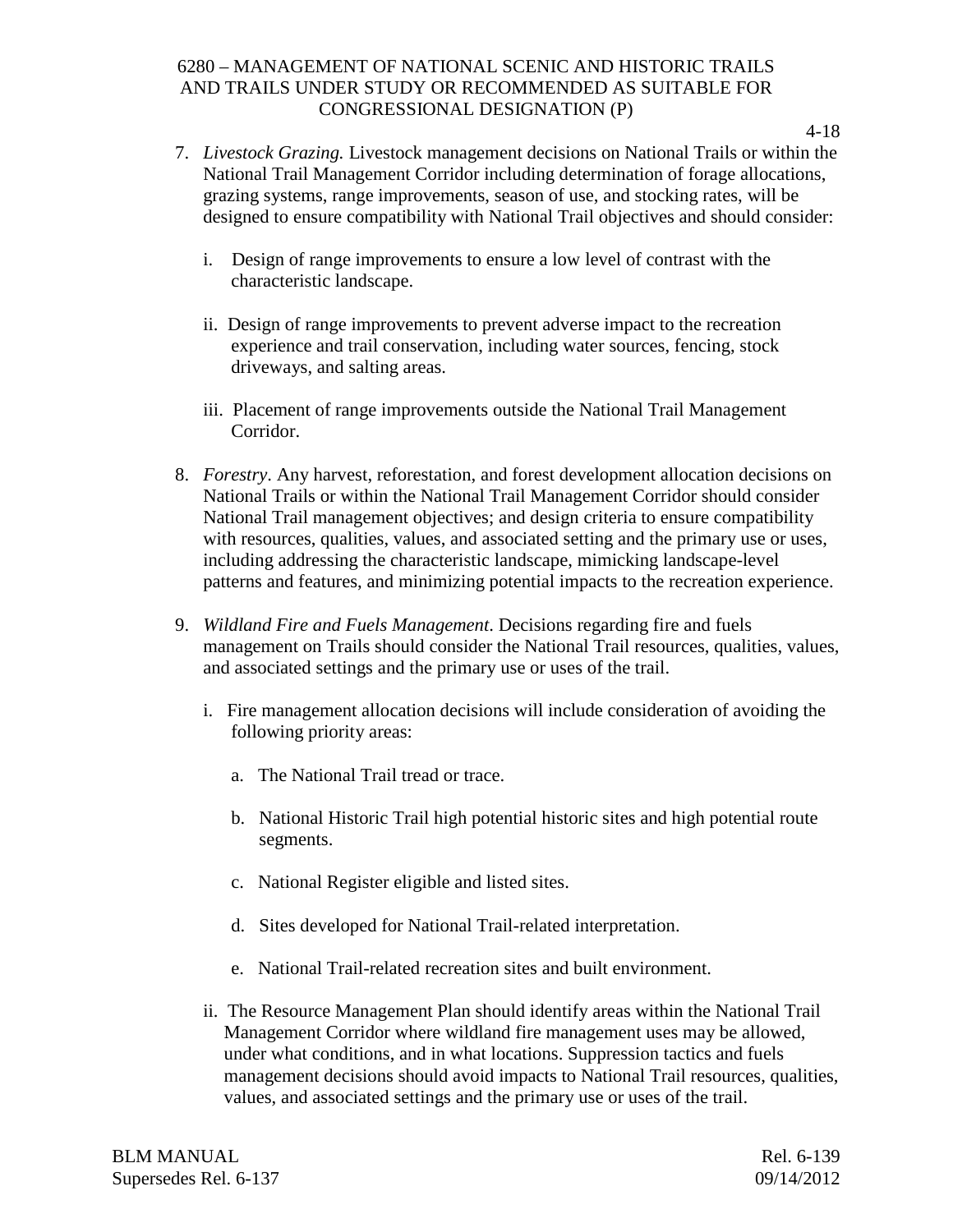- iii. Should fire and/or fire suppression activities adversely affect National Trail resources, qualities, values, or associated settings, National Trails will be included as part of fire stabilization and rehabilitation efforts.
- 10. Alternatives shall describe how management decisions within the National Trail Management Corridor will help achieve the goals and objectives for the National Trail.
- 4.3 Environmental Consequences of Planning Decisions on Designated National Trails and the Approved Resource Management Plan

A. For each alternative, the analysis of environmental consequences shall address how the land use planning decisions will achieve:

- 1. The nature and purposes of the National Trail.
- 2. National Trail resources, qualities, values, and associated settings.
- 3. National Trail primary use or uses.
- 4. The National Trail from the cumulative or trailwide perspective.

B. The Record of Decision that accompanies the approved plan shall describe the planning decisions for the National Trail and the National Trail Management Corridor.

C. National Trail Management Corridor descriptions and maps shall be prepared and referenced in the Draft, Proposed, and Approved Resource Management Plan, in accordance with BLM Manual 6120 and agency National Trail standards and processes for inclusion in the respective Federal Register notices. The reference in the Federal Register shall include key information on the prepared and available maps, boundaries, and descriptions.

<sup>4-19</sup>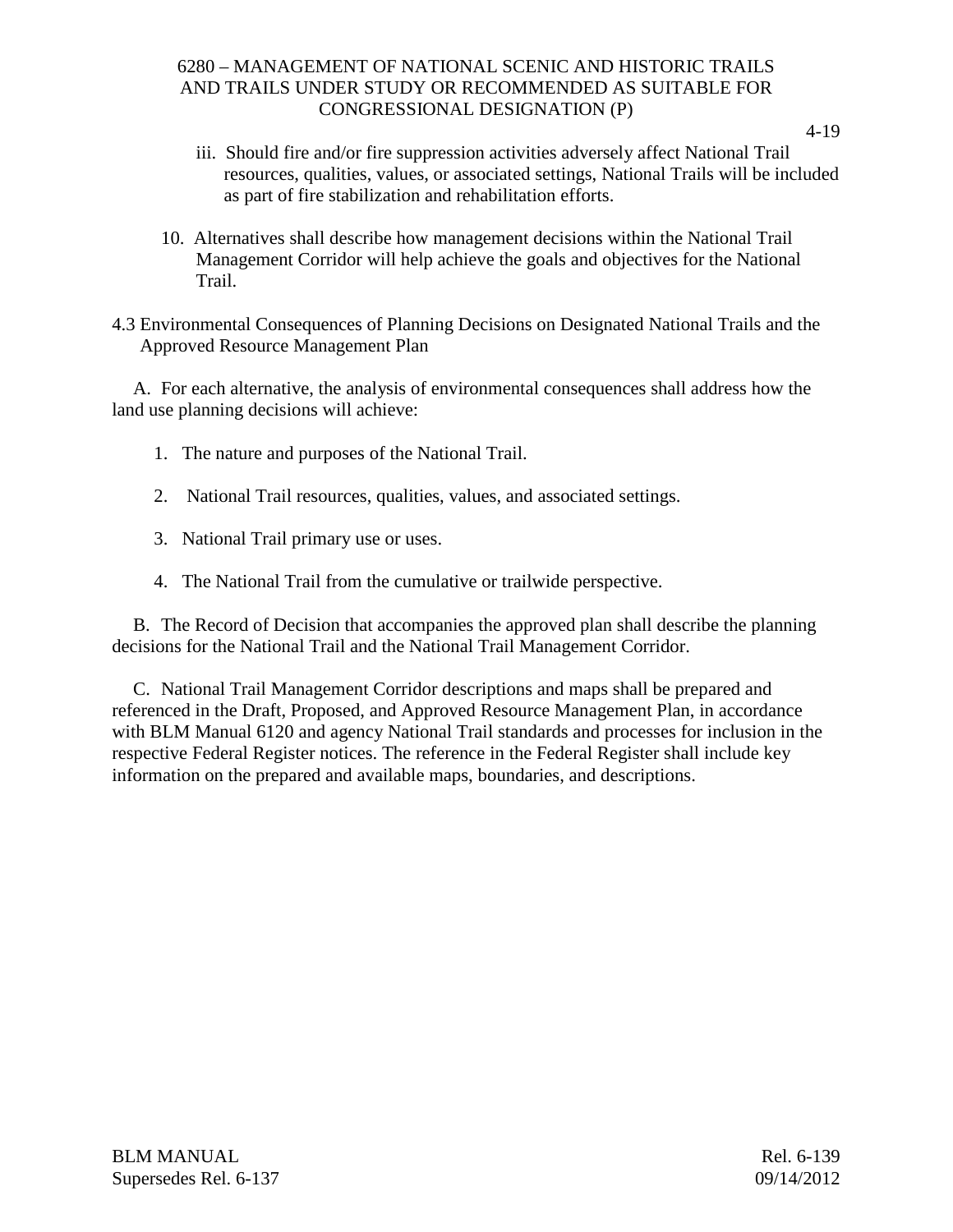### **Chapter 5. Congressionally Designated National Trails - Management**

This chapter outlines BLM guidance for the management of National Trails, including activation; protocol for proposed actions within designated National Trails areas; implementation-level planning for designated National Trails; and National Trail stewardship program responsibilities.

5.1 Designated National Trail Activation

Activation is the official notification to BLM field offices that Congress has designated a new National Scenic or Historic Trail. The activation memorandum promotes awareness of the designation, and includes a copy of the enabling legislation, status of any trail administration delegations, and reference to program policy requirements. The Washington Office will issue the activation memorandum to the State, District, and Field Office levels in accordance with the responsibilities outlined in Chapter 1 of this manual.

5.2 General Requirements

A. The BLM shall, when required by the BLM Washington Office, prepare and submit annual reports to specified standards, including National Trails System annual reports; congressionally or agency required reports; and National Trail program management reports, such as performance, budget, partnership endeavors, workload accomplishments, and operations issues, pursuant to the National Trails System Memorandum of Understanding, 06-SU-11132424-196, BLM programmatic requirements, and in accordance with the provisions in Section 1.7 File and Records Maintenance of this manual.

B. The BLM shall implement standard agency program procedures to identify, manage, and account for funding provided to meet performance and management objectives for each National Trail.

C. As soon as practical after activation, the BLM shall establish a National Trail Management Corridor through the land use planning process (see chapters 3 and 4 of this manual). Until such time that the National Trail is addressed in a Resource Management Plan, the trail shall be managed, as appropriate, in accordance with the designating legislation and according to the policy, procedures, and protocols outlined in this manual.

D. The BLM shall provide notice to the public, interested parties, and/or affiliated organizations of unauthorized actions which affect the National Trail. The BLM shall take appropriate action in accordance with applicable law and regulations to address unauthorized actions.

E. The BLM shall participate with the National Trail administering agency in the development of the trailwide Comprehensive Plan, including providing data about National Trail and public land resources in the trail area, participating in the development of strategic direction for the National Trail, and reviewing the trailwide Comprehensive Plan prior to completion.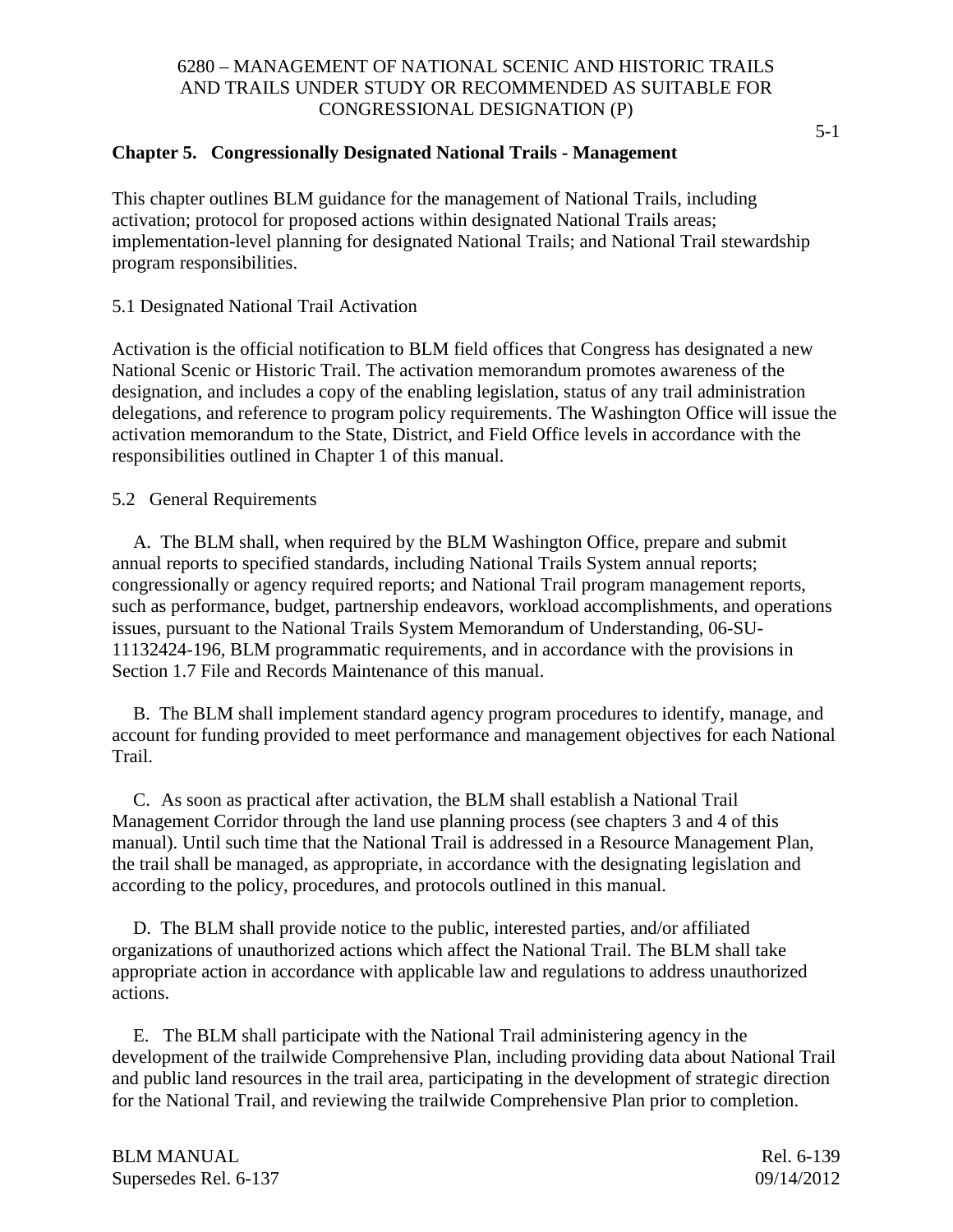#### 5.3 Protocol for Proposed Actions which May Adversely Impact Designated National Trails

5-2

### A. *Upon Receipt of a Proposed Action*

- 1. Where a proposed action is found to be inconsistent with the purpose for which the National Trail was designated, the BLM shall consider rejecting applications for proposed projects or denying approval of the action pursuant to FLPMA, the NTSA, and other applicable law and policy.
- 2. The BLM may not permit proposed uses along National Trails which will substantially interfere with the nature and purposes of the trail, and the BLM shall make efforts, to the extent practicable, to avoid authorizing activities that are incompatible with the purposes for which such trails were established (see Chapter 1.6 Statement of Programmatic Policy).
- 3. If the BLM chooses not to defer analysis of a proposed action, the BLM shall follow the applicable procedures and protocols outlined in this manual.

# B. *Determining the Scope of Analysis*

- 1. The BLM shall consider the significance of the Congressional designation as a National Trail (P.L. 90-543), as a unit of the NLCS (P.L.111-11), and public and private contributions and volunteer efforts along a National Trail when evaluating whether to approve a proposed action along the designated trail. The BLM shall manage the National Trails and the areas through which such National Trails may pass in a manner that recognizes the national significance of the trails and the individual or collective significance of National Historic Trail Federal Protection Components, including high potential historic sites and high potential route segments. The national significance of National Trails must be considered in the local, regional, and national context under the NTSA and NHPA, as applicable.
- 2. If a National Trail Management Corridor has not been established in a land use plan, the BLM should undertake the following:
	- i. A viewshed analysis to evaluate whether the proposed action is contained within the viewshed.
	- ii. If within the viewshed, and likely to cause adverse impact, a BLM National Trail inventory and assessment is required, and should be broad enough to be able to identify reasonable alternative project locations with potentially less or no adverse impact. Upon inventory, the area of potential adverse impact shall be delineated, encompassing the resources, qualities, values and associated settings and the primary use or uses identified.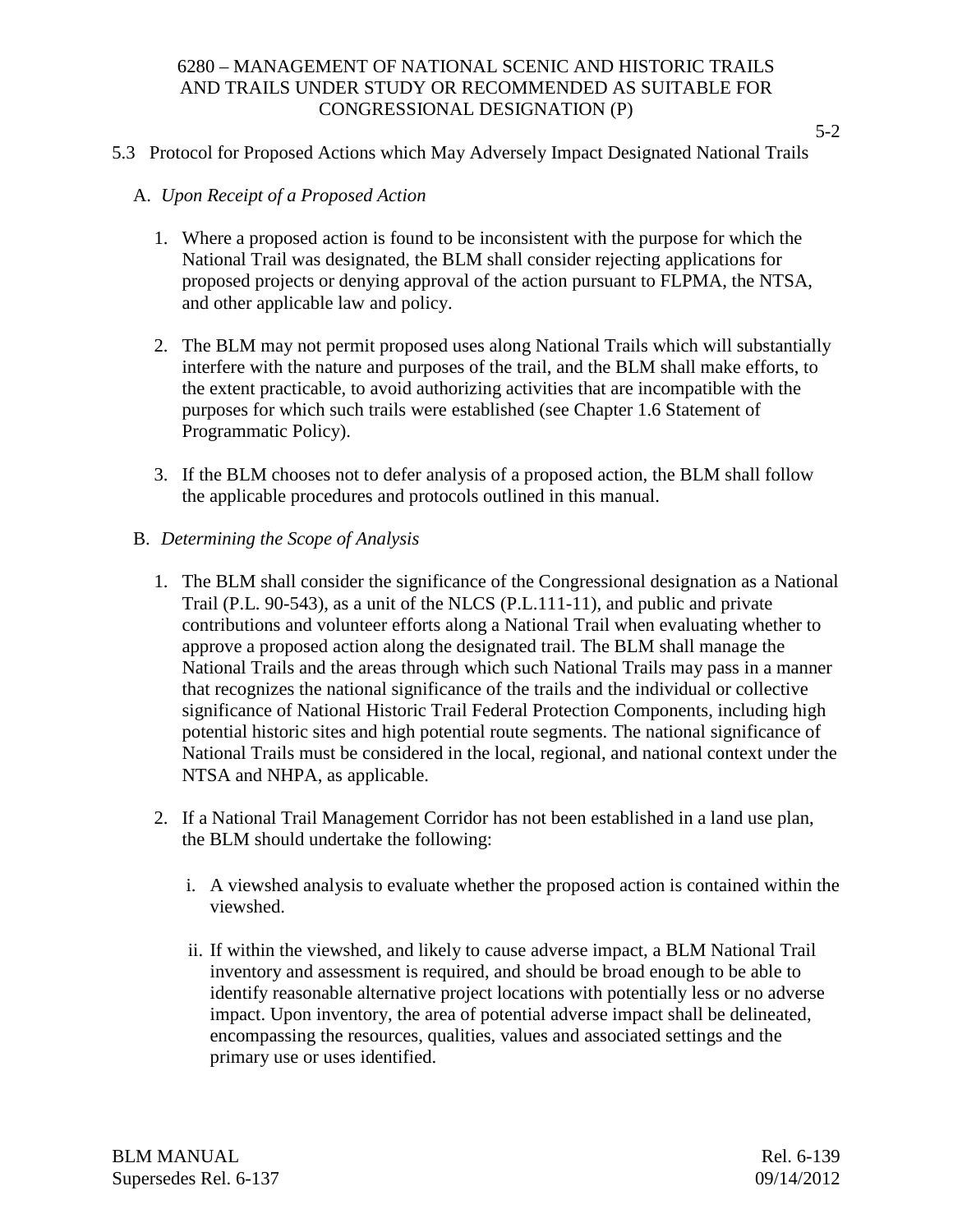- iii. The BLM will identify, within the area of potential adverse impact, any adverse impacts to the nature and purposes; resources, qualities, values, and associated settings; and the primary use or uses for the affected environment, alternative formulation and analysis, and environmental consequences (see chapter 3 of this manual).
- iv. The BLM shall consider alternatives which support National Trail purposes in accordance with this policy. The BLM will consider alternatives which direct the proposed project outside the area of potential adverse impact or to a comparably disturbed or culturally modified area, such as areas already containing transmission lines, pipelines, highways, or improved roads.
- 3. Where National Trails have been addressed through land use planning process in accordance with Chapter 4 of this policy, the National Trail Management Corridor shall serve as the area of consideration for the purposes of the NEPA analysis, and alternatives must be consistent with the Resource Management Plan. Note: in determining land use plan conformance for proposed projects with established National Trail VRM classes, the term key observation point (KOP) replaces the term inventory observation point (IOP); however, the policy in section 3.4. B. 1-4 of this manual still applies.

# C. *Notification Requirements*

- 1. For projects that may adversely impact the National Trail, the National Trail Administrator, the BLM State Office National Trail lead, or leads (for multistate proposed actions and trails); and a primary National Trail partner organization representative (in accordance with applicable law) will be invited to attend preauthorization or pre-application meetings, as applicable.
- 2. Notice shall be provided through the Field Manager to the affected Deputy State Directors and the NLCS Division Chief of any proposed action, within the viewshed of the National Trail prior to establishment or within the established National Trail Management Corridor, that has the potential to substantially interfere with the nature and purposes, or constitute an incompatible activity (see Chapter 1, 1.6 Statement of Programmatic Policy), to the level that may cause significant adverse impact to the nature and purposes; resources, qualities, values or associated settings; or the primary use or uses of a designated National Trail.
- 3. The BLM will provide appropriate public notice pursuant to NEPA for the proposed action. If the NEPA analysis includes an EA, the BLM will provide at least 30 days public notice prior to making a decision.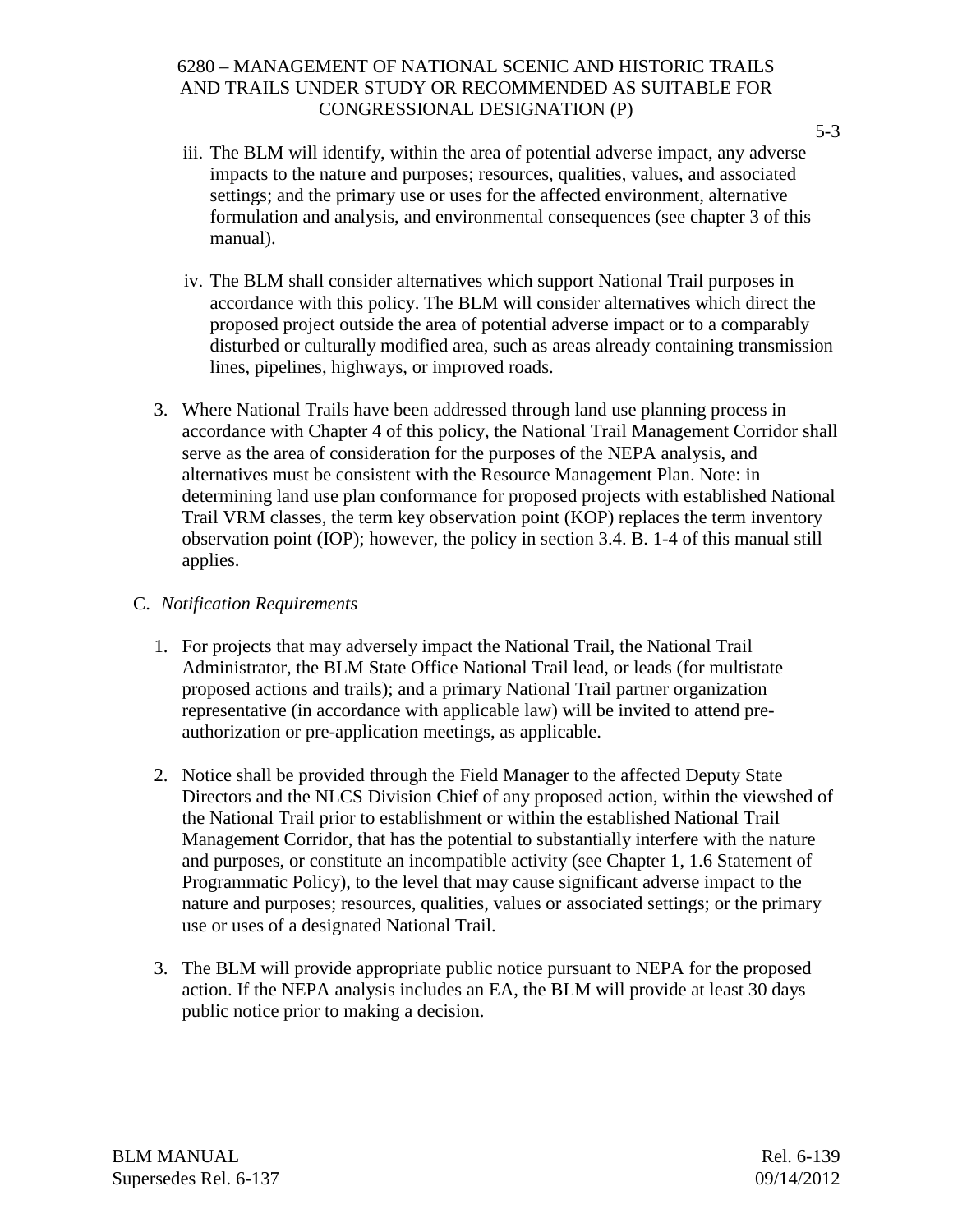4. If there is a finding of significant impact in the Environmental Assessment, the BLM Director and NLCS Assistant Director shall be briefed by the State Director 30 days prior to the release of the Draft Environmental Impact Statement and the Record of Decision.

#### 5.4 Implementation-Level Planning for Designated National Trails

A. The BLM may develop implementation plans, consistent the Resource Management Plan and the NTSA, for National Trails at the BLM field office or statewide level. Implementation plans may consider multiple resources. Implementation plans, if developed, should carry forward provisions of the Resource Management Plan (or comparable land use plan level document, e.g. Statewide trail plan, programmatic multi-state amendment effort) and trailwide Comprehensive Plan.

- 1. National Trail implementation plans should include management direction for any remaining inventory needs, operations, interpretation and education, signing and uniform marking, visitor capacity, science and research, travel management, development, monitoring, and site-specific management needs to achieve Resource Management Plan goals and objectives for the National Trail.
- 2. Implementation actions, where feasible, should be planned in coordination with tribes, affected agencies, willing landowners, partners, and interested parties to coordinate BLM and other entities' National Trail operations to ensure consistency, maximize efficiencies, and share resources and other support as needed. This planning will direct on-the-ground management actions and projects necessary to implement the land use and will identify and encourage collaborative and partnership opportunities to support National Trail operations and programming.
- 3. Operational needs should be included within the implementation plan.
	- i. Operational needs should include the actions and projects that the BLM may undertake to achieve National Trail management purposes, and prioritize those actions and projects. National Trail operational needs may be addressed for timeframes covering one or multiple years. Operational needs should be reviewed annually to ensure needs are accurately reflected and remain current prior to commitment of resources. Operational needs should address the following:
		- a. Priorities for inventory, monitoring, research, and other data collection activities.
		- b. Infrastructure and other development projects.
		- c. Maintenance activities.
		- d. Outreach, training, interpretation, and education activities.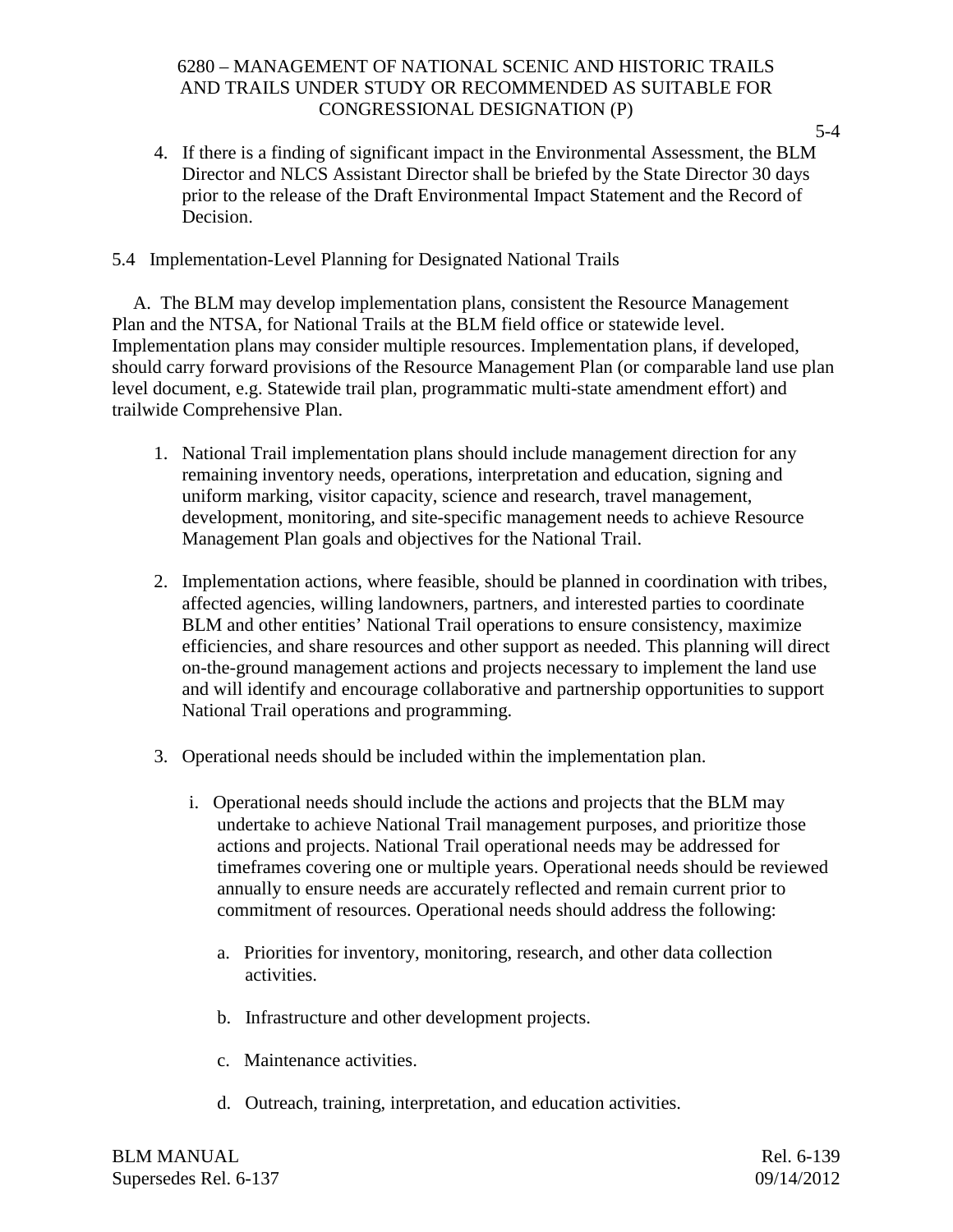- e. Partnership and volunteer efforts, including associated capacity-building activities.
- f. Discussion of supplementary rules, emergency actions, and other regulatory actions that may be needed.
- g. Updating databases.
- h. Priorities to acquire lands or interests in lands to achieve National Trail purposes.
- 4. Prioritized acquisition needs should be included within the implementation plan.
	- i. The BLM should include realty actions, such as acquiring lands or easements, under a willing seller policy. The BLM may acquire, from willing landowners or other parties, lands and access to lands that contain or improve National Trail resources, qualities, values, and/or associated settings or the primary use or uses through donation, exchange, purchase, or other methods.
		- a. Lands within the management corridor shall be acquired in fee, if possible, and if necessary, to assure use of the lands for the purposes which they are acquired.
		- b. The authority of the Federal Government to acquire fee title may be limited by the National Trail-enabling legislation.
		- c. For National Historic Trails, direct Federal land acquisition for trail purposes shall be limited to areas identified as high potential historic sites and high potential route segments within the associated National Trail Management Corridor.
		- d. The BLM is authorized to acquire whole tracts notwithstanding the parts of such tracts that may lie outside the area of the National Trail-related acquisition.
		- e. The BLM will consider state and local government National Trail priorities for the acquisition of lands and other real property rights when developing and submitting land acquisition priorities during the BLM's national prioritization process.
- 5. Interpretation and education program actions should be included within the implementation plan.
	- i. Interpretation provisions from any trailwide interpretation plan developed by the National Trail administering agency.

BLM MANUAL Rel. 6-139 Supersedes Rel. 6-137 09/14/2012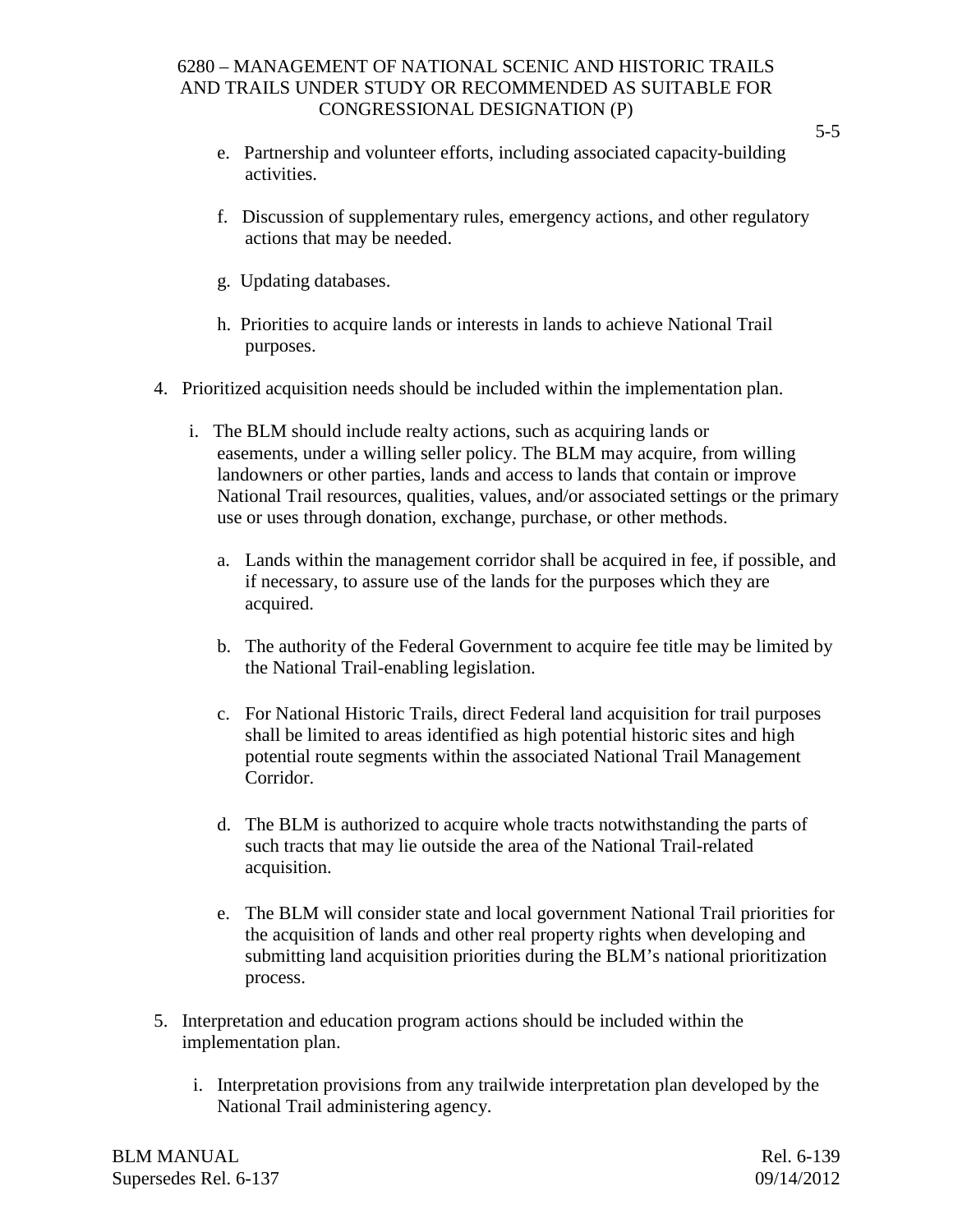- ii. The BLM will provide and enhance National Trail experience opportunities through the development of interpretive, education, and outreach programs for visitors, and as these opportunities are provided, will protect cultural, historic, and natural resources that are sensitive to visitor use.
- iii. The BLM will provide interpretive information for enjoyment of trail visitors. The BLM will interpret the historic and other aspects of the trail to protect and enhance understanding, enjoyment, and appreciation of National Trails.
- iv. Interpretation must be related to the nature and purpose of the National Trail.
- v. The BLM may provide National Trail interpretation to the public, at the lowest possible cost, emphasizing site-specific National Trail resources, qualities, values, and associated settings and the primary use or uses. The BLM will enter into agreements with the state and other stakeholders which provides for shared responsibility in maintaining National Trail interpretive sites.
- vi. For National Scenic Trails, the interpretation should consider addressing the resources, qualities, values, and associated settings and the primary use or uses of the areas through which such trails may pass.
- vii. For National Historic Trails, the interpretation should consider addressing the historic significance of the trail; the visible historic remnants; high potential historic sites; high potential route segments; and other resources, qualities, values, and associated settings and the primary use or uses. Interpretation should emphasize specific sites along the trail, focusing on place and event-based history.
- viii. The BLM will ensure that interpretation programs share a consistent message, design, and maintenance standard along the National Trail and are coordinated with the National Trail administering agency to the extent necessary.
	- ix. The BLM should consider use of off-site interpretation and collaboration with gateway communities to reduce impacts to National Trail settings.
	- x. The BLM may participate in providing, placing, and maintaining markers and interpretation on non-public lands in accordance with written agreements with willing landowners.
- 6. National Trail signing needs should be included within the implementation plan.
	- i. The BLM will provide navigational signing and other information for the safety of trail visitors and to protect resources.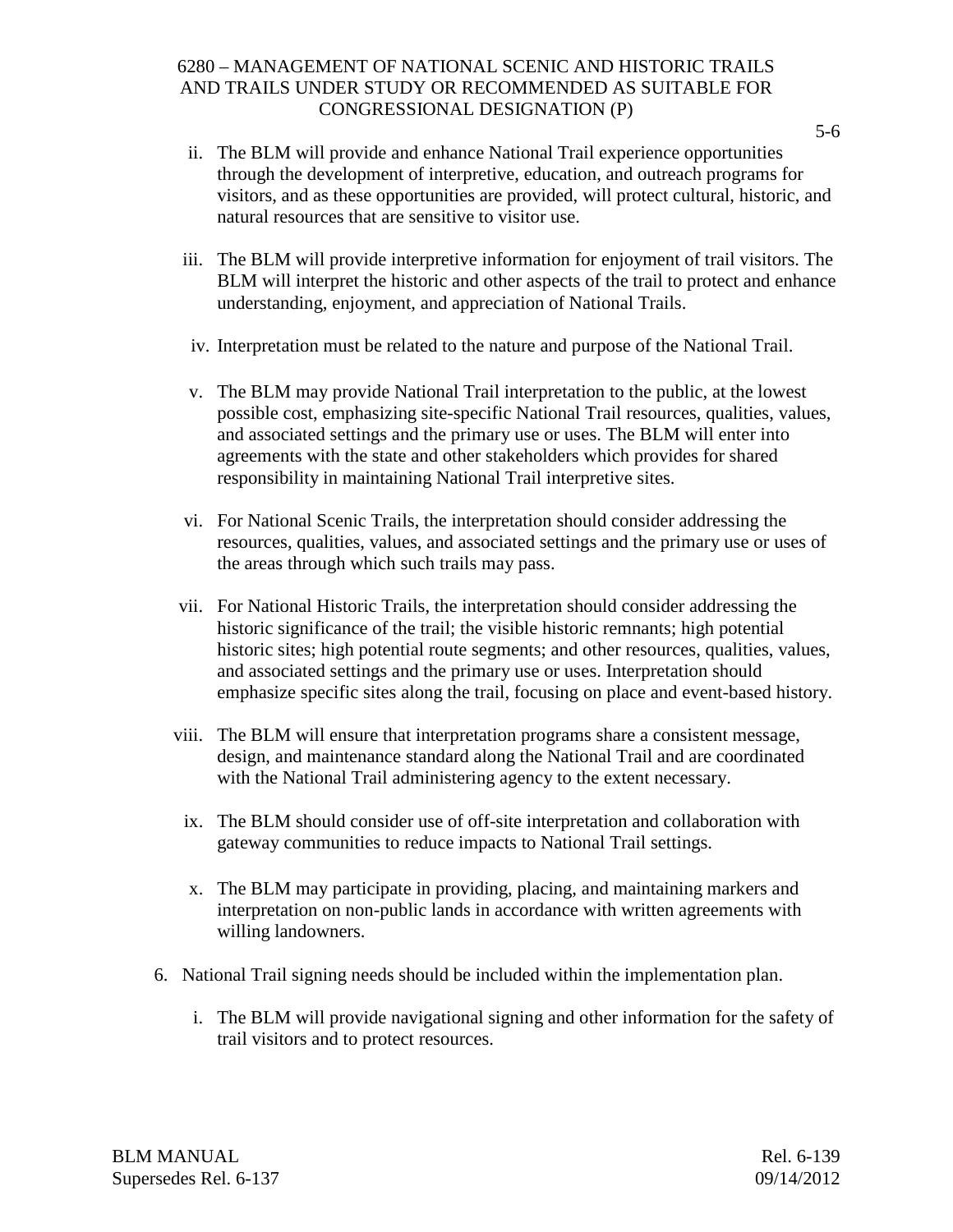- ii. The BLM will maintain a continuous and marked National Scenic Trail route on public lands to maintain trail identity, to the extent practicable.
- iii. Signing needs will incorporate provisions from any trailwide sign plan developed by the National Trail administering agency.
- iv. Signing considerations include the types and locations of signs required for navigation, education, interpretation, and enforcement, and must incorporate the NTSA required uniform markers.
- v. The BLM, for National Historic Trails, will mark and maintain auto tour routes identified within the Resource Management Plan, and/or identified within the trailwide Comprehensive Plan, in coordination with the National Trail administering agency.
- vi. The BLM may include non-public land signing needs in the sign plan in accordance with written cooperative agreements.
- vii. Any surveyed boundary signage must be located within 1 foot of any boundary. It is prohibited to install surveyed boundary signage on an approximate or set-back line.
- 7. Where road, primitive road, and trail travel management designations are not made in the land use plan, they should be addressed within the implementation plan, or within Field Office travel management plans and should meet all required process and product requirements as described in the BLM's travel and transportation management policies.
	- i. Travel management objectives should be established for all routes within the National Trail Management Corridor. Route management objectives will describe the intended purpose of the route in providing access and/or recreational outcomes to support the National Trail; will concisely describe the management intention for the route, including clearly defined activity types, modes of travel, and seasons or times for allowable access or other limitations; and will describe any design, operations, and maintenance (see Appendix 5).
	- ii. Individual routes may be identified to support:
		- a. Sound resource management.
		- b. Public access needs.
		- c. Development opportunities, including interpretation, trailheads, campsites, and water sources.

BLM MANUAL Rel. 6-139 Supersedes Rel. 6-137 09/14/2012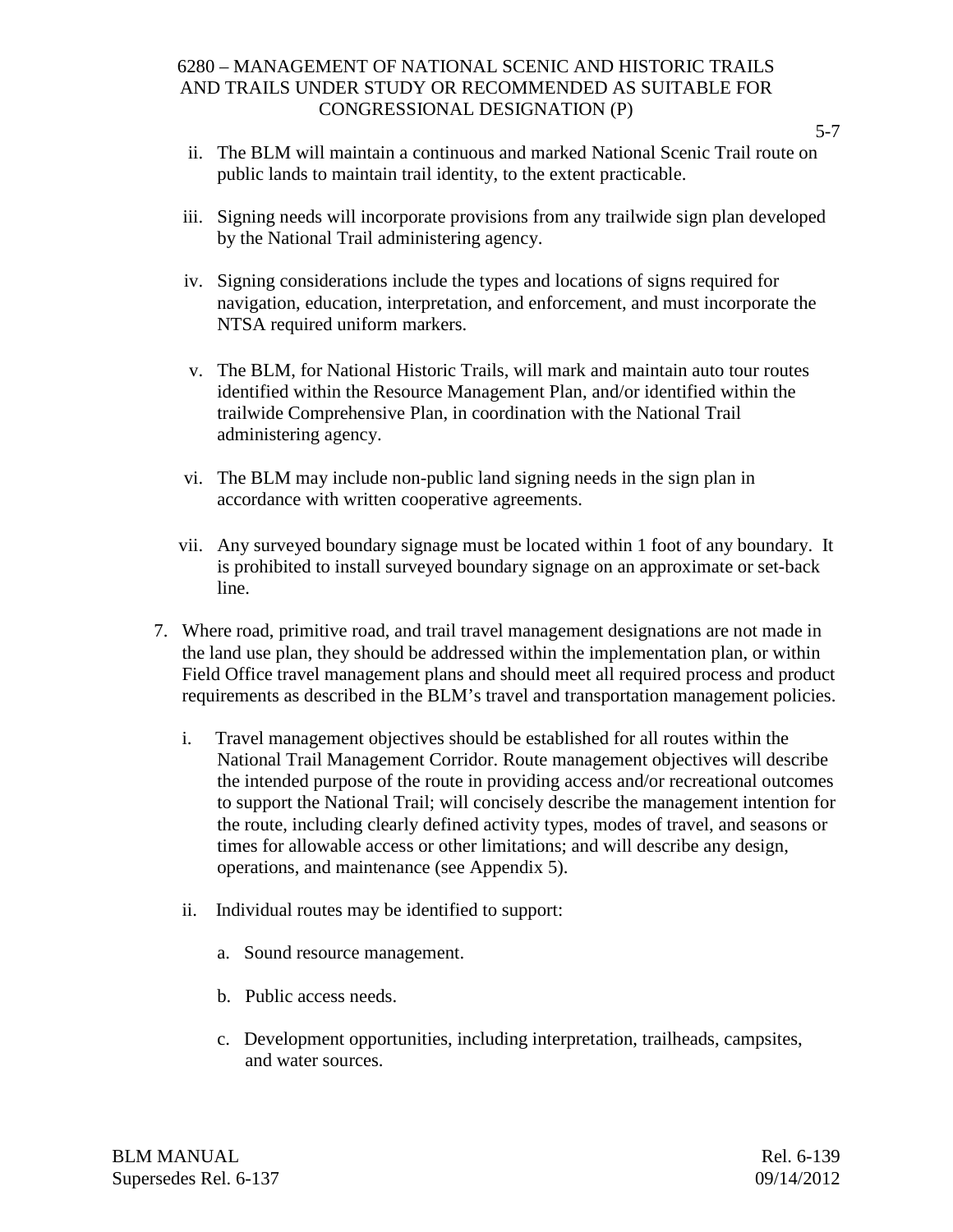- d. For National Historic Trails, the opportunity to vicariously share the experience of the original users of a historic route.
- iii. Motorized vehicle use is prohibited for National Scenic Trails; however, some specific regulatory and legislative exceptions may apply. Motorized vehicle use may be limited or prohibited on National Historic Trails (see Section 7(c) of the NTSA and 43 CFR 8351.1).
	- a. National Scenic Trails are closed to motorized use. Motorized use on roads may be allowed if certain criteria are met.
	- b. Motorized use may be allowed along National Historic Trails, and must be monitored.
	- c. Agreements may be established to further describe sufficient or reasonable access considerations, including access agreements with willing landowners to provide access across non-public lands to or along National Trails.
- 5.5 National Trail Site-Specific Management Considerations

A. The following National Trail management considerations assist the BLM in the management of the National Trail on the ground/at the site-specific level. Proposed management actions must undergo a NEPA analysis, and must include public involvement, in accordance with this manual.

- 1. Campsites, shelters, and related-public-use facilities may be contained on National Scenic or Historic Trails.
- 2. Reasonable efforts shall be made to provide sufficient access opportunities to such trails, and reasonable access for adjacent landowners.
- 3. The BLM discourages competitive or commercial recreation uses along the National Trail unless the proposal clearly demonstrates that the use does not substantially interfere with the nature and purposes of the National Trail, is compatible (see Chapter 1, 1.6 Statement of Programmatic Policy), and the proposal serves an identified trail resource or trail visitor services need.
- 4. The BLM may remove impediments in managing the National Trails such as unnecessary physical structures and barriers to use or access that do not enhance National Trail resources, qualities, values, or associated settings or the primary use or uses, as practicable.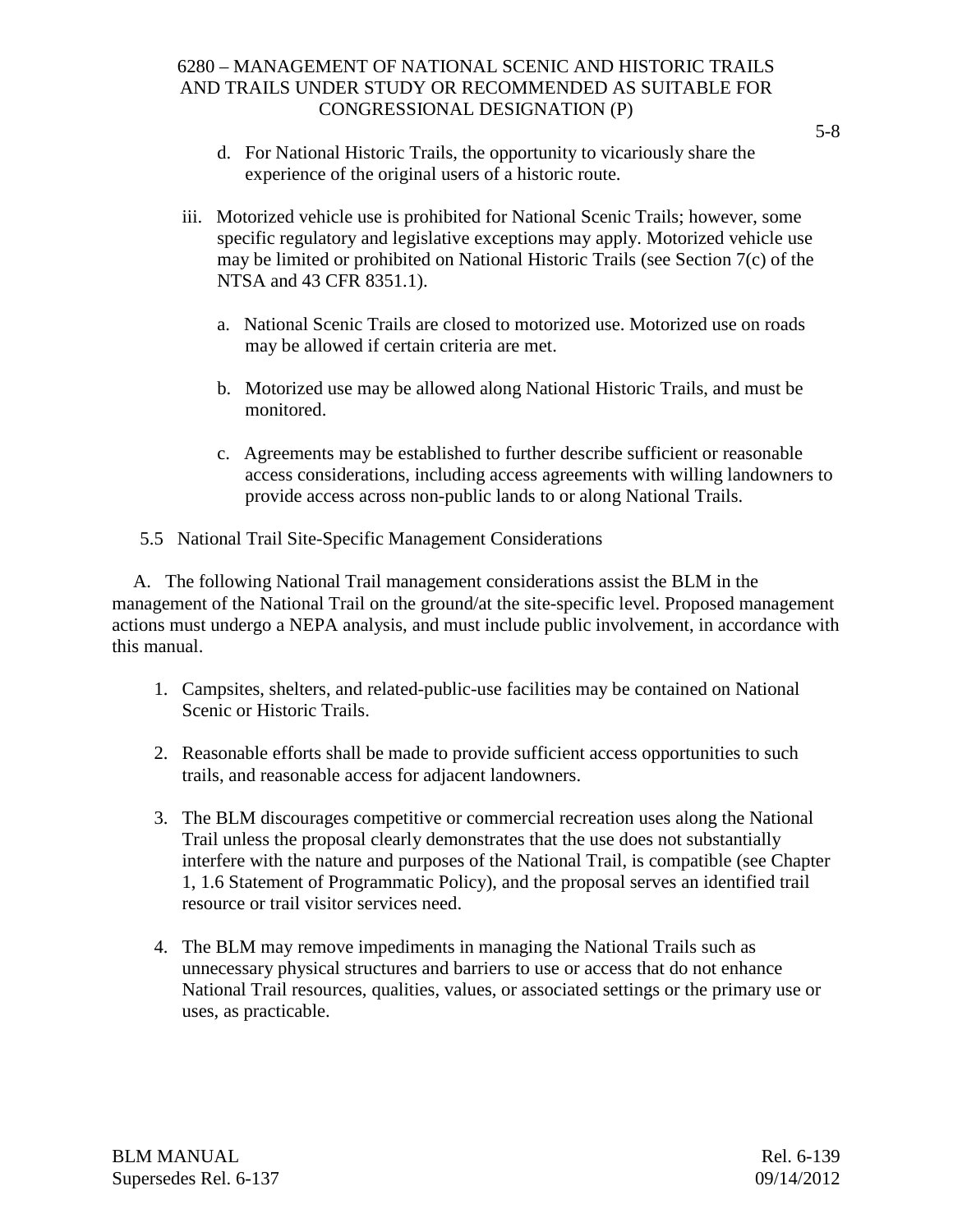- 5. The primary National Trail use or uses takes precedence over other discretionary trail uses. Types of discretionary uses include bicycling, cross-country skiing, day hiking, equestrian activities, jogging, trail biking, back packing, snowmobiling, surface and underwater activities, and vehicle use. Accessibility for individuals with disabilities is prescribed by law and regulation.
- 6. Where necessary, notice may be provided to permittees or lease operators of the presence of a congressionally designated National Trail and the BLM's responsibility not to permit uses along trails that would substantially interfere with the nature and purposes of the trail, and also to make efforts to avoid activities incompatible with the purposes for which trails were established, to the extent practicable, while respecting valid existing rights.
- 7. The BLM may incorporate design features and best management practices for National Trails as described in Appendix 1 to guide project implementation within the National Trail Management Corridor, as applicable.
- 8. The BLM will conduct lands actions according to the following guidance and in accordance with NEPA:
	- i. Public lands and realty actions within the National Trail Management Corridor will be considered in accordance with Section 203 of FLPMA, Section 212 of FLPMA, and 43 CFR 2420.
	- ii. The BLM will consider, for lands or interests in lands acquired for National Trail purposes and those lands under formal agreement, management of those lands or interests in lands in a manner consistent with adjacent public lands within the National Trail Management Corridor.
	- iii. In accordance with the provisions on "exchanges" in FLPMA and associated regulations, when the U.S. accepts title to lands through an exchange that are within a National Trail, those lands "shall immediately be reserved for and become a part of the unit or area [e.g., the National Trail] within which they are located, without further action by the Secretary, and shall thereafter be managed in accordance with all laws, rules, and regulations, [and land use plans] applicable to such unit or area [e.g., FLPMA and the NTSA]." FLPMA Sec. 206(c), 43 CFR 2200.0-6(f).
	- iv. Non-Federal lands which meet National Trail policy withdrawal requirements and which are acquired by exchange or purchase may be petitioned for withdrawal pursuant to 43 CFR 2310 concurrently with the acquisition process. If petitioned for withdrawal, the BLM shall describe both the acquisition and segregation of those non-federal lands within the planning and environmental review.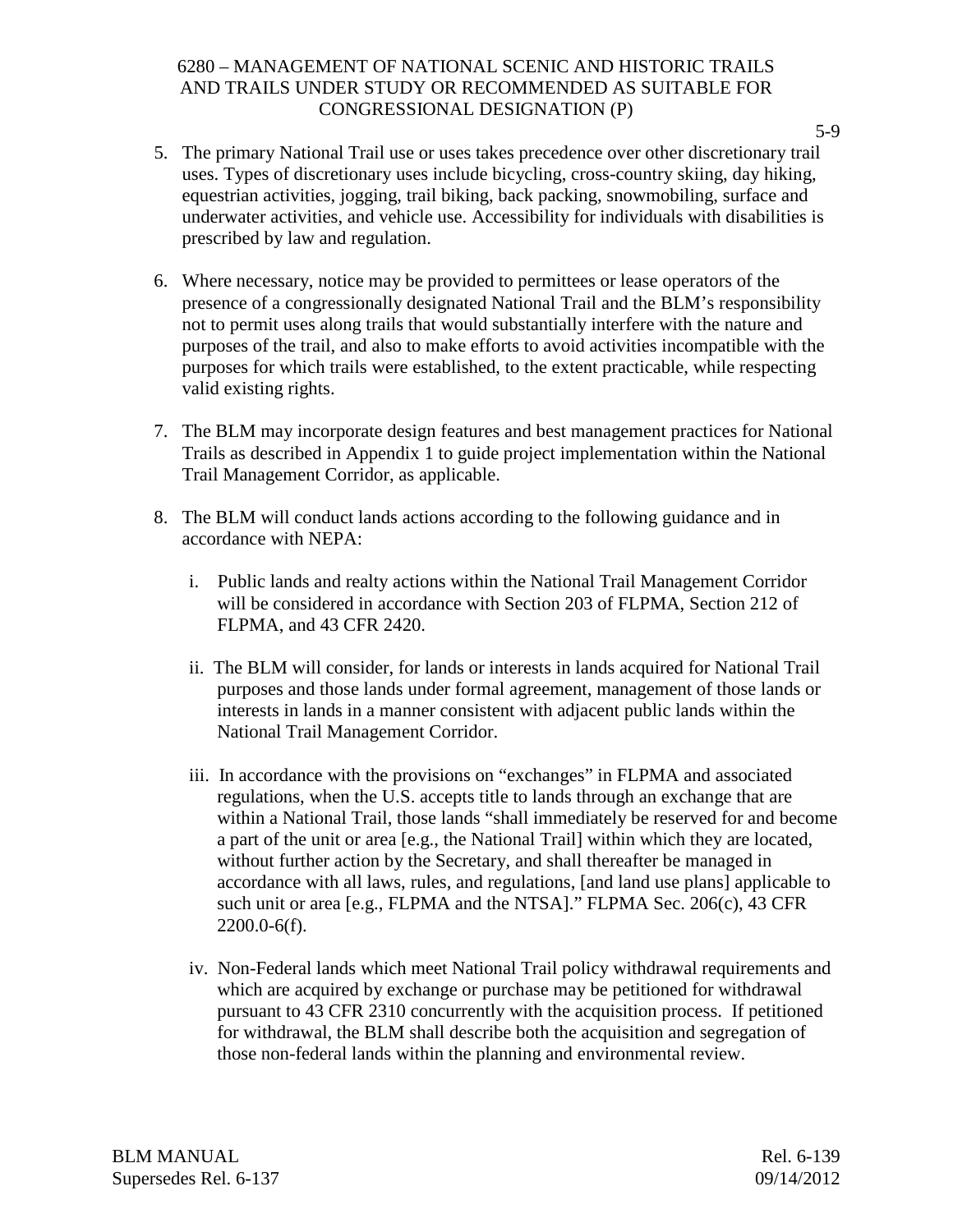v. Pursuant to FLPMA Section 203(a), the Secretary does not have the authority to sell a tract of public lands where such tracts are units within the National Trails System. Furthermore, where public lands are conveyed by the Secretary, through the BLM, pursuant to the public land laws (e.g., a sale or exchange under FLPMA), the Secretary, through the BLM, may reserve a right-of-way for National Trail(s) that are located within that conveyance to the extent necessary and pursuant to the NTSA. Specifically NTSA Section 7 (h)(2) states "Whenever the Secretary of the Interior makes any conveyance of land under any of the public land laws, he may reserve a right-of-way for trails to the extent he deems necessary to carry out the purposes of this Act."

The NTSA Section 7(h)(2) reservation of a right-of-way for National Trails in a conveyance instrument (patent) is different from a FLPMA Title V right-of-way and is more akin to an easement. The Secretary may exercise his authority under NTSA Section 7(h)(2) (to reserve a right-of-way for trails upon a conveyance of land under the public land laws) even where the applicable land use plan identifies the area as available for disposal but has not addressed the presence of a National Trail in the area. When such a reservation is made, the following should be considered:

- a. For National Scenic Trails, the optimal trail route, as certified by the National Trail administering agency; segments with high scenic values; segments containing high quality primitive outdoor recreation opportunities; and critical public access points and/or routes.
- b. For National Historic Trails, high potential historic sites and high potential route segments, identified National Register eligible historic properties from the period of use; segments and/or areas critical to providing a vicarious experience; and critical public access points, developed trails, and/or routes.
- 9. Wildland fire rehabilitation efforts, including funding requests, may identify National Trail stabilization, rehabilitation, and restoration needs.
- 10. Major relocation of a National Trail shall occur only through an Act of Congress under the NTSA. The BLM may relocate the National Trail if the relocation is minor, and implemented in accordance with considerations identified in the Resource Management Plan and in conformance with any considerations or coordination requirements identified in the trailwide Comprehensive Plan.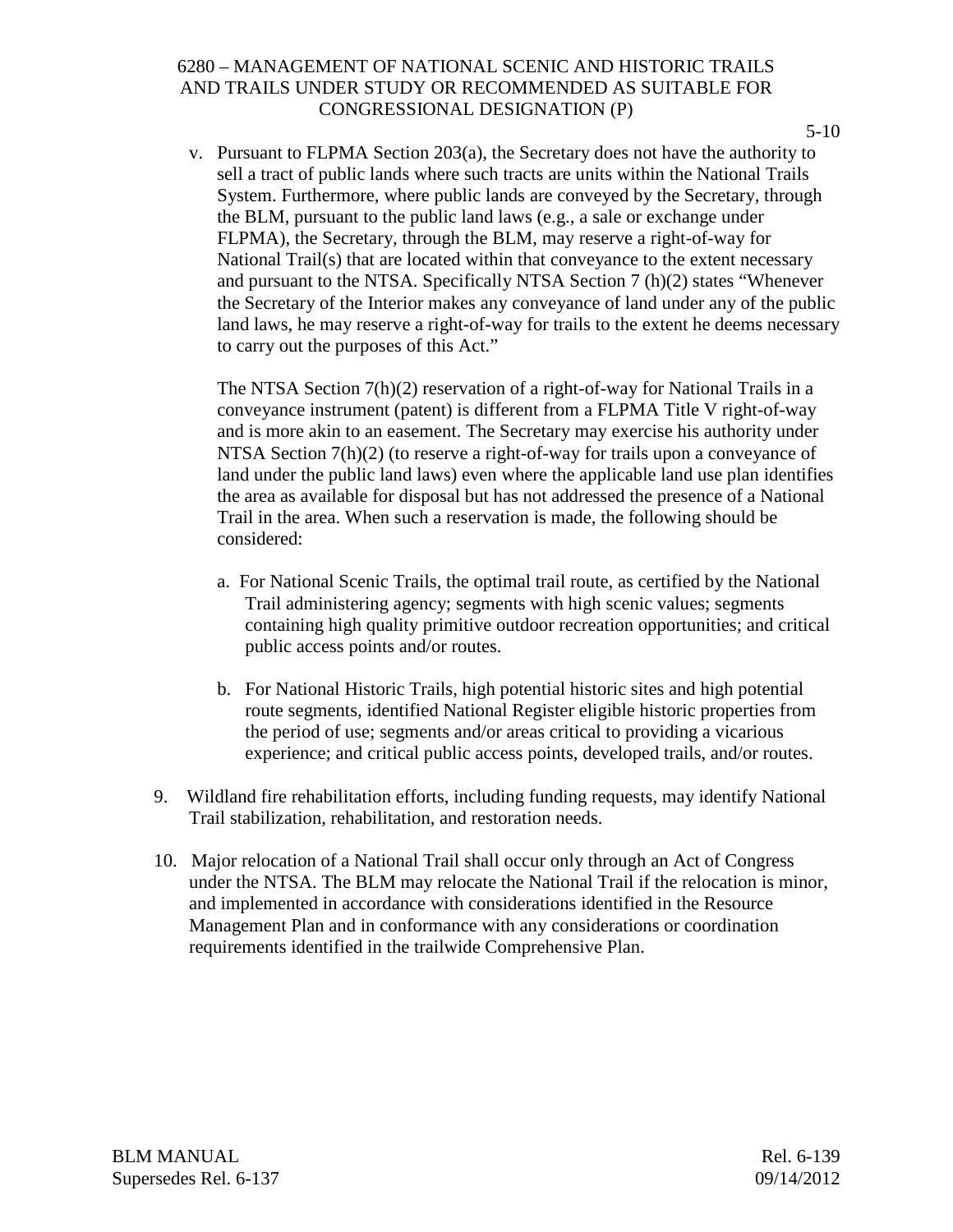- 5-11
- 11. The BLM will not relinquish management jurisdiction of National Trail units to other Federal agencies; however, specific stewardship responsibilities, such as trail maintenance, may be transferred to other Federal agencies to improve efficiency and must occur through agreements. Management jurisdiction relinquished, or having the appearance of having been relinquished, prior to release of this policy will be remanded. Agreements regarding transferred stewardship responsibilities will ensure law enforcement responsibility is clear. The BLM may accept National Trail management jurisdiction or stewardship responsibility for other Federal lands through the appropriate process. Any transfer of stewardship responsibilities from the BLM and any transfer of management jurisdiction responsibilities to the BLM must include the following in the transfer documentation:
	- i. The specific lands and National Trail segment, including a map and description.
	- ii. Terms and conditions of the transfer.
	- iii. Defined maintenance and management responsibilities for the BLM.
	- iv. Specific requirements and responsibilities for private land easements.
	- v. The timeframe for the transfer.
	- vi. A statement that the management of the transferred segment is subject to the laws, regulations, and policies of the BLM, if so intended.
	- vii. Specified law enforcement responsibilities.
	- viii. A description of any exceptions.
	- ix. Requirements for a periodic review of the agreement.
	- x. An agreement termination clause.
- 12. The BLM may issue temporary closures and/or supplementary rules subject to the applicable regulations and policies; and may promulgate and/or revise regulations (NTSA Section 7(i)) which govern the use, protection, management, development, and administration of the National Trail on public lands.
- 13. Except for designated protected components of National Historic Trails, no land or sites located along a designated National Historic Trail or along the Continental Divide National Scenic Trail is subject to the provisions of section 4(f) of the Department of Transportation Act (49 U.S.C. 1653(f)) unless such land or site is deemed to be of historical significance under appropriate historical site criteria such as those for the National Register.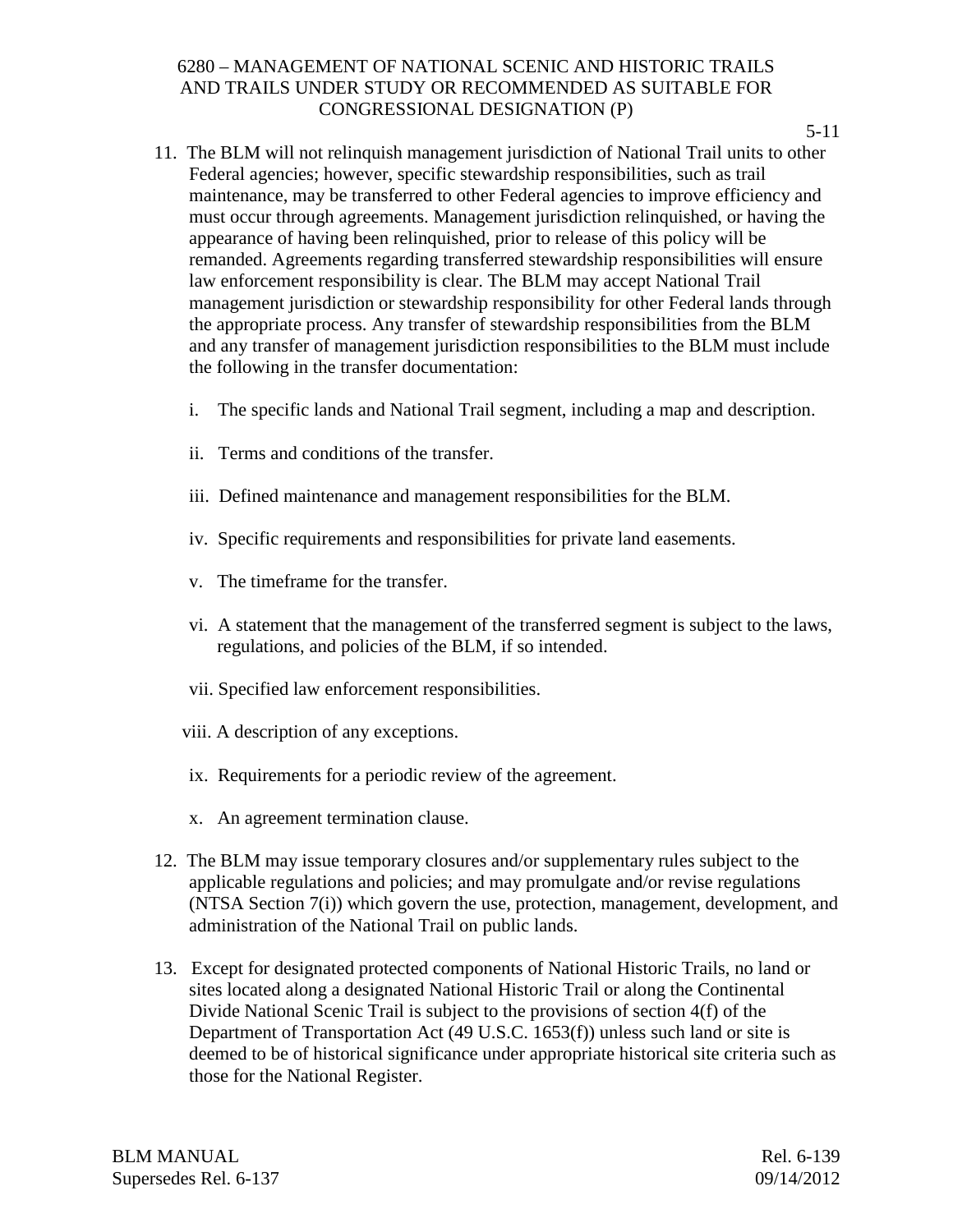14. For additional detail on management provisions, refer to NTSA.

5.6 National Trail Stewardship Program for Designated National Trails

A. The BLM should conduct stewardship responsibilities to meet defined National Trail goals and objectives through development of a National Trail stewardship program. A National Trail stewardship program may:

- 1. Build stewardship capacity for partnerships and volunteers.
- 2. Coordinate, develop, and provide partner and volunteer training.
- 3. Educate communities and public land visitors through outreach and programs such as A Trail to Every Classroom.
- 4. Expand funding capabilities through grants, cost-share, transportation, and other programs
- 5. Identify and provide project and collaborative opportunities to partners and volunteers, in accordance with applicable law and policy, including projects to:
	- i. Manage the National Trail.
	- ii. Share education and outreach material.
	- iii. Engage youth and families in National Trail experiences.
	- iv. Develop and maintain National Trail-related infrastructure.
	- v. Acquire lands or interests in lands to achieve National Trail purposes.
	- vi. Employment opportunities for youth, veterans, and other key segments of the public sector.

B. The BLM will actively seek and recruit partners, volunteers, and other stakeholder involvement in fulfilling National Trail purposes, including developing and implementing a robust outreach program targeted at youth, communities, state and local government, National Trail interests, environmental stewardship interests, and historic preservation interests.

1. The BLM will pursue partnerships with organizations having missions that overlap with agency National Trail objectives, and may support partner organizations as they organize, establish, and operate to support the BLM and National Trail purposes. Partner organizations may include, but are not limited to, National Trail clubs, organizations, friends groups, and cooperating associations.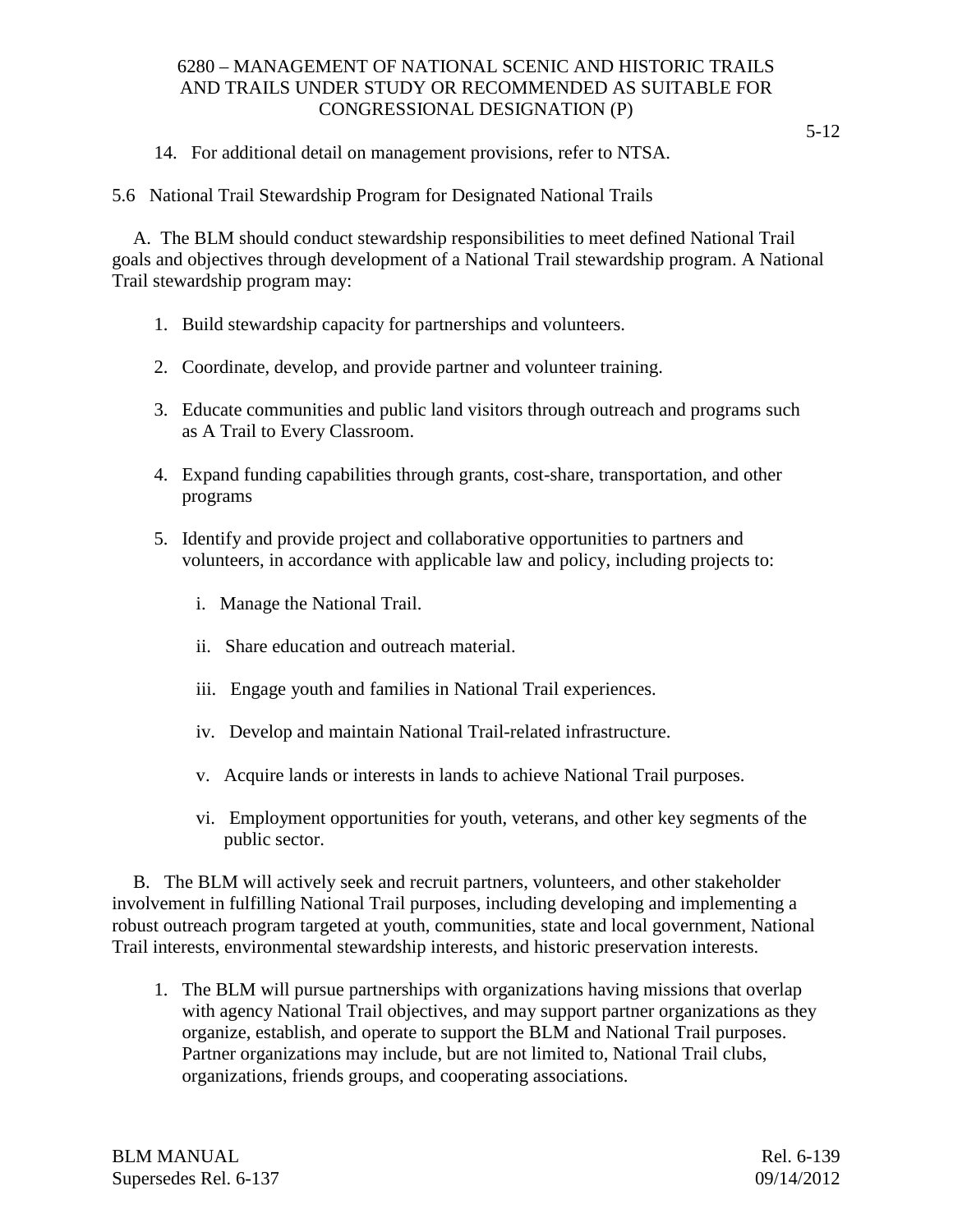- 2. The BLM will encourage the participation of qualified youth conservation or service corps in stewardship responsibilities, including construction and maintenance of trails, and other trail-related projects such as trail inventory including obtaining baseline condition information, monitoring, planning, protection, development, operations, and education.
- 3. The BLM will provide and foster opportunities for increased citizen volunteer engagement in achieving National Trail purposes and will proactively introduce citizens to the National Trails and the National Trail resources, qualities, values, and associated settings and the primary use or uses of the trail. For each state and for each National Trail, the BLM may promote opportunities for:
	- i. An adopt-a-trail program.
	- ii. National Trails Day, National Public Lands Day, and Earth Day projects and activities.
	- iii. Hands on the Land National Trail sites, Project Archaeology, a Trail to Every Classroom and other education programs with curricula focusing on National Trails.

C. The BLM will strive to build capacity and leverage resources for the purpose of fulfilling stewardship responsibilities for each National Trail by establishing mutually supportive partnerships which are formalized through cooperative or other appropriate agreements. Supportive partnerships at the national, state, regional, and local level are encouraged. Trailwide agreements are effected by the lead state.

- 1. The BLM will actively pursue written cooperative and/or other appropriate agreements with partners to mutually establish partnership purposes, objectives, priorities, roles, responsibilities, operating procedures, strategies, agreement timeframes, and reporting requirements.
- 2. The BLM may provide limited financial assistance (NTSA Section 7  $(h)(1)$ ), as resources are available and in accordance with applicable law, to partners through financial assistance agreements, including cooperative agreements, and will promote the use of matching funding aid programs to maximize and leverage resources to achieve National Trail purposes.
- 3. The BLM will encourage state and local government efforts to enter into voluntary written cooperative and/or other cooperative agreements with landowners, private organizations, or individuals, which could lead to securing the necessary real property rights in a National Trail Management Corridor and assist with subsequent management. The BLM may assist these efforts through, but not limited to: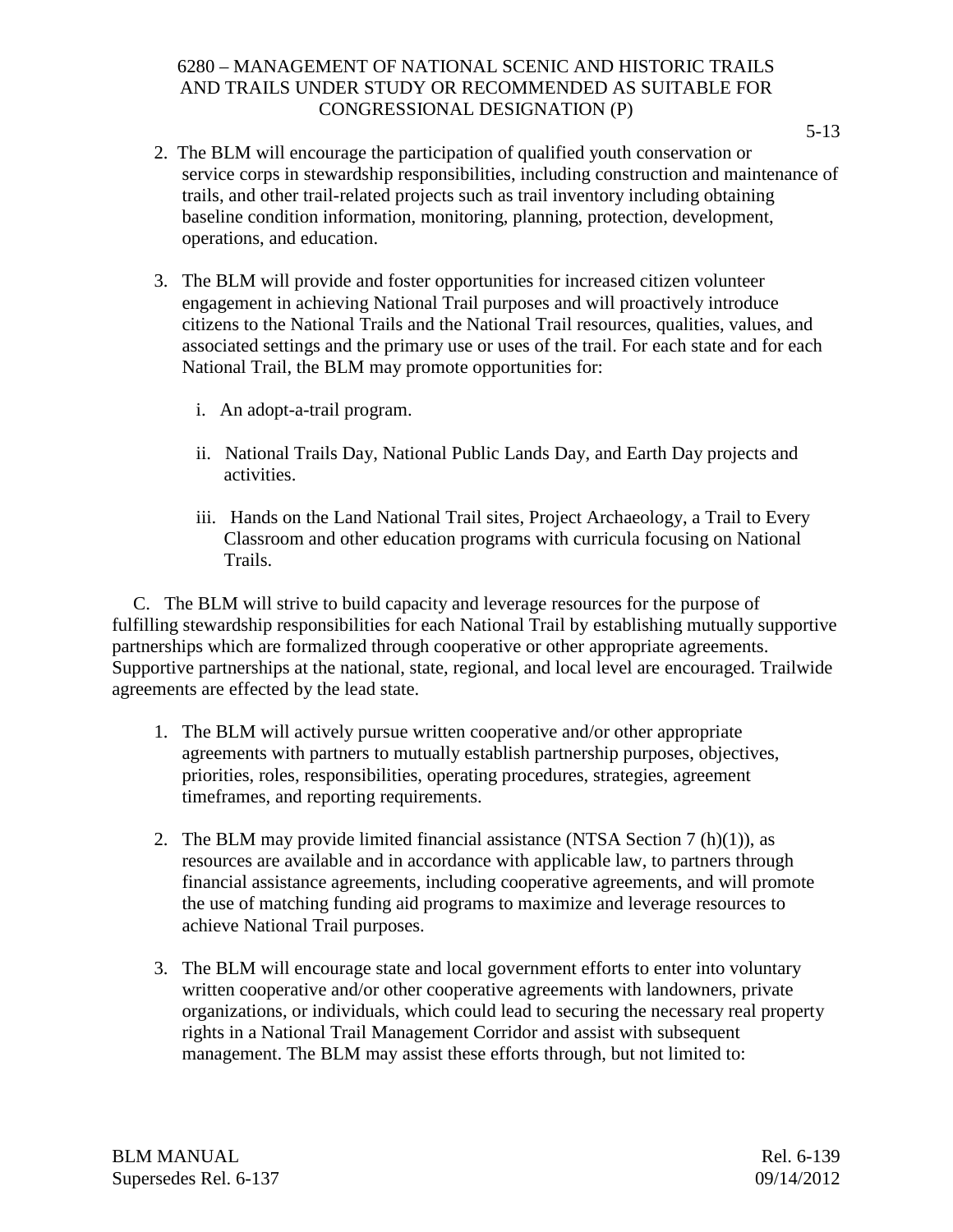- i. Letters of support. Letters may support the efforts to donate money or convey real property interests and must not endorse the organization.
- ii. Surveys of the property.
- iii. Property value estimates.
- iv. Case file work.
- v. Descriptions of how securing real property rights will help achieve the nature and purposes of the National Trail.
- vi. Descriptions of why the property is important in achieving National Trail purposes.
- 4. Inventory of the resources, qualities, values, and associated settings and the primary use or uses of the property.
- 5. The BLM may work with willing landowners in voluntary efforts to establish land practices on private property within or adjacent to the National Trail Management Corridor.

D. The BLM may develop a training program addressing the policies and stewardship responsibilities for National Trails, and for trails that may qualify for designation as components of the National Trail System.

- 1. The training program may be made available to partners, volunteers, and other stakeholders and interests. The training program will incorporate BLM policy and safety requirements for fulfilling stewardship responsibilities; education regarding the NTSA and National Trail visitor ethics; and specific National Trail goals, objectives, and priorities. All stewardship responsibilities must occur in accordance with National Trail land use and implementation plans and other BLM policy.
- 2. The BLM may provide training to qualified partners and volunteers to help the BLM fulfill National Trail stewardship responsibilities.
- 3. The BLM may cooperate with other National Trail agencies to establish training opportunities and standards to ensure consistency across the National Trails System.
- 4. The BLM may provide technical assistance and guidance to tribes, affected agencies, partners, and interested parties to enhance the capabilities of these stakeholders to execute stewardship responsibilities. All technical assistance and guidance will occur in accordance with agency policy standards, and at the professional level, where required, such as for archaeology education and training.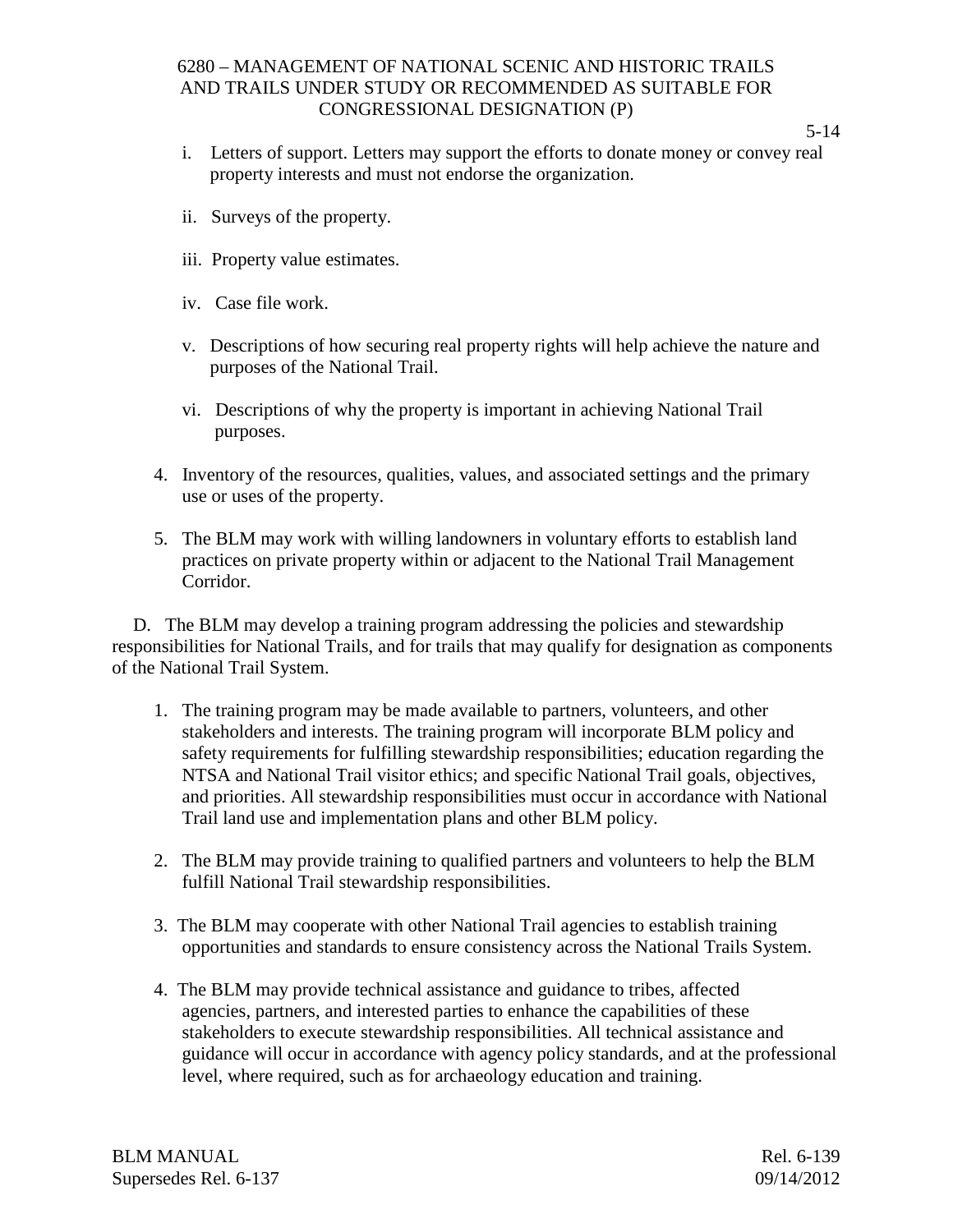5. In accordance with Section 11 (c) of the NTSA, the BLM may make available appropriate BLM facilities, equipment, tools, and technical assistance to volunteers, volunteer organizations, and other qualified partners and interests, subject to applicable restrictions, in order to fulfill stewardship responsibilities (see also Section 5.5 C.2. of this manual).

E. The BLM may develop, expand, and maintain a National Trail science and research program in coordination with the National Trail administering agency, other partners, and interested parties.

- 1. The BLM will encourage participation in the development and implementation of National Trail-related research projects with tribes, affected agencies, partners, and interested parties. The BLM will ensure that the results of these research projects are made available for the purposes of promoting knowledge and discovery, refining research methods, and developing best management practices for the conservation, protection, and restoration of the National Trails. Examples of research projects include:
	- i. Conducting historic context studies.
	- ii. Conducting cultural resource stabilization projects.
	- iii. Conducting oral histories.
	- iv. Determining the influence of migration on settlement patterns of the United States.
	- v. Quantifying native and invasive species distribution along National Trail routes.
	- vi. Quantifying heritage or recreational tourism impacts on rural communities.
	- vii. Quantifying social, economic, and/or biological impacts from long distance trail recreation uses.
	- viii. Determining visitor satisfaction with National Trail-related recreation opportunities.
	- ix. Determining appreciation and comprehension of American History by National Trail visitors.
	- x. Determining the impact on visitors from on-site and off-site National Trail-related interpretation and education programs and related efforts.
	- xi. Determining use of National Trail Management Corridors as wildlife migration corridors, use, or concentration areas.

BLM MANUAL Rel. 6-139 Supersedes Rel. 6-137 09/14/2012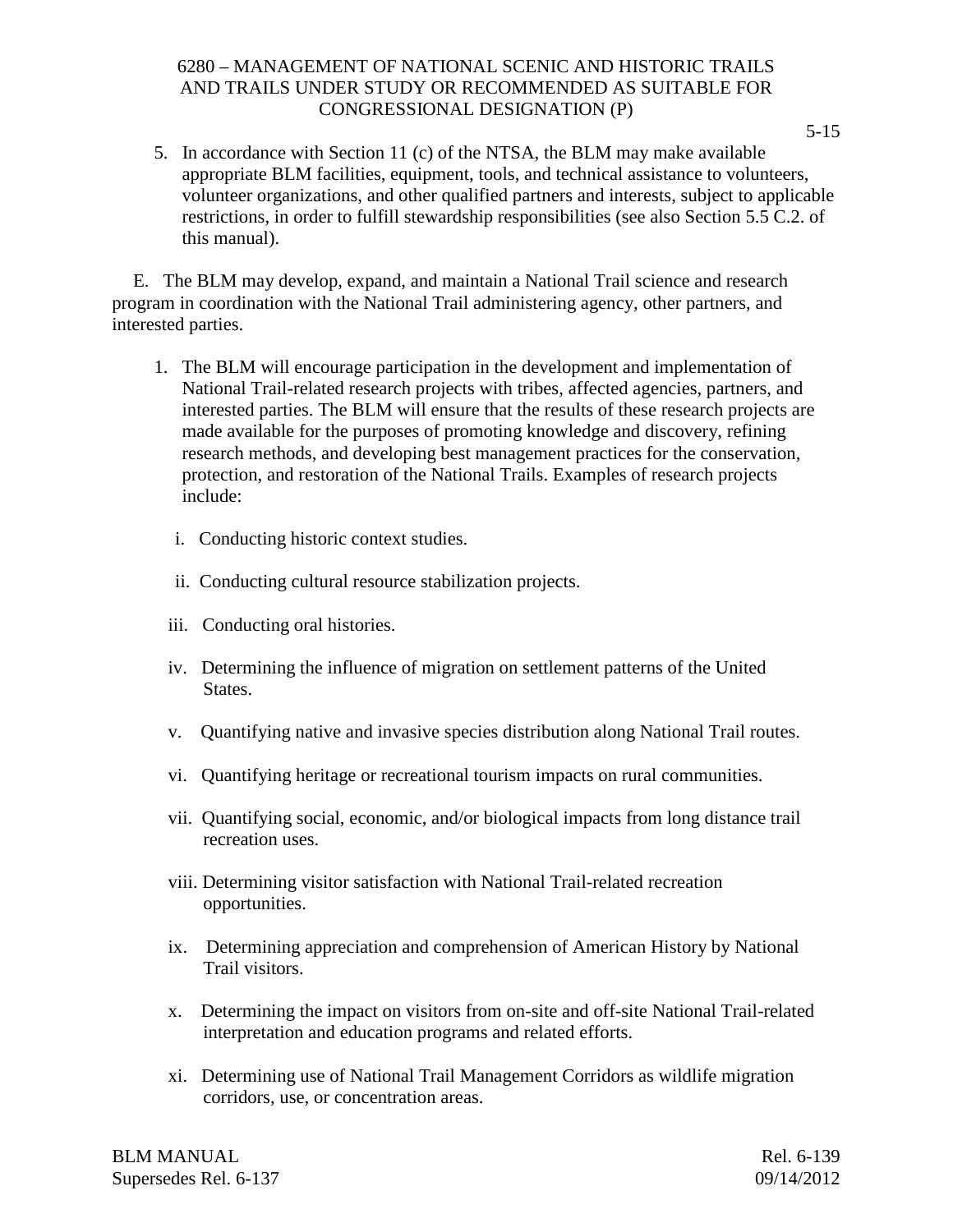- xii. Determining sociocultural trends in resource use.
- xiii. Other topics that support the nature and purposes or the resources, qualities, values, or associated settings and the primary use or uses of the National Trail.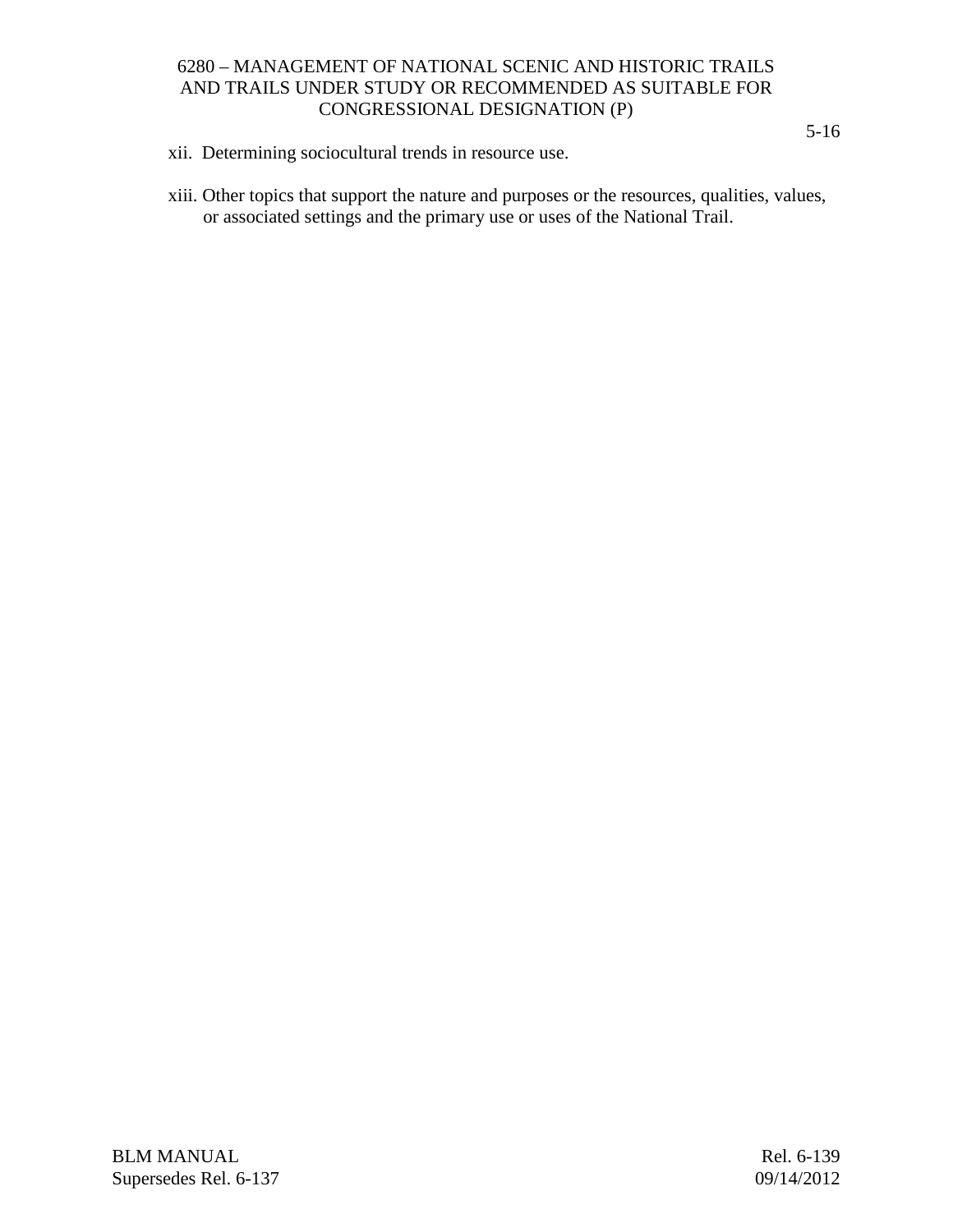#### **Chapter 6. Congressionally Designated National Trails - Monitoring**

This chapter outlines BLM considerations for monitoring National Trails. The BLM monitors National Trail resources, qualities, values, and associated settings and the primary use or uses of the trail on public lands or interests in lands, the effects of management actions, and to identify new and emerging issues. Monitoring efforts are coordinated across BLM offices and states to ensure consistency and information sharing. The monitoring of National Trails contributes to workload and performance measure reporting and accountability.

6.1 Designated National Trail Monitoring

To the greatest extent practicable:

A. The BLM will monitor the changes to baseline conditions of National Trail resources, qualities, values, and associated settings and the primary use or uses that have been identified through inventory as supporting the nature and purposes of the National Trail.

B. The BLM will monitor the impacts that Resource Management Plan implementation and other approved projects have on National Trail resources, qualities, values, and associated settings and the primary use or uses, including determining the effectiveness of design features, project stipulations, and mitigation measures on a regular basis as the Resource Management Plan and projects are implemented.

C. The BLM shall monitor resource uses or surface disturbing activities that occur along the National Trail.

D. The BLM will monitor acquired lands and interests in lands to ensure those values for which they were acquired are actively protected.

E. The BLM will monitor visitor use and associated visitor capacities as part of the BLM visitor use monitoring program.

F. The BLM will ensure monitoring is prioritized and occurs regularly and systematically, as feasible.

G. The BLM will use appropriate monitoring data to determine if management practices are effective or require modification.

H. When monitoring results demonstrate that actions taken to minimize and mitigate adverse impacts are not effective, management techniques may be adjusted through adaptive management.

I. The BLM shall coordinate, as practicable, monitoring efforts with tribes, affected agencies, partners, interested parties, SHPOs, and the Advisory Council on Historic Preservation to maximize efficiencies.

| BLM MANUAL            | Rel. 6-139 |
|-----------------------|------------|
| Supersedes Rel. 6-137 | 09/14/2012 |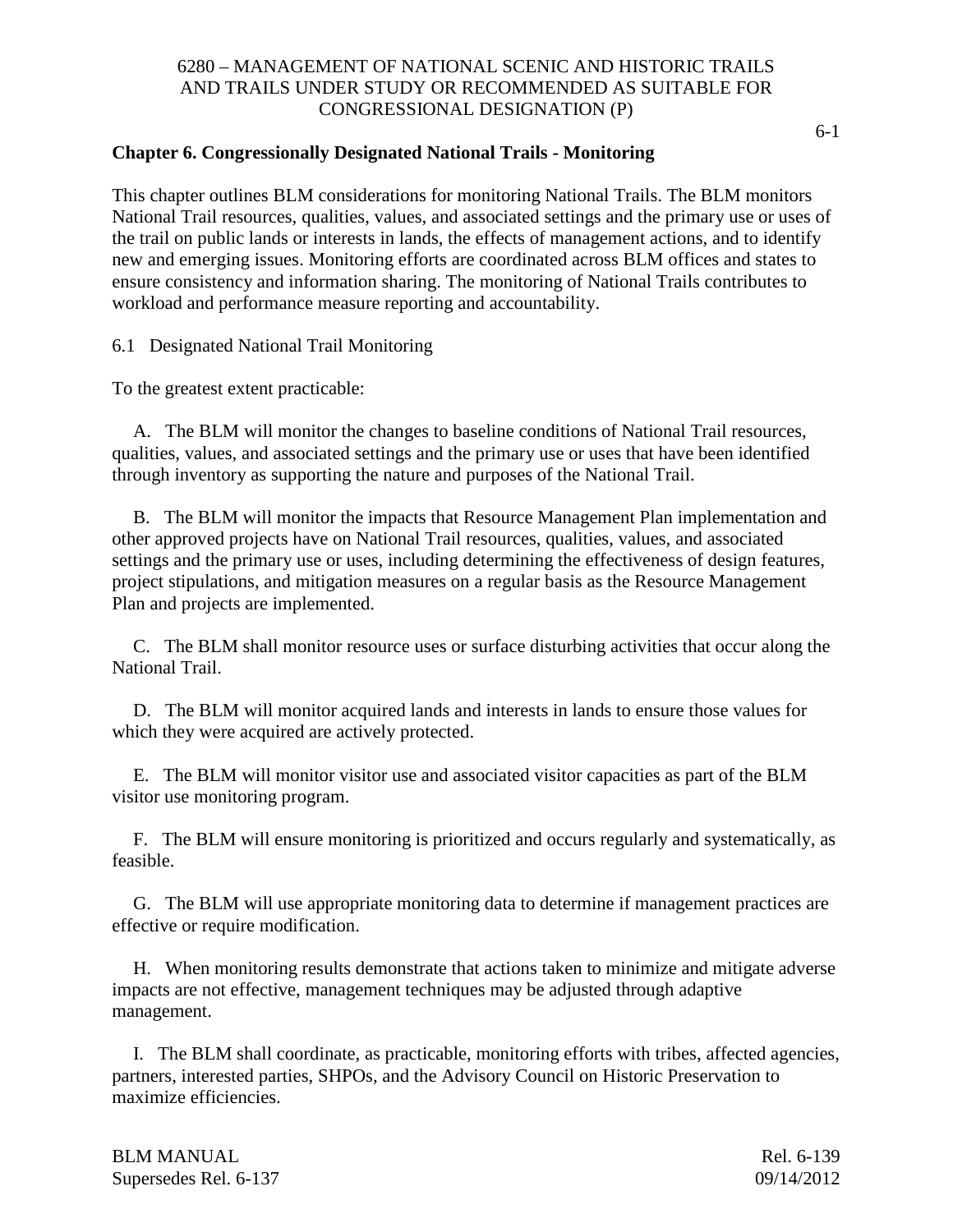J. Where tribes, other agencies, partners, or interested parties are interested in participating in National Trail monitoring, the BLM may offer technical training and/or limited financial support, in accordance with applicable law, to improve capacity.

6.2 Data Documentation Standards and Coordination of Monitoring and Data Sharing

A. The BLM shall document all monitoring efforts in accordance with the data and documentation standards described in this manual. The BLM shall use FTDS and other formally established data standards during the monitoring process.

- B. National Trail monitoring forms will include the following provisions:
	- 1. National Trail name.
	- 2. Resource name.
	- 3. Date.
	- 4. Name of person conducting monitoring and position or affiliation.
	- 5. Management corridor site and/or segment location monitored, including general description and legal description or GPS coordinate.
	- 6. Acreage and/or mileage monitored.
	- 7. General observations.
	- 8. Uses and activities observed.
	- 9. National Trail condition, including specific resources, qualities, values, and associated settings and the primary use or uses of the trail.
	- 10. Photographic evidence of National Trail condition.
	- 11. Potential incident of substantial interference, incompatible activities, or adverse impacts (see Chapter 1, 1.6 Statement of Programmatic Policy).
	- 12. Summary and recommendation to Field Manager.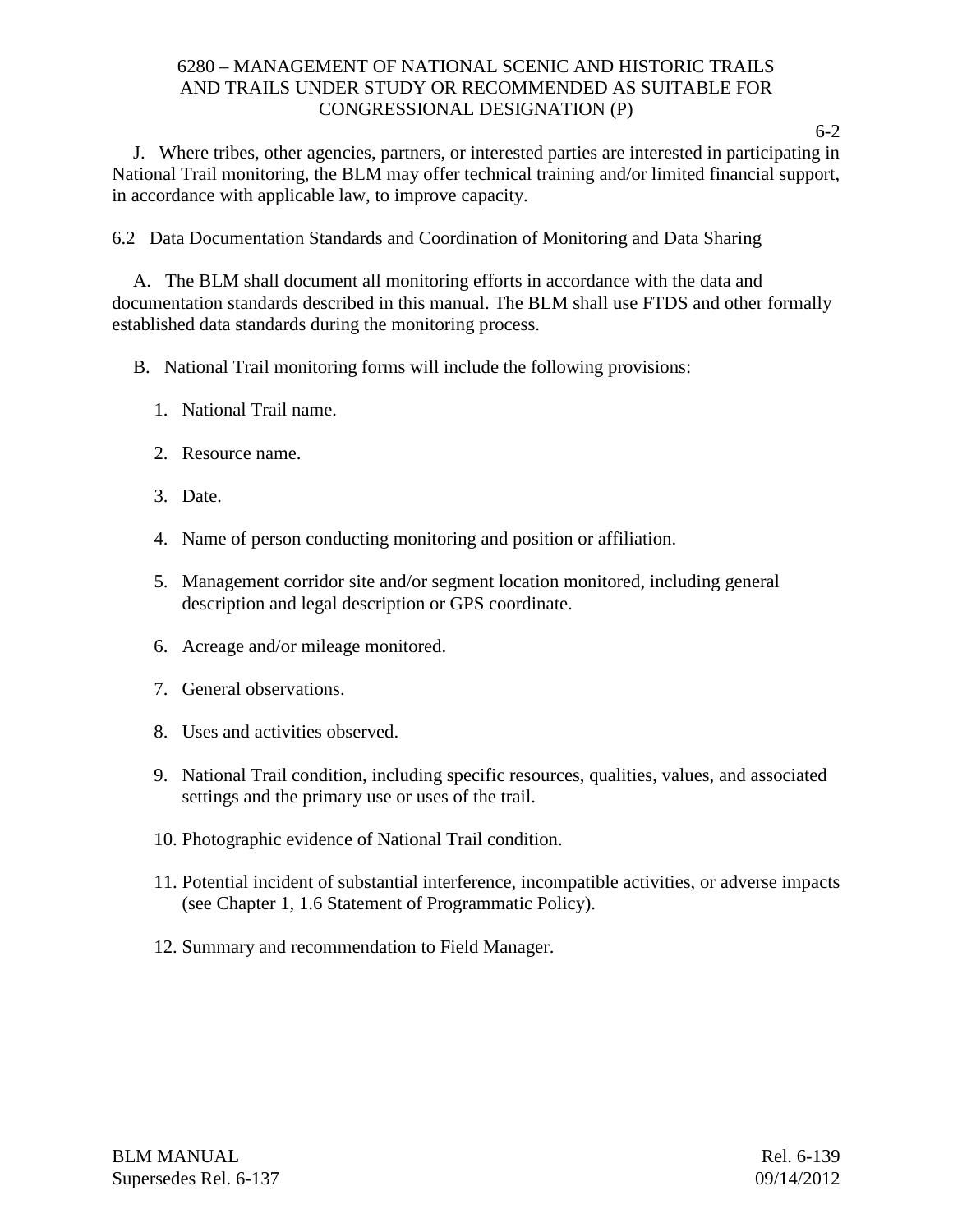6-3

C. All incidents of substantial interference, incompatible activities, or adverse impacts shall be reported to the Field Manager and resolved through the appropriate administrative or legal process. The BLM will coordinate with the National Trail administering agency on substantive incidents to seek input regarding options for resolution. Efforts to resolve incidents of substantial interference or adverse impacts shall be documented in the case file. For substantial interference, incompatible activities, or adverse impacts, the following, at a minimum, shall be documented within the monitoring section of the serialized case file:

- 1. National Trail name.
- 2. Resource name.
- 3. Date.
- 4. Name of person reporting the incident and position or affiliation.
- 5. Management corridor site and/or segment location where the incident occurred, including general description and legal description or GPS coordinate.
- 6. Acreage and/or mileage affected.
- 7. General observations.
- 8. Uses and activities observed.
- 9. Evidence of new disturbance observed.
- 10. Photographic evidence of the disturbance or activity.
- 11. Level of interference to the nature and purposes caused by the uses and activities.
- 12. Impacts to specific resource, quality, or value or associated trail setting.
- 13. Any mitigation measures used to immediately reduce or avoid adverse impacts to resources.
- 14. Proposed mitigation measures or resolution to interference.
- 15. Summary and recommendation to Field Manager.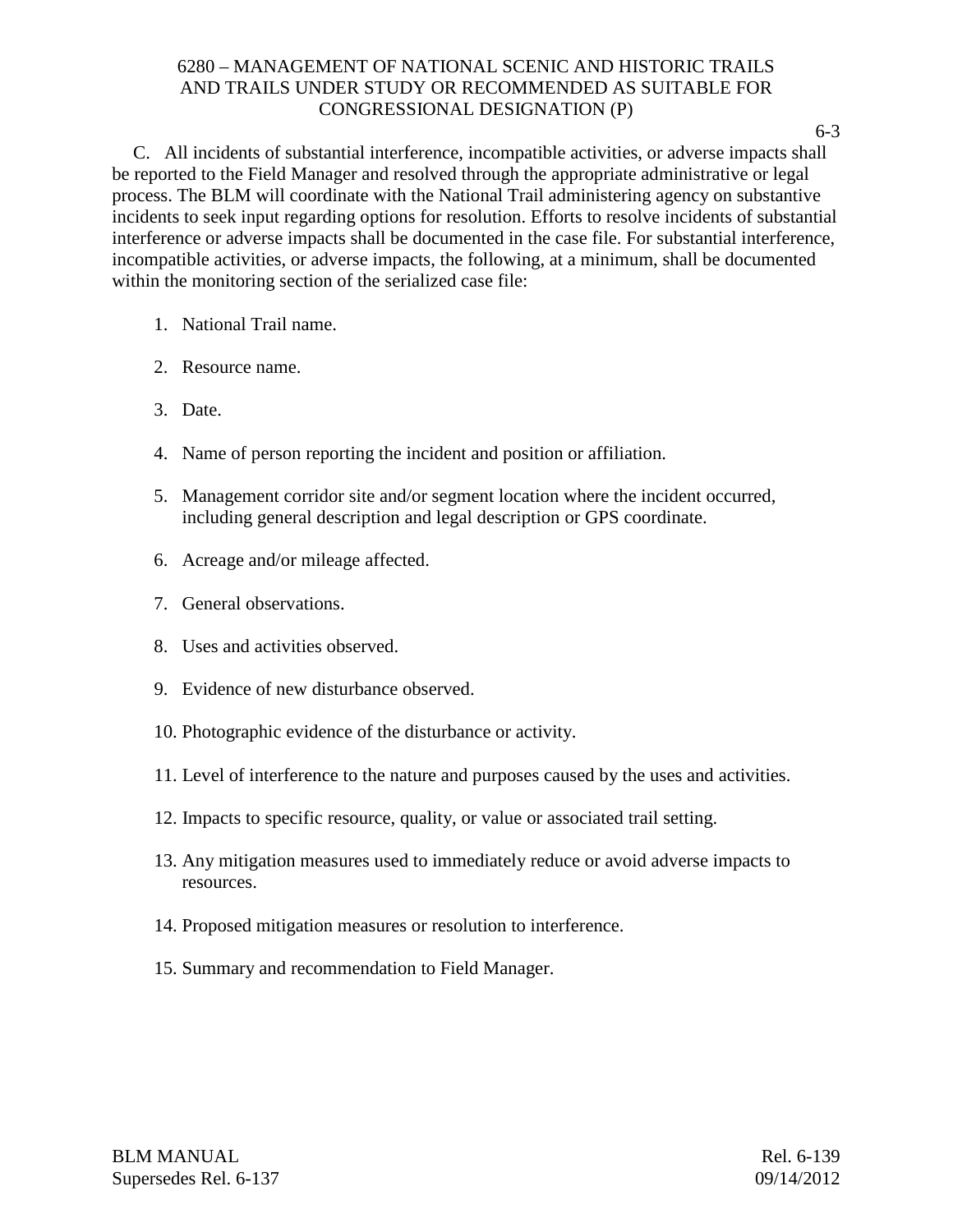D. When monitoring results demonstrate that the Resource Management Plan decisions are not effective in achieving National Trail policy requirements or Resource Management Plan objectives, the land use plan decisions should be amended or implementation actions adjusted, subject to valid existing rights, as warranted.

E. Data may be shared with tribes, affected agencies, partners, and interested parties in accordance with formally established data sharing agreements and protocols.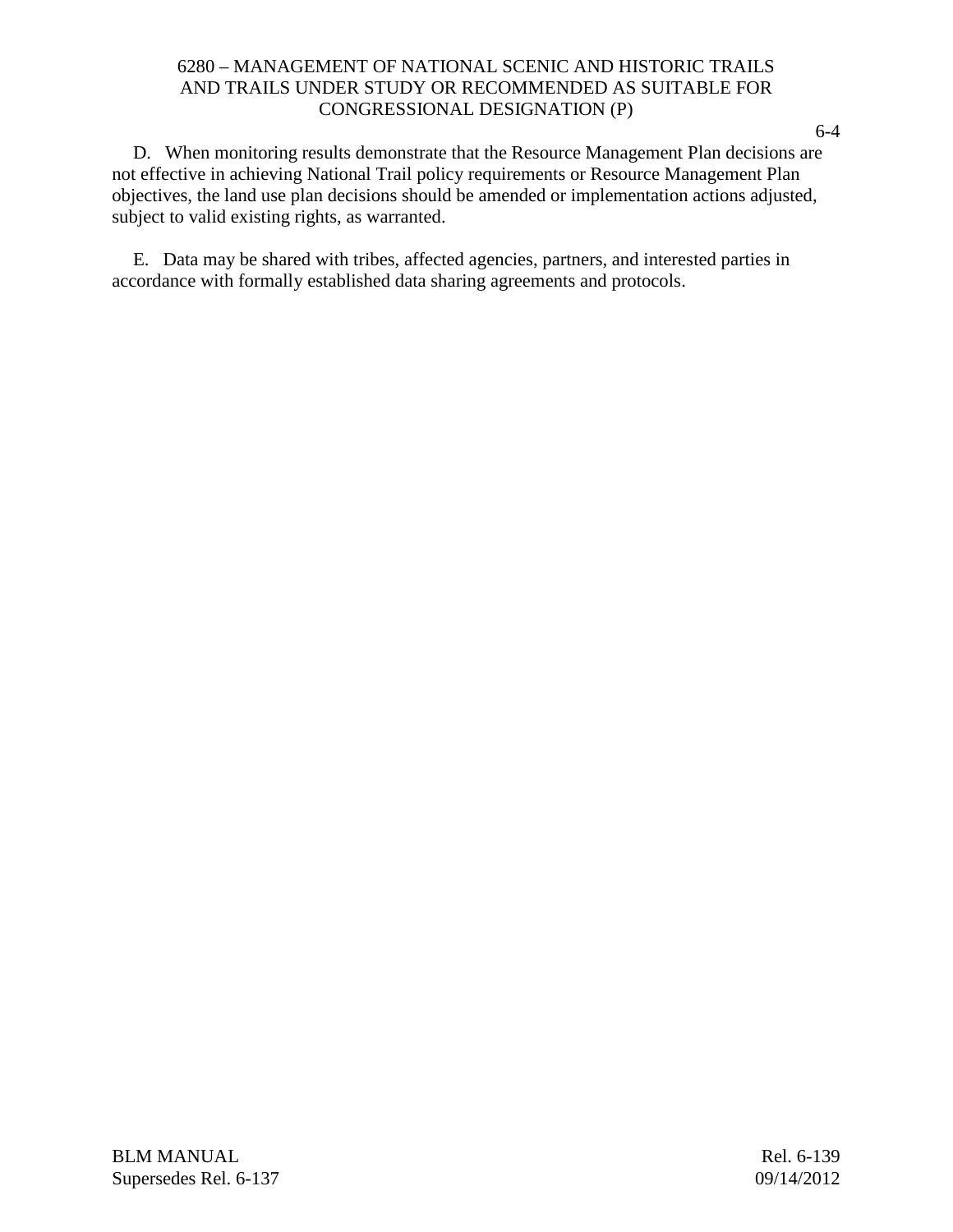#### **Glossary of Terms**

-A-

*activation*. Term used to initiate official field notification of the designation of a National Trail and/or the National Trail administration role, as assigned, under the National Trails System Act. Term usage is consistent with the National Park Service.

*associated settings*. The geographic extent of the resources, qualities, and values or landscape elements within the surrounding environment that influence the trail experience and contribute to resource protection. Settings associated with a National Scenic or Historic Trail include scenic, historic, cultural, recreation, natural (including biological, geological, and scientific), and other landscape elements (see resources, qualities, and values).

*auto tour route.* Those roads that parallel the National Historic Trail and provide opportunities to commemorate the historic route as an alternate experience. These opportunities may occur inside or outside the National Trail Management Corridor. Auto tour route opportunities may include access to National Historic Trail high potential historic sites and high potential route segments located on BLM public and, other participating agency land, or lands of willing landowners. Auto tour routes shall normally be restricted to existing all-weather roads or paved highways and may be limited to specific use conditions.

*avoid*. Subject to valid existing rights, agency action taken pursuant to applicable law, to the greatest extent possible to prohibit, deny, minimize, or mitigate activities on public lands that are incompatible with National Trail purposes under the National Trails System Act (see compatible and incompatible activities).

#### -C-

*certification*. The administrative process whereby nonfederally owned properties along National Historic Trails are identified and recognized by the trail administering agency for the historical and/or thematic association with one or more National Historic Trails through signed certification agreement. Certified properties may be eligible for the National Register.

*certification agreement*. A nonbinding agreement between the trail administering agency and one or more partners, including state and/or local government or private land owners. The agreement formalizes a good-faith arrangement to work together toward common purposes for the National Historic Trail, such as conserving, protecting, restoring, and interpreting a historic property.

*compatible activities*. Allowable uses and management actions on public lands that harmonize, or have been minimized or mitigated in order to harmonize, with the National Trail nature and purposes.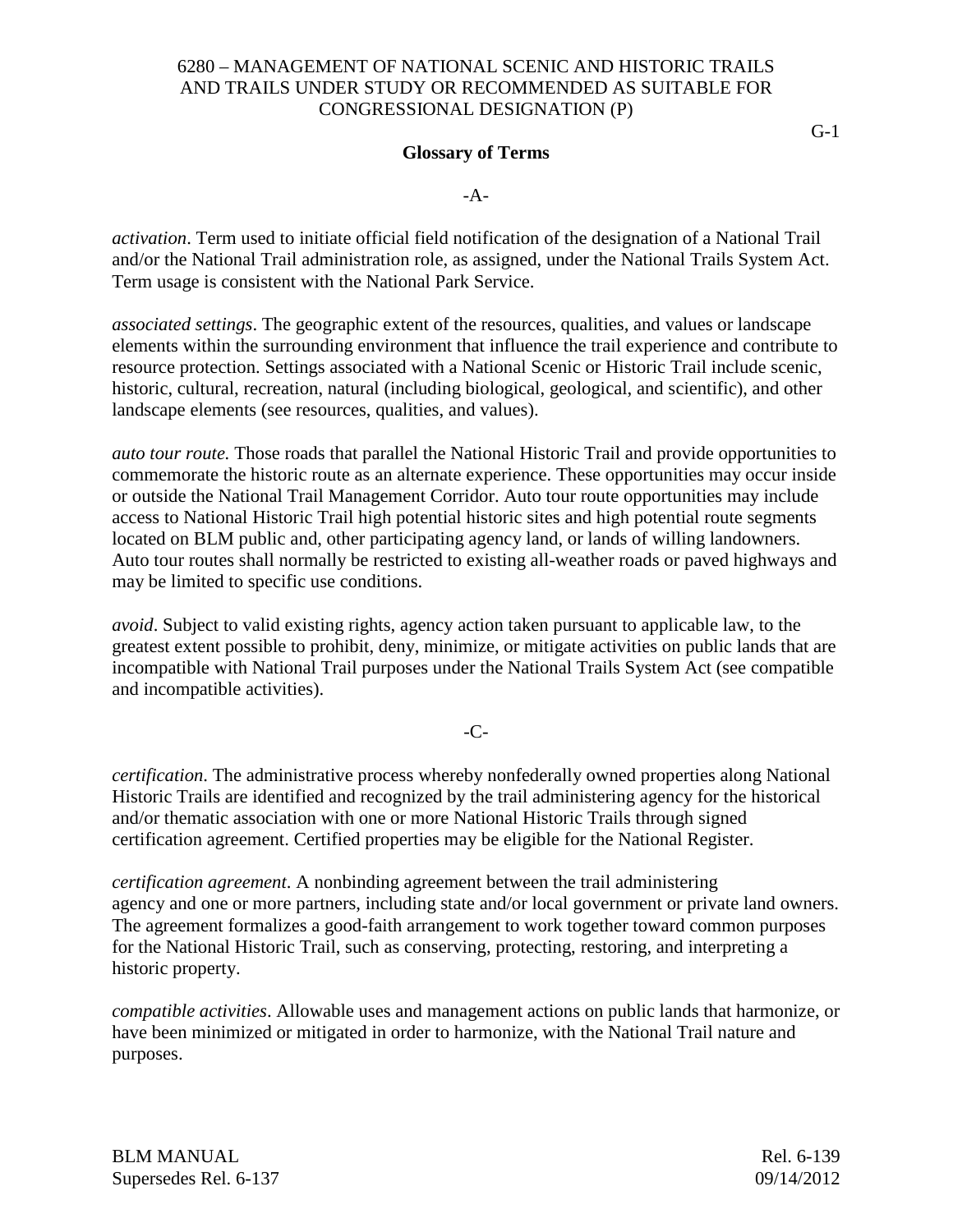*Comprehensive Plan*. Statutorily required plan providing strategic direction and guidance for the future administration and management of a congressionally designated National Scenic or Historic Trail. The plan includes identification of the nature and purposes, goals and objectives, high potential sites and high potential segments (historic trails), and the selection of the National Trail Right-of-Way.

*congressionally designated trail route*. General route designated by Congress as the National Trail. It is depicted on the official map or National Trail Feasibility Study referenced in the National Scenic or Historic Trail enabling legislation. For National Historic Trails, this is the NHT 1 attribute in the Federal Trail Data Standards (see reference section of this manual).

*Connecting Trail*. Secretarially designated trails that complement National Recreation, Scenic, or Historic Trails by providing additional points of public access between such trails or connecting to such trails (see Side Trail).

-E-

*edge-matching*. The process of matching National Trail Management Corridor boundaries across BLM jurisdictions, ensuring compatibility in an identifiable and manageable boundary. Includes ensuring allowable uses, management actions, and necessary restrictions within the National Trail Management Corridor at Field Office boundaries are compatible across jurisdictions to seamlessly achieve National Trail objectives.

-F-

*Federal Interagency Council on Trails*. A longstanding interagency working group (since 1969, and reestablished by Executive Order 13195 in 2001) operating under an interagency memorandum of understanding with core membership composed of the Department of the Interior, BLM, National Park Service, and Fish and Wildlife Service; the United States Department of Agriculture, Forest Service; the United States Department of Transportation, Federal Highway Administration; and the United States Department of the Army, United States Army Corp of Engineers. The Council's mission is to share information with agency and nonprofit partners, coordinate program decisions, and make policy recommendations among all appropriate Federal agencies to foster the development of America's National Trails System.

*Federal Protection Component*. As described in Section 3 and 12 of the National Trails System Act, selected high potential historic sites and high potential route segments and other land- and water-based components of a designated National Historic Trail located on federally owned land which meet the National Historic Trail criteria listed in the National Trails System Act and are identified in trailwide Comprehensive Plans, Resource Management Plans, and implementation plans.

BLM MANUAL Rel. 6-139 Supersedes Rel. 6-137 09/14/2012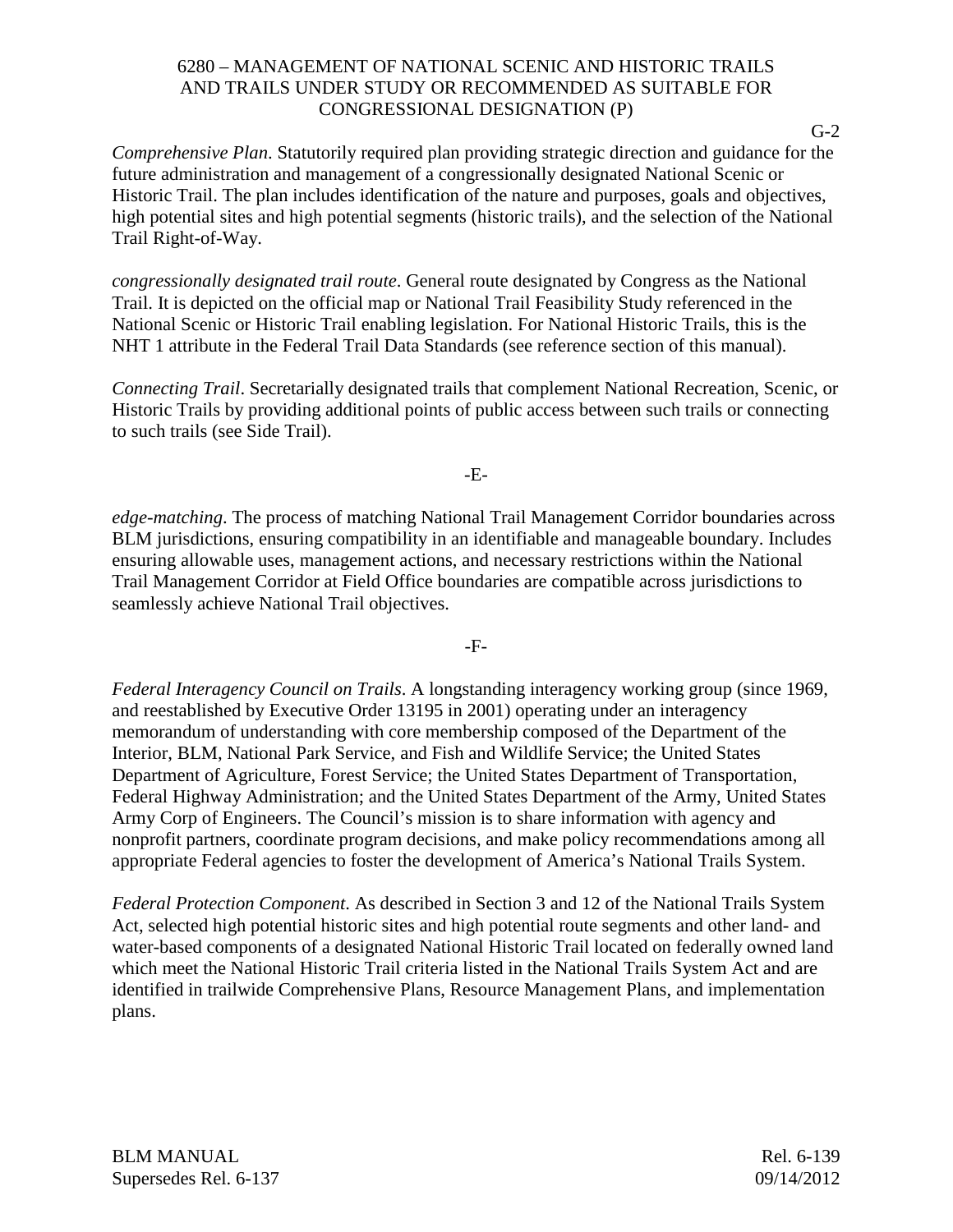*Federal Trail Data Standards*. A core set of standardized trail data attributes with corresponding definitions and values applicable to tabular and spatial data, approved by the Federal Geographic Data Committee on September 30, 2011. The standards are applicable to all trails, including National Scenic and Historic Trails, managed by the U.S. Forest Service, National Park Service, U.S. Fish and Wildlife Service, and BLM.

-H-

*high potential historic site*. Historic sites related to the route or sites in close proximity thereto which provide opportunity to interpret the historic significance of the trail during the period of its major use. The criteria for consideration of sites as high potential historic sites include historic significance, presence of visible historic remnants, scenic quality, and relative freedom from intrusion. High potential historic sites are assumed to contain remnants, artifacts, and other properties eligible for the National Register of Historic Places, pending evaluation. Under the National Trails System Act, high potential historic sites located on federally owned land are referred to as Federal Protection Components.

*high potential route segment*. Segments of a trail which would afford a high-quality recreation experience in a portion of the route having greater than average scenic values or affording an opportunity to vicariously share the experience of the original users of a historic route. National Historic Trail high potential route segments are assumed to contain remnants, artifacts, and other properties eligible for the National Register of Historic Places, pending evaluation. Under the National Trails System Act, high potential route segments located on federally owned land are referred to as Federal Protection Components.

*historic context study and report*. In-depth documentary research on the historic sites and trail segments focused on the period of use. Documents trail resource research, identification, location, assessment, and evaluation. The information contained in the report is used for planning and is a precursor to the National Register nomination process.

*historic route*. Trail location where historic events are known to have occurred as evidenced by historic remnants or artifacts or through research and subsequent identification. For National Historic Trails, this is the NHT 2 attribute in the Federal Trail Data Standards (see reference section of this manual).

-I-

*identification*. For both National Trail administration and management, the requirement to identify, document, and evaluate National Trail resources, qualities, values, and associated settings, and the primary use or uses, which support the nature and purposes of National Trail designation (see inventory section of this manual).

*incompatible use*. An activity that affects (hinders or obstructs) the nature and purposes of a designated National Trail (see substantial interference).

BLM MANUAL Rel. 6-139 Supersedes Rel. 6-137 09/14/2012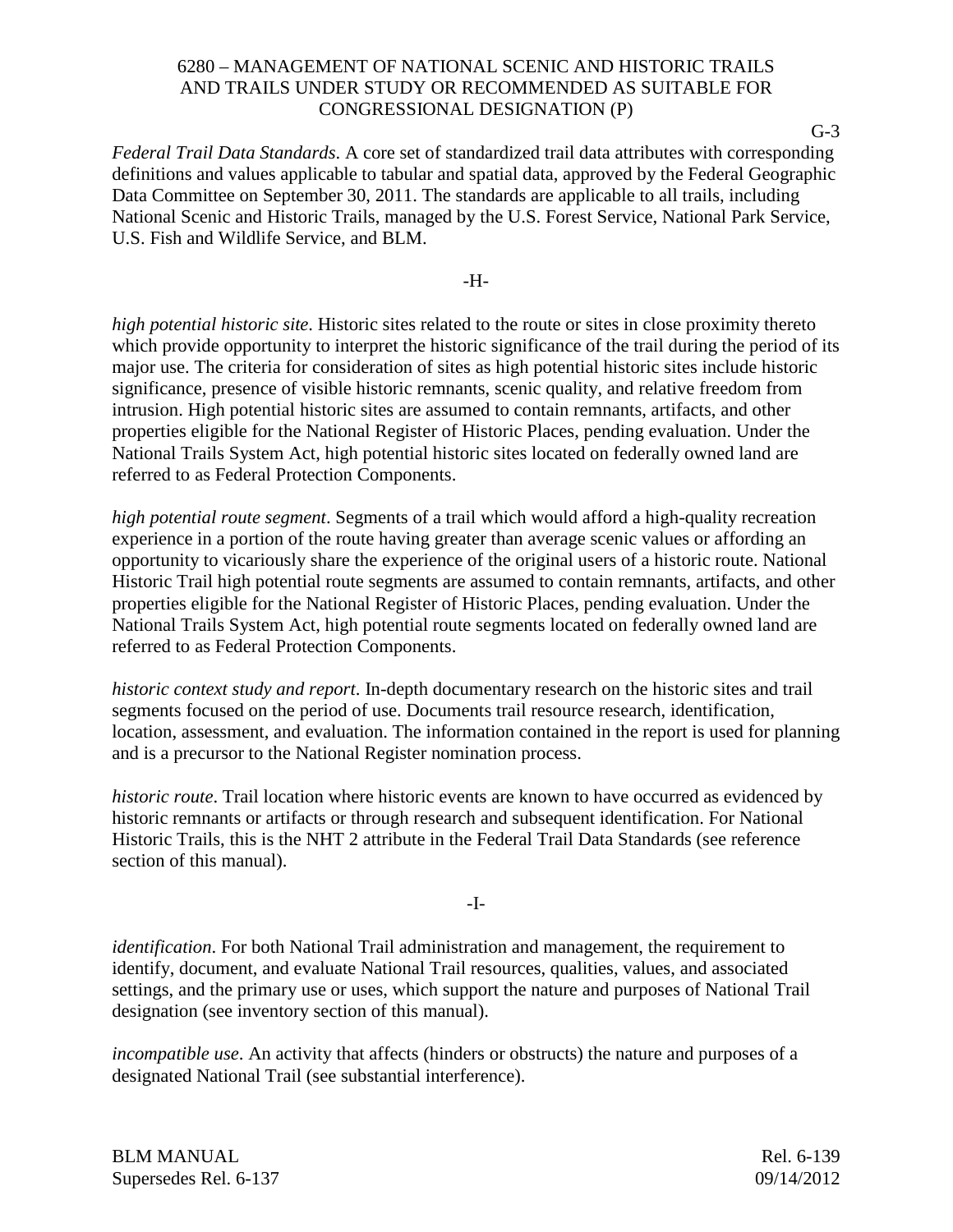#### -M-

*major relocation*. A significant change in the location of the designated National Trail that would substantially depart from the Congressional route, established National Trail Right-of-Way, or Management Corridor, requiring an Act of Congress.

*Management Corridor.* See National Trail Management Corridor.

*maximum compatible outdoor recreation potential*. A criterion for determining the location of a National Scenic Trail. The recreation potential is tempered by the capacity of the area to sustain such use.

*Multiple Property Documentation Form*. The National Register of Historic Places Multiple Property Documentation Form (NPS 10-900-b) nominates groups of related significant properties for listing on the National Register. The form serves as a basis for evaluating the National Register eligibility of related properties. When nominated and listed in the National Register of Historic Places, the Multiple Property Documentation Form, together with individual registration forms, constitutes a multiple property submission.

-N-

*National Historic Landmark*. Nationally significant historic places designated by the Secretary of the Interior that possess exceptional value or quality in illustrating or interpreting the heritage of the United States (see National Historic Landmark criteria).

*National Historic Landmark criteria*. A set of criteria used to evaluate the national significance of a property pursuant to the Historic Sites Act of 1935 and the National Historic Preservation Act (see National Park Service Cultural Resources National Register Bulletin, How to Prepare National Historic Landmark Nominations).

*National Historic Trail*. A congressionally designated trail that is an extended, long-distance trail, not necessarily managed as continuous, that follows as closely as possible and practicable the original trails or routes of travel of national historic significance. The purpose of a National Historic Trail is the identification and protection of the historic route and the historic remnants and artifacts for public use and enjoyment. A National Historic Trail is managed in a manner to protect the nationally significant resources, qualities, values, and associated settings of the areas through which such trails may pass, including the primary use or uses of the trail.

*National Historic Trail criteria*. Criteria, established in Section 5(b) of the National Trails System Act which must be addressed within the National Historic Trail Feasibility Study in order for a trail to be considered for designation.

BLM MANUAL Rel. 6-139 Supersedes Rel. 6-137 09/14/2012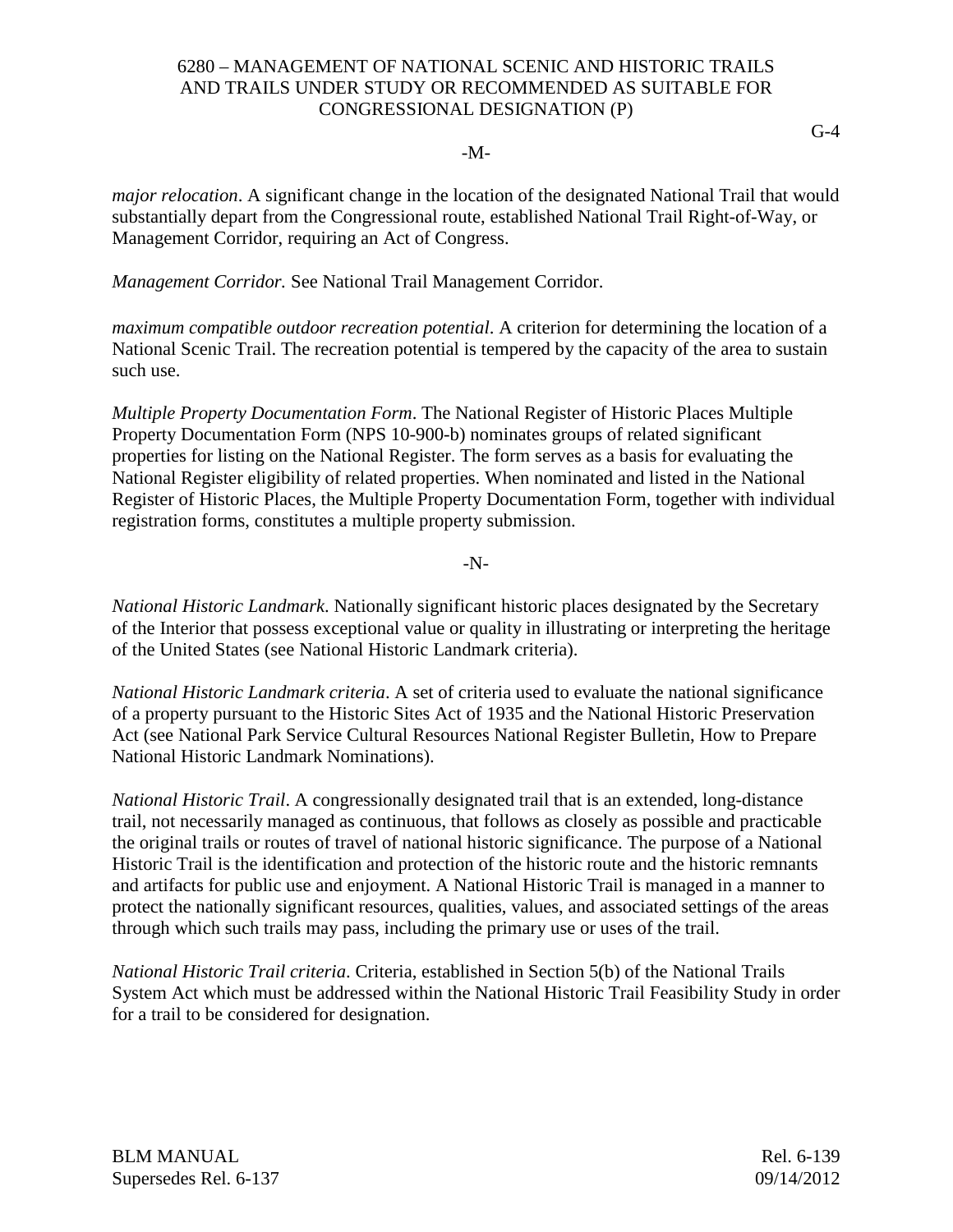*National Recreation Trail*. Trail designated by the Secretary of the Interior, or delegated officer, through a standardized process, including a recommendation and nomination by the BLM. National Recreation Trails provide a variety of compatible outdoor recreation uses in or reasonably accessible to urban areas or high-use areas.

*National Register eligible*. Includes properties both formally determined as eligible for inclusion in the National Register by the Secretary of the Interior and all other significant properties that meet National Register listing criteria. This includes any prehistoric or historic district, site, building, structure, or object included in, or eligible for inclusion in, the National Register of Historic Places maintained by the Secretary of the Interior.

*National Register of Historic Places*. The National Register is the official Federal list of districts, sites, buildings, structures, and objects significant in American history, architecture, archeology, engineering, and culture. National Register properties have significance to the history of the communities, states, or the Nation.

*National Scenic Trail*. A congressionally designated trail that is a continuous and uninterrupted extended, long-distance trail so located as to provide for maximum outdoor recreation potential and for the conservation and enjoyment of the nationally significant resources, qualities, values, and associated settings and the primary use or uses of the areas through which such trails may pass. National Scenic Trails may be located so as to represent desert, marsh, grassland, mountain, canyon, river, forest, and other areas, as well as landforms that exhibit significant characteristics of the physiographic regions of the Nation.

*National Trail*. For purposes of this manual, National Trail refers only to congressionally designated National Scenic or Historic Trails.

*National Trail Administration*. Trailwide responsibility assigned to the BLM or National Park Service by the Secretary of the Interior when the Department of the Interior is named as the responsible lead in National Trail-specific legislation (see National Trail Administrator). The responsibility involves trailwide coordination, guidance, technical assistance, and consultation with National Trail managers that have physical site management responsibility National Trail administration responsibilities are fulfilled as directed in the NTSA in coordination with tribes; other National Trail Administrators; National Trail managing agencies (including all BLM public land managers along the congressionally designated National Trail); other Federal, state, and local government agencies; private and nonprofit organizations; willing landowners; land users; and individuals (tribes, affected agencies, willing landowners, partners, and interested parties). National Trail administration includes leadership in the development of the statutorily required trailwide Comprehensive Plan, which provides strategic direction for National Trail administration and management, including identification of the nature and purposes of the National Trail and selection of the National Trail Right-of-Way.

BLM MANUAL Rel. 6-139 Supersedes Rel. 6-137 09/14/2012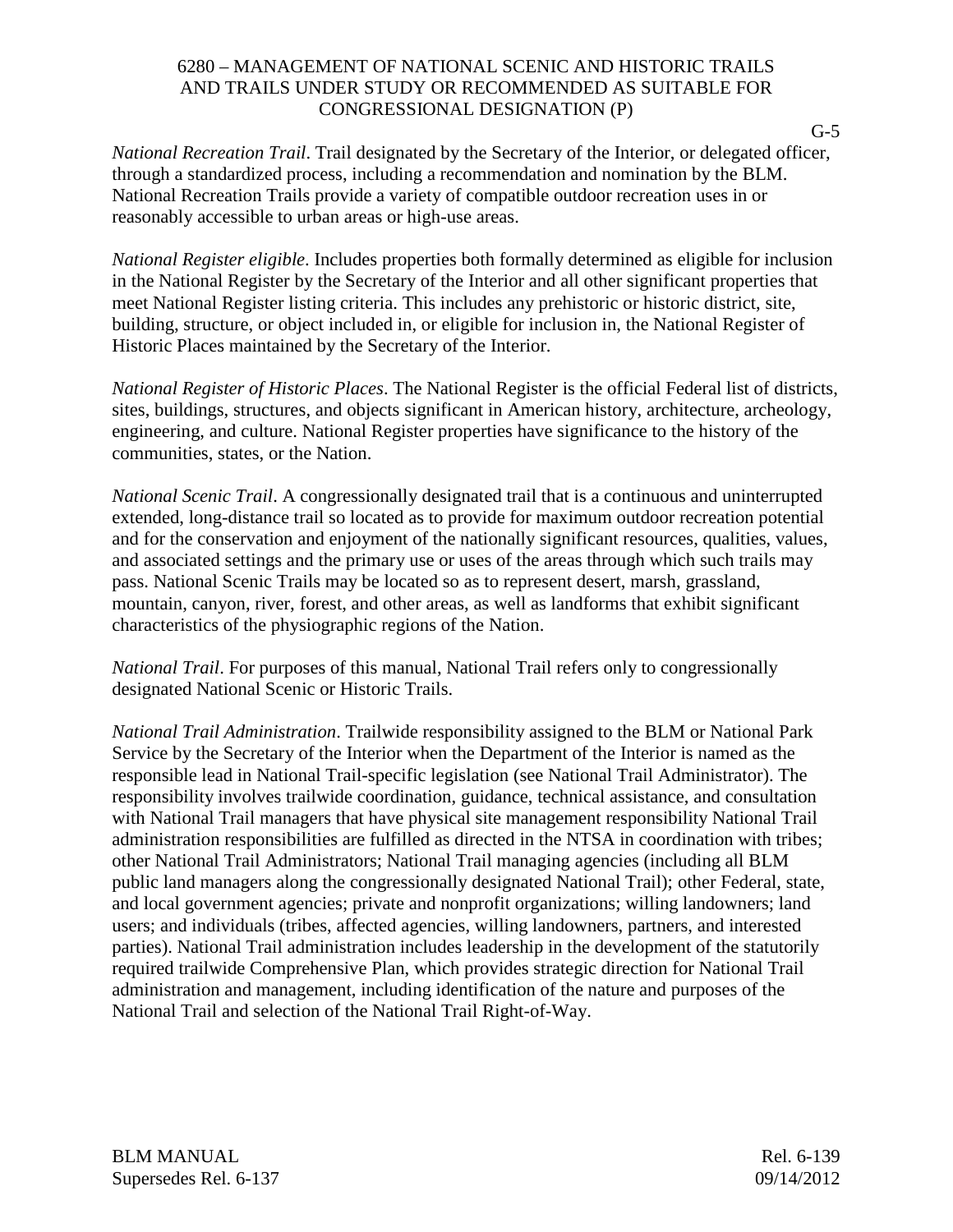*National Trail Administrator.* Individual delegated the responsibility to conduct National Trail administration when the BLM or National Park Service is assigned this responsibility by the Secretary of the Interior (see National Trail Administration). The responsible agency assigns the role to an individual to perform National Trail administration duties (BLM Manual 1203, Delegation of Authority).

*National Trail advisory council*. Council established to advise the Secretary that is charged with the administration of the National Trail with respect to matters relating to the trail, including the selection of a National Trail Right-of-Way in the trailwide Comprehensive Plan, standards for the erection and maintenance of markers along the trail, and the administration of the trail.

*National Trail Feasibility Study*. Study authorized through an Act of Congress to determine the feasibility and desirability of designating a trail route as a National Scenic or Historic Trail.

*National Trail Inventory*. The official record and the process used in developing the record of National Trail resources, qualities, values, and associated settings and the primary use or uses.

*National Trail Management Corridor*. Allocation established through the land use planning process, pursuant to Section 202 of Federal Land Policy and Management Act and Section 7(a)(2) of the National Trails System Act ("rights-of-way") for a public land area of sufficient width within which to encompass National Trail resources, qualities, values, and associated settings and the primary use or uses that are present or to be restored.

*National Trail manager*. The agency, landowner, or interest (see certification) with the authority and/or responsibility for decisionmaking for lands under its jurisdiction. Also, the official responsible for land and water management of trail-related resources.

*National Trail Right(s)-of-Way*. Term used in Section 7(a)(2) of the National Trails System Act to describe the corridor selected by the National Trail administering agency in the trailwide Comprehensive Plan and which includes the area of land that is of sufficient width to encompass National Trail resources, qualities, values, and associated settings. The National Trail Right-of-Way, in the context of the National Trails System Act, differs from a Federal Land Policy and Management Act (FLPMA) Title V right-of-way, which is a grant issued pursuant to FLPMA authorities. It becomes a key consideration in establishing the National Trail Management Corridor in a Resource Management Plan. See also National Trail Management Corridor.

*National Trails inventory standards*. The standards the BLM must meet as it conducts National Trail inventory, assessments, and documentation of National Trail resources, qualities, values, and associated settings and the primary use or uses in the management role.

*National Trails management standards*. The standards the BLM must meet as it manages the National Trail resources, qualities, values, and associated settings, and the primary use or uses.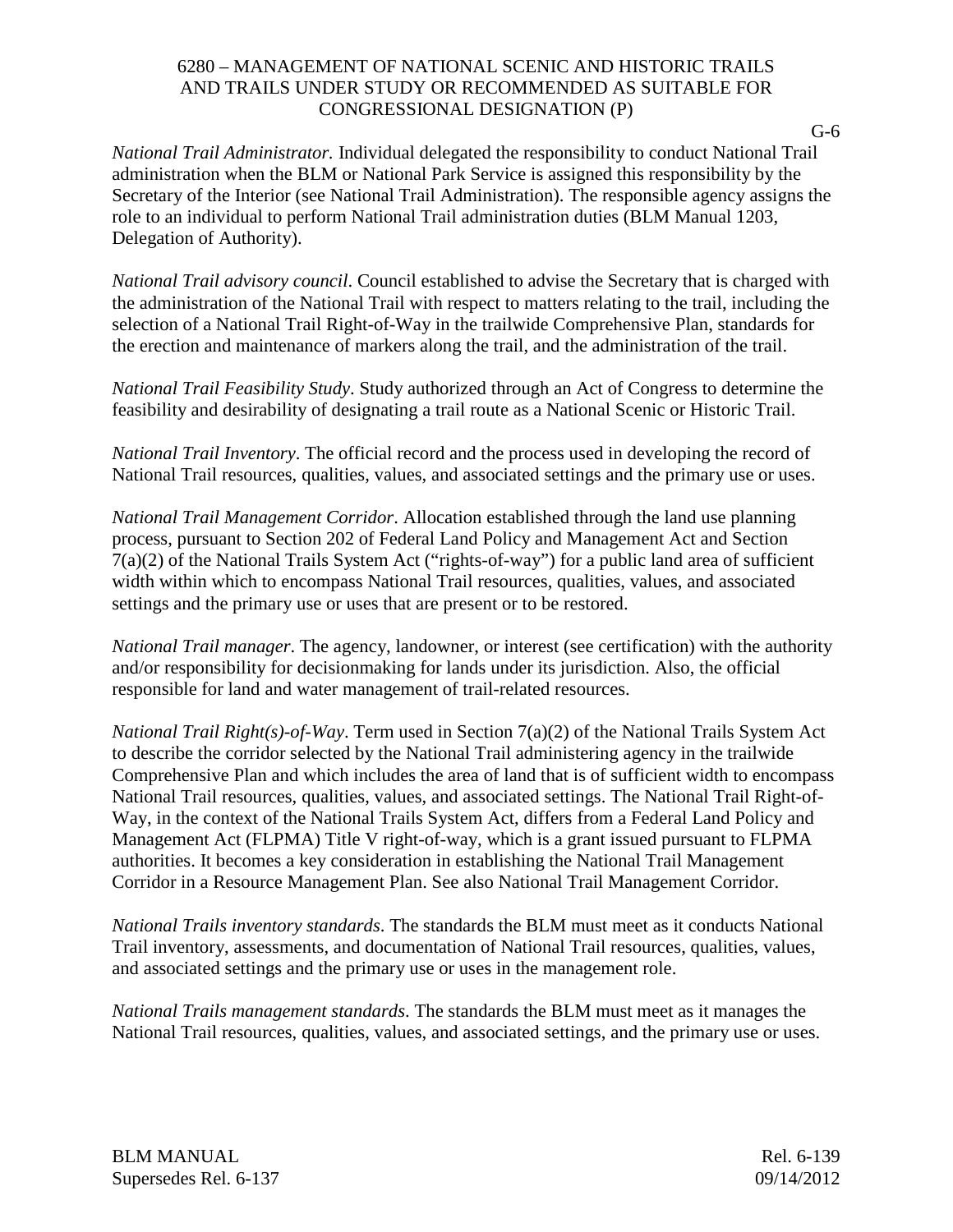*National Trails monitoring standards*. The standards the BLM must meet as it monitors National Trail inventory; resources, qualities, values, and associated settings and the primary use or uses; effectiveness of implementation of Resource Management Plan decisions; projects within the National Trail Management Corridor; and acquired lands.

*National Trails planning standards*. The standards the BLM must meet as it conducts land use planning to establish the National Trail Management Corridor and to address all programs and uses within the management corridor.

*National Trails Program Lead*. Individual assigned by the Director, State Director, or Field Manager the responsibility to provide coordination and information-sharing, effect trailwide management, and manage operational issues for National Trails, including communication with the National Trail Administrator, other BLM National Trails Program Leads, and associated trail organizations.

*National Trails System*. Congressionally authorized system of trails recognized through the authority of the National Trails System Act, containing National Scenic and Historic Trails, National Recreation Trails, Connecting and Side Trails, and authorities applied to railtrails.

*National Trails System Act*. Public Law 90-543, as amended and codified in 16 U.S.C. 1241- 1251, which establishes the National Trails System.

*nature and purposes*. The term used to describe the character, characteristics, and congressional intent for a designated National Trail, including the resources, qualities, values, and associated settings of the areas through which such trails may pass; the primary use or uses of a National Trail; and activities promoting the preservation of, public access to, travel within, and enjoyment and appreciation of National Trails.

-P-

*primary use or uses*. Authorized mode or modes of travel, and/or activities identified in the National Trails System Act, enabling legislation, or legislative history, through the trailwide Comprehensive Plan or approved Resource Management Plan.

-R-

*resources, qualities, and values*. The significant scenic, historic, cultural, recreation, natural (including biological, geological, and scientific), and other landscape areas through which such trails may pass as identified in the National Trails System Act (see associated settings).

*Right(s)-of-way.* See National Trail Right(s)-of-Way.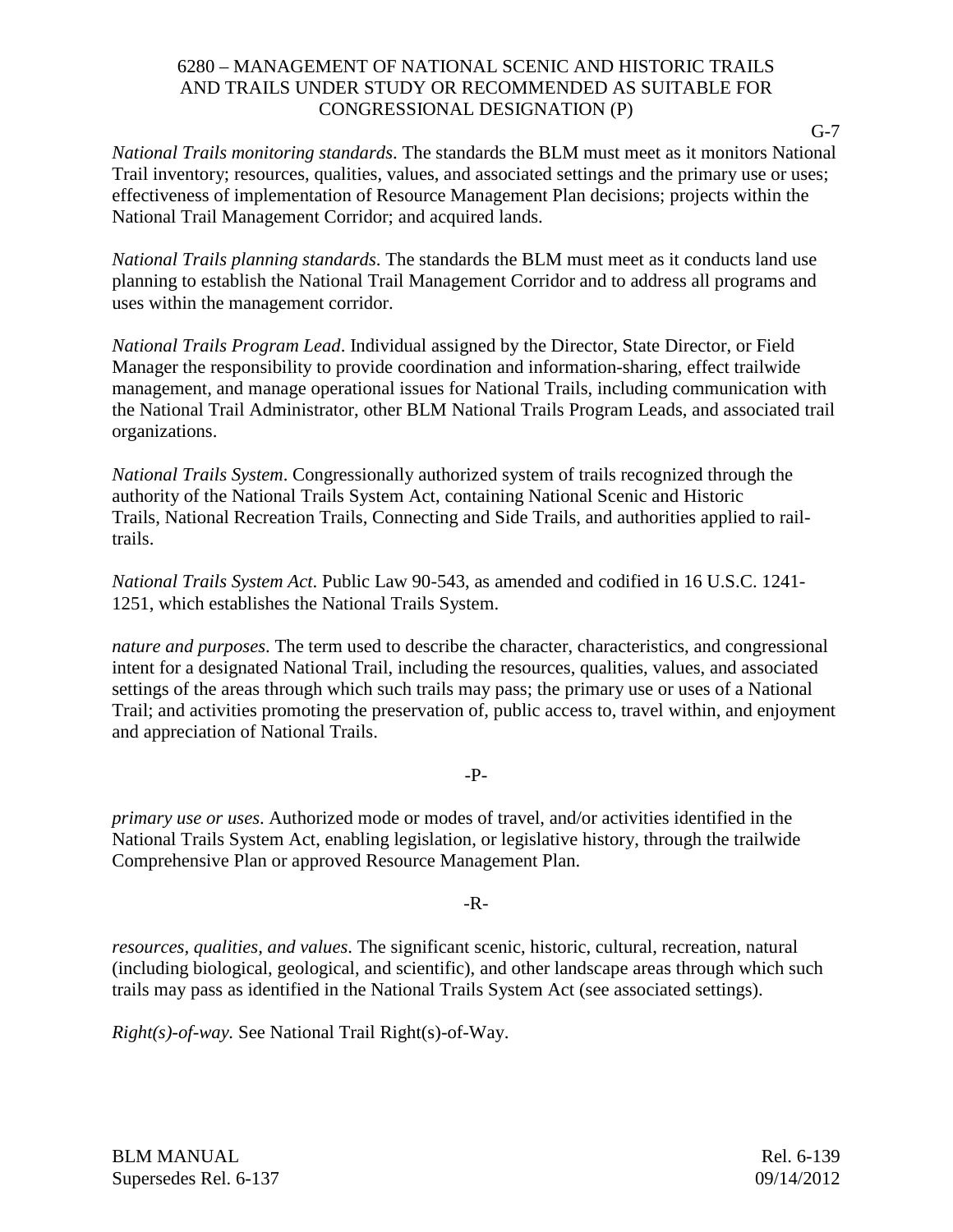#### -S-

*Side Trail*. Secretarially designated trails that complement National Recreation, Scenic, or Historic Trails by providing additional single points of public access to special features along such trails (see Connecting Trail).

*Statewide Trail Management Plan*. State-level Resource Management Plan amendment that establishes a National Trail Management Corridor and allowable uses, management actions, and necessary restrictions for resources and resource uses within the management corridor.

*stewardship responsibilities*. As National Trail Administrator or National Trail Manager, agency obligations to conduct inventory, monitoring, planning, administration, management, land or easement acquisition, protection, development, maintenance, training, and operations of the National Trails. These responsibilities may be conducted in partnership with tribes, affected agencies, willing landowners, partners, and interested parties.

*substantial interference*. Determination that an activity or use affects (hinders or obstructs) the nature and purposes of a designated National Trail (see nature and purposes).

-T-

*trail segment*. Distinct sections of a trail, categorized based on similar trail conditions, management goals and objectives, manageability, settings, ownership patterns, presence of high potential route segments, National Register eligible properties, and landscape-scale control points or trail access points.

 $-I$  J $-$ 

*uniform marker*. A distinctive symbol or logo used to mark and officially represent each National Trail, developed and monitored by the National Trail administering agency.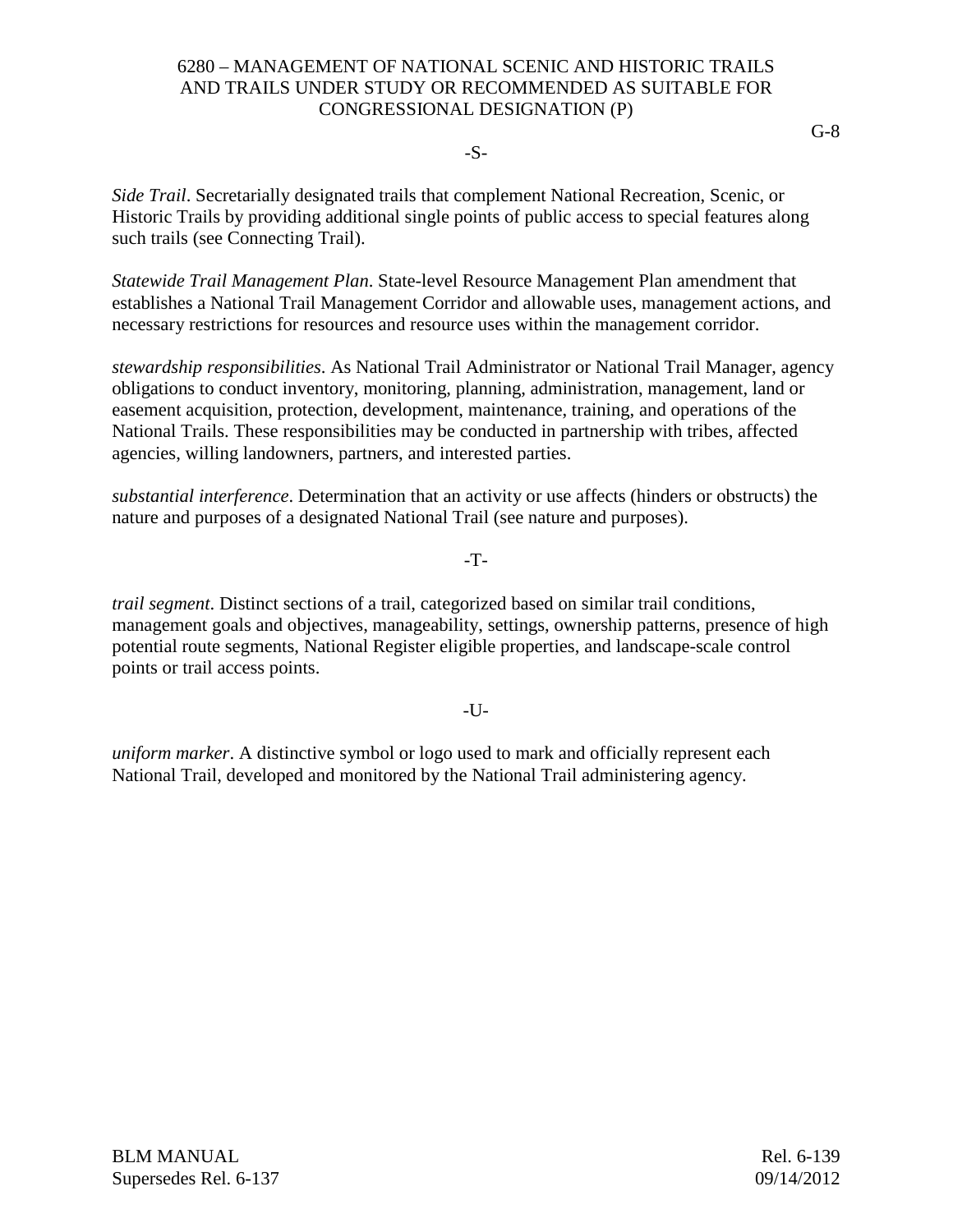## **Appendix 1 - Design Features and Best Management Practices for National Trails and Associated Resources**

- 1. Use best science and technology to achieve objectives.
- 2. Projects proposed within the National Trail Management Corridor will be designed and located in a manner that is compatible with trail purposes.
- 3. Minimize visual contrast of project through use of project design such as use of low profile buildings; siting using the natural topography to hide or screen development; reducing the aerial extent of impact by clustering developments; use of vegetative screening; mimicking the line, form, and texture of the surrounding landscape; painting infrastructure, using colors that camouflage the development and prevent glare; and other techniques developed to address the site specific conditions.
- 4. Use of native plant species within the National Trail Management Corridor.
- 5. Weed prevention and treatment, including early detection and rapid response.
- 6. Avoid the use of dye, restrict administrative vehicle travel off of designated routes to minimize spread of exotic and invasive species within the National Trail Management Corridor, and consider alternate treatment methods such as use of backpack sprayer.
- 7. Locate wild horse and burro gather sites outside of the National Trail Management Corridor.
- 8. Avoid locating non-commercial woodcutting areas within National Trail Management Corridor.
- 9. Location, design, and rehabilitation of access routes for harvest purposes and forest projects.
- 10. Use of selective harvesting to minimize disruption to the characteristic landscape.
- 11. Avoid creation of new livestock trails within the National Trail Management Corridor.
- 12. Herd livestock at designated National Trail crossings.
- 13. Limit use of salt and developed water sources to specifically defined areas to reduce visual impacts and control livestock distribution.
- 14. Herd livestock instead of using fences or use removable electrical fences.
- 15. Remove fences where they are no longer needed.
- 16. Design livestock developments to be visually harmonious with the National Trail setting.
- 17. Locate temporary facilities, including water troughs and sheep wagons, in a manner that minimizes contrast with the characteristic landscape.
- 18. The BLM may establish visitor use capacity at sites, areas, and/or in certain activities within the National Trail Management Corridor, based on the monitoring and assessment of impacts including the visitor experience.
- 19. Use snow cover and frozen ground to armor trail segments against traffic associated with proposed activity.
- 20. Avoid bulldozer use, or using the National Trail as a fireline, and other similar measures, during fire suppression.

BLM MANUAL Rel. 6-139 Supersedes Rel. 6-137 09/14/2012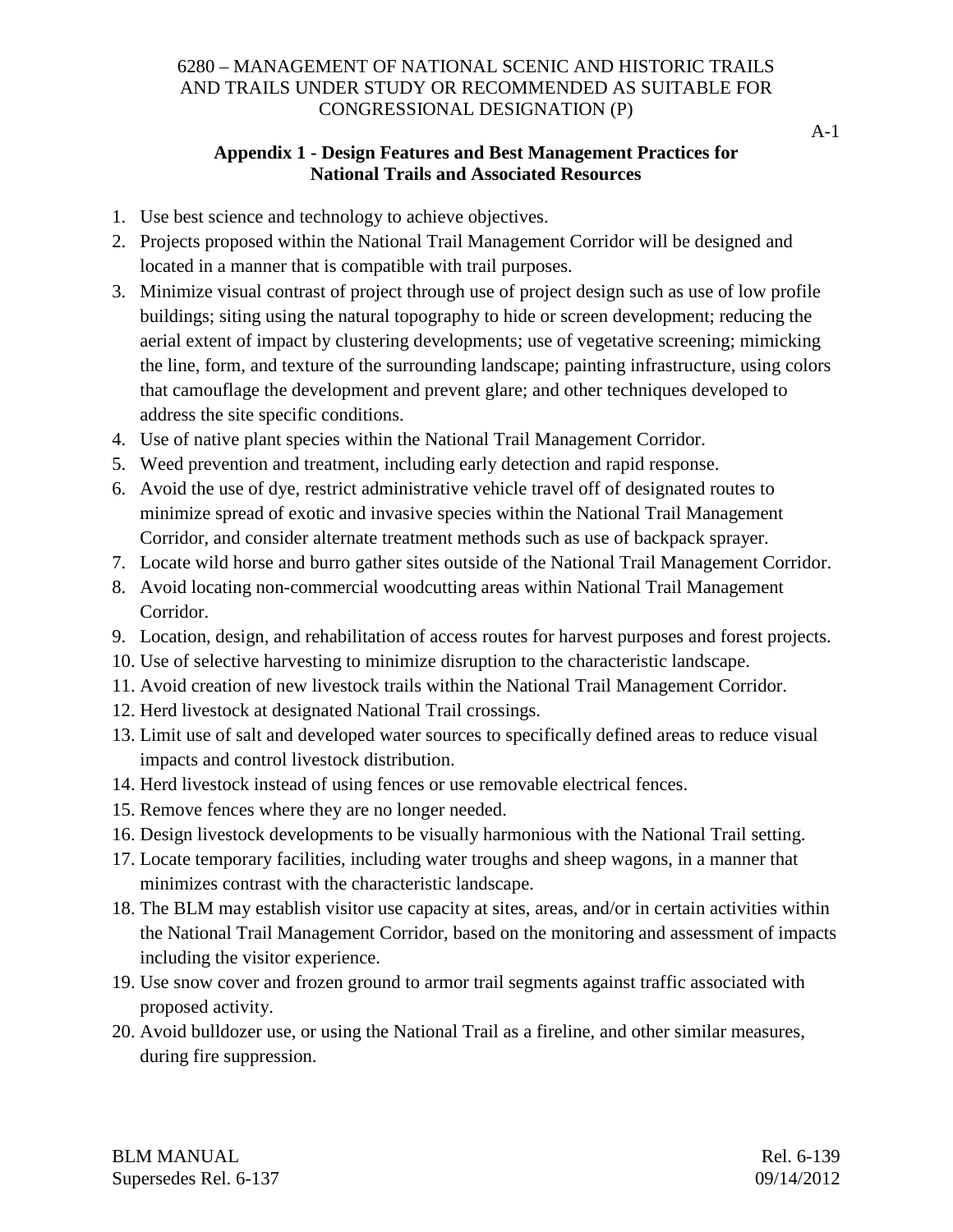A-2

#### **Appendix 2 – Federal Trail Data Standards Trail Fundamentals**

(See inventory chapter of this manual)

Federal Trail Data Standards Federal Geographic Data Committee

## **FTDS - Trail Fundamentals**

**Trail Type** – Reflects the predominant trail surface and general mode of travel accommodated by a trail.

- Standard/Terra Trail
- Snow Trail
- Water Trail

**Trail Class** – Prescribed scale of trail development for a trail, representing its intended design and management standards.

- Trail Class 1: Minimally Developed
- Trail Class 2: Moderately Developed
- Trail Class 3: Developed
- Trail Class 4: Highly Developed
- Trail Class 5: Fully Developed

**Managed Use** – mode of travel that is actively managed and appropriate on a trail, based on its design and management.

**Designed Use** – the managed use of a trail that requires the most demanding design, construction, and maintenance parameters and that, in conjunction with the applicable Trail Class, determines which Design Parameters or technical specifications will apply to a trail.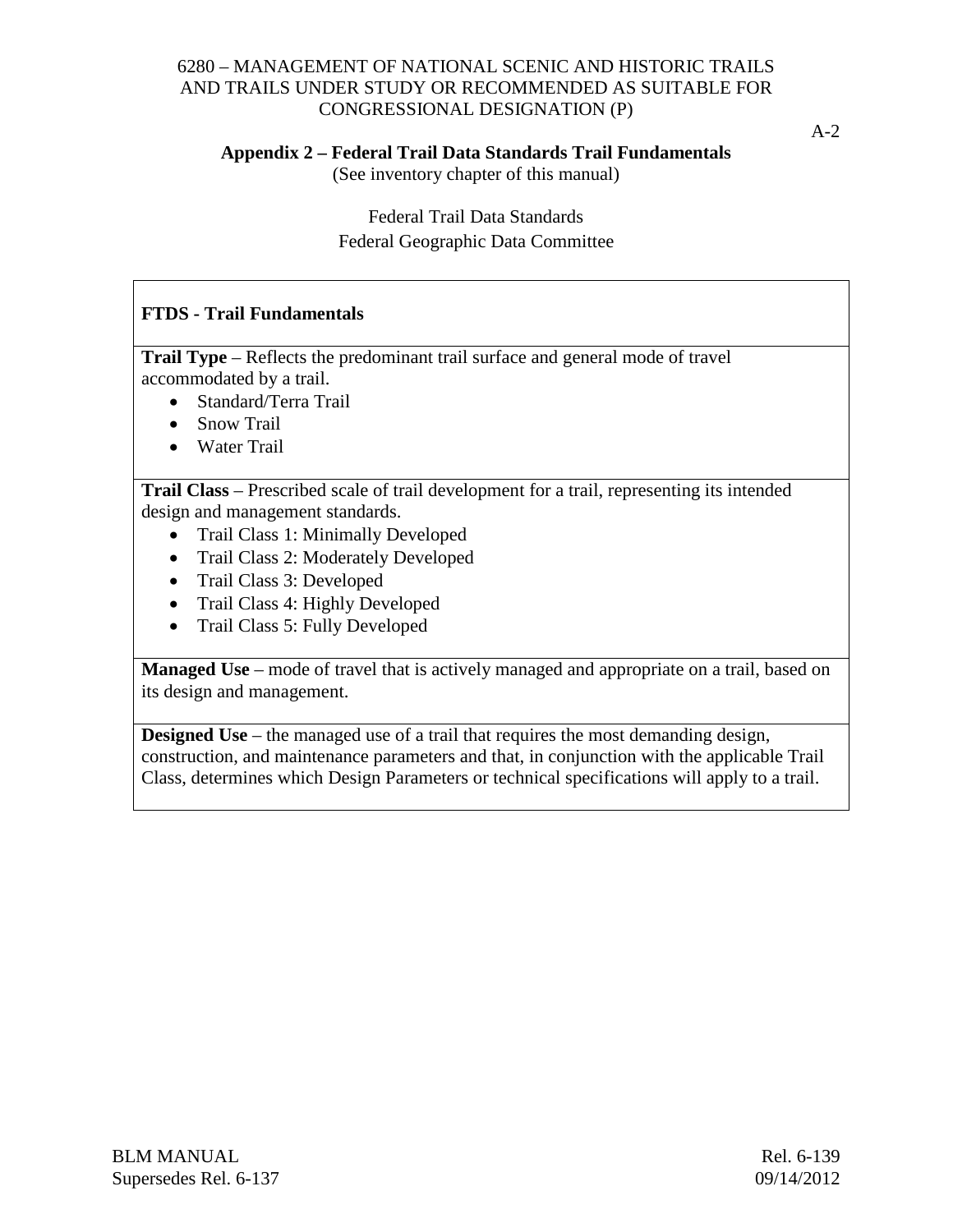A-3

## **Appendix 3 – Federal Trail Data Standards National Scenic and Historic Trails Management Corridor Concept**

(see inventory chapter of this manual)

Federal Trail Data Standards Federal Geographic Data Committee

| <b>Trail Code</b>                                       | <b>Trail Category</b>                                                 |
|---------------------------------------------------------|-----------------------------------------------------------------------|
| <b>NST</b>                                              | National Scenic Trail (Congressionally Designated)                    |
| NHT1 Designated Route                                   | Route(s) congressionally designated as the National Historic<br>Trail |
| <b>NHT2</b> Heritage Resources                          | NHT associated heritage resources (routes and/or sites)               |
| NHT3 Recreation and/or<br>Interpretive Trail/Road/Sites | NHT associated recreation or interpretive route and/or sites          |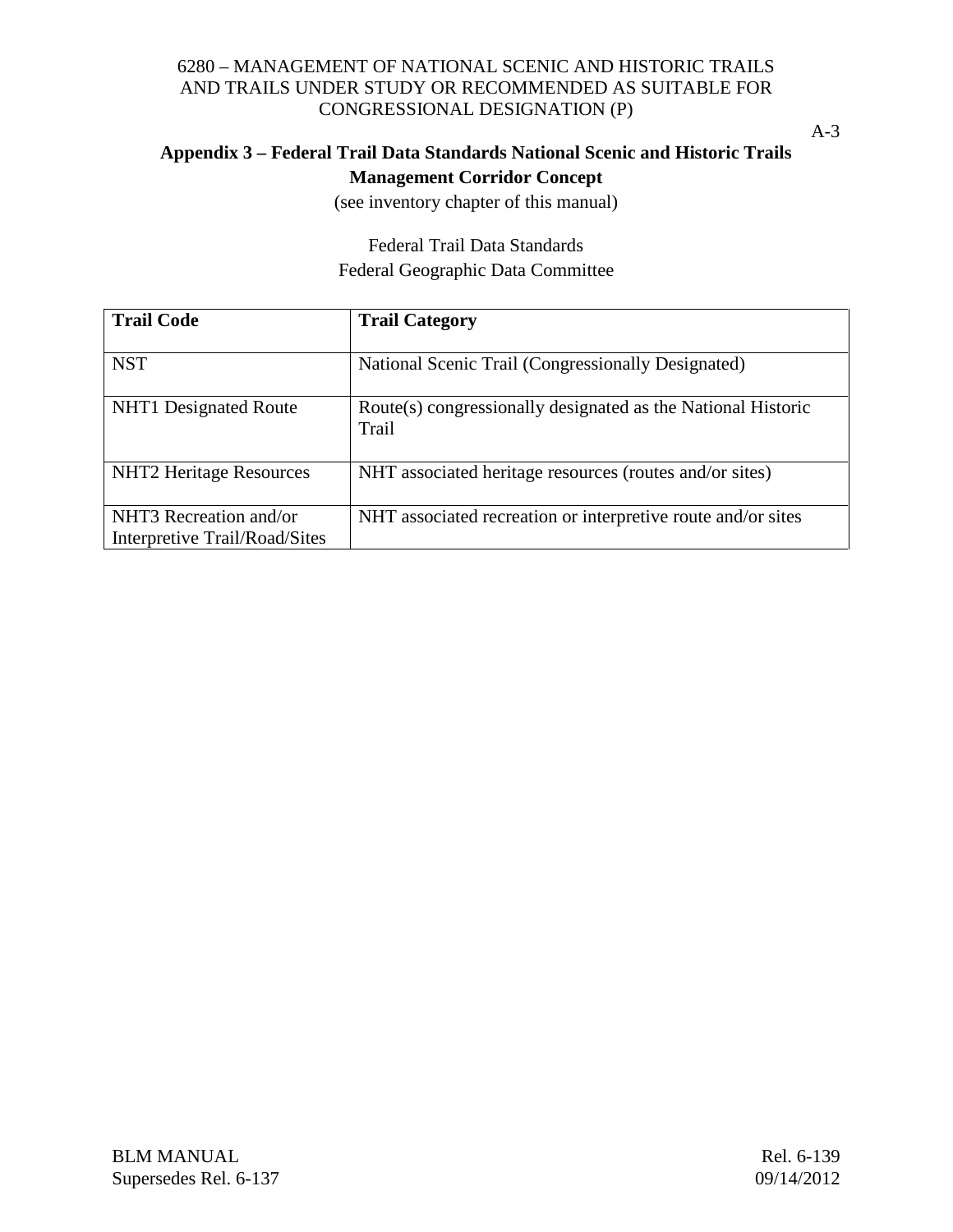A-4

## **Appendix 4 – Federal Trail Data Standards National Historic Trail Condition Categories**

(See inventory chapter of this manual)

| <b>FTDS-NHT</b>         | <b>Description</b>                                                             |
|-------------------------|--------------------------------------------------------------------------------|
| <b>Condition</b>        |                                                                                |
| Category                |                                                                                |
| NHT I-                  | The trail route is accurately located and verified from written and            |
| Location                | cartographic records, terrain limitations, and/or archaeological evidence.     |
| Verified,               | The visible trail remnant retains the essence of its original character that   |
| Evident, and            | relates to the historic period for which the trail was designated and shows    |
| Unaltered               | no evidence of having been either impacted by subsequent uses or altered       |
|                         | by other improvements.                                                         |
| NHT II -                | The trail route is accurately located and verified from written and            |
| Location                | cartographic records, terrain limitations, and/or archaeological evidence.     |
| Verified and            | The visible trail remnant retains the essence of its character that relates to |
| Evident with            | the historic period for which the trail was designated, but shows minor        |
| <b>Minor Alteration</b> | evidence of alteration by subsequent use, development, or natural events.      |
| NHT III -               | The trail routes is accurately located and verified from written and           |
| Location                | cartographic records, terrain limitations, and/or some archaeological          |
| Verified with           | evidence. Due to weathering, erosion, vegetative succession,                   |
| <b>Little Remaining</b> | development, etc., trail traces are insignificant, although some evidence      |
| Evidence                | remains (e.g. wagon wheel impact evidence such as rust, grooved, or            |
|                         | polished rocks).                                                               |
| NHT IV -                | The trail route's location is verified from written and cartographic           |
| Location                | records, or by terrain limitations, although little or no archaeological       |
| Verified and            | evidence remains. The trail has been permanently altered or obliterated        |
| Permanently             | by human-caused or natural events, leaving no evidence of its original         |
| Altered                 | appearance.                                                                    |
| NHTV-                   | The trail route's location cannot be accurately verified from written or       |
| Location                | cartographic records, or archaeological evidence. The trail is either so       |
| Approximate or          | obliterated or unverifiable that its location is only approximately known.     |
| Not Verified            |                                                                                |
| NHT VI-                 | The trail route is accurately located and verified from written and            |
| Location                | cartographic records, terrain limitations, and/or archaeological evidence.     |
| Verified with           | The trail segment has been deliberately reconstructed, at its original         |
| Historic                | location, to appear as it did during the period of maximum historic            |
| Reconstruction          | importance.                                                                    |

# Federal Trail Data Standards Federal Geographic Data Committee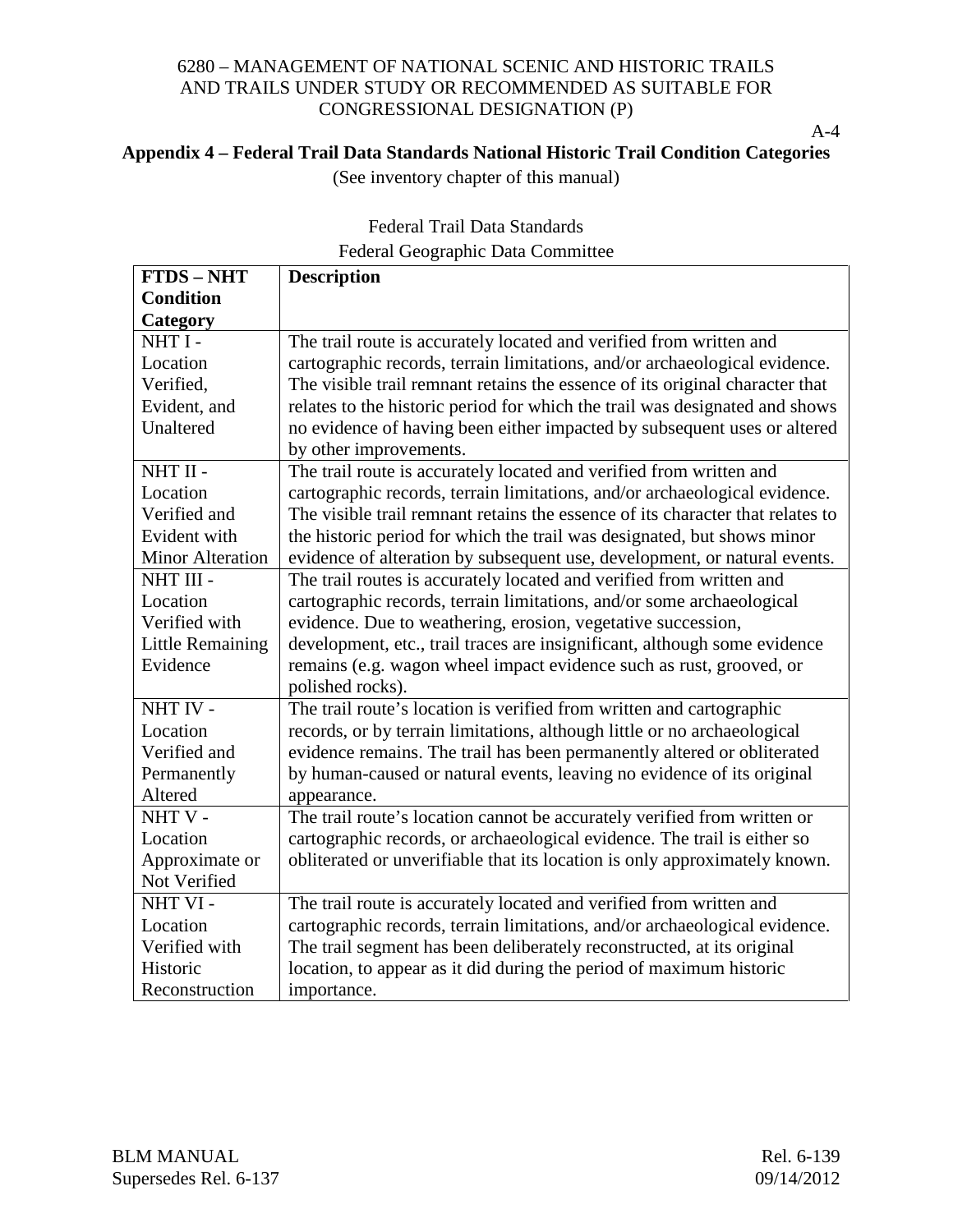A-5

## **Appendix 5 – Federal Trail Data Standards National Trail Management Classes** (See planning chapter of this manual)

| <b>Trail</b>                                             | <b>Trail Class 1</b>                                                                                                                                                                                      | <b>Trail Class 2</b>                                                                                                                                                                                                      | <b>Trail Class 3</b>                                                                                                                                                                                                                                          | <b>Trail Class 4</b>                                                                                                                                                                                                                                                                                                                                                                             | <b>Trail Class 5</b>                                                                                                                                                                                                                                                                       |
|----------------------------------------------------------|-----------------------------------------------------------------------------------------------------------------------------------------------------------------------------------------------------------|---------------------------------------------------------------------------------------------------------------------------------------------------------------------------------------------------------------------------|---------------------------------------------------------------------------------------------------------------------------------------------------------------------------------------------------------------------------------------------------------------|--------------------------------------------------------------------------------------------------------------------------------------------------------------------------------------------------------------------------------------------------------------------------------------------------------------------------------------------------------------------------------------------------|--------------------------------------------------------------------------------------------------------------------------------------------------------------------------------------------------------------------------------------------------------------------------------------------|
| <b>Attributes</b>                                        | <b>Minimally</b><br><b>Developed</b>                                                                                                                                                                      | <b>Moderately</b><br><b>Developed</b>                                                                                                                                                                                     | <b>Developed</b>                                                                                                                                                                                                                                              | <b>Highly Developed</b>                                                                                                                                                                                                                                                                                                                                                                          | <b>Fully Developed</b>                                                                                                                                                                                                                                                                     |
| <b>Tread</b><br>$\boldsymbol{\&}$<br><b>Traffic Flow</b> | • Tread<br>intermittent and<br>often indistinct.<br>• May require<br>route finding.<br>• Single lane, with<br>no allowances<br>constructed for<br>passing.<br>• Predominantly<br>native materials.        | • Tread continuous<br>and discernible, but<br>narrow and rough.<br>• Single lane, with<br>minor allowances<br>constructed for<br>passing.<br>• Typically native<br>materials.                                             | • Tread continuous<br>and obvious.<br>• Single lane, with<br>allowances<br>constructed for<br>passing where<br>required by traffic<br>volume in places<br>where there is no<br>reasonable<br>opportunity to<br>pass.<br>• Native or<br>imported<br>materials. | • Tread wide and<br>relatively smooth,<br>with few<br>irregularities.<br>• Single lane, with<br>allowances<br>constructed for<br>passing where<br>required by traffic<br>volume in places<br>where there is no<br>reasonable<br>opportunity to pass.<br>• Double lane where<br>traffic volume is<br>high and passing is<br>frequent.<br>• Native or imported<br>materials.<br>• May be hardened. | · Tread wide, firm,<br>stable, and generally<br>uniform.<br>• Single lane, with<br>frequent turnouts<br>where traffic volume<br>is low to moderate.<br>• Double lane where<br>traffic volume is<br>moderate to high.<br>• Commonly hardened<br>with asphalt or other<br>imported material. |
| <b>Obstacles</b>                                         | • Obstacles<br>common,<br>naturally<br>occurring, often<br>substantial, and<br>intended to<br>provide increased<br>challenge.<br>• Narrow passages;<br>brush, steep<br>grades, rocks and<br>logs present. | • Obstacles may be<br>common,<br>substantial, and<br>intended to provide<br>increased<br>challenge.<br>· Blockages cleared<br>to define route and<br>protect resources.<br>• Vegetation may<br>encroach into<br>trailway. | • Obstacles may be<br>common, but not<br>substantial or<br>intended to<br>provide challenge.<br>• Vegetation cleared<br>outside of<br>trailway.                                                                                                               | • Obstacles infrequent<br>and insubstantial.<br>• Vegetation cleared<br>outside of trailway.                                                                                                                                                                                                                                                                                                     | • Obstacles not present.<br>• Grades typically<br>$< 8\%$ .                                                                                                                                                                                                                                |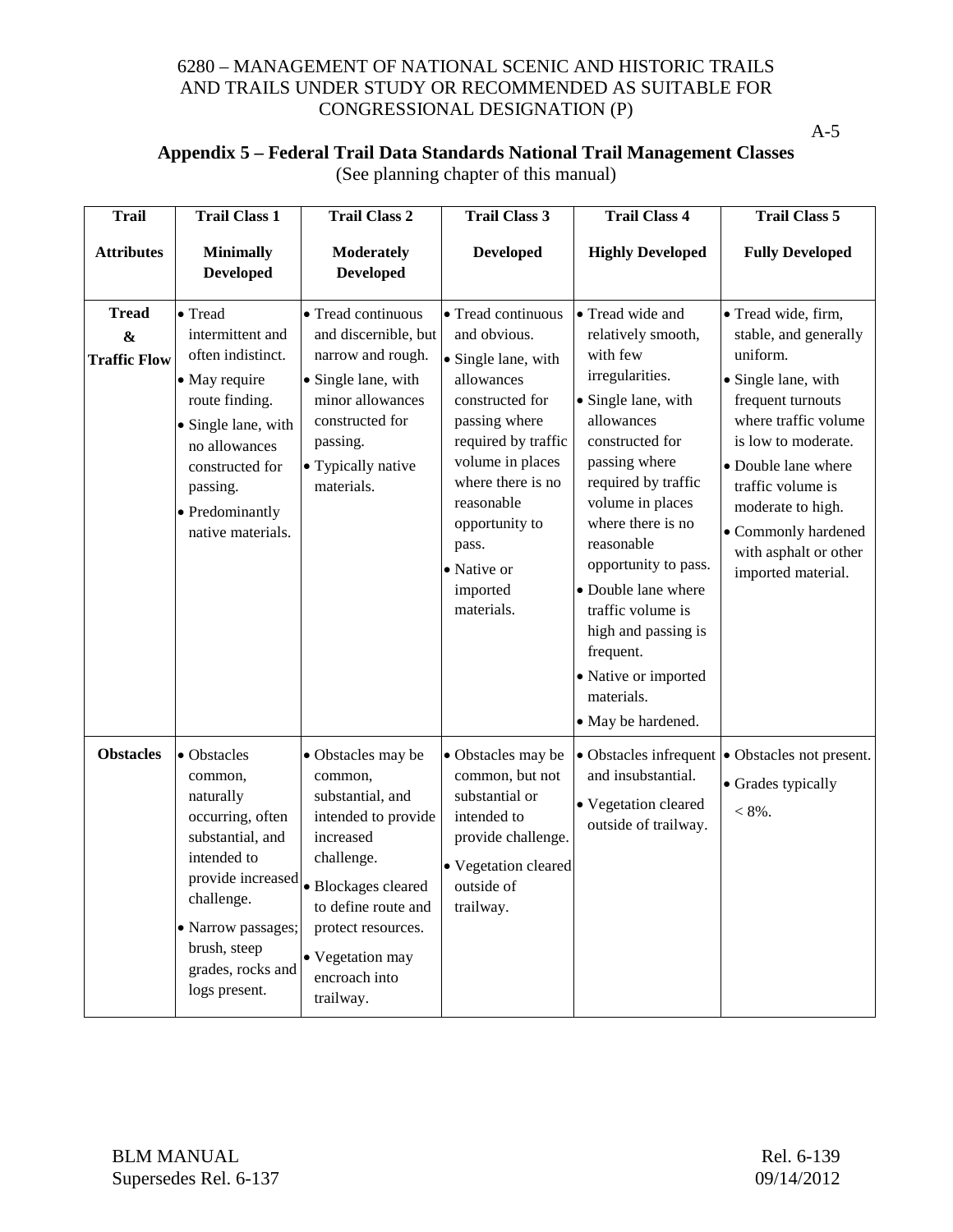|                                                                                               |                                                                                                                                                                                                                                                                                                                                                                       |                                                                                                                                                                                                                                                                                                                                                                                                                                |                                                                                                                                                                                                                                                                                                                                                                                                                   |                                                                                                                                                                                                                                                                                                                                                                                                                                                                                                  | $A-6$                                                                                                                                                                                                                                                                                                                                                               |
|-----------------------------------------------------------------------------------------------|-----------------------------------------------------------------------------------------------------------------------------------------------------------------------------------------------------------------------------------------------------------------------------------------------------------------------------------------------------------------------|--------------------------------------------------------------------------------------------------------------------------------------------------------------------------------------------------------------------------------------------------------------------------------------------------------------------------------------------------------------------------------------------------------------------------------|-------------------------------------------------------------------------------------------------------------------------------------------------------------------------------------------------------------------------------------------------------------------------------------------------------------------------------------------------------------------------------------------------------------------|--------------------------------------------------------------------------------------------------------------------------------------------------------------------------------------------------------------------------------------------------------------------------------------------------------------------------------------------------------------------------------------------------------------------------------------------------------------------------------------------------|---------------------------------------------------------------------------------------------------------------------------------------------------------------------------------------------------------------------------------------------------------------------------------------------------------------------------------------------------------------------|
| <b>Constructed</b><br><b>Features</b><br>$\boldsymbol{\&}$<br><b>Trail</b><br><b>Elements</b> | • Structures<br>minimal to<br>nonexistent.<br>· Drainage<br>typically<br>provided without<br>structures.<br>· Natural fords.<br>• Typically no<br>bridges.                                                                                                                                                                                                            | • Structures of<br>limited size, scale,<br>and quantity;<br>typically<br>constructed of<br>native materials.<br>• Structures adequate • Natural or<br>to protect trail<br>infrastructure and<br>resources.<br>• Natural fords.<br>• Bridges as needed<br>for resource<br>protection and<br>appropriate access.                                                                                                                 | • Structures may be<br>common and<br>substantial;<br>constructed of<br>imported or native<br>materials.<br>constructed fords.<br>· Bridges as needed<br>for resource<br>protection and<br>appropriate<br>access.                                                                                                                                                                                                  | • Structures frequent<br>and substantial;<br>typically constructed<br>of imported<br>materials.<br>• Constructed or<br>natural fords.<br>· Bridges as needed<br>for resource<br>protection and user<br>convenience.<br>• Trailside amenities<br>may be present.                                                                                                                                                                                                                                  | • Structures frequent or<br>continuous; typically<br>constructed of<br>imported materials.<br>• May include bridges,<br>boardwalks, curbs,<br>handrails, trailside<br>amenities, and similar<br>features.                                                                                                                                                           |
| Signs <sup>2</sup>                                                                            | • Route<br>identification<br>signing limited to<br>junctions.<br>• Route markers<br>present when<br>trail location is<br>not evident.<br>• Regulatory and<br>resource<br>protection<br>signing<br>infrequent.<br>· Destination<br>signing, unless<br>required,<br>generally not<br>present.<br>• Information and<br>interpretive<br>signing generally<br>not present. | • Route identification • Route<br>signing limited to<br>junctions.<br>• Route markers<br>present when trail<br>location is not<br>evident.<br>• Regulatory and<br>resource protection<br>signing infrequent.<br>• Destination signing<br>typically infrequent<br>outside wilderness<br>areas; generally not $\bullet$ Destination<br>present in<br>wilderness areas.<br>• Information and<br>interpretive signing<br>uncommon. | identification<br>signing at<br>junctions and as<br>needed for user<br>reassurance.<br>• Route markers as<br>needed for user<br>reassurance.<br>• Regulatory and<br>resource<br>protection signing<br>may be common.<br>signing likely<br>outside of<br>wilderness;<br>generally not<br>present in<br>wilderness areas.<br>• Information and<br>interpretive signs<br>may be present<br>outside of<br>wilderness. | • Route identification<br>signing at junctions<br>and as needed for<br>user reassurance.<br>• Route markers as<br>needed for user<br>reassurance.<br>• Regulatory and<br>resource protection<br>signing common.<br>• Destination signing<br>common outside of<br>wilderness;<br>generally not present<br>in wilderness areas.<br>• Information and<br>interpretive signs<br>may be common<br>outside wilderness<br>areas.<br>• Accessibility<br>information likely<br>displayed at<br>trailhead. | • Route identification<br>signing at junctions<br>and for user<br>reassurance.<br>• Route markers as<br>needed for user<br>reassurance.<br>• Regulatory and<br>resource protection<br>signing common.<br>• Destination signing<br>common.<br>• Information and<br>interpretive signs<br>common.<br>• Accessibility<br>information likely<br>displayed at trailhead. |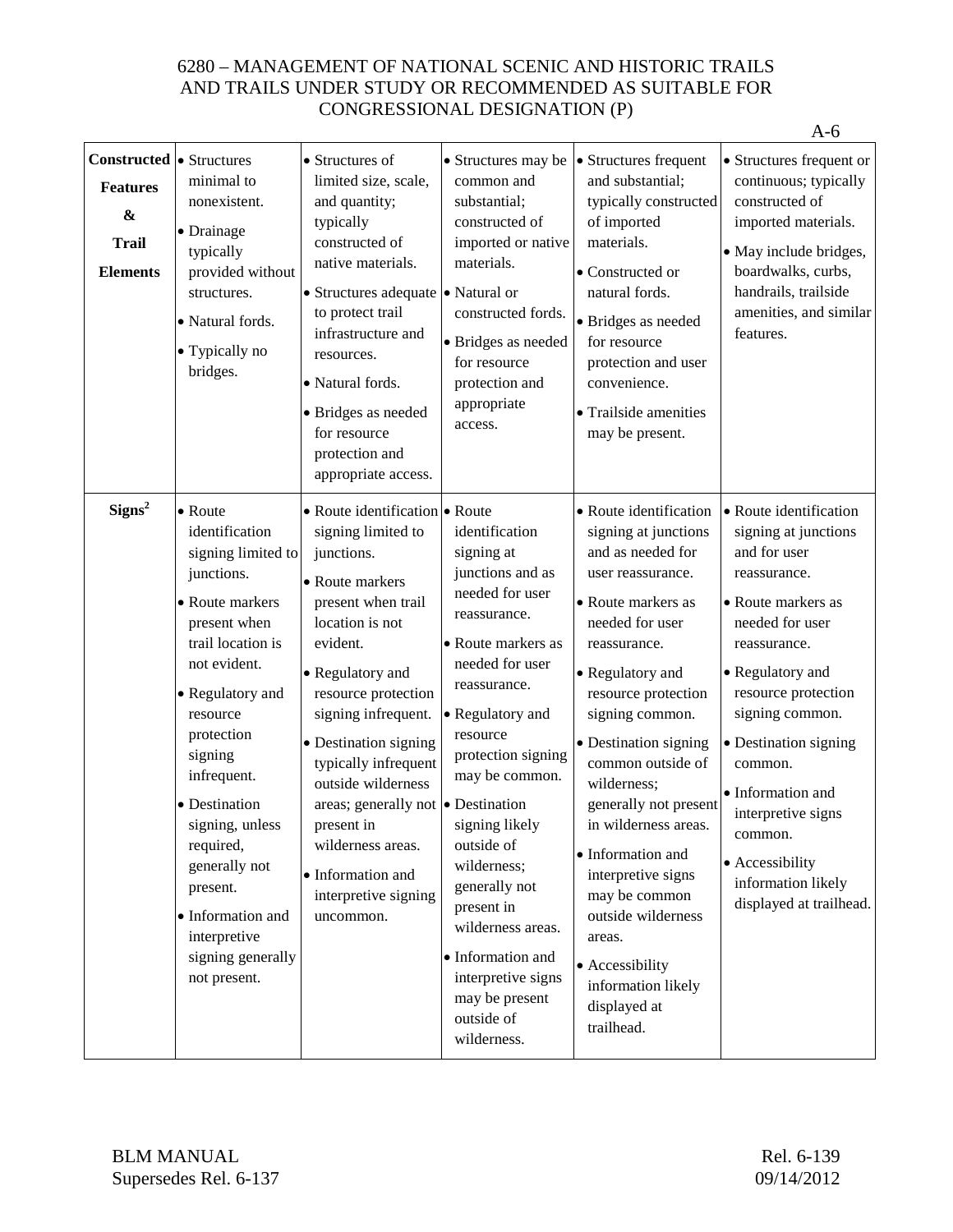|                         |                  |                    |                   |                       | $A-7$                   |
|-------------------------|------------------|--------------------|-------------------|-----------------------|-------------------------|
| <b>Typical</b>          | • Natural and    | • Natural and      | • Natural and     | • May be modified.    | • May be highly         |
| Recreation              | unmodified.      | essentially        | primarily         | • ROS: Typically      | modified.               |
| <b>Environs</b>         | • ROS: Typically | unmodified.        | unmodified.       | Semi-Primitive to     | • Commonly associated   |
| &                       | Primitive to     | • ROS: Typically   | • ROS: Typically  | Rural                 | with visitor centers or |
| Experience <sup>3</sup> | Roaded Natural.  | Primitive to       | Primitive to      | • WROS: Typically     | high-use recreation     |
|                         | $\bullet$ WROS:  | Roaded Natural.    | Roaded Natural.   | Portal or Transition. | sites.                  |
|                         | Typically        | • WROS: Typically  | • WROS: Typically |                       | • ROS: Typically        |
|                         | Primitive to     | Primitive to Semi- | Semi-Primitive to |                       | Roaded Natural to       |
|                         | Semi-Primitive.  | Primitive.         | Transition.       |                       | Urban.                  |
|                         |                  |                    |                   |                       | • Generally not present |
|                         |                  |                    |                   |                       | in wilderness areas.    |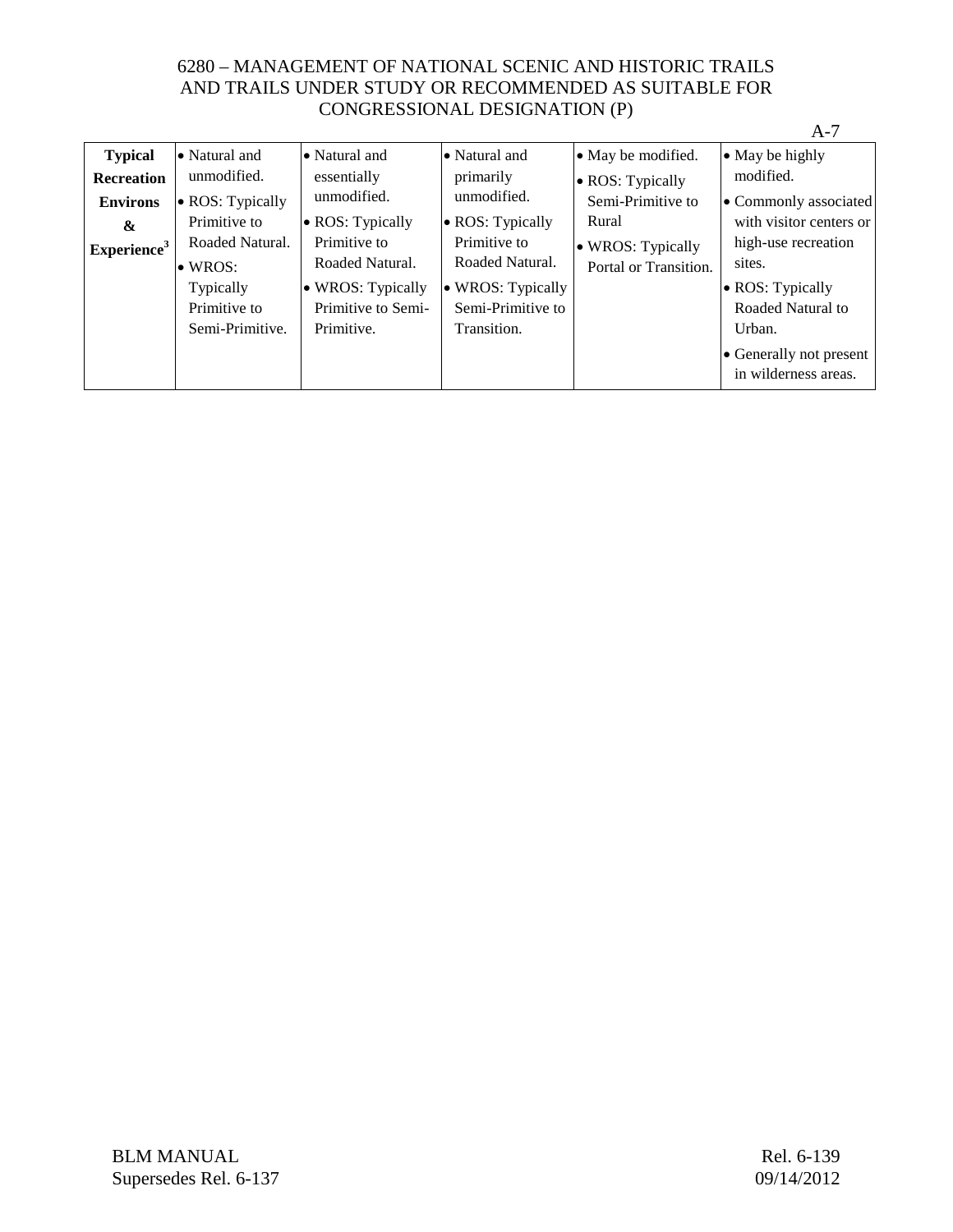I-1

## **Illustration 1 - National Trail Administration and State Management Coordination Assignments**

(See overview chapter of this manual)

| <b>Name of Trail</b>                                                           | <b>National Trail Location</b>                                | <b>National Trail</b>                                   | <b>BLM</b> State      |
|--------------------------------------------------------------------------------|---------------------------------------------------------------|---------------------------------------------------------|-----------------------|
|                                                                                |                                                               | <b>Administering</b>                                    | <b>Management</b>     |
|                                                                                |                                                               | <b>Agency</b>                                           | Coordination          |
| Arizona National Scenic Trail                                                  | Arizona                                                       | <b>U.S. Forest Service</b>                              | Arizona               |
| California National Historic Trail                                             | California, Idaho, Nevada,<br>Oregon, Utah, Wyoming           | <b>National Park Service</b>                            | Nevada                |
| <b>Continental Divide National</b><br>Scenic Trail                             | Colorado, Idaho, Montana,<br>New Mexico, Wyoming              | <b>U.S. Forest Service</b>                              | New Mexico            |
| El Camino Real de Tierra<br><b>Adentro National Historic Trail</b>             | New Mexico                                                    | <b>BLM</b> - New Mexico<br><b>National Park Service</b> | New Mexico            |
| <b>Iditarod National Historic Trail</b>                                        | Alaska                                                        | <b>BLM</b> - Alaska                                     | Alaska                |
| Juan Bautista de Anza National<br>Historic Trail                               | Arizona, California                                           | <b>National Park Service</b>                            | Arizona               |
| Lewis and Clark National Historic<br>Trail                                     | Idaho, Montana                                                | <b>National Park Service</b>                            | Montana               |
| <b>Mormon Pioneer National</b><br>Historic Trail                               | Wyoming                                                       | <b>National Park Service</b>                            | Wyoming               |
| <b>Nez Perce National Historic Trail</b>                                       | Idaho, Montana, Wyoming                                       | <b>U.S. Forest Service</b>                              | Idaho                 |
| Old Spanish National Historic<br>Trail                                         | Arizona, California,<br>Colorado, Nevada, New<br>Mexico, Utah | <b>BLM</b> - Utah<br><b>National Park Service</b>       | Utah                  |
| Oregon National Historic Trail                                                 | Idaho, Oregon, Wyoming                                        | <b>National Park Service</b>                            | Oregon                |
| Pacific Crest National Scenic<br>Trail                                         | California, Oregon                                            | <b>U.S. Forest Service</b>                              | California            |
| Pacific Northwest National<br>Scenic Trail                                     | Washington                                                    | <b>U.S. Forest Service</b>                              | Oregon                |
| Pony Express National Historic<br>Trail                                        | Nevada, Utah, Wyoming                                         | <b>National Park Service</b>                            | Utah                  |
| Potomac Heritage National<br>Scenic Trail                                      | Maryland, Virginia                                            | <b>National Park Service</b>                            | <b>Eastern States</b> |
| Washington-Rochambeau<br><b>Revolutionary Route National</b><br>Historic Trail | Virginia                                                      | <b>National Park Service</b>                            | <b>Eastern States</b> |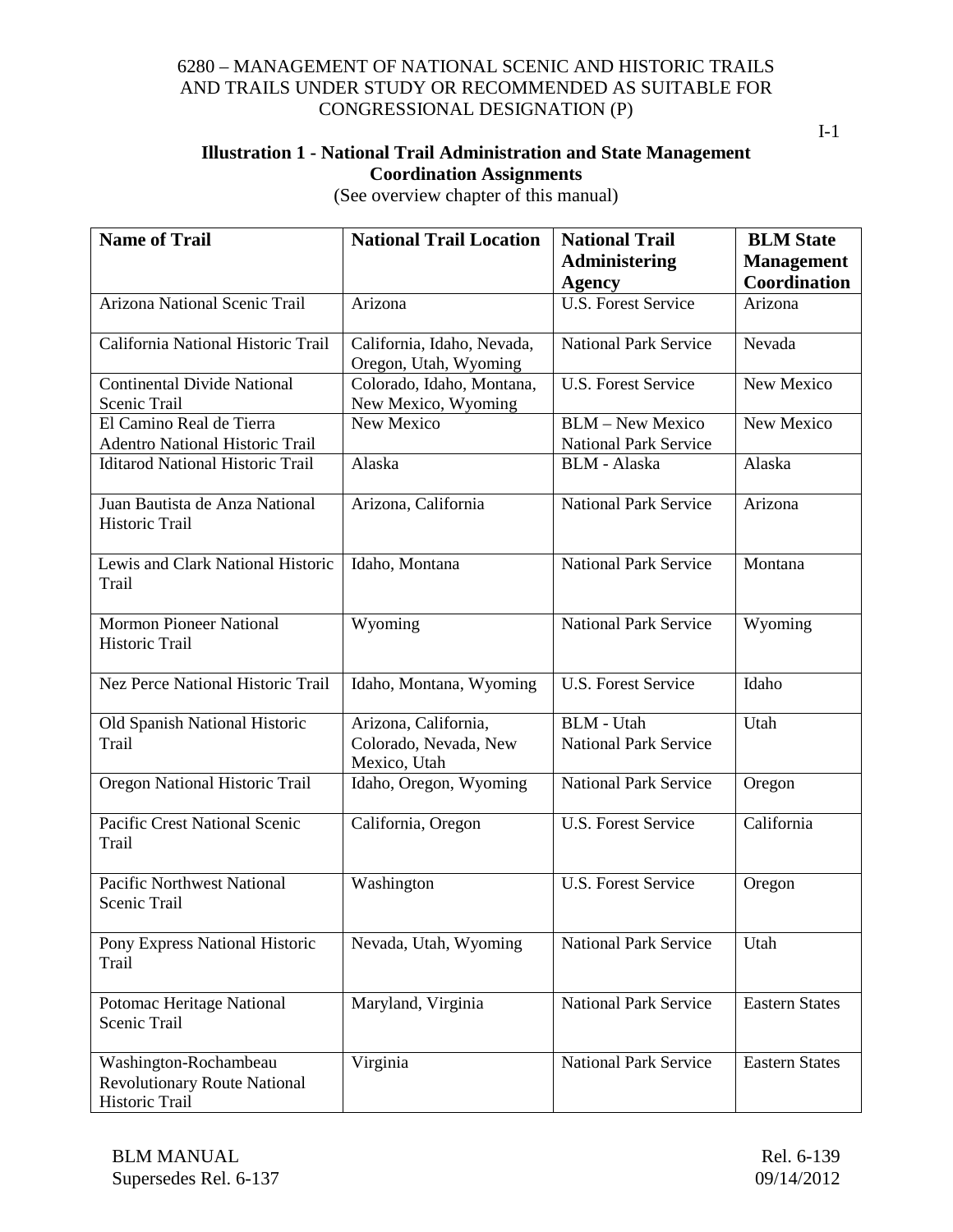I-2

## **Illustration 2 - Recommended Data Dictionary Attributes for Line Features**

(see inventory chapter of this manual)

| <b>Name</b>          | <b>Description</b>                                                                    |
|----------------------|---------------------------------------------------------------------------------------|
| Unique_ID            | Abbreviation of the associated trail name combined with the OBJECTID # and            |
|                      | date recorded; not pertinent to line features; used as a place holder from FTDS       |
|                      | ("National Trail Designation"), each trail has its own unique identifier in the FTDS  |
| Trail_Name           | Name of the trail or the segment name, i.e Hudspeth's Cutoff/California Trail         |
| Other_Trail          | Used for additional description of trail segment when necessary                       |
| Trail_Cond_Cat       | Classification categories based on condition and level of preservation needed, i.e.   |
|                      | Unaltered, Used, Verified, Altered, and Approximate                                   |
| Environment          | Type of environment. Create a "pick list" for the area to be inventoried, e.g. in AZ, |
|                      | it would be "desert, transition, alpine" etc.                                         |
| Environ_De           | Additional description of environmental conditions, when necessary. 20 characters     |
|                      | or less.                                                                              |
| $Veg_1$              | The dominant plant type for the area. Create pick list, using scientific or common    |
|                      | names                                                                                 |
| $Veg_2$              | The second most common plant type for the area. Create pick list.                     |
| $Veg_3$              | The third most common plant type for the area. Create pick list.                      |
| Veg_Des              | Additional description of vegetation, if necessary. Create pick list.                 |
| Direct_Imp           | Presence or absence of direct impacts (Yes/No)                                        |
| Direct_1             | The main source of a direct impact for the trail segment, if present                  |
| Direct_2             | The secondary source of a direct impact for the trail segment, if present. Pick list, |
|                      | e.g. "road, erosion, livestock developments, water catchments" etc.                   |
| Direct_3             | The tertiary source of a direct impact for the trail segment, if present. Create pick |
|                      | list.                                                                                 |
| Direct_Des           | A quick description of the direct impacts                                             |
| Indirect_I           | Presence or absence of indirect impacts (Yes/No)                                      |
| Indirect_1           | The main source of an indirect impact for the trail segment, if present               |
| Distance_1           | The impacts approximate distance from the trail                                       |
| Indirect_2           | The secondary source of an indirect impact for the trail segment, if present          |
| Distance_2           | The impacts approximate distance from the trail                                       |
| Indirect_3           | The tertiary source of an indirect impact for the trail segment, if present           |
| Distance_3           | The impacts approximate distance from the trail                                       |
| Indirect_D           | A quick description of the indirect impacts                                           |
| Date_Recorded        | The date the data was collected                                                       |
| Recorder             | The name of the person recording the data                                             |
| Comments             | Additional comments necessary for description                                         |
| Comments             | Additional comments necessary for description. Less than 30 characters                |
| Corridor             | NHT 1, NHT 2, NHT 3, NST, Undetermined                                                |
| <b>Trail Surface</b> | Pick list from FTDS, e.g. "gravel, asphalt", etc.                                     |
| <b>Photo Points</b>  | Include direction, number from digital camera; designate "landscape" or "signage"     |
|                      | etc.                                                                                  |